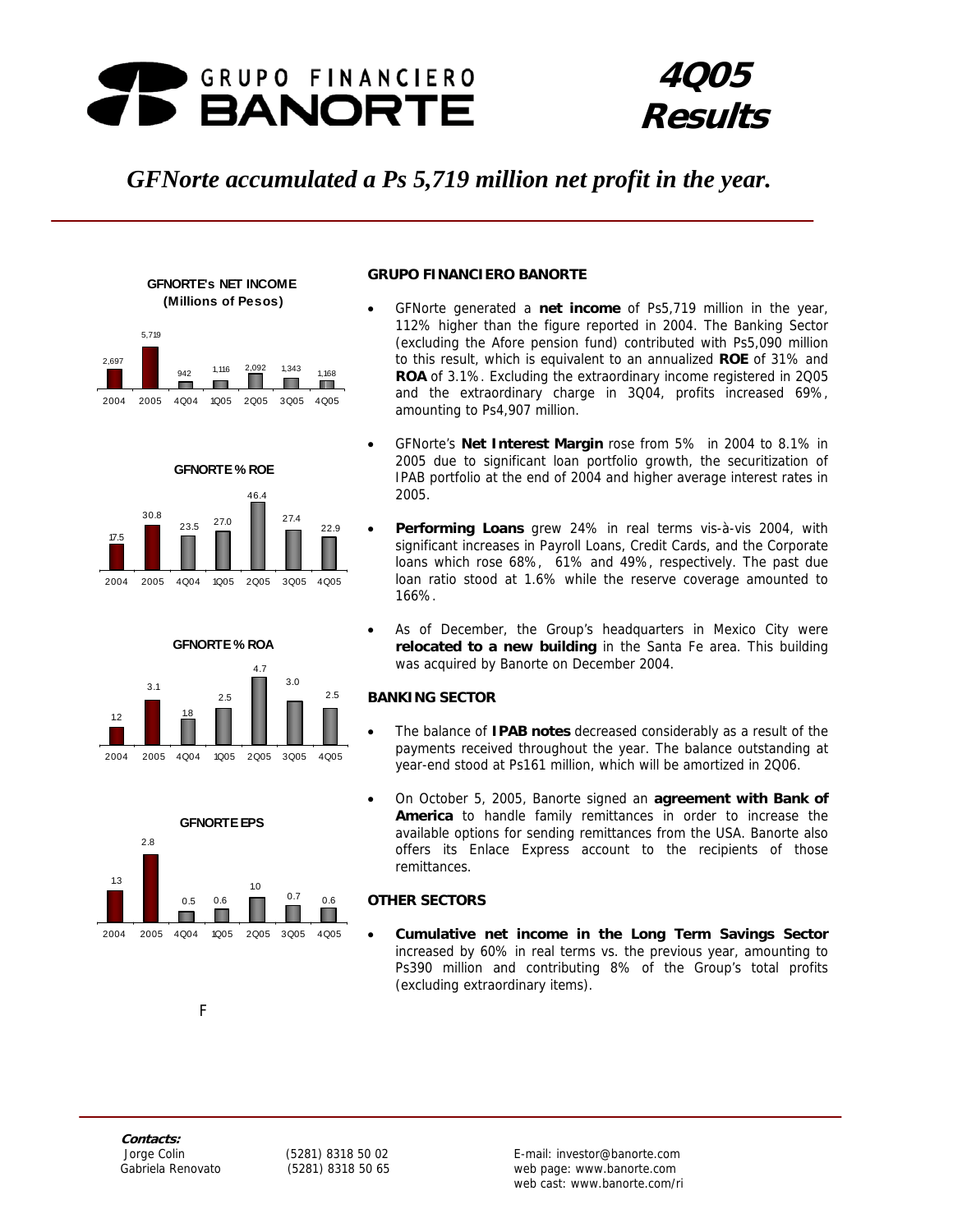



**NOT INTEREST INCOME (Millions of Pesos)**











### **PAST DUE LOAN RATIO**



## **Highlights**

## **Net Income**

GFNorte´s annual profits amounted to Ps5,719 million, 112% higher than the figure reported in 2004, and Ps4,907 billion excluding the extraordinary income registered in 2Q05. The higher profits were mostly due to the 30% increase in the Net Interest Income and a 3% decline in Non Interest Expense.

### **Net Interest Margin**

The cumulative Net Interest Margin rose from 5% in 2004 to 8.1% in 2005, mainly as a result of the loan portfolio growth, a better loan mix, the securitization of the IPAB portfolio's balance of Ps47 billion in 4Q04 and higher average interest rates.

### **Non Interest Income**

Accumulated Non Interest Income in 2005 was 2% higher than the previous year, mainly as a result of the 43% increase in Trading income and a 9% increase in revenues from the Recovery bank. The former included a non-recurring income of Ps326 million on the sale of the AHMSA Eurobonds in 2Q05.

#### **Non Interest Expense**

Non Interest Expense declined 3% in real terms with respect to 2004 due mainly due to the positive impact of the efficiency program undertaken in 2H04, that translated into lower Personnel Expenses, as well s a strict control on expenses and lower contributions to IPAB.

#### **Capitalization**

The capitalization ratio attained in 4Q05 stood at 16.1% vs. 16.2% in 4Q04. This ratio was maintained in a similar level as a result of a 21% increase in the Net Capital derived mainly from the profits generated over the past 12 months and also due to a 22% increase in Risk Assets. Tier 1 capital represents 83% of Net Capital, an improvement over the 75% reached in 4Q04.

### **Loan Portfolio**

At the close of 4Q05, the performing loan portfolio, excluding the one managed by the Recovery unit, registered an outstanding balance of Ps113 billion. This represents an increase of 24% vs. 4Q04, and reflects greater growth in the corporate and consumer loans portfolios, which increased 49% and 30% annualy, respectively, in real terms.

### **Asset Quality**

The fourth quarter closed with a past due loan portfolio balance of Ps1.9 billion, which is similar to the figure reported in 4Q04, in spite of an important growth in the loan portfolio during the year. This result led to a decline in the past due loan ratio, from 2% to 1.6%, while the reserve coverage improved from 153% to 166% in the same period.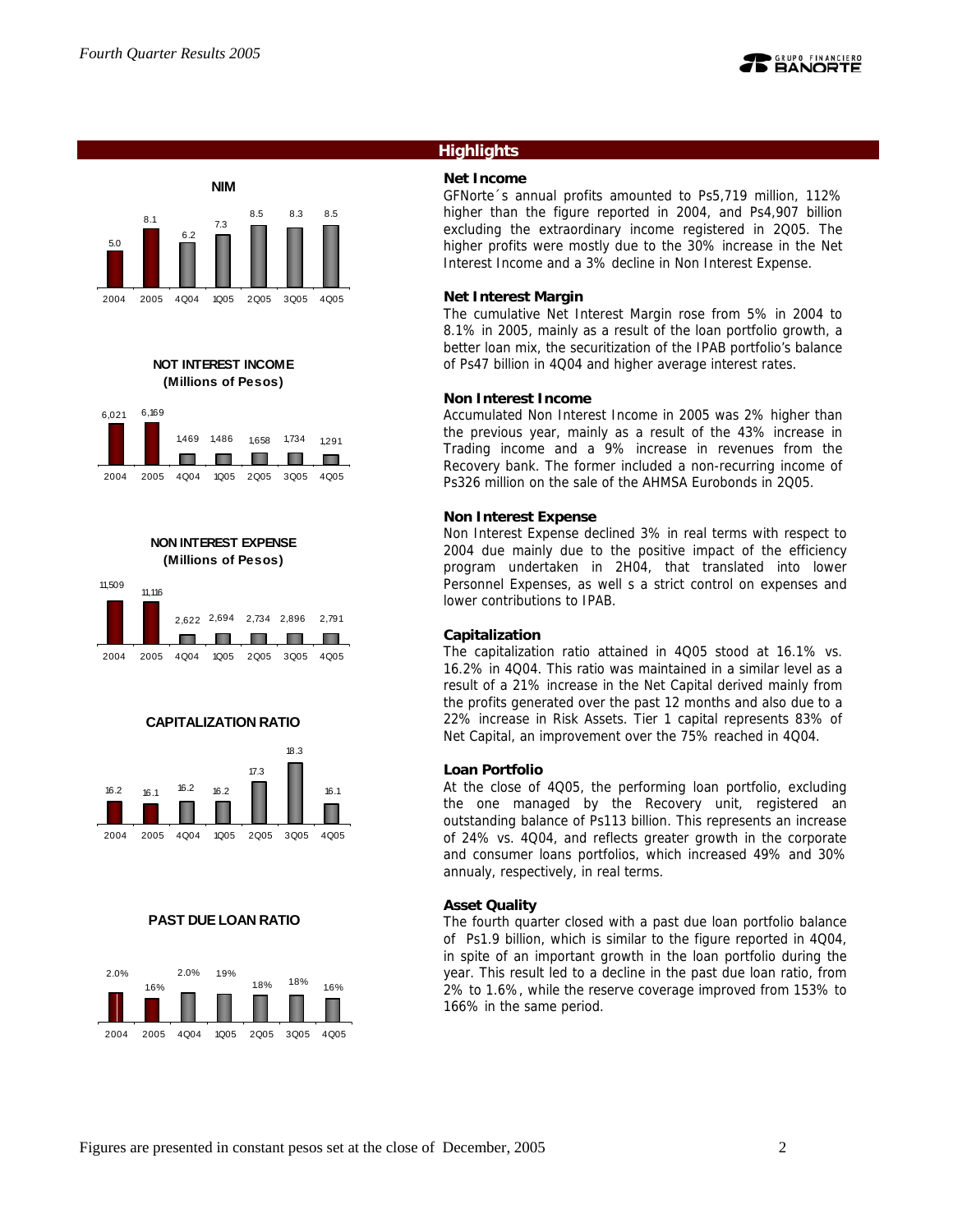## **Executive Summary**

**Grupo Financiero Banorte** announced today its operating results for 2005, reporting an accumulated Net Income of Ps5.7 billion, 112% higher in real terms than that reported for 2004, and 69% higher when excluding the extraordinary items. GFNorte´s Return on Equity for the year stood at 31%, while the ROA was 3%. Excluding the one offs, these figures stood at 26% and 2.7%, respectively. Net Income during the fourth quarter amounted to Ps1.2 billion, 24% higher than the figure reported in 4Q04.

The Banking Sector´s profits amounted to Ps5.1 billion in 2005, which contributed 89% of the Group's total earnings. This result was 125% greater than 2004 and 74% higher once the extraordinary items are excluded. Banorte continues to show an improvement in its recurring income, as well as in the benefits from lower expenses obtained through the Efficiency Program undertaken in the second half of 2004.

GFNorte's Net Interest Margin in 2005 rose substantially from 5% to 8.1% yoy. The improvement was the result of a robust loan growth as well as a better loan portfolio mix, the securitization of IPAB loans, lower funding costs and higher interest rates. The 28-day TIIE rate rose 246 basis points yoy.

Trading income increased 43% in real terms compared to 2004, benefiting from the sale of AHMSA eurobonds in 2Q05.

Non Interest Expense decreased 3% yoy in real terms, improving the efficiency ratio from 71% in 2004 to 57% in 2005.

Total Deposits, excluding out of balance trading, stood at Ps137 billion at the end of December, thus increasing 4% when compared to 4Q04. Demand and Time deposits grew 13% and 9%, respectively, and Money Markey decreased by 24% as a result of lower funding requirements due to the pre-payments received from IPAB over the last year which amounted to roughly Ps13 billion. The IPAB notes balance decreased from Ps 13 billion to Ps161 million yoy.

The Loan Portfolio – excluding IPAB and those managed by the Recovery unit – registered a solid growth. As of 4Q05, the performing portfolio rose 24% vs. 4Q04, with an outstanding balance of Ps113 billion. Commercial Loans grew 15% over the past 12 months, to stand at Ps39 billion. The Corporate Portfolio reached a balance of Ps20 billion and the Government Portfolio stood at Ps15 billion, both increasing 49% and 12%, respectively.

Consumer Loans continued to show robust growth during the year. These loans now represent 33% of the total performing loan portfolio. As a result of the "Ya Bajale" program, Credit Cards were up 61% over the past twelve months, reaching a balance of Ps6 billion. Payroll loans grew 68% in real terms to end the year with a balance of Ps3 billion, highlighting the launching of the Personal loan product that closed the year with a balance of Ps439 million and which is included in this line. Car Loans attainned a balance of Ps6 billion, while Mortgage Loans continued to trend up, closing the year at a balance of Ps22 billion, which represents a 28% annual growth.

The Past Due Loan Portfolio declined to Ps1.8 billion, a similar level to 4Q04, notwithstanding an important growth in the loan portfolio yoy. The Past Due Loan ratio stood at 1.6%, lower than the 2% a year ago, and the reserve coverage improved to 166% from 153% reported in 4Q04.

The Long-term Saving Sector, which includes the Pension Fund Afore and the Insurance and Annuities companies, contributed with Ps390 million to the Group´s profits during 2005, an increase of 60% compared to 2004.

The Auxiliary Organizations Sector contributed Ps182 million to the Group's profits in 2005, a figure that is 56% higher than in 2004, while the Brokerage Sector recorded profits of Ps74 million during the same period.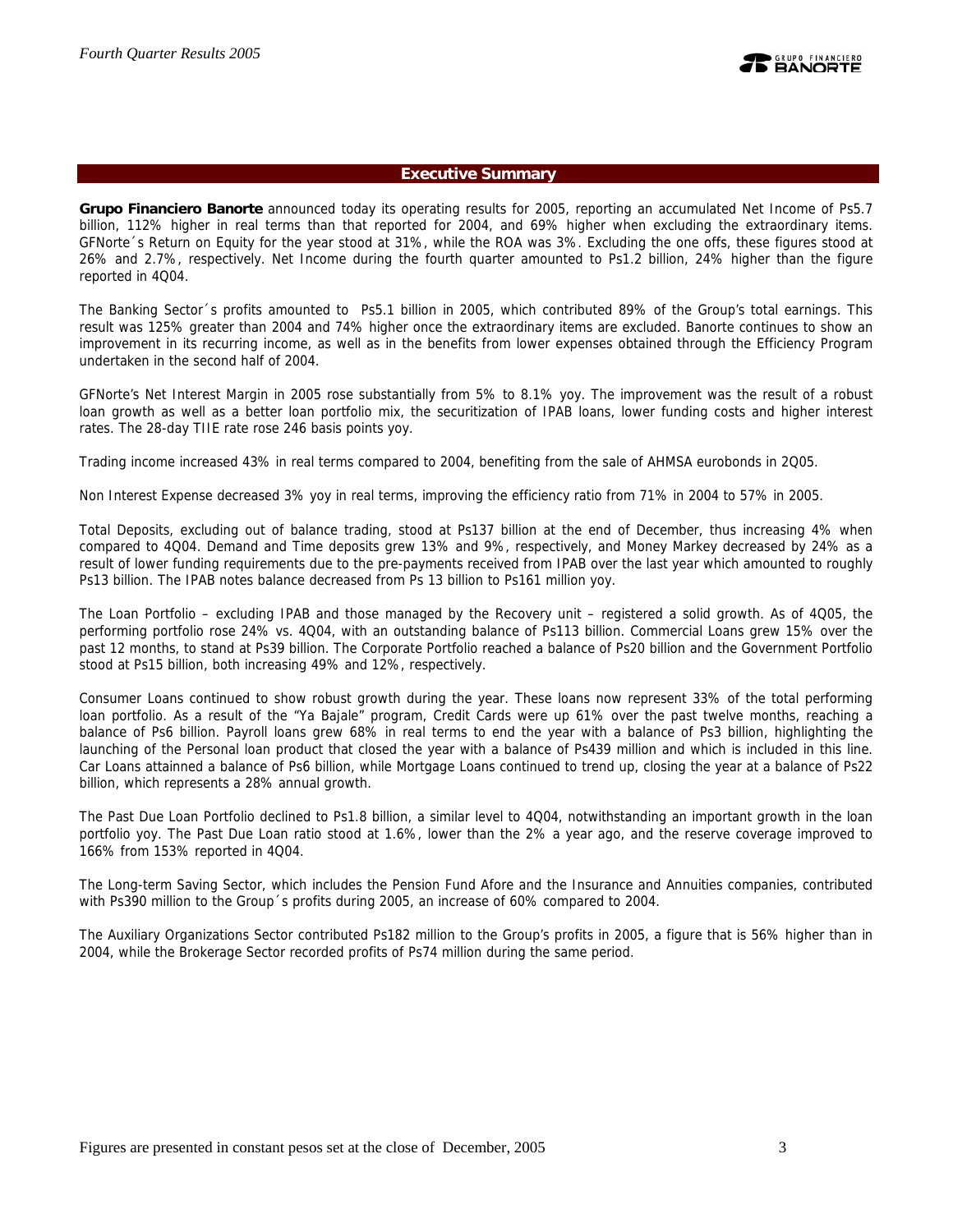

#### **Grupo Financiero Banorte**

| <b>Subsidiarie's Earnings</b>               |      | <b>QUARTER</b> |       |        | % CHANGE vs   |       | <b>ACCUMULATED</b> |       |
|---------------------------------------------|------|----------------|-------|--------|---------------|-------|--------------------|-------|
| (Millones de Pesos)                         | 4004 | 3Q05           | 4Q05  | 4004   | 3Q05          | 2004  | 2005               | % CH  |
| Banco Mercantil del Norte (1)               | 705  | 900            | 1.155 | 64%    | 28%           | 1.834 | 4.559              | 149%  |
| Banco del Centro                            | 157  | 246            | (58)  | (137%) | (123%)        | 430   | 531                | 23%   |
| <b>Banking Sector</b>                       | 862  | 1,147          | 1,097 | 27%    | (4%)          | 2,264 | 5,090              | 125%  |
|                                             |      |                |       |        |               |       |                    |       |
| Brokerage Sector (Brokeraç                  | 25   | 13             | 19    | (23%)  | 49%           | 79    | 74                 | (6%)  |
| House)                                      |      |                |       |        |               |       |                    |       |
|                                             | 21   | 55             | 3     | (84%)  | (94%)         | 119   | 137                | 15%   |
| Afore                                       | 1    | 64             | 10    | 1,469% | (85%)         | 110   | 207                | 89%   |
| Insurance                                   |      | 22             |       |        | (105%)        | 15    | 46                 | 217%  |
| Annuities                                   | (11) |                | (1)   | (89%)  |               |       |                    |       |
| Long - Term Saving Sector                   | 11   | 142            | 12    | 6%     | (92%)         | 243   | 390                | 60%   |
|                                             | 13   | 19             | 20    |        | 5%            | 42    | 79                 | 89%   |
| Leasing                                     |      |                |       | 55%    |               |       |                    |       |
| Factoring                                   | 12   | 14             | 13    | 5%     | (8%)          | 42    | 67                 | 60%   |
| Warehousing                                 | 6    | 2              | 4     | (28%)  | 165%          | 17    | 13                 | (24%) |
| <b>Bonding</b>                              | 5    | 8              | 7     | 33%    | (12%)         | 16    | 23                 | 42%   |
| <b>Auxiliary Organization Sector</b>        | 35   | 42             | 43    | 22%    | 3%            | 117   | 182                | 56%   |
|                                             |      |                |       |        |               |       |                    |       |
| <b>Créditos Pronegocio</b>                  |      | $\overline{2}$ | (8)   |        | $N.C.$ (516%) |       | (18)               | N.C.  |
|                                             |      |                |       |        |               |       |                    |       |
| G. F. Banorte [holding]                     | 8    | (2)            | 5     | (47%)  | 312%          | (6)   |                    | N.C.  |
|                                             | 942  | 1,343          | 1,168 | 24%    | (13%)         | 2,697 | 5,719              | 112%  |
| <b>Total</b><br>1) 96.11% owned by GENorte. |      |                |       |        |               |       |                    |       |

1) 96.11% owned by GFNorte. N.C. = Not Comparable

#### **Group's Balance Sheet Highlights**

| $\sim$ . $\sim$ . $\sim$ . $\sim$ . $\sim$ . $\sim$ . $\sim$ . $\sim$ . $\sim$ . $\sim$ . $\sim$ |         |         |             |                                     |                              |
|--------------------------------------------------------------------------------------------------|---------|---------|-------------|-------------------------------------|------------------------------|
| (Millions of Pesos)                                                                              | 4004    | 3Q05    | <b>4Q05</b> | %<br><b>QUART.</b><br><b>CHANGE</b> | ℅<br>ACCUM.<br><b>CHANGE</b> |
| Performing loans excluding Fobaproa - IPAB (1)                                                   | 92.542  | 104.302 | 114,330     | 10%                                 | 24%                          |
| <b>FOBAPROA Loans</b>                                                                            | 12.749  | 2.575   | 161         | (94%)                               | (99%)                        |
| Past Due Loans                                                                                   | 1.857   | 1.886   | 1.851       | (2%)                                |                              |
| <b>Total Loans</b>                                                                               | 107.147 | 108.762 | 116.341     | 7%                                  | 9%                           |
| Loan Loss Reserves                                                                               | 2.832   | 3.116   | 3.067       | (2%)                                | 8%                           |
| <b>Total Assets</b>                                                                              | 181.348 | 180.865 | 190.186     | 5%                                  | 5%                           |
| Total Deposits (3)                                                                               | 131.876 | 127.843 | 136.854     | 7%                                  | 4%                           |
| Equity                                                                                           | 16.846  | 21.411  | 21.475      |                                     | 27%                          |
| Assets under Management (2)                                                                      | 365.705 | 406.802 | 401.046     | (1%)                                | 10%                          |

1) Excludes Fobaproa-IPAB notes and loans to IPAB that are accounted in the Loans to Government Entities line.

2) Includes Deposits, On behalf of Third Parties Deposits and Mutual Funds of the Banking Sector, Assets under management of the Brokerage Sector and those of the Afore.<br>3) The checking accounts were excluded from IPAB whe

**REANORTH**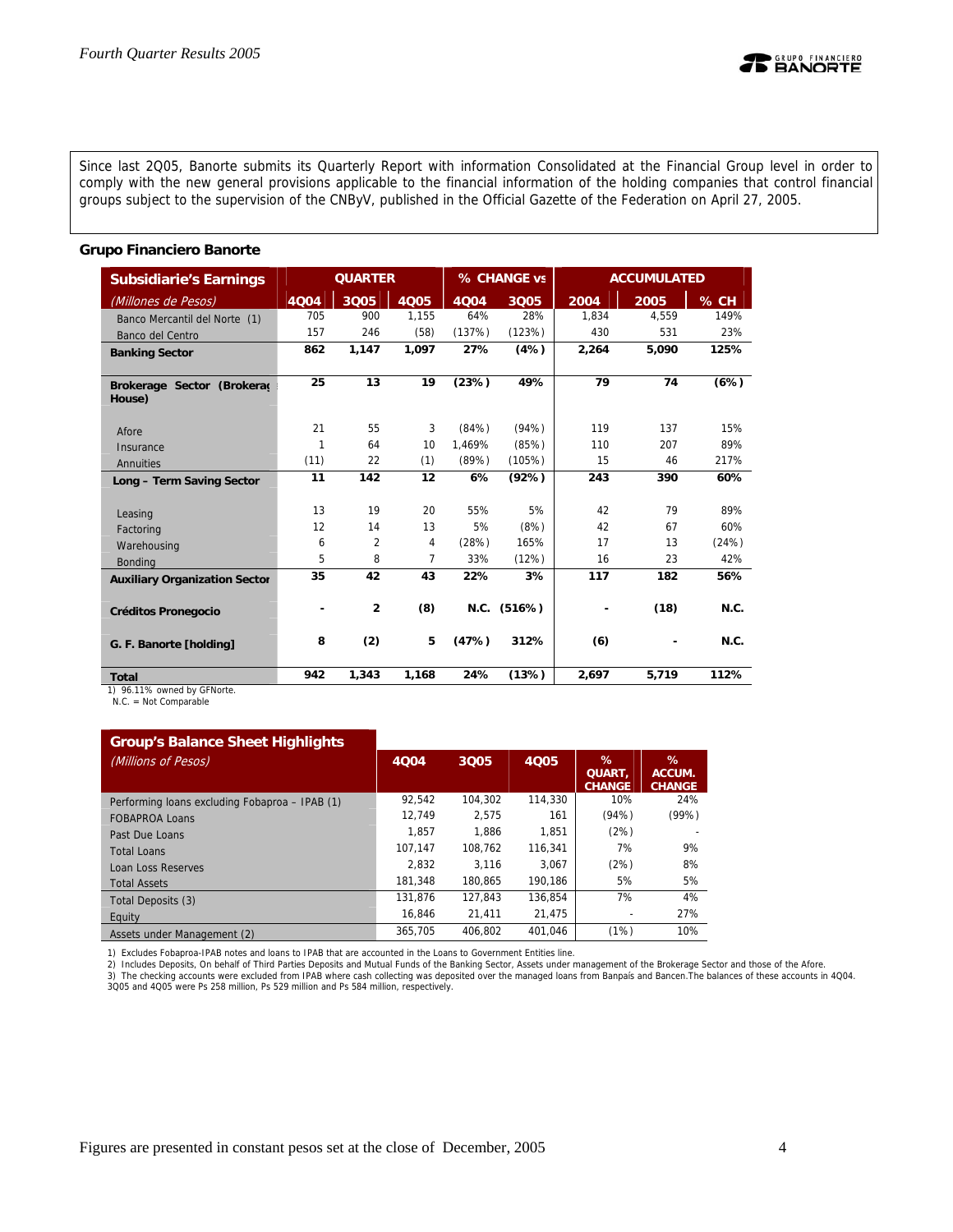

| <b>GFNorte Share Data</b>                   |         |         |         |         |         |
|---------------------------------------------|---------|---------|---------|---------|---------|
|                                             | 4004    | 3Q05    | 4005    | 2004    | 2005    |
| Net Income per Share (2) (Pesos)            | 0.47    | 0.67    | 0.58    | 1.34    | 2.83    |
| Dividends per Share (2) (Pesos)             | 0.25    |         | 0.31    | 0.25    | 0.31    |
| Payout of Dividends                         | 23%     |         | 24%     | 23%     | 24%     |
| Book Value per Share (1 (2)) (Pesos)        | 7.90    | 10.03   | 10.16   | 7.90    | 10.16   |
| Shares Outstanding (2) (Millions of Shares) | 2,018.3 | 2.018.3 | 2.018.1 | 2.018.3 | 2.018.1 |
| Price (Pesos)                               | 17.5    | 24.0    | 22.28   | 17.5    | 22.28   |
| P/BV (Times)                                | 2.21    | 2.39    | 2.19    | 2.22    | 2.19    |
| Market Cap (Billions)                       | 3.174   | 4.505   | 4.229   | 3.174   | 4.229   |

1) Excluding Minority holdings. 2) The shares outstanding increased from 504.6 millions to 2,018.6 millions at 4Q05.

| <b>Group's Financial Ratios</b>          |        |        | <b>QUARTER</b> |        |             |        | <b>ACCUMULATED</b> |
|------------------------------------------|--------|--------|----------------|--------|-------------|--------|--------------------|
|                                          | 4004   | 1005   | 2005           | 3Q05   | <b>4Q05</b> | 2004   | 2005               |
| Prfitability                             |        |        |                |        |             |        |                    |
| MIN before Repomo (1)                    | 6.2%   | 7.3%   | 8.5%           | 8.3%   | 8.5%        | 5.0%   | 8.1%               |
| MIN adjusted by Loan Loss Provisions (2) | 5.2%   | 6.6%   | 7.5%           | 7.1%   | 7.6%        | 4.4%   | 7.1%               |
| ROA (3)                                  | 1.8%   | 2.5%   | 4.7%           | 3.0%   | 2.5%        | 1.2%   | 3.1%               |
| ROE(4)                                   | 23.5%  | 27.0%  | 46.4%          | 27.4%  | 22.9%       | 17.5%  | 30.8%              |
| ROE without extraordinaries              | 23.5%  | 27.0%  | 28.4%          | 27.4%  | 22.9%       | 18.9%  | 26.4%              |
| <b>Operation</b>                         |        |        |                |        |             |        |                    |
| Efficiency Ratio (5)                     | 59.2%  | 60.6%  | 53.4%          | 56.5%  | 57.2%       | 70.6%  | 56.8%              |
| Operative Efficiency Ratio (6)           | 5.1%   | 6.0%   | 6.1%           | 6.3%   | 6.0%        | 5.2%   | 6.1%               |
| Liquidity Ratio (7)                      | 65.5%  | 55.8%  | 58.7%          | 56.5%  | 56.9%       | 65.5%  | 56.9%              |
| <b>Asset Quality</b>                     |        |        |                |        |             |        |                    |
| % Past Due Loans w/o Fobaproa            | 2.0%   | 1.9%   | 1.8%           | 1.8%   | 1.6%        | 2.0%   | 1.6%               |
| Loan Loss Reserves to past Due Loans     | 152.5% | 154.1% | 160.6%         | 165.3% | 165.8%      | 152.5% | 165.8%             |

1) MIN= Annualized Net Interest Margin before REPOMO / Average Earnings Assets.

2) MIN= Annualized Net Interest Margin adjusted by Loan Loss Provisions / Average Earnings Assets.

3) Annualized earnings as a percentage of the average of quarterly assets over the period.

4) Annualized earnings as a percentage of the average of quarterly equity over the period

5) Non Interest Expense / (Total Operating Income – Repomo Margin + Loan Loss Provisions)

6) Annualized Administrative and Promotion Expenses / Average Total Assets.

7) Liquid Assets / Liquid Liabilities (Liquid Assets = Cash and due from Banks + Negotiable Instruments + Securities held for sale, Liquid Liabilities = Demand Deposits + Liquid Due to<br>banks liabilities + short term loans

| <b>GFNorte Income Statement</b>                                       |       | <b>QUARTER</b> |       |       | % CHANGE vs              |        | <b>ACCUMULATED</b> |         |  |
|-----------------------------------------------------------------------|-------|----------------|-------|-------|--------------------------|--------|--------------------|---------|--|
| (Millions of Pesos)                                                   | 4004  | 3Q05           | 4Q05  | 4004  | 3Q05                     | 2004   | 2005               | %<br>CH |  |
| Net Interest Income after Repomo                                      | 2,861 | 3,350          | 3,524 | 23%   | 5%                       | 10,144 | 13,248             | 31%     |  |
| - Loan Loss and Loss Sharing Provisions                               | 382   | 466            | 332   | (13%) | (29%)                    | 1,227  | 1,446              | 18%     |  |
| • Service                                                             | 1,132 | 1,177          | 1,129 |       | (4%)                     | 4,532  | 4,503              | (1%)    |  |
| Recovery<br>$\bullet$                                                 | 117   | 318            | 61    | (48%) | (81%)                    | 574    | 629                | 9%      |  |
| Foreign Exchange                                                      | 43    | 101            | 101   | 136%  | $\overline{\phantom{0}}$ | 401    | 301                | (25%)   |  |
| Trading (Securities- Realized and unrealized<br>gains)                | 178   | 137            | 1     | (99%) | (99% )                   | 513    | 736                | 43%     |  |
| + Non Interest Income                                                 | 1,469 | 1,734          | 1,291 | (12%) | (26%)                    | 6,021  | 6,169              | 2%      |  |
| $=$ Total Operating Income                                            | 3,948 | 4,618          | 4,484 | 14%   | (3%)                     | 14,938 | 17,971             | 20%     |  |
| - Non Interest Expense                                                | 2,622 | 2,896          | 2,791 | 6%    | (4%)                     | 11,509 | 11,116             | (3%)    |  |
| $=$ Net Operating Income                                              | 1,326 | 1,721          | 1,692 | 28%   | (2%)                     | 3,429  | 6,855              | 100%    |  |
| - Non Operating Income (Expense) Net                                  | (59)  | 58             | (3)   | (94%) | (106%)                   | (36)   | 1,041              | 2,968%  |  |
| $=$ Pre-Tax Income                                                    | 1,268 | 1,779          | 1,689 | 33%   | (5%)                     | 3,393  | 7,896              | 133%    |  |
| - Income Tax & profit sharing                                         | 319   | 467            | 554   | 74%   | 19%                      | 735    | 2,264              | 208%    |  |
| $=$ Net Income before Subsidiaries                                    | 948   | 1,312          | 1,135 | 20%   | (13%)                    | 2,658  | 5,631              | 112%    |  |
| + Undistrib. Earnings of Subsid, Extraord. Items<br>& Minority Income | (7)   | 30             | 32    | 557%  | 7%                       | 40     | 87                 | 118%    |  |
| $=$ Net Income                                                        | 942   | 1,343          | 1,168 | 24%   | (13%)                    | 2,697  | 5,719              | 112%    |  |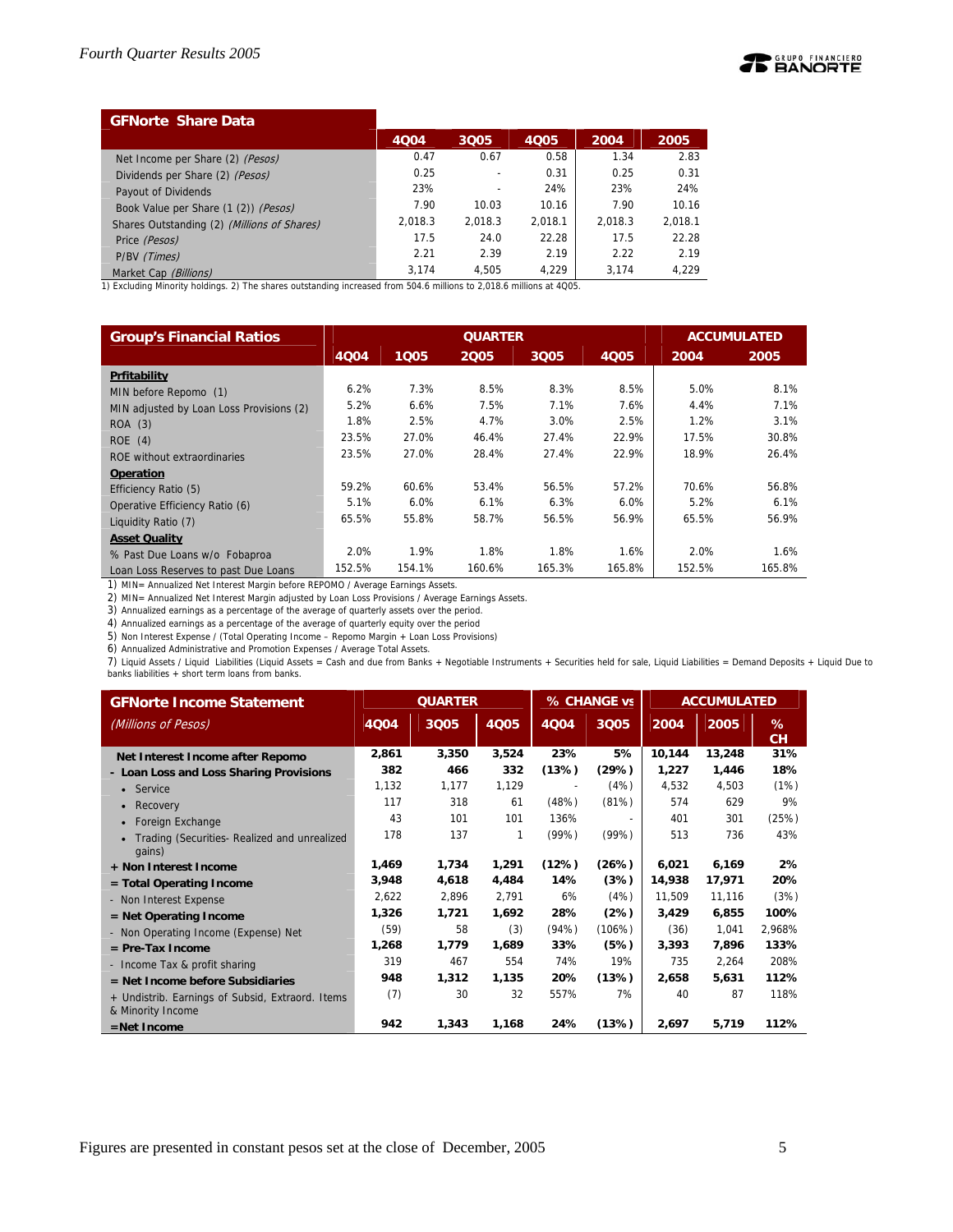## **Net Interest Income**

| <b>Net Interest Income</b>        |         | <b>QUARTER</b> |             |       | % CHANGE vs | <b>ACCUMULATED</b> |         |         |
|-----------------------------------|---------|----------------|-------------|-------|-------------|--------------------|---------|---------|
| (Millions of Pesos)               | 4004    | 3Q05           | <b>4Q05</b> | 4004  | 3Q05        | 2004               | 2005    | %<br>CН |
| Interest Income                   | 7.333   | 9.293          | 9.201       | 25%   | (1%)        | 25.536             | 34.737  | 36%     |
| <b>Interest Expense</b>           | 4.522   | 6.021          | 5.786       | 28%   | (4%)        | 15.745             | 21.808  | 39%     |
| Loan Fees                         | 172     | 150            | 206         | 20%   | 38%         | 586                | 585     |         |
| <b>Fees Paid</b>                  | 25      | 34             | 34          | 39%   | -           | 91                 | 120     | 33%     |
| Net Interest Income before Repomo | 2.958   | 3,388          | 3.586       | 21%   | 6%          | 10.286             | 13,394  | 30%     |
| <b>Average Earning Assets</b>     | 190.344 | 163.157        | 167.917     | (12%) | 3%          | 204.087            | 165.485 | (19%)   |
| NIM before REPOMO (1)             | 6.2%    | 8.3%           | 8.5%        |       |             | 5.0%               | 8.1%    |         |

1) NIM= Annualized Net Interest Margin before REPOMO / Average Earnings Assets

During 2005, the Net Interest Income before Repomo rose 30% yoy and the NIM increased from 5% to 8.1%, as a result of the following factors:

### **Increased due to:**

- Annual growth of 24% in the Performing Loan Portfolio, excluding IPAB and the loans managed by the Recovery unit.
- Higher interest rates. The average 28-day Cetes rates increased from 6.78% in 2004 to 9.2% in 2005, and the TIIE from 7.15% to 9.61%, in the same period.
- The book adjustment of the currency valuation entry in 2Q04, led to an increase of Ps197 million vs. 2004 that was compensated on the Foreign Exchange line.
- Better loan mix, especially in the consumer portfolio.

### **Decreased due to:**

• The peso appreciation vs. the US dollar. The average forex rate decreased from Ps11.31 per dollar in 2004 to Ps10.87 per dollar in 2005.

The Net Interest Income before Repomo in 4Q05 rose 21% as compared to 4Q04, and the NIM rose from 6.2% to 8.5% due to the following factors:

### **Increased due to:**

- Annual growth of 24% in the performing loan portfolio, excluding IPAB and the loans managed by the Recovery unit.
- Higher interest rates. The average 28-day Cetes rose from 8.12% in 4Q04 to 8.63% in 4Q05, and the TIIE from 8.52% to 9.11% in the same period.
- An increase in income from the intermediation of Money Market operations of Ps 118 million.
- Better loan mix, especially in the consumer portfolio.

### **Decreased due to:**

• The peso appreciation vs. the US dollar. The average forex rate decreased from Ps11.31 per dollar in 4Q04 to Ps10.67 per dollar in 4Q05.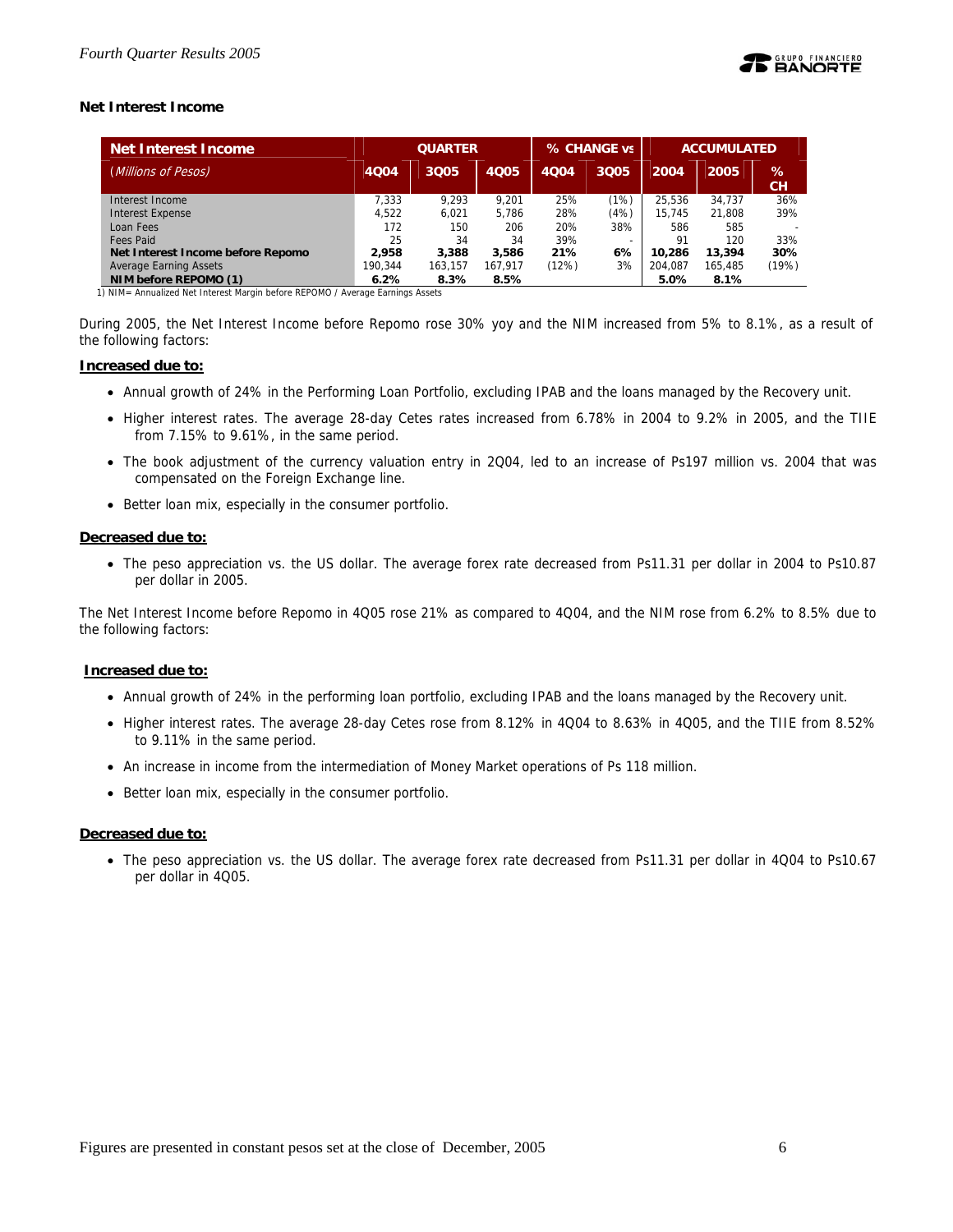## **Non Interest Income**

| <b>Non Interest Income</b>              |       | <b>QUARTER</b> |             |             | % CHANGE vs |       | <b>ACCUMULATED</b> |       |  |
|-----------------------------------------|-------|----------------|-------------|-------------|-------------|-------|--------------------|-------|--|
| (Millions of Pesos)                     | 4Q04  | 3Q05           | <b>4Q05</b> | <b>4Q04</b> | 3Q05        | 2004  | 2005               | % CH  |  |
| + Fund Transfers                        | 42    | 49             | 54          | 30%         | 10%         | 197   | 188                | (4%)  |  |
| + Account Management Fees               | 279   | 243            | 241         | (14%)       | (1%)        | 1,005 | 981                | (2%)  |  |
| + Fiduciary                             | 48    | 54             | 64          | 34%         | 19%         | 196   | 219                | 12%   |  |
| + Credit Card                           | 274   | 277            | 311         | 14%         | 12%         | 1,210 | 1,099              | (9%)  |  |
| + Income From loan portf. acquired      | 162   | 714            | 256         | 58%         | (64%)       | 704   | 1,409              | 100%  |  |
| + Electronic Banking Services           | 149   | 160            | 178         | 19%         | 11%         | 436   | 642                | 47%   |  |
| + From IPAB (2)                         | 77    | (6)            | 55          | (29%)       | 978%        | 422   | 190                | (55%) |  |
| + Afore                                 | 200   | 318            | 207         | 3%          | (35%)       | 978   | 1,016              | 4%    |  |
| + Brokerage House                       | 116   | 85             | 93          | (20%)       | 9%          | 438   | 346                | (21%) |  |
| + Other Fees (3)                        | 131   | 123            | 142         | 8%          | 15%         | 514   | 538                | 5%    |  |
| Fees on purchased services:             | 1,478 | 2,018          | 1,602       | 8%          | (21%)       | 6,101 | 6,629              | 9%    |  |
| + Fund Transfers                        |       | $\overline{2}$ | 3           | 100%        | 17%         |       | 10                 | 100%  |  |
| + Other Fees (1)                        | 127   | 135            | 161         | 27%         | 19%         | 523   | 545                | 4%    |  |
| + Expense From loan portf. acquired (1) | 103   | 385            | 249         | 141%        | (35%)       | 472   | 943                | 100%  |  |
| <b>Fees Paid:</b>                       | 230   | 522            | 413         | 79%         | (21%)       | 994   | 1,498              | 51%   |  |
| $=$ Net Fees                            | 1,248 | 1,496          | 1,189       | (5%)        | (21%)       | 5,107 | 5,131              |       |  |
| + Foreign Exchange                      | 43    | 101            | 101         | 136%        |             | 401   | 301                | (25%) |  |
| + Securities- Realized gains            | 187   | 123            | 2           | (99%)       | (98%)       | 497   | 725                | 46%   |  |
| + Securities- Unrealized gains          | (8)   | 15             | (1)         | (85%)       | (109%)      | 17    | 11                 | (32%) |  |
| <b>Trading Income</b>                   | 221   | 238            | 102         | (54%)       | (57%)       | 914   | 1,037              | 13%   |  |
| $=$ Non Interest Income                 | 1,469 | 1,734          | 1,291       | (12%)       | (26%)       | 6,021 | 6,169              | 2%    |  |

1) The investment amortization on the purchase of the Serfin portfolio, which used to be grouped under Other Paid Fees, is now included in Acquired Loans Expenditures.<br>2) Includes Fees received by Recovery Banking and by t

2) Includes Fees received by Recovery Banking and by the Bank.<br>3) It includes fees from letters of credit, from pension funds, wa It includes fees from letters of credit, from pension funds, warehousing services, financial advisoty and for Brokerage House services, among other.

In order to identify the different origins that integrate the Non Interest Income, we present the following table:

| <b>Non Interest Income</b>                                      |       | <b>QUARTER</b> |       |       | % CHANGE vs |       | <b>ACCUMULATED</b> |        |
|-----------------------------------------------------------------|-------|----------------|-------|-------|-------------|-------|--------------------|--------|
| (Millions of Pesos)                                             | 4Q04  | 3Q05           | 4Q05  | 4004  | 3Q05        | 2004  | 2005               | $%$ CH |
| Service                                                         | 1.132 | 1.177          | 1.129 |       | (4%)        | 4,532 | 4,503              | (1%)   |
| Recovery                                                        | 117   | 318            | 61    | (48%) | (81%)       | 574   | 629                | 9%     |
| Foreign Exchange                                                | 43    | 101            | 101   | 136%  |             | 401   | 301                | (25%)  |
| Trading<br>(Securities-<br>Realized<br>and<br>unrealized gains) | 178   | 137            |       | (99%) | (99%)       | 513   | 736                | 43%    |
| $=$ Non Interest Income                                         | 1.469 | 1,734          | 1.291 | (12%) | (26%)       | 6.021 | 6.169              | 2%     |

Non Interest Income for 2005 rose 2% as compared to 2004 and decreased 12% in 4Q05 as compared to 4Q04. These variations were the result of several factors, as explained below:

### **Service fees:**

Accumulated Service Fees in 2005 remained flat vs 2004, with increases in E-banking and Fiduciary of 47% and 12%, respectively, and declines in Brokerage House –mainly intermediation fees-, Credit Card Fees and Fund Transfers, of 21%, 9% and 4%, respectively. The lower Credit Card fees were due to both a re-classification of fees charged for the use of Banorte's ATMs to E-banking as of mid 4Q04 (amounting to Ps51 million), and to a decline in both customer and inter-bank service rates in 2005. During 4Q05, Service Fees also remained similar to those reported in 4Q04, with increases in most lines, except in Account Management Fees due to lower fees, and fees from the Brokerage House.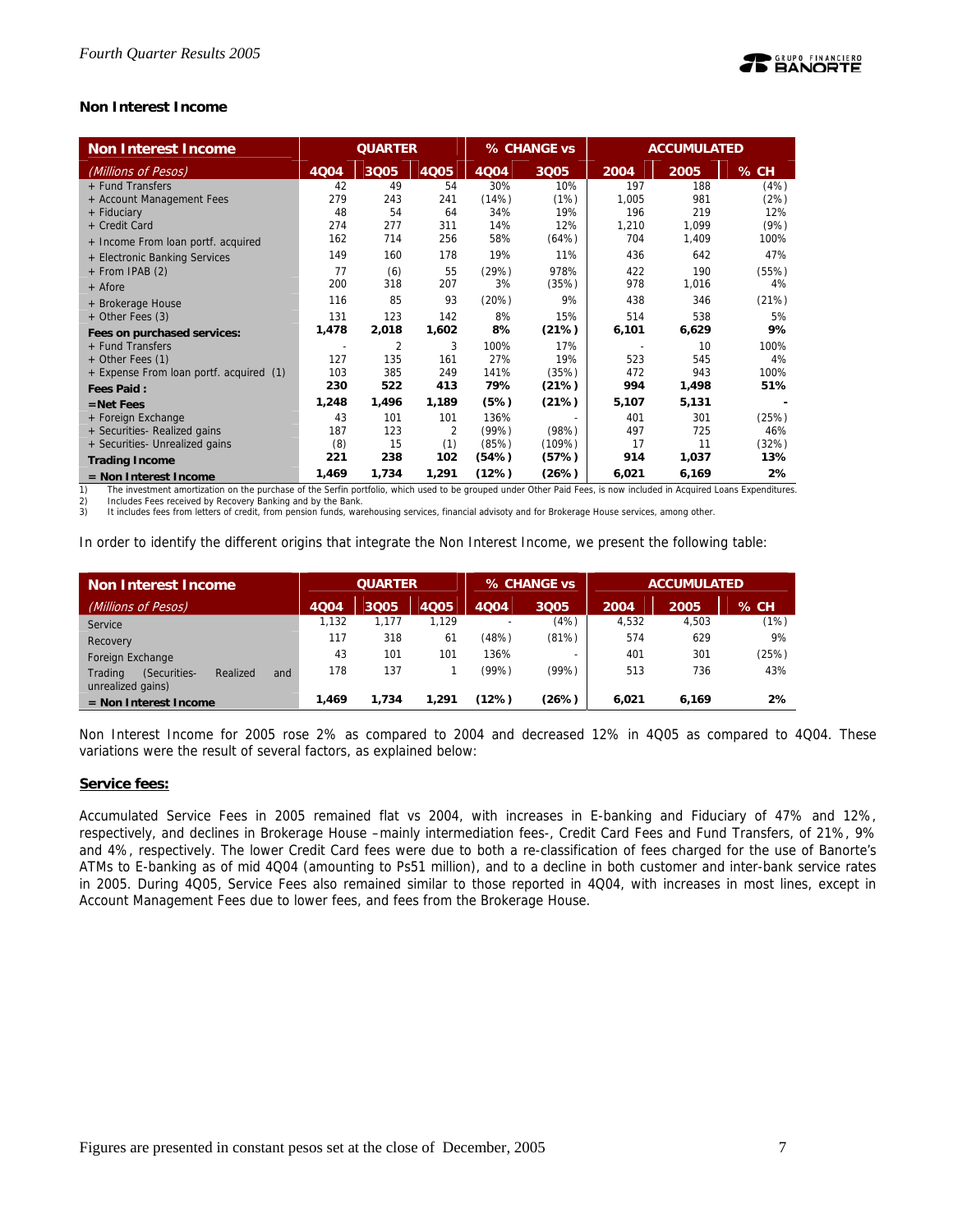## **Recovery:**

| Non Interest Income                    | <b>QUARTER</b> |      |       |        | % CHANGE vs |      | <b>ACCUMULATED</b> |       |  |
|----------------------------------------|----------------|------|-------|--------|-------------|------|--------------------|-------|--|
| (Millions of Pesos)                    | 4Q04           | 3Q05 | 4005  | 4Q04   | 3Q05        | 2004 | 2005               | % CH  |  |
| <b>SERFIN</b>                          |                |      |       |        |             |      |                    |       |  |
| Income                                 | 93             | 53   | 44    | (53%)  | (17%)       | 397  | 265                | (33%) |  |
| - Expense                              | 51             | 23   | 150   | 194%   | 552%        | 231  | 254                | 10%   |  |
| $=$ Net Fees from Serfín               | 42             | 30   | (106) | (352%) | (453%)      | 166  | 11                 | (93%) |  |
| <b>LOAN PORTFOLIOS ACQUIRED</b>        |                |      |       |        |             |      |                    |       |  |
| Income                                 | 69             | 661  | 212   | 207%   | (68%)       | 307  | 1.144              | 273%  |  |
| - Expense                              | 52             | 362  | 99    | 90%    | (73%)       | 241  | 689                | 186%  |  |
| Income from loan portfolios<br>$=$ Net | 17             | 299  | 113   | 565%   | (62%)       | 66   | 455                | 589%  |  |
| acquired                               |                |      |       |        |             |      |                    |       |  |
| <b>IPAB FEES</b>                       |                |      |       |        |             |      |                    |       |  |
| From IPAB $(*)$                        | 58             | (11) | 54    | (7%)   | 591%        | 342  | 163                | (52%) |  |
| $=$ IPAB Fees                          | 58             | (11) | 54    | (7%)   | 591%        | 342  | 163                | (52%) |  |
|                                        |                |      |       |        |             |      |                    |       |  |
| Non Interest Income - Recovery Bank    | 117            | 318  | 61    | (48%)  | (81%)       | 574  | 629                | 9%    |  |

(\*) Includes only the fees received by Recovery Banking.

Non Interest Income derived from portfolio Recoveries in 2005 rose 9% as compared to the figure in 2004 thanks to important loan recoveries in 2005 (of the loan portfolios acquired). Net Fees from the Serfín Portfolio reported a reduction of 93% in the same period due to the anticipated amortization of the remaining balance of the original investment as the management agreement with IPAB will expire in Feb/06. During the quarter, Recovery Bank income decreased 48% vs. 4Q04, mostly derived from acelerated amortization of the original investment in the rights to manage Serfin loans. Net Income from Acquired Portfolios represented 72% of the total Non Interest Income from the Recovery Bank in 2005.

## **Foreign Exchange:**

Accumulated Foreign Exchange Income during the year declined 25% as compared to 2004 mainly due to book adjustments in the currency valuation entry, which reflected a reduction of Ps187 million for this concept, and that was compensated on the Net Interest Income line. Excluding this impact that has no effect since May´04, foreign exchange income rose 22% vs 2004. In quarterly terms, foreign exchange reflected an increase of 136% vis-à-vis 4Q04 due to a substantial decrease in operations derived from synthetic funding, in which surplus dollars were used to fund peso-denominated transactions that registered a fx loss in exchange for obtaining a higher benefit from a lower cost of funding, which is reflected in the Net Interest Margin.

## **Trading:**

Trading Income in 2005 rose 43% vs. 2004 mainly due to higher gains realized on securities, which included Ps326 million of non recurring earnings from the AHMSA eurobond sale in 2Q05. Excluding this effect, there was a 20% decrease. For the quarter, trading income decreased by Ps 177 million with respect to 4Q04 due mainly to a Ps41 million payment in premiums on option agreements used for hedging and to a Ps 130 million reduction in the income from Money Market operations registered as Trading which are compensated in the Net Interest Income line.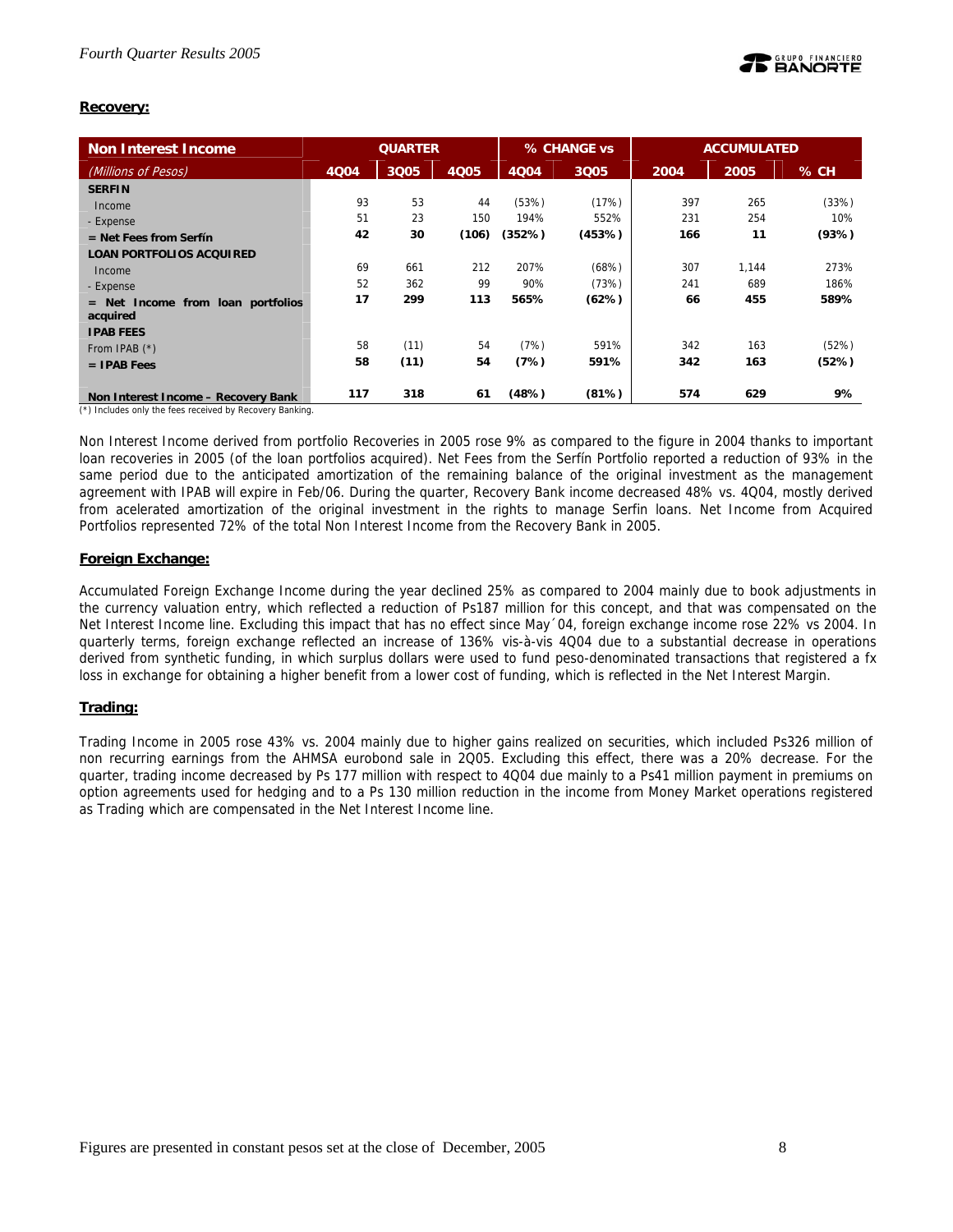## **Non Interest Expense**

| <b>Non Interest Expense</b>            | <b>QUARTER</b> |       | % CHANGE vs |       | <b>ACCUMULATED</b> |        |        |        |
|----------------------------------------|----------------|-------|-------------|-------|--------------------|--------|--------|--------|
| (Millions of Pesos)                    | 4Q04           | 3005  | 4Q05        | 4004  | 3Q05               | 2004   | 2005   | $%$ CH |
| Personnel Expenses                     | 1.101          | 1.117 | 1.071       | (3%)  | (4%)               | 4.835  | 4.365  | (10%)  |
| +Professional Fees                     | 136            | 155   | 158         | 16%   | 2%                 | 527    | 652    | 24%    |
| +Administrative and Promotion Expenses | 695            | 947   | 919         | 32%   | (3%)               | 3.052  | 3.398  | 11%    |
| +Leases, Depreciation& Amortization    | 470            | 404   | 383         | (18%) | (5%)               | 1.799  | 1.643  | (9%)   |
| $+$ Tax other than income tax          | 24             | 123   | 110         | 361%  | $(11\%)$           | 513    | 457    | (11%)  |
| +Contributions to IPAB                 | 196            | 150   | 151         | (23%) | 1%                 | 782    | 600    | (23%)  |
| $=$ Non Interest Expense               | 2.622          | 2.896 | 2.791       | 6%    | (4%)               | 11,509 | 11.116 | (3%)   |

Non Interest Expense declined 3% in 2005 compared to 2004 mostly due to the positive impact of the Efficiency Program implemented in 2H04. Personnel Expenses declined 10% as a result of the headcount reductions undertaken in the second half of 2004. Professional fees rose 24% due to payments related to performance, legal consulting fees, new product development projects and increased portfolio recovery expenses. Administrative and Promotion Expenses rose 11% primarily derived from higher expenses on advertising campaigns due to new product launches and to other expenses associated with a higher operating volume. Leases, Depreciations and Amortization declined 9% mostly as a result of the closure of 83 branch offices in 2H04 and also to the full amortization of some projects at the end of last year. Taxes Other than Income Tax declined 11%, primarily because of higher VAT credits as of 3Q04 derived from the favorable ruling in the injunction filed against the amendments made to the VAT law. Contributions to the IPAB declined 23% due to lower funding requirements after the 4Q04 securitization of the IPAB portfolio.

Non Interest Expense in 4Q05 was 6% higher than the figure reported in 4Q04, due mainly to a 32% increase in Administrative and Promotion Expenses derived from higher advertising campaign expenses due to new product launches and to other expenses associated with a higher operating volume. On the other hand, Personnel Expenses and Lease, Depreciation and Amortization Expenses declined by 3% and 18%, respectively, derived from the benefits of the Efficiency Program and the closing of branches undertaken in the second half of 2004.

| <b>Non Operating Income</b><br>(Expense) | <b>QUARTER</b> |       |       |       | % CHANGE vs | <b>ACCUMULATED</b> |          |        |
|------------------------------------------|----------------|-------|-------|-------|-------------|--------------------|----------|--------|
| (Millions of Pesos)                      | 4Q04           | 3Q05  | 4005  | 4004  | 3Q05        | 2004               | 2005     | $%$ CH |
| +Other Revenues                          | 133            | 89    | 150   | 13%   | 69%         | 440                | 399      | (9%)   |
| +Foreign Exchange                        |                |       |       |       |             |                    |          |        |
| + Recoveries                             | 52             | 47    | 44    | (14%) | (4%)        | 320                | 1.340    | 318%   |
| +Repomo-other revenues                   | 13             |       | 4     | (67%) | 229%        | 29                 | 12       | (60%)  |
| +Warehousing                             | 323            | 131   | 235   | (27%) | 80%         | 1,471              | 1,149    | (22%)  |
| $=$ Non Operating Income                 | 521            | 268   | 434   | (17%) | 62%         | 2.261              | 2,900    | 28%    |
| -Other Expenses                          | (113)          | (35)  | (68)  | (40%) | 94%         | (432)              | (488)    | 13%    |
| -Foreign Exchange                        |                |       |       |       |             |                    |          |        |
| -Warehousing                             | (145)          | (45)  | (135) | (6%)  | 201%        | (399)              | (225)    | (43%)  |
| -Repomo-other expenses                   | (322)          | (130) | (234) | (27%) | 80%         | (1, 466)           | (1, 145) | (22%)  |
| $=$ Non Operating Expense                | (579)          | (210) | (437) | (25%) | 108%        | (2, 297)           | (1,859)  | (19%)  |
| $=$ Non Operating Income (Expense) Net   | (59)           | 58    | (3)   | (94%) | (106%)      | (36)               | 1,041    | 2.968% |

## **Non Operating Income (Expense) Net**

Non Operating Income in 2005 amounted to Ps1.0 billion, which compares to the Ps36 million loss reported in 2004. The variation was primarily due to the following factors:

### **Other Products:**

- Income of Ps1.0 billion arising from a Value Added Tax (VAT) refund in 2Q05, which resulted from the favorable ruling in the injunction filed by the Group subsidiaries against amendments made to the VAT law.
- Lower income from inventory commercialization operations of Banorte's Warehouse customers, which declined by 22%.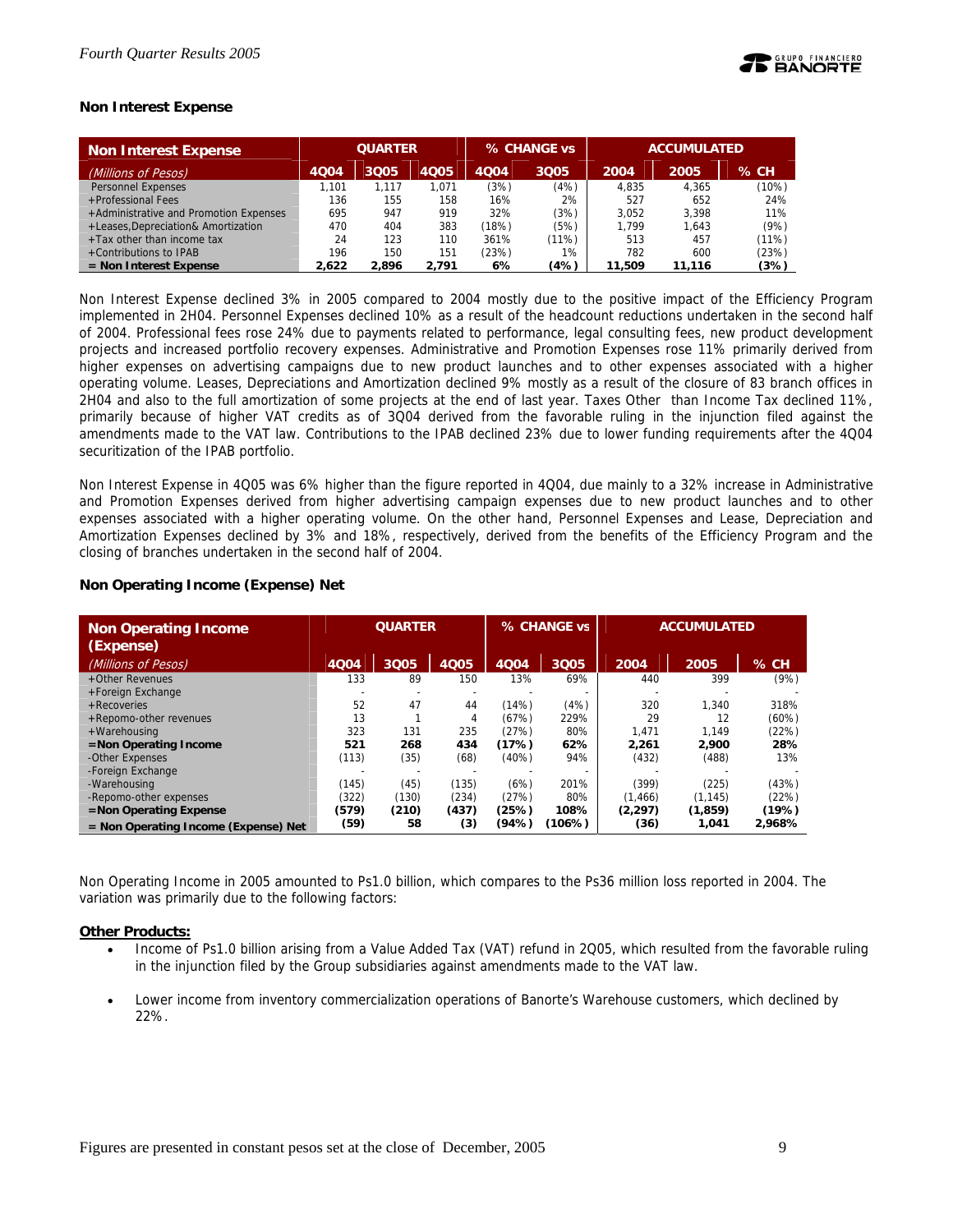

## **Other Expenses**

- A 43% reduction in Repomo due to lower inflation vs 2004 (3.3% in 2005 vs. 5.2% in 2004).
- Losses due to IPAB GEL ( Gestión, Existencia y Legalidad) audits, amounting to Ps105 million.
- Write-offs amounting to Ps49 million due to IPAB pre-payments.
- Lower expenses from inventory commercialization operations of Banorte's Warehouse customers, which declined by 22%.

The net result of Non Operating Income in 4Q05 amounted to a Ps3 million loss, which compares favorably to the Ps59 million loss registered in 4Q04. The variation was primarily the result of the Ps88 million reduction in Repomo - other Expenses, higher Recoveries and lower amounts of Sundry Creditors cancelled.

## **Taxes**

Taxes and profit-sharing in 2005 reported a 208% increase as compared to 2004, mainly due to the fact that Banorte has already used all it's tax loss carry forwards and also to the extraordinary income in 2Q05, that generated higher taxes. As of 2005, Banorte is generating income tax while Bancen made use of its remaining tax loss carry forwards in 4Q05. Starting 1Q06 both banks will pay their taxes at a normal rate. The effective tax and Profit-sharing rate for 2005 was 29% vs. 22% in 2004. In 4Q05, taxes and profit-sharing were 74% higher than in 4Q04, as Banorte did not have the tax loss carry forwards it had a year ago.

## **Loan Portfolio**

| PERFORMING LOAN PORTFOLIO |        |         |         |                              |                                 |
|---------------------------|--------|---------|---------|------------------------------|---------------------------------|
| (Millions of Pesos)       | 4004   | 3Q05    | 4005    | ℅<br>QUART,<br><b>CHANGE</b> | $\%$<br>ACCUM.<br><b>CHANGE</b> |
| Commercial                | 34.425 | 36.720  | 39.429  | 7%                           | 15%                             |
| Consumer                  | 29.205 | 35,090  | 37,868  | 8%                           | 30%                             |
| Corporate                 | 13.644 | 17.536  | 20.349  | 16%                          | 49%                             |
| Goverment                 | 13.556 | 13.445  | 15.216  | 13%                          | 12%                             |
| <b>Sub Total</b>          | 90,831 | 102,791 | 112,863 | 10%                          | 24%                             |
| <b>Recovery Banking</b>   | 1.711  | 1.511   | 1.466   | (3%)                         | (14%)                           |
| <b>Total</b>              | 92,542 | 104,302 | 114,329 | 10%                          | 24%                             |

| <b>PERFORMING CONSUMER</b> |        |        |             |                                 |                                 |
|----------------------------|--------|--------|-------------|---------------------------------|---------------------------------|
| (Millions of Pesos)        | 4004   | 3Q05   | <b>4Q05</b> | $\%$<br>QUART,<br><b>CHANGE</b> | $\%$<br>ACCUM.<br><b>CHANGE</b> |
| Mortgages                  | 17,473 | 20.586 | 22,363      | 9%                              | 28%                             |
| Automobile                 | 5.850  | 5.887  | 5,887       |                                 | 1%                              |
| Credit Card                | 3,868  | 5.685  | 6.227       | 10%                             | 61%                             |
| <b>Electronic Payroll</b>  | 2.013  | 2.931  | 3.391       | 16%                             | 68%                             |
| <b>Total Consumer</b>      | 29,205 | 35,090 | 37,868      | 8%                              | 30%                             |

| (Millions of Pesos) | <b>4Q04</b> | 3Q05  | <b>4Q05</b> | $\%$<br><b>QUART</b><br><b>CHANGE</b> | %<br>ACCUM.<br><b>CHANGE</b> |
|---------------------|-------------|-------|-------------|---------------------------------------|------------------------------|
| <b>IPAB Loans</b>   | 12.749      | 2.575 | 161         | (94%)                                 | (99%)                        |
| Past Due Loans      | 1.857       | '.886 | 1.851       | (2%)                                  | -                            |

The Total Performing Loan Portfolio rose 24% in annual terms, increasing from Ps92.5 billion to Ps114.3 billion. Excluding the proprietary portfolio managed by the Recovery Bank, the increase was also 24%. The increase is explained as follows:

- The Commercial Portfolio grew 15% primarily as a result of new lending to SMEs.
- Total Consumer loans increased 30%, with a 28% growth in Mortgage loans due to placement of 11,868 new loans over the past 12 months. The Credit Card Portfolio showed an increase of 61% due to both promotion programs to attract new customers (including the balance transfer program called ya bájale con Banorte), and greater credit card usage by our clientele. Payroll loans grew 62% with 224,457 new loans extended and Car Loans rose 1%, with 32,776 new car loans. Departing 3Q05 Banorte started to make Personal loans closing the year with a Ps439 million balance. This type of loans is included in the Payroll loans line.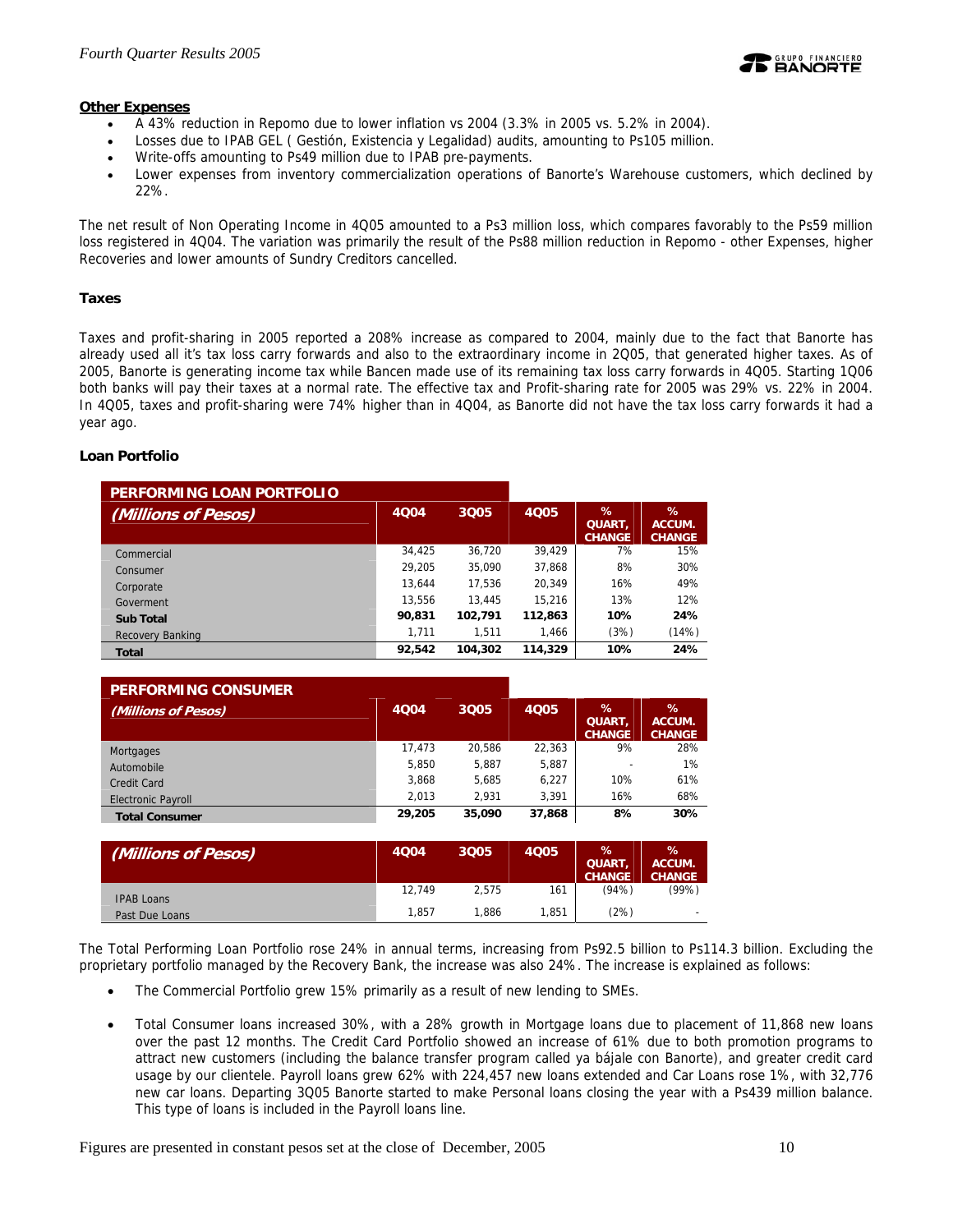

- The Corporate Portfolio increased 49% as a result of implementing new loan placement strategies.
- The Government Portfolio was up 12%, as a consequence of the promotion efforts to place new loans particularly among state governments.
- The IPAB Portfolio declined 99% due to the pre-payments of approximately Ps13 billion received over the past 12 months. This portfolio represents less than 1% of the total loan portfolio and will be fully amortized on June 2006.
- The dollar-denominated loan portfolio was affected by the peso appreciation vs. the US dollar, which went from 11.15 pesos/dollar to 10.63 pesos/dollar from 4Q04 to 4Q05, equivalent to a 4.7% decrease.

The Past Due Loan Portfolio maintained a similar level to that of 4Q04 despite the 24% loan portfolio growth. The portfolio closed the quarter with a balance of Ps1.9 billion, equivalent to a 1.6% Past Due Loan Ratio, lower than the 2.0% reported in 4Q04.

During the quarter, the Total Loan Portfolio without IPAB and the loans managed by the Recovery unit, rose by 10%, with growth rates of 16% in both Corporate and Payroll loans, 13% in Government loans and 10% in Credit Cards. The IPAB Portfolio declined Ps2.4 billion due to the payments received during the quarter. Past due loans declined by 2% vs 3Q05, closing the quarter with a Ps1.9 billion balance, equivalent to a Past Due Loan Ratio of 1.6% lower than the 1.8% of 3Q05.

## **Past Due Loans Variations as of 4Q05**

| Cartera Vencida          |                                                 |       |
|--------------------------|-------------------------------------------------|-------|
| Balance as of Sept. 2005 |                                                 | 1,859 |
|                          | Performing loans to Past due loans<br>transfers | 903   |
|                          | Renewals                                        | (9)   |
|                          | <b>Cash Collections</b>                         | (203) |
|                          | <b>Discounts</b>                                | (2)   |
|                          | Charge Offs                                     | (333) |
|                          | Foreclosures                                    | (1)   |
|                          | Past due loans to Performing loans<br>transfers | (369) |
|                          | Exchange Adjustment                             | 5     |
| Balance as of Dec. 2005  |                                                 | 1.851 |

## **Classified Loans**

| Millions of Pesos                       |              | <b>LOAN LOSS RESERVES</b> |                          |                 |              |  |
|-----------------------------------------|--------------|---------------------------|--------------------------|-----------------|--------------|--|
| Category                                | <b>LOANS</b> | <b>COMMERCIAL</b>         | <b>CONSUMER</b>          | <b>MORTGAGE</b> | <b>TOTAL</b> |  |
| A                                       | 38,243       |                           | 68                       | 74              | 142          |  |
| A <sub>1</sub>                          | 39,017       | 193                       |                          |                 | 193          |  |
| A <sub>2</sub>                          | 28,103       | 265                       |                          |                 | 265          |  |
| B                                       | 4,666        |                           | 117                      | 103             | 220          |  |
| <b>B1</b>                               | 5,895        | 147                       |                          |                 | 147          |  |
| <b>B2</b>                               | 385          | 22                        |                          |                 | 22           |  |
| B <sub>3</sub>                          | 276          | 41                        |                          |                 | 41           |  |
| C                                       | 517          |                           | 161                      | 50              | 211          |  |
| C <sub>1</sub>                          | 170          | 39                        |                          |                 | 39           |  |
| C <sub>2</sub>                          | 140          | 56                        |                          |                 | 56           |  |
| D                                       | 764          | 50                        | 281                      | 208             | 539          |  |
| E                                       | 496          | 254                       | 35                       | 204             | 493          |  |
| <b>Total</b>                            | 118,672      |                           |                          |                 |              |  |
| Not Classified                          | (61)         |                           |                          |                 |              |  |
| Excempted                               |              |                           | $\overline{\phantom{a}}$ |                 |              |  |
|                                         | 1,311        |                           |                          |                 |              |  |
| <b>Total</b>                            | 119,922      | 1,067                     | 662                      | 639             | 2,368        |  |
| <b>Reserves</b>                         |              |                           |                          |                 | 3,067        |  |
| Excess / (Deficit)<br>. مم <b>فم</b> ا\ |              |                           |                          |                 | 698          |  |

Notes :<br>1.- The classified loans and the reserves created are based on the December 31<sup>th</sup>, 2005 Balance Sheet.

2.-The loan portfolio is classified in accordance with the rules issued by Secretaria de Hacienda y Crédito Público (SHCP) and the methodology established by the CNBV and those internal methodologies approved by the CNBV. For Mortgage and Consumer loans, Banorte uses rhe regulation described in the Official gazette pubished on August 20,2004, and for Commercial loans it

uses internal methodologies approved by the CNBV. 3.- The surplus in reserves is the result of the Institution's own conservative policies.

4.-Classified Leasing and Factoring loans are as of September 2005 and reserves as of December, 2005.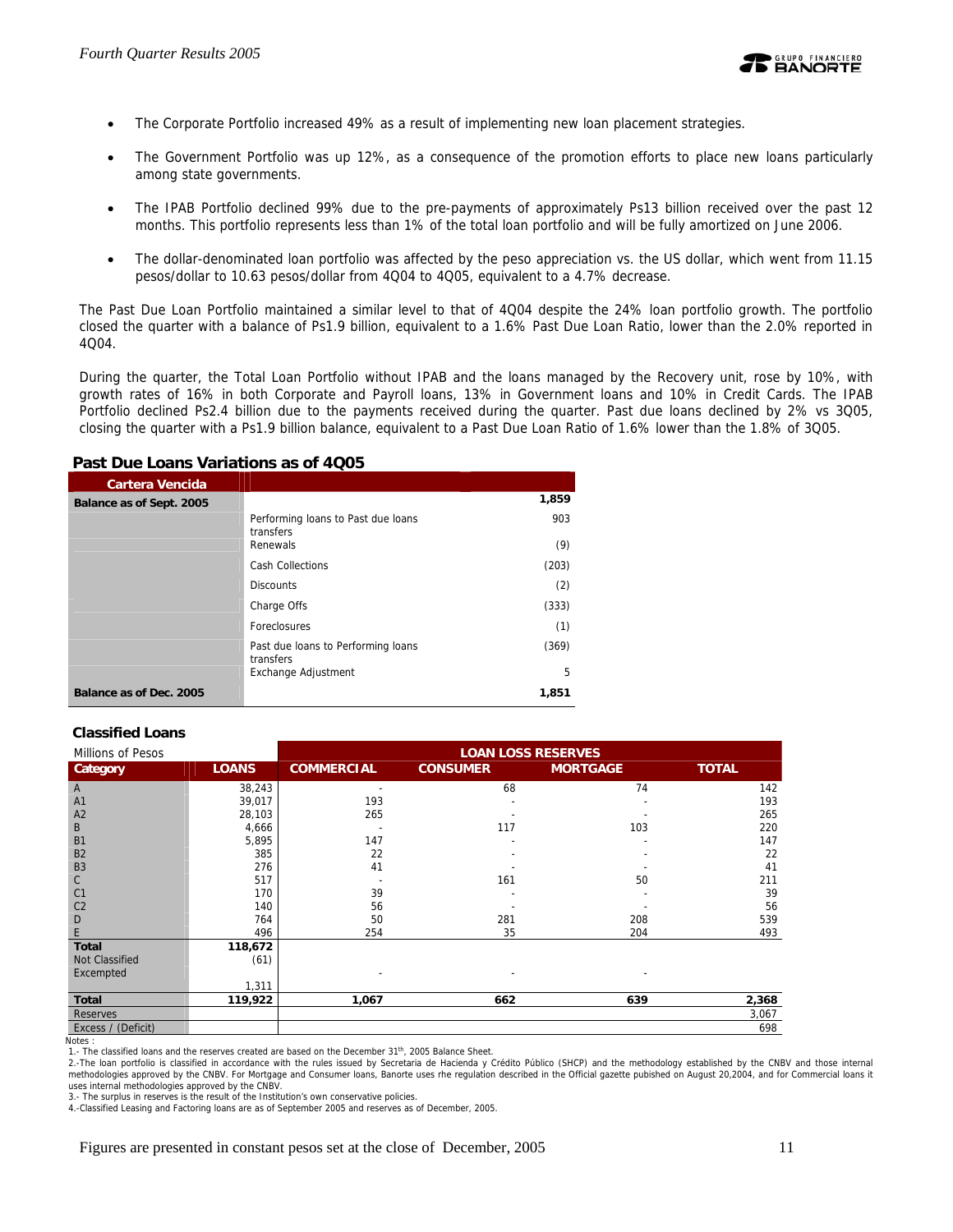The quarter closed with a Ps3.1 billion balance of Loan Loss Reserves and a surplus reserve of Ps698 million.

| <b>Loan Loss Reserves</b>               | 4005         |
|-----------------------------------------|--------------|
| (Millions of Pesos)                     | <b>Total</b> |
| PREVIOUS PERIOD END BALANCE             | 3.116        |
| Provision taken in the period           | 332          |
| Recovery of penalized debts             | 43           |
| Charge offs and discounts:              |              |
| Commercial Portfolio                    | (121)        |
| Consumer Portfolio                      | (160)        |
| Mortgage Portfolio                      | (73)         |
| Foreclosed assets                       | (6)          |
|                                         | (360)        |
| Cost of debtors support programs        | (28)         |
| <b>Valuation and Others</b>             | (37)         |
| <b>LOAN LOSS RESERVES AT PERIOD END</b> | 3.067        |

During the quarter, Ps332 million of loan loss provisions were created through the Income Statement, and Ps360 million were applied to Charge-offs and discounts, of which Ps121 million corresponded to Commercial Loans, Ps160 million to Consumer loans, Ps37 million to Mortgage Loans and Ps6 million to Repossessed Assets. The 4Q05 balance of Loan Loss Provisions to 4Q05 amounted to Ps3.1 billion.

## **Deposits**

| <b>Deposits</b>                        |         |         |         |                              |                              |
|----------------------------------------|---------|---------|---------|------------------------------|------------------------------|
| (Millions of Pesos)                    | 4004    | 3Q05    | 4Q05    | %<br>QUART,<br><b>CHANGE</b> | ℅<br>ACCUM.<br><b>CHANGE</b> |
| Demand Deposits-w/o Interests          | 23,792  | 24,141  | 28,617  | 19%                          | 20%                          |
| Demand Deposits - with Interests (2)   | 43.219  | 41.526  | 46.886  | 13%                          | 8%                           |
| <b>Demand Deposits (1)</b>             | 67,012  | 65,667  | 75,502  | 15%                          | 13%                          |
| Time Deposits - Retail                 | 36,703  | 39.044  | 39.952  | 2%                           | 9%                           |
| <b>Core Deposits</b>                   | 103,714 | 104,711 | 115,454 | 10%                          | 11%                          |
| Money Market (3)                       | 28,371  | 23.303  | 21,508  | (8%)                         | (24%)                        |
| <b>Banking Sector's Total Deposits</b> | 132,085 | 128,014 | 136,962 | 7%                           | 4%                           |
| <b>GFNorte's Total Deposits (4)</b>    | 131,876 | 127,843 | 136,854 | 7%                           | 4%                           |
| Out- of Balance Trading                | 89.728  | 122.637 | 101.978 | (17%)                        | 14%                          |
| <b>Assets Under Management</b>         | 221,813 | 250,651 | 238,940 | (5%)                         | 8%                           |
| Demand Deposits-w/o Interests (1)      | 2.2%    | 2.8%    | 2.6%    |                              |                              |

 (1) As of 4Q04, the checking accounts were excluded from IPAB where cash collecting was deposited over the managed loans from Banpaís and Bancen, with a retroactive effect for comparison purposes.The balances of these accounts in 4Q04. 3Q05 and 4Q05 were Ps 258 million, Ps 529 million and Ps 584 million, respectively.

(2)Includes Debit Cards. (3)Includes Bonds Comprises, Customers and Financial Intermediaries.

(4) Includes the eliminations between the subsidiaries.The balances of these eliminations in 4Q04. 3Q05 and 4Q05 were Ps 208 million, Ps 170 million and Ps 108 million, respectively.

Total Deposits closed the quarter with a balance of Ps136.9 billion, which was 4% higher than in 4Q04. Core Deposits increased by 11% and Money Market deposits decreased by 24%. The latter was derived from lower funding requirements resulting from the almost Ps13 billion IPAB pre-payments received over the past 12 months. Demand Deposits grew 13% and Time Deposits increased 9% as a result of the promotion of new deposit products that include: Banorte Fácil, Mujer Banorte and Paga Más. Off Balance Trading reported a 14% growth vs 4Q04. Assets under Management amounted to Ps238.9 billion, which is 8% higher than the figure reported in 4Q04.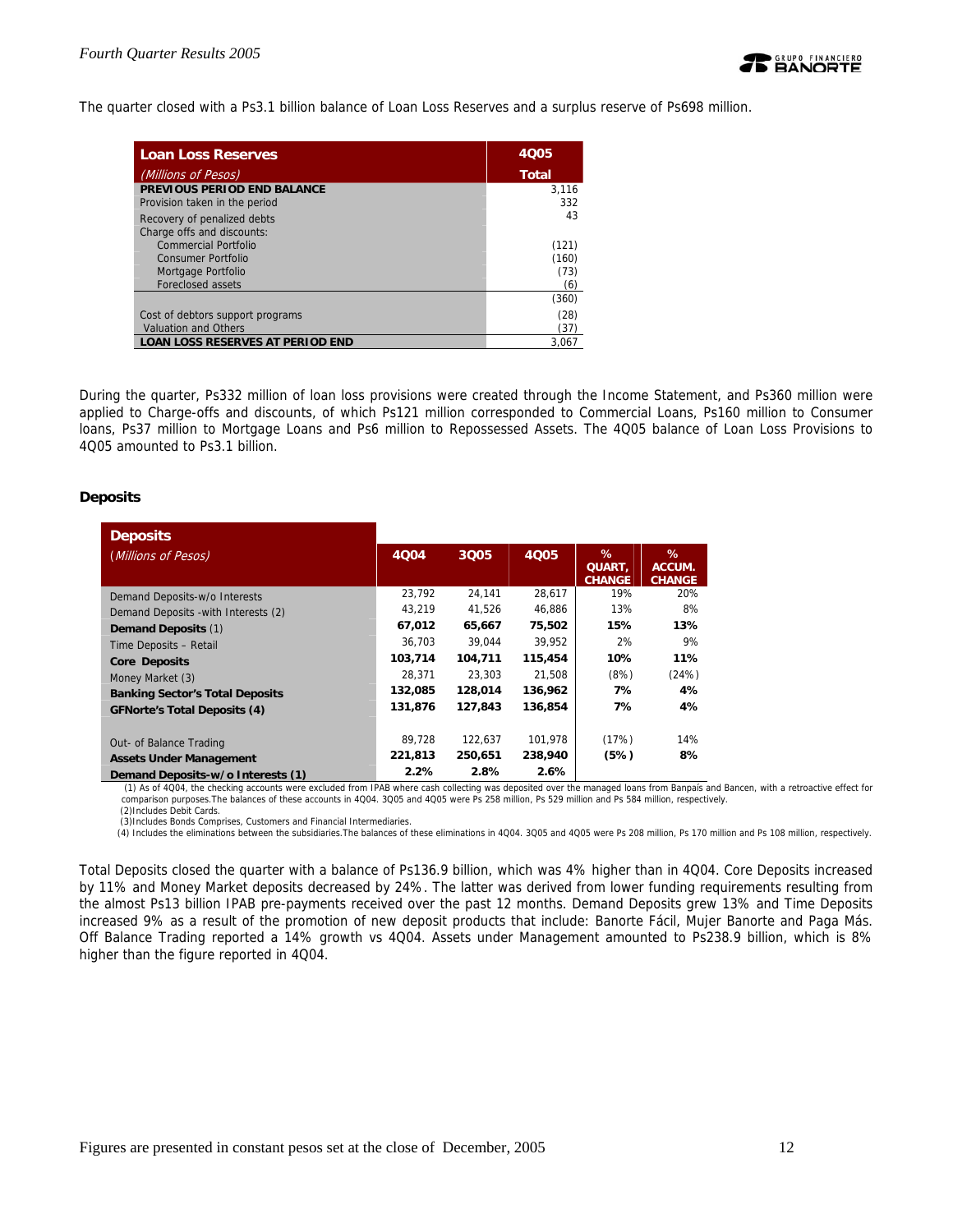## **Banking Sector Capitalization**

| <b>Capitalization</b>           |         |         |         |         |         |
|---------------------------------|---------|---------|---------|---------|---------|
| (Millions of Pesos)             | 4004    | 1005    | 2005    | 3Q05    | 4005    |
| Tier 1 Capital                  | 13.661  | 14.812  | 16.447  | 17.790  | 18.135  |
| Tier 2 Capital                  | 4,528   | 4.307   | 3.869   | 3.834   | 3,839   |
| <b>Net Capital</b>              | 18,188  | 19.119  | 20.316  | 21.625  | 21,974  |
| Credit risk assets              | 87.589  | 91.241  | 96.820  | 97.507  | 103.660 |
| Net Capital/ Credit Risk Assets | 20.8%   | 21.0%   | 21.0%   | 22.2%   | 21.2%   |
| Total risk assets (1)           | 112.089 | 118,305 | 117.122 | 118.214 | 136,643 |
| Tier 1                          | 12.2%   | 12.5%   | 14.0%   | 15.0%   | 13.3%   |
| Tier 2                          | 4.0%    | 3.6%    | 3.3%    | 3.2%    | 2.8%    |
| <b>Capitalization Ratio</b>     | 16.2%   | 16.2%   | 17.3%   | 18.3%   | 16.1%   |

(1) Includes Market Risks. Without inter-company eliminations.<br>Note.- The disclosure of capital and credit risk assets is included in the Notes to Banking Sector Financial Statements section.

At the close of 4Q05 the capitalization ratio of the Banking Sector stood at 16.1%, considering credit and market risks, and 21.2% considering credit risk alone. The tier 1 capital ratio was 13.3%, while the tier 2 capital ratio was 2.8%. The capitalization ratio maintained a similar level to that of 4Q04 as a result of a 21% increase in the Net Capital –derived from the profits generated over the past year- and a 22% rise in Total Risk Assets. Net capital was also impacted by the cash dividend payment amounting to Ps631 million in 4Q05. At the Group level, Ps5.3 billion of Retained Earnings were capitalizaed resulting in an issuance of 1,513.8 million new shares for a total of 2,018.3 outstanding shares.

Stockholders' Equity for the group's holding company rose from Ps15.9 billion in 4Q04 to Ps20.5 billion in 4Q05, primarily due to the following factors:

- 1) The earnings generated over the past 12 months, amounting to Ps5.7 billion.
- 2) The Ps631 million cash dividend paid in 4Q05.
- 3) The increase in the Non Monetary Assets Result, which amounted to Ps515 million.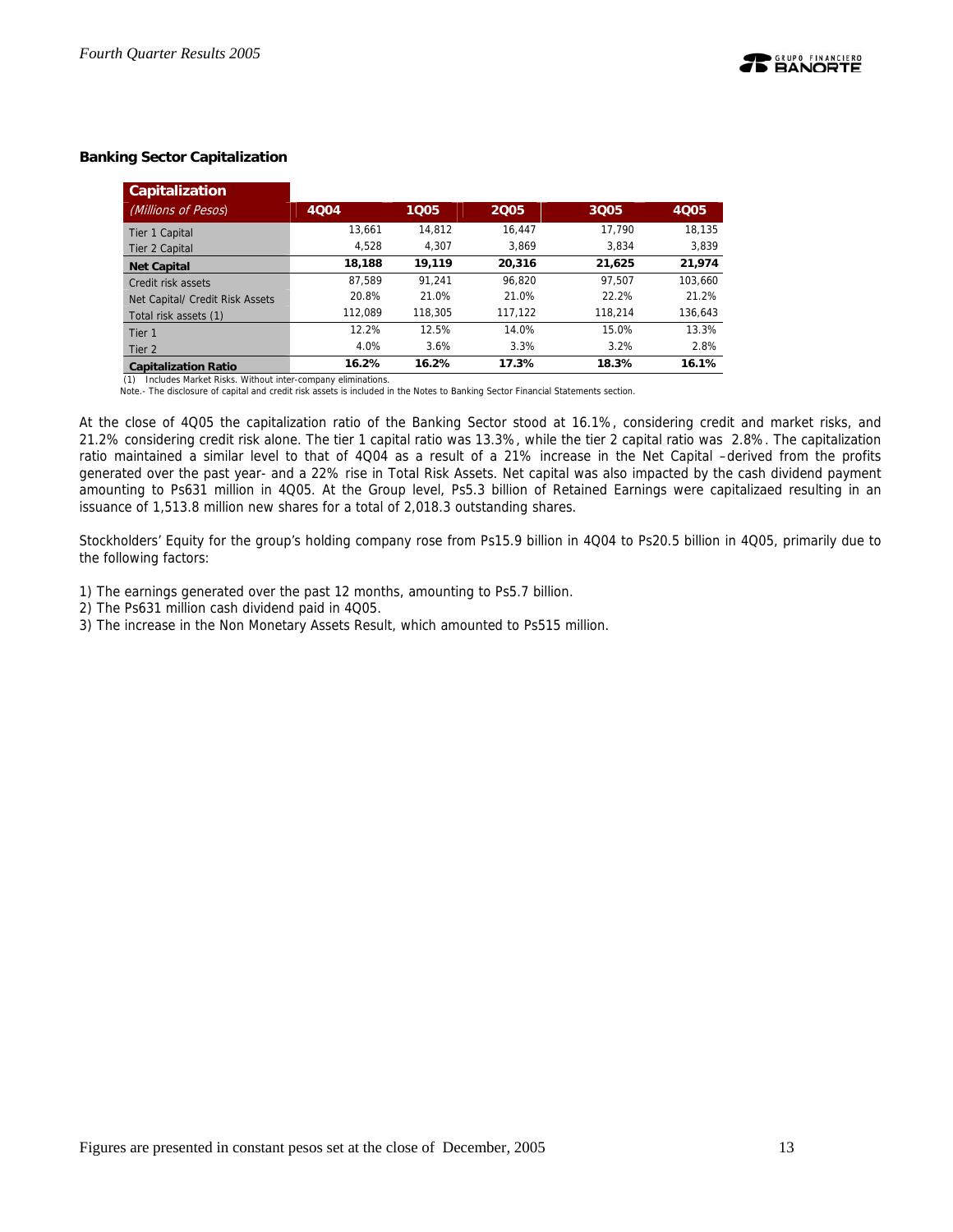## **Information by Sectors**

### **1.- Banking Sector**

| <b>Income Statement &amp; Balance Sheet</b> | <b>QUARTER</b> |         | % CHANGE vs |       | <b>ACCUMULATED</b> |         |         |        |
|---------------------------------------------|----------------|---------|-------------|-------|--------------------|---------|---------|--------|
| (Millones de Pesos)                         | 4004           | 3005    | 4005        | 4004  | 3005               | 2004    | 2005    | % CH   |
| <b>INCOME STATEMENT</b>                     |                |         |             |       |                    |         |         |        |
| Net Interest Income after Repomo            | 2.812          | 3,202   | 3.397       | 21%   | 6%                 | 9.798   | 12.719  | 30%    |
| Loan Loss and Loss Sharing Provisions       | 380            | 448     | 313         | (18%) | (30%)              | 1.190   | 1.401   | 18%    |
| Non Interest Income                         | 1,111          | 1,312   | 969         | (13%) | (26%)              | 4.440   | 4.704   | 6%     |
| Non Interest Expense                        | 2.341          | 2.539   | 2.466       | 5%    | (3%)               | 10.230  | 9.814   | (4%)   |
| Non Operating Income (Expense), Net         | (59)           | 55      | 24          | 141%  | (57%)              | 27      | 1.065   | 3.795% |
| Pre-Tax Income                              | 1.144          | 1.582   | 1.611       | 41%   | 2%                 | 2.845   | 7.274   | 156%   |
| Net Income                                  | 912            | 1.239   | 1.147       | 26%   | (7%)               | 2,458   | 5,411   | 120%   |
| <b>BALANCE SHEET</b>                        |                |         |             |       |                    |         |         |        |
| Loan Portfolio                              | 103.154        | 104.897 | 111.777     | 8%    | 7%                 | 103.154 | 111,777 | 8%     |
| <b>Deposits</b>                             | 132.342        | 128.542 | 137.546     | 4%    | 7%                 | 132.342 | 137.546 | 4%     |

| <b>Banking Sector's Financial Ratios</b> |            | <b>QUARTER</b> |       |            | <b>ACCUMULATED</b> |
|------------------------------------------|------------|----------------|-------|------------|--------------------|
| (Millones de Pesos)                      | 4004       | 3005           | 4005  | 2004       | 2005               |
| Profitability                            |            |                |       |            |                    |
| MIN(1)                                   | 6.2%       | 8.2%           | 8.4%  | 4.9%       | 8.0%               |
| ROA (2)                                  | 1.8%       | 2.7%           | 2.6%  | 1.1%       | 3.0%               |
| ROE(3)                                   | 25.4%      | 27.3%          | 25.2% | 17.4%      | 32.1%              |
| ROE without extraordinaries              | 25.4%      | 27.3%          | 25.2% | 18.8%      | 27.0%              |
| Operation                                |            |                |       |            |                    |
| Eficiency Ratio (4)                      | 58.9%      | 55.9%          | 56.0% | 71.5%      | 56.0%              |
| Operative Efficiency Ratio (5)           | 4.7%       | 5.8%           | 5.5%  | 4.8%       | 5.6%               |
| Liquidity Ratio (6)                      | 67.2%      | 56.8%          | 58.5% | 67.2%      | 58.5%              |
| <b>Asset Quality</b>                     |            |                |       |            |                    |
| % Past Due Loans w/o Fobaproa            | 2.0%       | 1.8%           | 1.6%  | 2.0%       | 1.6%               |
| Loan Loss Reserves to past Due Loans     | 152.5      | 167.8          | 167.6 | 152.5      | 167.6              |
| Growths (7)                              |            |                |       |            |                    |
| Loans w/o Fobaproa -IPAB (8)             | 8.0%       | 5.8%           | 9.5%  | 17.8%      | 24.8%              |
| <b>Traditional Deposits</b>              | 2.4%       | $(0.6\%)$      | 10.3% | 0.9%       | 11.3%              |
| <b>Total Deposits</b>                    | $(20.4\%)$ | 2.4%           | 7.0%  | $(23.4\%)$ | 3.7%               |
| Capitalization                           |            |                |       |            |                    |
| Net Capital/ Credit Risk Assets (9)      | 20.8%      | 22.2%          | 21.2% | 20.8%      | 21.2%              |
| Total Capitalization Ratio (9)           | 16.2%      | 18.3%          | 16.1% | 16.2%      | 16.1%              |

1) MIN= Annualized Net Interest Margin before REPOMO / Average Earnings Assets.<br>2) Annualized earnings as a percentage of the average of quarterly assets over the p

2) Annualized earnings as a percentage of the average of quarterly assets over the period.

3) Annualized earnings as a percentage of the average of quarterly equity over the period

4) Non Interest Expense / (Total Operating Income – Repomo Margin + Loan Loss Provisions) 5) Annualized Administrative and Promotion Expenses / Average Total Assets.

6) Liquid Assets / Liquid Liabilities (Liquid Assets = Cash and due from Banks + Negotiable Instruments + Securities held for sale, Liquid Liabilities = Demand Deposits + Liquid Due to banks liabilities  $+$  short term loans from banks.<br>7) Growth versus the previous period.

Growth versus the previous period.

8) Does not include Fobaproa / IPAB and Loans managed by Recovery Banking.<br>9) The Banking Sector Ratio is included for information purposes. A ratio for each

The Banking Sector Ratio is included for information purposes. A ratio for each bank is presented in the capitalization section.

Accumulated Net Income in 2005 in the Banking Sector (including the pension fund Afore, by equity participation method) amounted to Ps5.4 billion, which is 120% higher than in 2004, and 74% higher excluding the extraordinary entries from 2Q05 and 3Q04. Net Income in the quarter was 26% higher, amounting to Ps1.1 billion. The Net Interest Income after Repomo, rose 30% vs. 2004 mostly due to the 25% growth of the performing loan portfolio and higher interest rates. Loan Loss and Loss Sharing Provisions were 18% higher than in 2004. Non interest Income grew 6% resulting from higher Trading and Recovery income. Non Interest Expense declined 4% vis-à-vis 2004 due to lower Personnel Expenses, Taxes (VAT) and Contributions to IPAB. Non Operating Income rose significantly vs.2004 primarily due to the Ps1.0 billion VAT refund in 2Q05.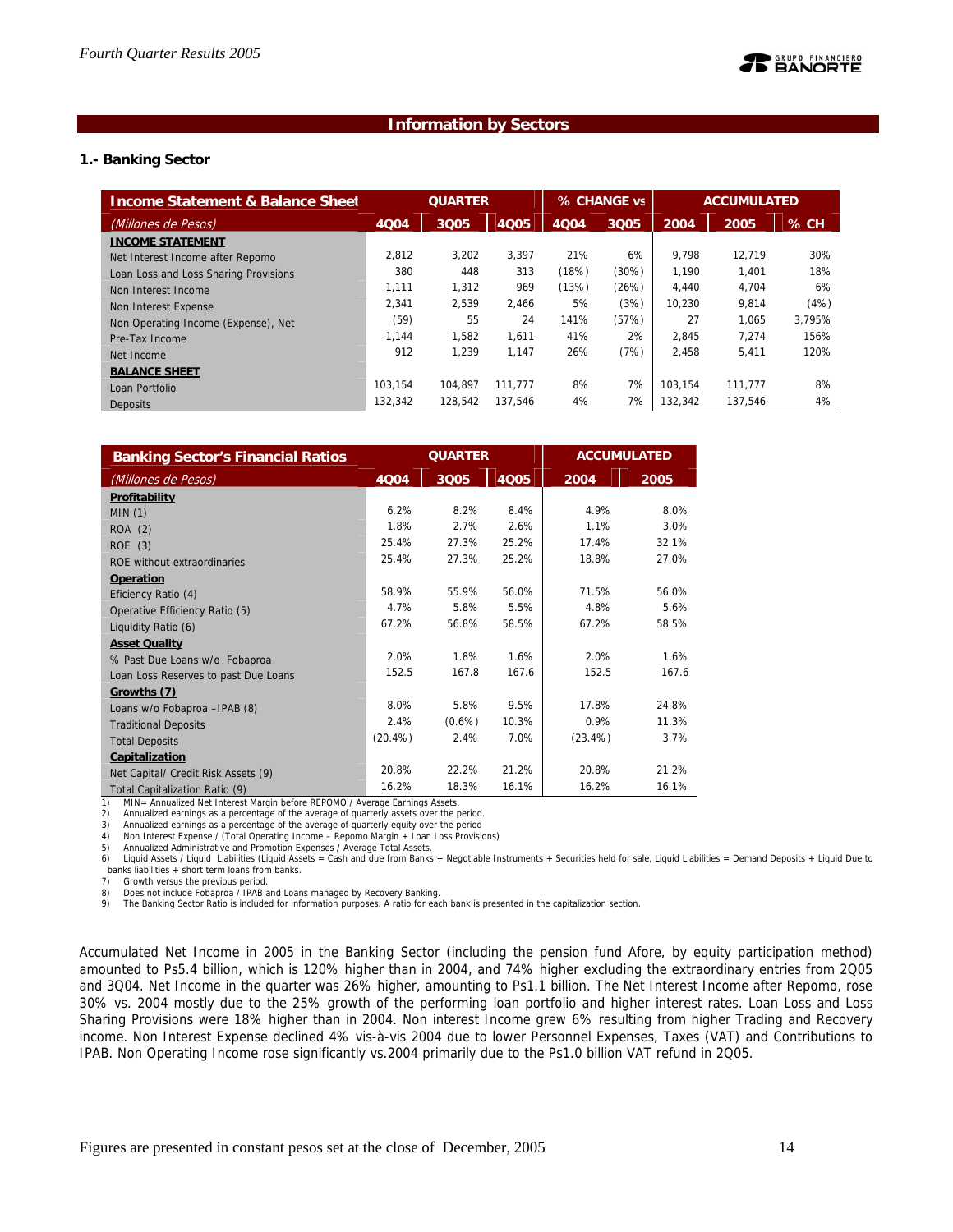### **Recovery Banking**

### **Achievements**

The Banorte Recovery Banking continues being the most successful loan recovery and asset administration unit in the Mexican market, since its establishment in 1997. Over the last 4 years, it has contributed greatly albeit decreasingly to the Group's Banking Sector profits as the Traditional Banking profits have shown a greater growth. Its most outstanding achievements include: the purchase of nearly 1 out of 2 of the portfolios auctioned by the IPAB and by other banks as of today, a collection rate of 40% on average, the first securitization of mortgage loans in Mexico which received a "AAA" rating by Fitch, which means "the highest loan quality"; and being certified by the ISO 9001:2000 standard.

### **Loans and Real Estate purchases in 4Q05**

During 4Q05, a new loan portfolio was acquired through Banorte amounting Ps 1.0 billion which included mortgage loans. Moreover, Ps 288 million in real estate were also acquired by Sólida Administradora de Portafolios.

### **Rating for Sólida Administradora de Portafolios**

Fitch Ratings increased the rating for Sólida Administradora de Portafolios to AAFC1-(mex) in December 2004, which acknowledges the highest performance and standards of the industry.

### **Future Plans**

Banorte intends to continue purchasing new loan portfolios from IPAB and from other banks, as well as to manage and market assets. The vision of management of the recovery and asset management business is that it shall continue to contribute substantially to the Group's Banking Sector, even in the long run, by creating formulas to market assets that go beyond a mere loan portfolio recovery.

### **Recovery Banking**

| <b>Recovery Banking Income Statement</b>                                   | <b>ACCUMULATED</b> |       |  |  |
|----------------------------------------------------------------------------|--------------------|-------|--|--|
| (Millones de Pesos)                                                        | 2004               | 2005  |  |  |
| Net Interest Income                                                        | 47                 | 25    |  |  |
| +REPOMO-margin                                                             |                    |       |  |  |
| =Net Interest Income After REPOMO                                          | 47                 | 25    |  |  |
| - Loan Loss Provisions                                                     | 134                | (1)   |  |  |
| $=$ Net Interest Income After Provisions                                   | (86)               | 26    |  |  |
| + Fiduciary                                                                | 166                | 11    |  |  |
| + Fobaproa Fees (1)                                                        | 342                | 163   |  |  |
| + Other Fees                                                               | 241                | 933   |  |  |
| <b>Non Interest Income</b>                                                 | 748                | 1,107 |  |  |
| = Total Operating Income                                                   | 662                | 1,133 |  |  |
| Non Interest Expense                                                       | 183                | 211   |  |  |
| $=$ Net Operating Income                                                   | 480                | 922   |  |  |
| - Other Revenues and Expenses                                              |                    | 33    |  |  |
| $=$ Pre-tax Income                                                         | 480                | 955   |  |  |
| - Income Tax & Profit Sharing, Tax on Asset, Def. Inc. Tax & Prof. Sharing |                    | 183   |  |  |
| $=$ Net Income before Subsidiaries                                         | 480                | 772   |  |  |
| + Undistributed Earnings of Subsidiaries                                   | 148                | 76    |  |  |
| $=$ Net Income-continuos Operation                                         | 627                | 848   |  |  |
| + Extraordinary Items, net                                                 |                    |       |  |  |
| - Minoritary Income                                                        |                    |       |  |  |
| $=$ Total Net Income                                                       | 627                | 848   |  |  |

(1) Net Figures. (2) Includes Net Income From Loan Portfolios.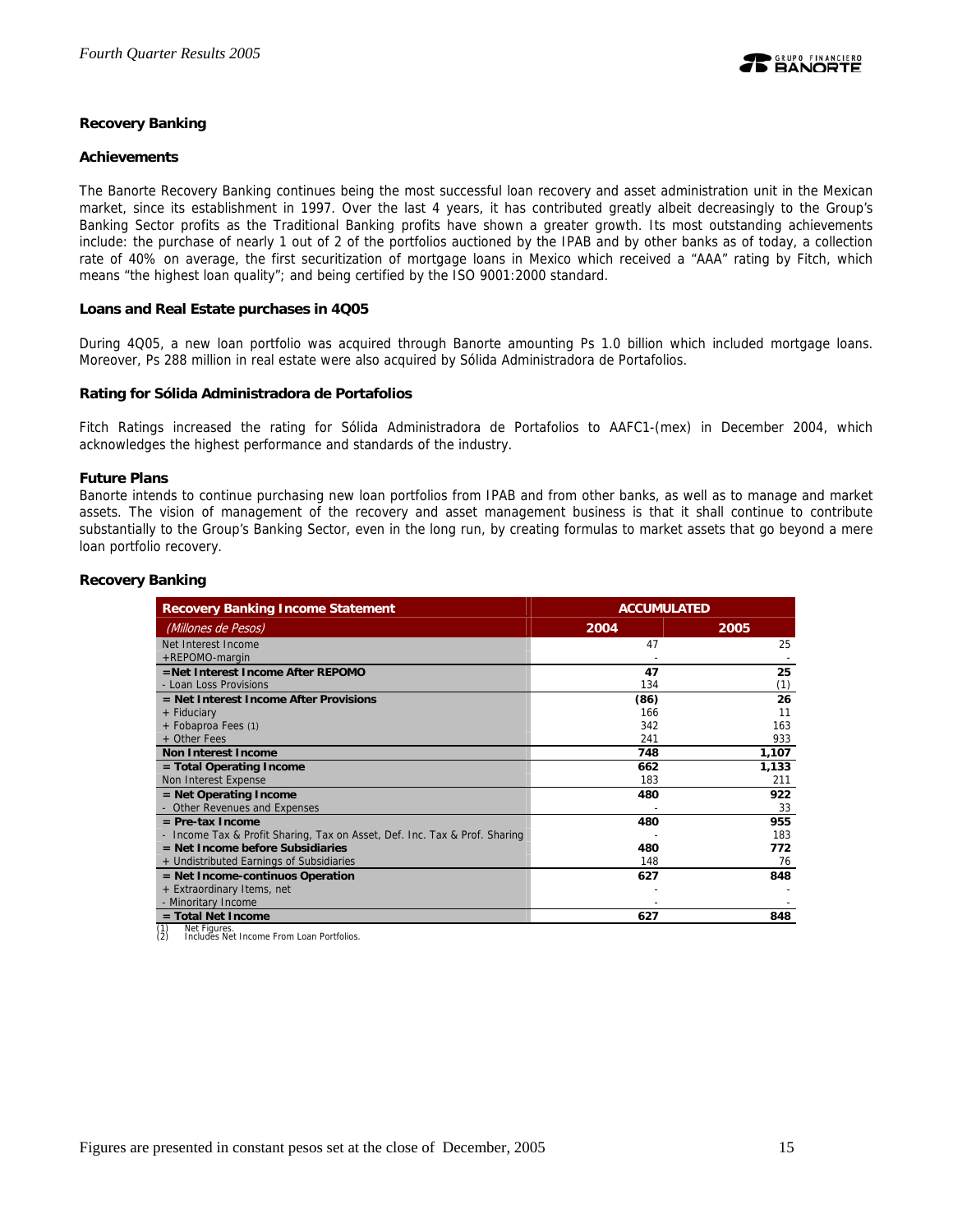

The following table shows the amounts of assets managed by the Recovery Bank and the concepts where these assets are found, as well as the items where the income from each portfolio are registered:

| <b>Assets Under</b><br><b>Management</b>       | 4005   | <b>ACCOUNTING IN THE BALANCE</b><br><b>SHEET</b> | <b>ACCOUNTING IN THE INCOME</b><br><b>STATEMENT</b>                                   |
|------------------------------------------------|--------|--------------------------------------------------|---------------------------------------------------------------------------------------|
| (Millions of Pesos)                            |        |                                                  |                                                                                       |
| Fobaproa-IPAB: Portfolios                      |        |                                                  |                                                                                       |
| Banking Sector (1)                             | 3.033  | Out of balance trusts                            | Fees from FOBAPROA                                                                    |
| Serfin                                         | 7.905  | Serfin Trust                                     | Fiduciary                                                                             |
| Repossesed assets                              | 5.890  | Out of balance trusts                            | Fobaproa fees and Fiduciary                                                           |
|                                                | 16,828 |                                                  |                                                                                       |
| Loans purchased to IPAB and<br>to Other Banks: | 38,358 | Sólida Administradora de Portafolios<br>Bancen   | Undistributed Earnings from Subsidiaries (Sólida)<br>and Non Interest Income (Bancen) |
| <b>Banking Sector Portfolio: (2)</b>           |        |                                                  |                                                                                       |
| <b>Banking Sector</b>                          | 5.389  | Banorte's Portfolio                              | Net Interest Income                                                                   |
| Repossesed assets                              | 3.811  | Banorte's Repossesed assets                      | Other Revenues and Expenses                                                           |
|                                                | 9,200  |                                                  |                                                                                       |
| <b>Total</b>                                   | 64,387 |                                                  |                                                                                       |

(1) Includes the loan portfolios sold to Fobaproa by Bancen and Banpaís. (2) Includes Ps 1,899 millions of Portfolio managed by the Recovery Bank since 1997, originated from the economic crisis of 1995.

This section is intended to dimension the Recovery Banking business contribution to the Banking Sector. The basis to calculate these figures were the assets managed by Recovery Banking which consist of: the loan portfolios ceded to Fobaproa by Bancen and Banpaís before being sold, the purchase of collecting rights of the Serfin Portfolio, and the portfolios bought to the IPAB and to other banks. Additionally, it administrates proprietary portfolio which, given its characteristics, have been transferred to be collected through the Recovery Banking.

| <b>Recovery Groups Contribution</b>   | <b>ACCUMULATED</b> |               |  |
|---------------------------------------|--------------------|---------------|--|
| (Millions of Pesos)                   | 2004               | 2005          |  |
| <b>Traditional Banking Net Income</b> | 2.070              | 4.059         |  |
| Recovery Bank Net Income              | 627                | 848           |  |
| GFNorte's Net Income(*)               | 2.697              | $4.907^{(1)}$ |  |
| $=$ % of Contribution                 | 23.2%              | 17.3%         |  |

(1) Excludes the extraordinary items.

The Recovery Banking contributed with Ps848 million to the Group's 2005 profit; equivalent to a contribution of 17.3%, a lower contribution than in 2004 due to the important traditional operations profit growth.

During 4Q05 the IPAB pre-paid Ps2.6 billion of the notes derived from the sale of loans of Banorte to Fobaproa. These notes were exchanged by IPAB notes at the end of the Management, Existence and Legality audits carried out by the authority. As of 4Q05, the IPAB notes balance outstanding was Ps 161 million.

| <b>ORIGINATION</b><br>(Millons of pesos)              | <b>BALANCE AS OF</b><br>4005 | <b>YIELD</b>       |           | <b>MATURITY LOSS SHARING</b> |
|-------------------------------------------------------|------------------------------|--------------------|-----------|------------------------------|
| BANORTE - Sale of Loans to Fobaproa<br>• Loss Sharing | 161                          | CETES 91 d- 135 pb | June 2006 | <b>YES</b>                   |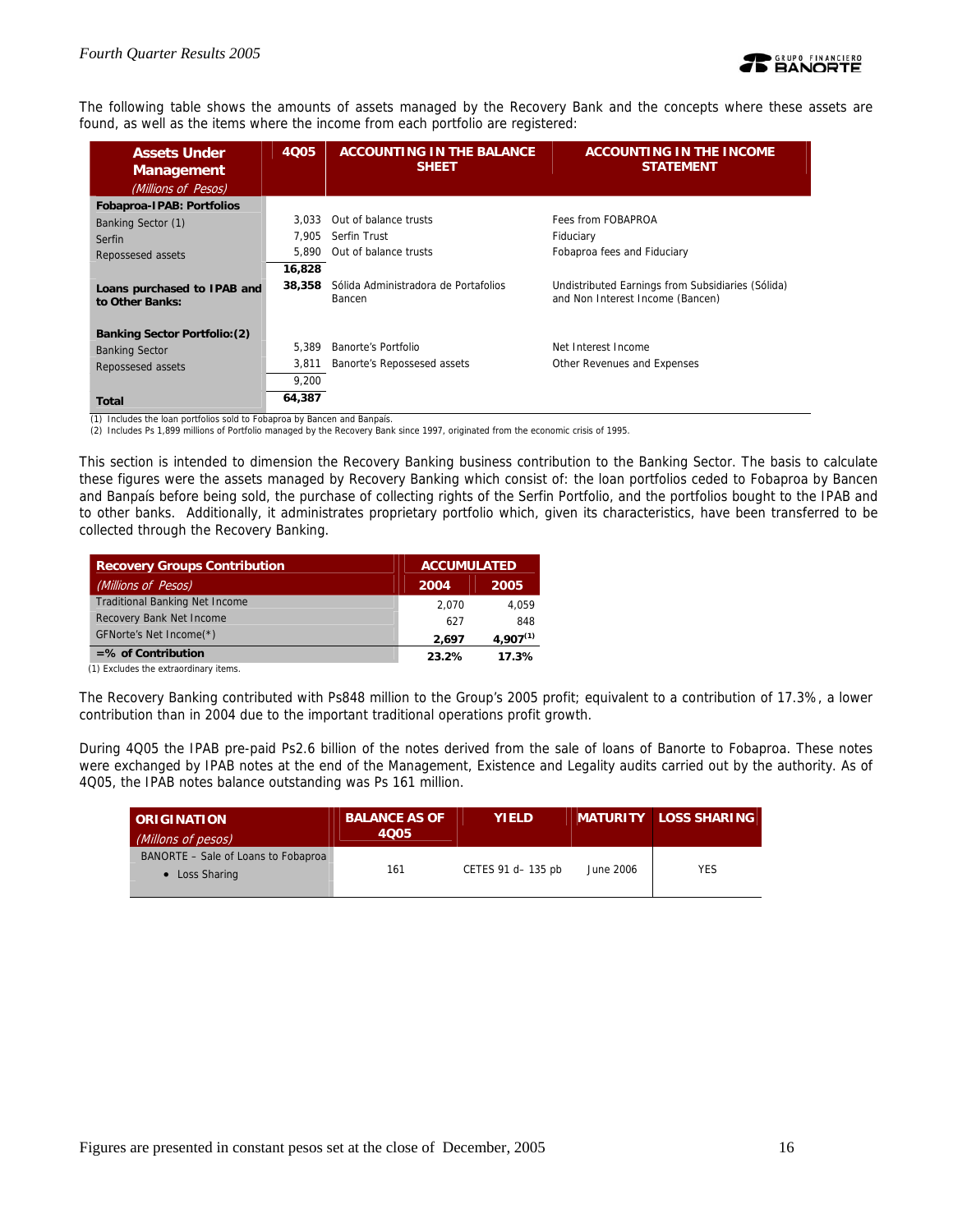## **2.- Brokerage Sector**

| <b>Brokerage Sector</b> | <b>QUARTER</b> |         |                          |       | % CHANGE vs              | <b>ACCUMULATED</b> |         |                |
|-------------------------|----------------|---------|--------------------------|-------|--------------------------|--------------------|---------|----------------|
| (Millions of Pesos)     | 4004           | 3Q05    | <b>4Q05</b>              | 4004  | 3Q05                     | 2004               | 2005    | %<br><b>CH</b> |
| <b>Brokerage House</b>  |                |         |                          |       |                          |                    |         |                |
| Net Income              | 25             | 13      | 19                       | (23%) | 49%                      | 79                 | 74      | (6%)           |
| Equity                  | 538            | 532     | 549                      | 2%    | 3%                       | 538                | 549     | 2%             |
| Assets under Management | 110.105        | 116.907 | 119.411                  | 8%    | 2%                       | 110.105            | 119.411 | 8%             |
| <b>Total Assets</b>     | 654            | 895     | 899                      | 38%   | $\overline{\phantom{a}}$ | 654                | 899     | 38%            |
| ROE %                   | 18.7%          | 9.6%    | 14.0%                    |       |                          | 15.6%              | 13.7%   |                |
| Net Capital             |                |         |                          |       |                          |                    |         |                |
| Tier 1                  | 434            | 441     | 465                      | 7%    | 5%                       | 434                | 465     | 7%             |
| Tier <sub>2</sub>       | -              |         | $\overline{\phantom{0}}$ | ۰     | $\overline{\phantom{0}}$ | -                  |         |                |
| <b>Net Capital</b>      | 434            | 441     | 465                      | 7%    | 5%                       | 434                | 465     | 7%             |

The **Brokerage Sector** (Brokerage House) accumulated a Net Income of Ps74 million in 2005, 6% lower than that of 2004, due mainly to a higher income tax and profit sharing in 4Q05. Accumulated pre-tax income was 27% higher than in 2004 with a mix of lower revenues which were fully compensated with savings in operating expenses. The fixed income mutual funds increased their assets by Ps4.3 billion vs 4Q04 and Assets under Management grew by 8% in the same period. In 4Q05, Net Income amounted to Ps19 million, 23% lower than that of 4Q04 due to higher income tax and profit sharing since pre-tax income was 20% higher than in 4Q04. The brokerage house continued to follow a strict expense control policy and taking advantage of synergies with other companies of the group.

## **3.-Long Term Savings Sector**

| <b>Long Term Savings Sector</b>   | <b>QUARTER</b> |        |        |        | % CHANGE vs              | <b>ACCUMULATED</b> |        |         |
|-----------------------------------|----------------|--------|--------|--------|--------------------------|--------------------|--------|---------|
| (Millions of pesos)               | 4004           | 3005   | 4Q05   | 4004   | 3Q05                     | 2004               | 2005   | %<br>CH |
| Afore                             |                |        |        |        |                          |                    |        |         |
| Net Income                        | 41             | 109    | 7      | (84%)  | (94%)                    | 234                | 268    | 15%     |
| Equity                            | 979            | 1,241  | 843    | (14%)  | (32%)                    | 979                | 843    | (14%)   |
| <b>Total Assets</b>               | 1,096          | 1,531  | 933    | (15%)  | (39%)                    | 1,096              | 933    | (15%)   |
| Assets under Management (SIEFORE) | 31,850         | 36,544 | 39.018 | 23%    | 7%                       | 31.850             | 39.018 | 23%     |
| ROE %                             | 14.2%          | 36.7%  | 2.5%   |        |                          | 19.5%              | 25.4   |         |
| <b>Insurance</b>                  |                |        |        |        |                          |                    |        |         |
| Net Income                        | $\mathbf{1}$   | 126    | 19     | 1,469% | (85%)                    | 215                | 407    | 89%     |
| Equity                            | 770            | 1,152  | 1,179  | 53%    | 2%                       | 770                | 1,179  | 53%     |
| <b>Total Assets</b>               | 4,252          | 5,579  | 5,318  | 25%    | (5%)                     | 4,252              | 5,318  | 25%     |
| <b>Technical Reserves</b>         | 2,975          | 3,621  | 3,629  | 22%    | $\overline{\phantom{a}}$ | 2,975              | 3,629  | 22%     |
| Premiums sold                     | 687            | 878    | 819    | 19%    | (7%)                     | 2,280              | 4,105  | 80%     |
| ROE %                             | 0.6%           | 46.2%  | 6.4%   |        |                          | 33.2%              | 40.5%  |         |
| <b>Annuities</b>                  |                |        |        |        |                          |                    |        |         |
| Net Income                        | (21)           | 43     | (2)    | (89%)  | (105%)                   | 28                 | 90     | 217%    |
| Equity                            | 230            | 321    | 320    | 39%    | $\overline{\phantom{a}}$ | 230                | 320    | 39%     |
| <b>Total Assets</b>               | 6.032          | 6,629  | 6,785  | 12%    | 2%                       | 6,032              | 6.785  | 12%     |
| <b>Technical Reserves</b>         | 5,787          | 6,277  | 6,448  | 11%    | 3%                       | 5,787              | 6,448  | 11%     |
| Premiums sold                     | 206            | 193    | 227    | 10%    | 18%                      | 813                | 839    | 3%      |
| ROE %                             | (34.3%)        | 57.8%  | (2.8%) |        |                          | 12.1%              | 32.2%  |         |

The **Pension Fund Afore** registered an accumulated Net Income of Ps268 million (51% Bancen), 15% higher than in 2004, primarily due to higher fee collection from new affiliates, to the affiliation of higher-income customers and to higher interest revenues. Net Income in 4Q05 was Ps7 million, lower than that of 4Q04 due to an important increase in promotion expenses with the recruitment of sales people in order to attract new affiliates from other Afore businesses due to a fierce competitive environment for attracting new clients. As of 4Q05, the Pension Fund Afore had a total of 3,044,085 affiliates, reaching a share of 10.5% in certified accounts. Assets under Management by the SIEFORE (Specialized Retirement Mutual Fund) rose 23% visà-vis 4Q04 as a result of a higher number of affiliates and the strategy to attract new higher-income customers.

The **Insurance Company** showed an accumulated profit of Ps407 million during the year (51% GFNorte), 89% higher than in 2004, mostly arising from the 80% increase in premiums sold and higher income from the investment portfolio derived from higher interest rates. Net Income for 4Q05 was 19%, higher than in 4Q04 due to increased claims a year ago when quarterly Net Income was only Ps1 million. In 4Q05, there was an increase in auto and damage claims, being the latter impacted by the hurricanes that hit several states of our country in the last part of the year. Premiums sold in 2005 amounted to Ps4.1 billion, 22% higher than those issued in 2004.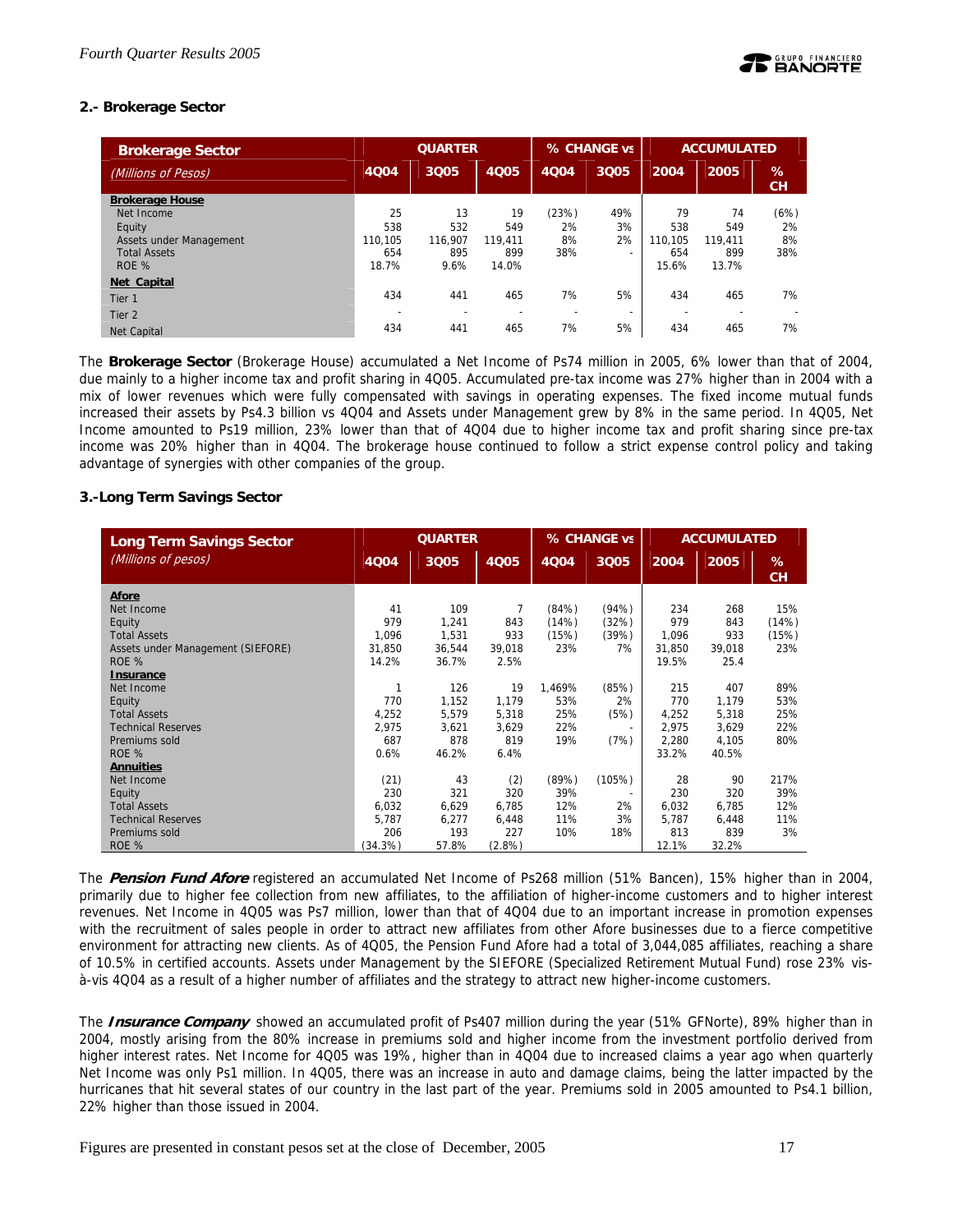

The **Annuities Company** accumulated a Net Income of Ps90 million during the year (51% GFNorte), 217% higher than in 2004 as a result of a reduction in UDI-denominated Technical Reserves created due to lower inflation and to higher income from the investment portfolio. There was a Ps2 million loss during 4Q05 which compares favorably vs the Ps21 million loss of 4Q04 which was due to the creation of higher Technical Reserves. The company presently ranks 2nd in the industry in terms of premiums sold.

## **3.- Auxiliary Organizations Sector**

| <b>Auxiliary Organizations Sector</b> | <b>QUARTER</b> |                |       |       | % CHANGE vs | <b>ACCUMULATED</b> |       |         |
|---------------------------------------|----------------|----------------|-------|-------|-------------|--------------------|-------|---------|
| (Millions of Pesos)                   | <b>4Q04</b>    | 3Q05           | 4005  | 4004  | 3Q05        | 2004               | 2005  | %<br>CH |
| Leasing                               |                |                |       |       |             |                    |       |         |
| Net Income                            | 13             | 19             | 20    | 55%   | 5%          | 42                 | 79    | 89%     |
| Equity                                | 197            | 256            | 277   | 40%   | 8%          | 197                | 277   | 40%     |
| Loan Portfolio                        | 2,206          | 2,602          | 2,766 | 25%   | 6%          | 2,206              | 2,766 | 25%     |
| Past Due Loans                        | 14             | 30             | 32    | 120%  | 7%          | 14                 | 32    | 120%    |
| <b>Loan Loss Reserves</b>             | 21             | 34             | 41    | 102%  | 24%         | 21                 | 41    | 102%    |
| <b>Total Assets</b>                   | 2.271          | 2.593          | 2.759 | 21%   | 6%          | 2,271              | 2.759 | 21%     |
| ROE %                                 | 26.6           | 30.4%          | 29.4% |       |             | 20.7%              | 33.6% |         |
| <b>Factoring</b>                      |                |                |       |       |             |                    |       |         |
| Net Income                            | 12             | 14             | 13    | 5%    | (8%)        | 42                 | 67    | 60%     |
| Equity                                | 260            | 314            | 327   | 26%   | 4%          | 260                | 327   | 26%     |
| Loan Portfolio                        | 3,158          | 3,076          | 3,839 | 22%   | 25%         | 3,158              | 3,839 | 22%     |
| Past Due Loans                        | 25             | 41             | 34    | 33%   | (18%)       | 25                 | 34    | 33%     |
| <b>Loan Loss Reserves</b>             | 40             | 48             | 52    | 31%   | 10%         | 40                 | 52    | 31%     |
| <b>Total Assets</b>                   | 3.145          | 3,051          | 3,818 | 21%   | 25%         | 3,145              | 3,818 | 21%     |
| ROE %                                 | 19.0%          | 18.1%          | 15.9% |       |             | 17.3%              | 22.6% |         |
| Warehousing                           |                |                |       |       |             |                    |       |         |
| Net Income                            | 6              | $\overline{2}$ | 4     | (28%) | 165%        | 17                 | 13    | (24%)   |
| Equity                                | 94             | 102            | 105   | 12%   | 3%          | 94                 | 105   | 12%     |
| Inventories (*)                       | 117            | 43             | 174   | 49%   | 300%        | 117                | 174   | 49%     |
| <b>Total Assets</b>                   | 247            | 140            | 385   | 56%   | 176%        | 247                | 385   | 56%     |
| ROE %                                 | 24.1%          | 6.0%           | 15.5% |       |             | 19.6%              | 13.2% |         |
| <b>Bonding</b>                        |                |                |       |       |             |                    |       |         |
| Net Income                            | 5              | 8              | 7     | 33%   | (12%)       | 16                 | 23    | 42%     |
| Equity                                | 82             | 98             | 105   | 28%   | 7%          | 82                 | 105   | 28%     |
| <b>Total Assets</b>                   | 292            | 373            | 406   | 39%   | 9%          | 292                | 406   | 39%     |
| <b>Technical Reserves</b>             | 134            | 190            | 192   | 43%   | 1%          | 134                | 192   | 43%     |
| Premiums sold                         | 48             | 46             | 63    | 32%   | 38%         | 193                | 245   | 27%     |
| ROE%                                  | 20.5%          | 32.4%          | 26.5% |       |             | 15.5%              | 24.7% |         |

New Accounting Principles : Warehousing, Leasing & Factoring= Circular 1490

(\*) Accounted in Other Assets, Deferred charges and Intangibles account.

The **Leasing Company** accumulated a Net Income of Ps79 million during the year, equivalent to a 89% increase over 2004, mostly due to a significant 25% growth in its loan portfolio vs 4Q04. Net Income in 4Q05 amounted to Ps20 million, 55% higher than in 4Q04, also due to a higher lending volume. The past due loan ratio closed 4Q05 at 1.2%, and the reserve coverage at 128%. The company currently stands in 2nd place among the 27 Leasing companies in the market, with a market share of 12% in loans.

The **Factoring Company** accumulated a Net Income of Ps67 million in the year, 60% more than to 2004 derived from a 22% loan growth, greater margins and lower operating expenses. Net Income in 4Q05 stood at Ps13 million, which represents a 5% increase vs. the figure for 4Q04 due to greater margins and an increase in its loan portfolio, ending the quarter with a Ps3.8 billion balance. The past due loan portfolio closed at Ps34 million, equivalent to a past due loan portfolio of 0.9%, and with reserve coverage of 153%. The company presently leads the industry's 10 factoring companies.

The **Warehousing Company** accumulated a Net Income of Ps13 million in 2005, 24% lower than in to 2004 primarily due to decreased customer inventory commercialization and fewer warehousing services rendered. In 4Q05, the company reported earnings of Ps4 million, 28% less that in 4Q04 due to the same reasons aforementioned. The Warehousing Company currently ranks 16th among the country's 20 market participants in terms of certification volume.

The **Bonding Company** registered an accumulated Net Income of P23 million in the year, 42% more than in 2004, due both to the 27% increase in premiums sold as well as to lower operating expenses. In quarterly terms, the company's net income for 4Q05 amounted to Ps7 million, 33% higher than the figure reported in 4Q04, derived from a reduction in the creation of Technical Reserves and to lower operating expenses.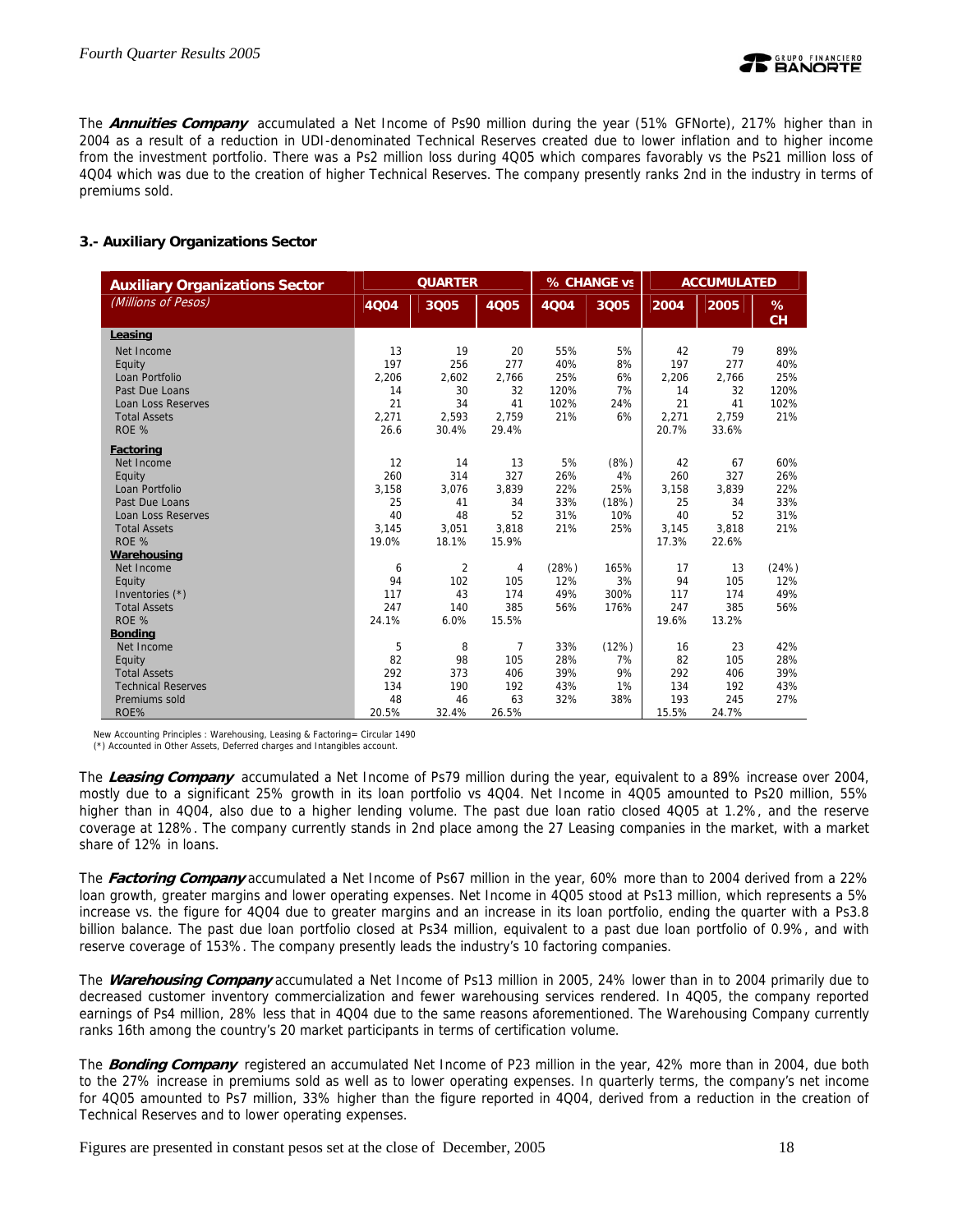## **5.- Microcredit Sofol**

| Pronegocio          | <b>QUARTER</b>           |       |            | % CHANGE vs              |        | <b>ACCUMULATED</b>       |       |                          |
|---------------------|--------------------------|-------|------------|--------------------------|--------|--------------------------|-------|--------------------------|
| (Millones de Pesos) | 4004                     | 3Q05  | 4Q05       | 4004                     | 3Q05   | 2004                     | 2005  | %<br>CH                  |
| Pronegocio          |                          |       |            |                          |        |                          |       |                          |
| Ner Income          | $\overline{\phantom{0}}$ | 2     | (8)        | $\blacksquare$           | (516%) | -                        | (18)  | $\overline{\phantom{a}}$ |
| Equity              | $\overline{\phantom{0}}$ | 61    | 54         | $\blacksquare$           | (12%)  |                          | 54    | $\overline{\phantom{a}}$ |
| Loan Portfolio      |                          | 240   | 339        |                          | 41%    |                          | 339   | $\overline{\phantom{a}}$ |
| Past Due Loans      | $\overline{\phantom{0}}$ | 8     | 15         | $\overline{\phantom{a}}$ | 80%    |                          | 15    | $\overline{\phantom{a}}$ |
| Loan Loss Reserves  |                          | 4     | 6          | $\overline{\phantom{a}}$ | 49%    | $\overline{\phantom{0}}$ | 6     | $\overline{\phantom{a}}$ |
| <b>Total Assets</b> |                          | 251   | 352        | $\overline{\phantom{a}}$ | 40%    |                          | 352   | $\overline{\phantom{a}}$ |
| ROE%                | $\overline{\phantom{0}}$ | 12.1% | $(53.0\%)$ |                          |        |                          | (34%) | $\overline{\phantom{0}}$ |

**Pronegocio** reported a Ps 18 million loss in 2005 since it started operations in 1Q05. In 4Q05 it generated a Ps8 million loss due to the payment of advertising expenses and also to higher personnel expenses. At a close of 4Q05 its loan portfolio amounted to Ps339 million, 41% higher than 3Q05, with a past due loan ratio of 4.4% and a reserve coverage of 40%. As of 4Q05 it had 39 fully operative branches and presence in 21 cities.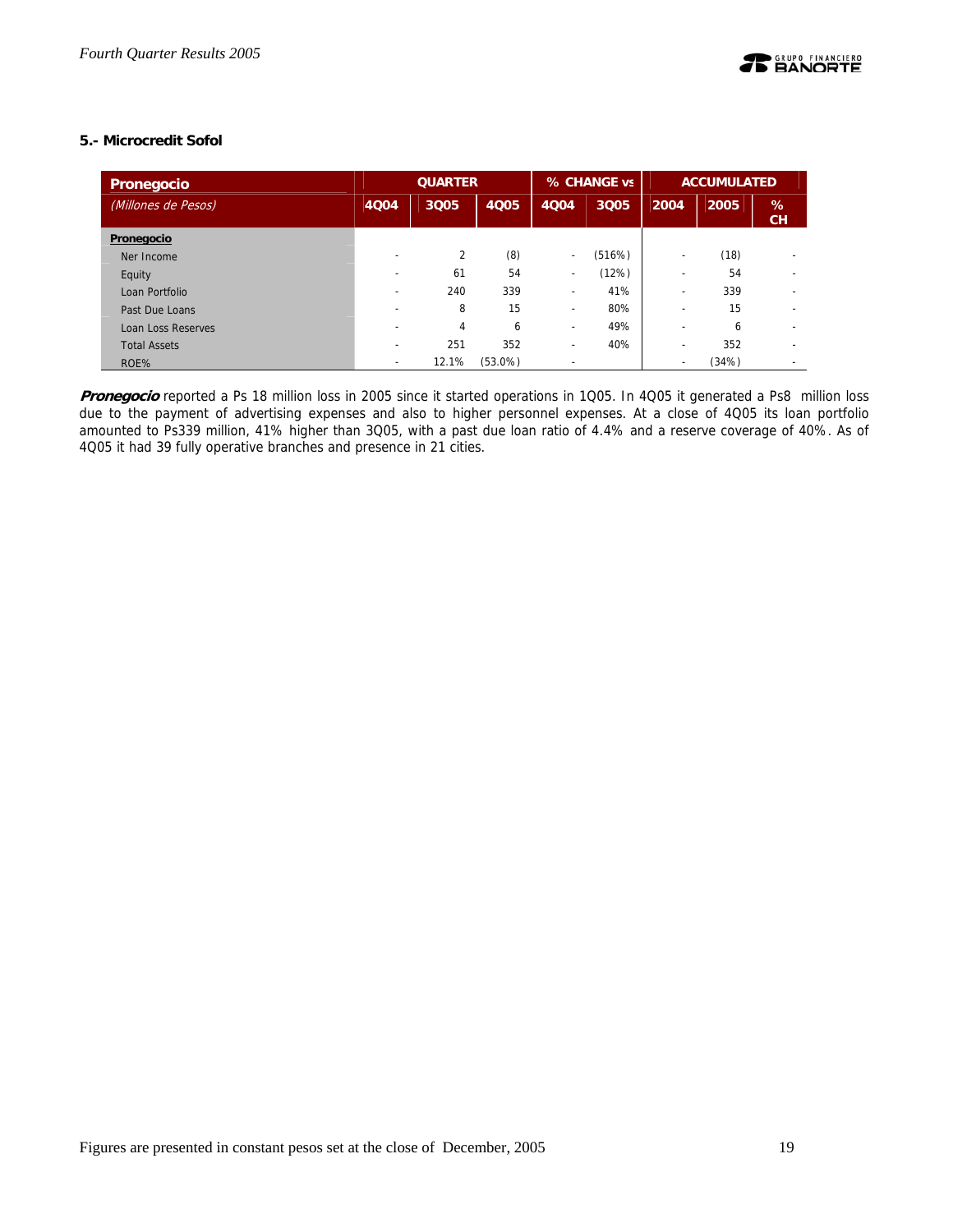

- 1.MACROECONOMIC ENVIRONMENT
- 2.GRUPO FINANCIERO GENERAL INFORMATION
- 3.ACCOUNTING CHANGES AND REGULATIONS
- 4.LOAN PORTFOLIO SALES TO SOLIDA ADMINISTRADORA DE PORTAFOLIOS
- 5.FINANCIAL STATEMENTS
- 6.NOTES TO GRUPO FINANCIERO FINANCIAL **STATEMENTS**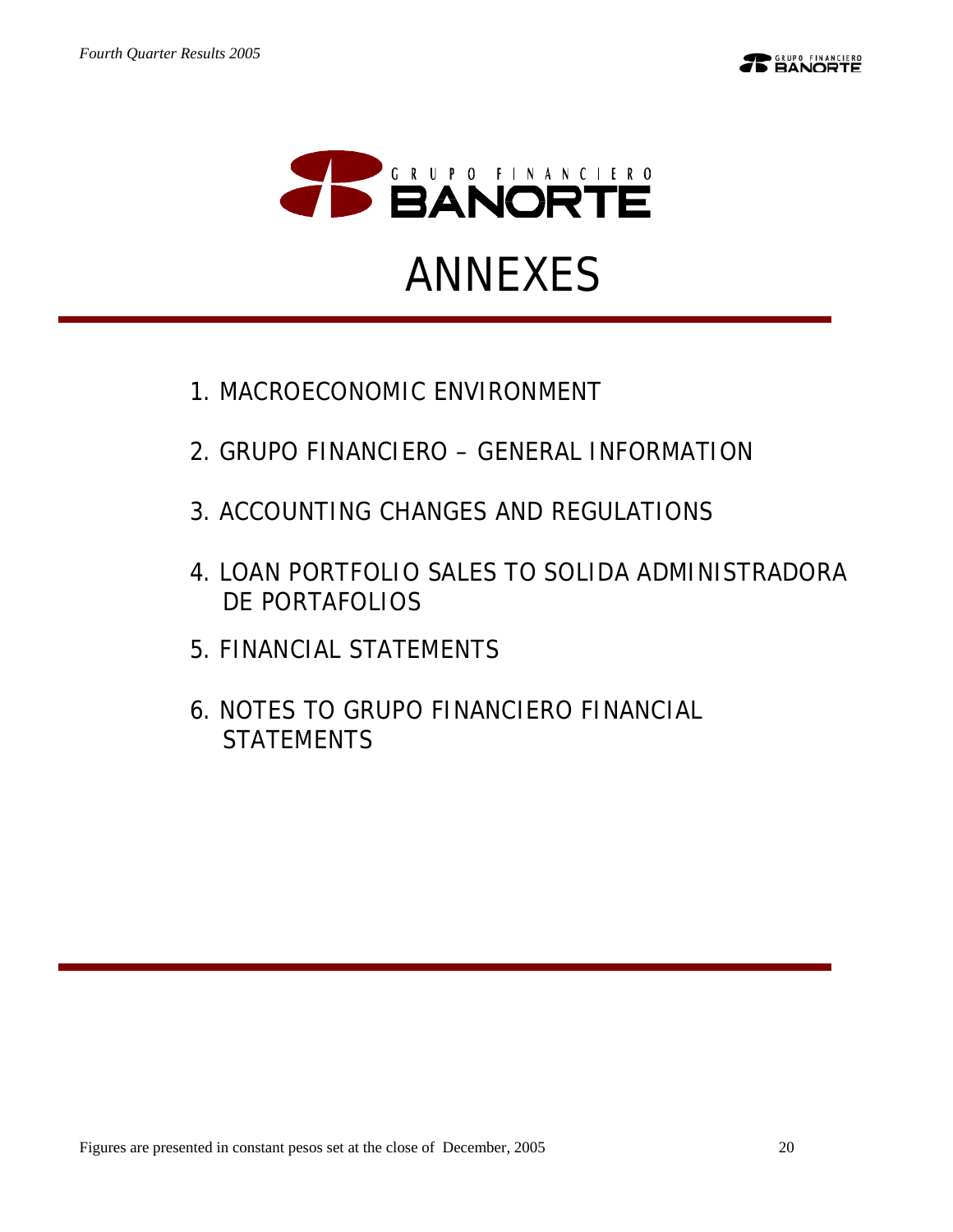

### **ANNEX 1. Macroeconomic Environment**

In 2005, the performance of international markets bore the impact of high liquidity levels, world imbalances, high oil prices and concern over the direction being taken by growth and inflation. In growth terms, the year's balance was positive since the world economy performed in a similar fashion as it did in 2004, growing close to 3.5%. Within this environment the FED continued its cycle of monetary restraint, taking fed fund rates to levels of 4.25% at year end. Meanwhile the European Central Bank increased its reference rate by 25 bps to 2.3%, following a long period during which the rate had remained unchanged. Stock exchanges in the United States did not perform very well, with the Dow Jones slipping 0.61% and the NASDAQ rising 1.4% during the year. Quite to the contrary, the Mexican Stock Exchange distinguished itself among North American markets, rising 37.8% in 2005.

Monetary policy in Mexico also followed a different heading than that observed in the United States. After a period of limited liquidity, positive inflation results made it possible to change the direction of monetary policy. This began with a downward rate cycle that took 28-day Cetes to 8.0% at year end. Yet despite lower rates the peso remained strong and closed the year at levels of 10.78, well below the 11.15 registered at year end 2004. Inflation was a positive surprise, as it ended the year at 3.3% after having closed 2004 at 5.2%.

As regards the performance of economic activity in 2005, during the first nine months of the year economic activity figures pointed to moderate GDP growth (2.4% in 1Q05, 3.1% in 2Q05 and 3.3% in 3Q05). Estimates for y/y growth in 2005 stand close to 3.0%. Explanations for the moderate growth in 2005 can be summarized as follows: less dynamism in the US industrial sector and its impact on Mexican exports; the conjunction of seasonal events, such as lagging agricultural sector growth; and a weaker automotive sector given the problems facing several major assemblers.

When GDP components are analyzed, one can see that private consumption was driven by loan growth, increased salary mass and remittance inflows. Whereas investment growth was more moderate vis-à-vis the growth rates experienced in 2004. The reasons underlying the foregoing moderation have to do with a high basis of comparison, less dynamism in the construction sector and less growth of investment as well in machinery and equipment of domestic origin, while imported machinery and equipment continued to grow at high rates. Finally, exports also grew at a slower pace, bearing the impact of both a less dynamic industrial sector in the US and a loss of US market share.

In 2006, economic activity is expected to show moderate growth; inflation is expected to upturn slightly, albeit well within the range accepted by the Central Bank of Mexico; and the Mexican peso is expected to slip moderately vis-à-vis the US dollar.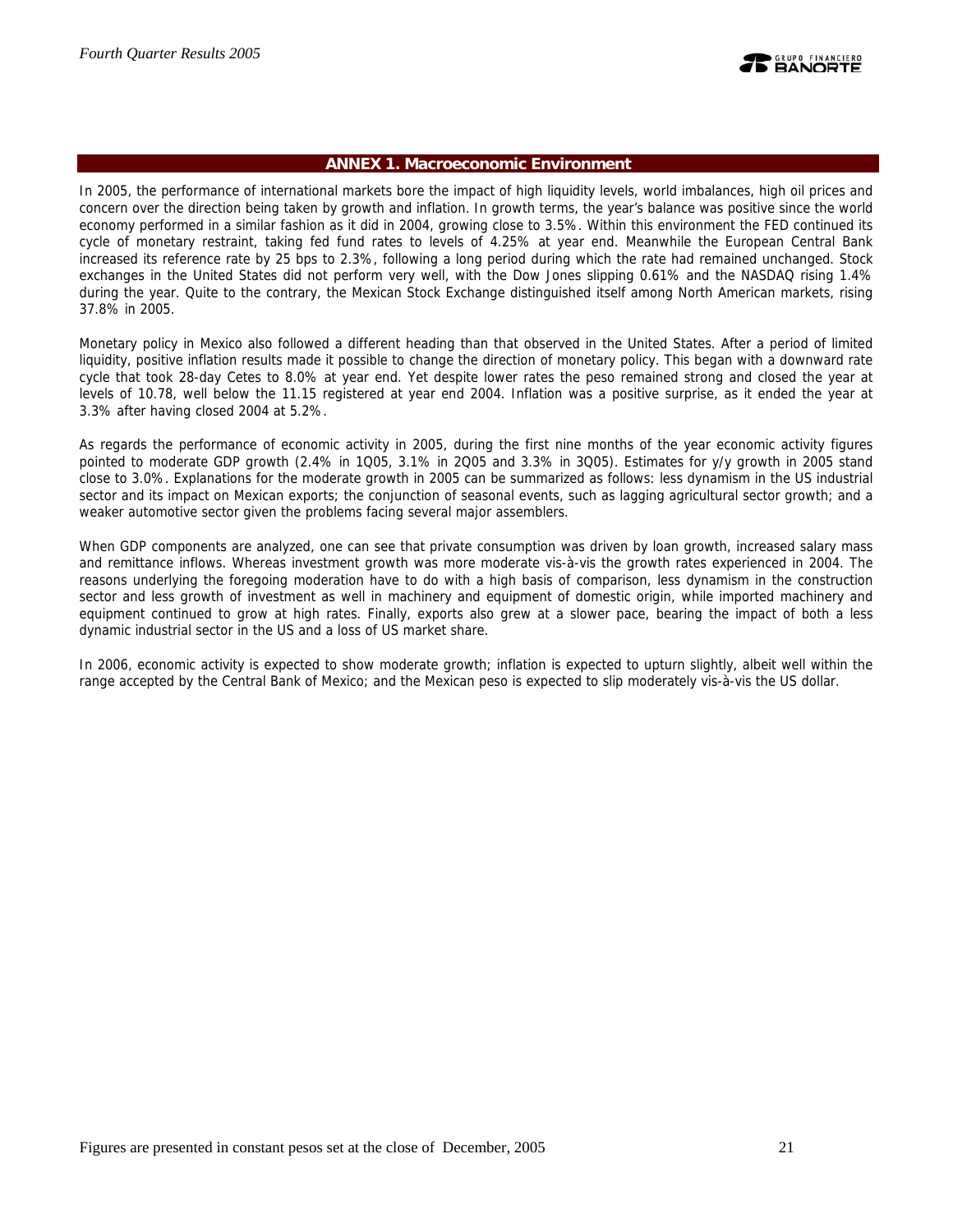

## **ANNEX 2 .-Grupo Financiero- General Information**

## **GFNorte Ownership in Subsidiaries**

|                               | 4005   |
|-------------------------------|--------|
| Banco Mercantil del Norte (1) | 96.11% |
| Banco del Centro              | 99 99% |
| <b>Brokerage House</b>        | 99 99% |
| Pension Funds Afore (2)       | 51.00% |
| Insurance                     | 51.00% |
| Annuities                     | 51.00% |
| Leasing                       | 99 99% |
| Factoring                     | 99 99% |
| Warehousing                   | 99 99% |
| <b>Bonding</b>                | 99 99% |
| Microcredit Sofol             | 99.99% |

(1) As a result of merging Banpaís in February, 2000. (2) Subsidiary of Banco del Centro.

## **Holding Company Capital Structure**

| <b>Number of Shares</b>          | <b>SERIE O</b><br>As of December 2005 |
|----------------------------------|---------------------------------------|
| Number of shares issued          | 2,018,347,548                         |
| - Shares held on Treasury        | 206,600                               |
| $=$ Number of shares outstanding | 2,018,140,948                         |

## **Banorte Ratings**

| <b>International Ratings</b> |                             |                |                                   |              |  |  |  |  |  |
|------------------------------|-----------------------------|----------------|-----------------------------------|--------------|--|--|--|--|--|
| <b>Rating Agency</b>         | Rated<br><b>Institution</b> | Rating         | Category                          | <b>Date</b>  |  |  |  |  |  |
| Moody's                      | Banorte                     | Stable         | Outlook                           |              |  |  |  |  |  |
|                              |                             | $D+$           | Modest Financial Strength         |              |  |  |  |  |  |
|                              |                             | Baa1           | Foreign long - term bank deposits | January 2005 |  |  |  |  |  |
|                              |                             | $P-2$          | Foreign short- term bank deposits |              |  |  |  |  |  |
|                              |                             | $A-3$          | Local long - term bank deposits   |              |  |  |  |  |  |
|                              |                             | $P-2$          | Local short- term bank deposits   |              |  |  |  |  |  |
| <b>Standard &amp; Poors</b>  | Banorte                     | Positive       | Outlook                           |              |  |  |  |  |  |
|                              |                             | $BB+$          | Long Term foreign issuer credit   |              |  |  |  |  |  |
|                              |                             | $BB+$          | Long Term local currency deposits | September    |  |  |  |  |  |
|                              |                             | B              | Short term foreign issuer credit  | 2005         |  |  |  |  |  |
|                              |                             | B              | Short tem local issuer credit     |              |  |  |  |  |  |
| Fitch                        | Banorte                     | Positive       | Outlook                           |              |  |  |  |  |  |
|                              |                             | BBB-           | Long Term Foreign currency        | December     |  |  |  |  |  |
|                              | Grupo Financiero            | BBB-           | Long Term Local currency          | 2005         |  |  |  |  |  |
|                              | Banorte                     | F <sub>3</sub> | Short Term Local Currency         |              |  |  |  |  |  |
|                              |                             | F <sub>3</sub> | Short Term Foreign Currency       |              |  |  |  |  |  |
|                              |                             | C/D            | Individual - Foreign Currency     |              |  |  |  |  |  |
|                              |                             | 3              | Support Rating                    |              |  |  |  |  |  |
|                              |                             | 4              | <b>Support Rating</b>             |              |  |  |  |  |  |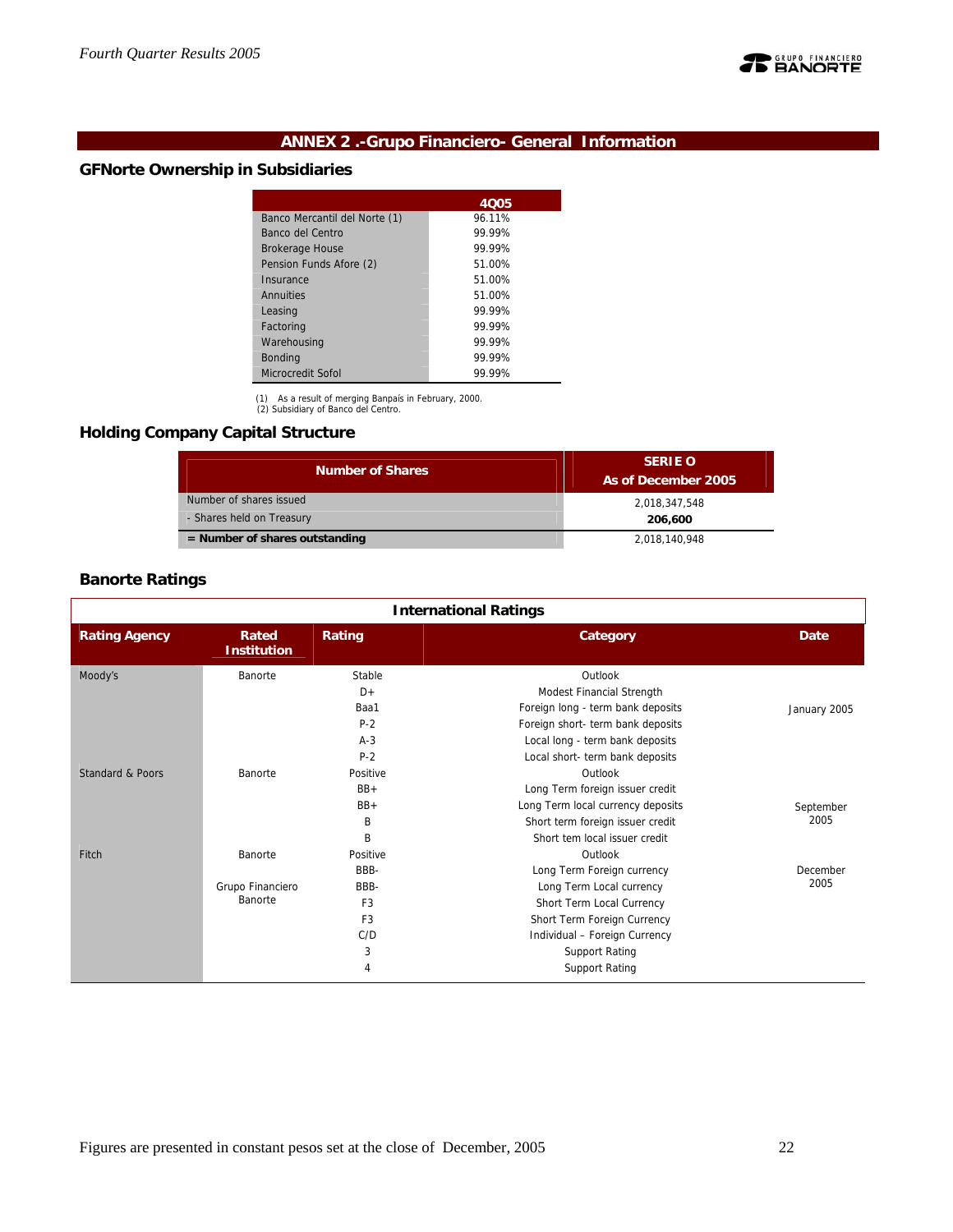

## **Banorte Ratings**

| <b>Domestics Ratings</b>  |                             |                                                      |                                                                                                                                      |                  |  |  |  |  |  |
|---------------------------|-----------------------------|------------------------------------------------------|--------------------------------------------------------------------------------------------------------------------------------------|------------------|--|--|--|--|--|
| <b>Rating Agency</b>      | Rated<br><b>Institution</b> | Rating                                               | Category                                                                                                                             | Date             |  |  |  |  |  |
| Fitch                     | Banorte                     | $F1 + (mex)$<br>AA (mex)<br>$F1 + (mex)$<br>AA (mex) | Short term counterparty risk<br>Long term counterparty risk<br>Short term CD's and Term Deposits<br>Long term CD's and Term Deposits | June 2005        |  |  |  |  |  |
| Moody's National Scale    | Banorte                     | Aaa.mx<br>$MX-1$                                     | Long Term Deposits<br>ShortTerm Deposits                                                                                             | <b>July 2004</b> |  |  |  |  |  |
|                           | Arrendadora<br>Banorte      | Aa1.mx                                               | Issue Rating in National Scale                                                                                                       | <b>July 2004</b> |  |  |  |  |  |
|                           | Arrendadora<br>Banorte      | Aa1.mx                                               | Issue Rating in National Scale                                                                                                       | <b>July 2004</b> |  |  |  |  |  |
| <b>Other Subsidiaries</b> |                             |                                                      |                                                                                                                                      |                  |  |  |  |  |  |
| Fitch                     | Sólida                      | AAFC1-(mex)                                          | <b>Financial Asset Administrator</b>                                                                                                 | December<br>2004 |  |  |  |  |  |
|                           | Operadora de<br>Fondos      | $AA+$ (mex)                                          | <b>Investment Financial Assets Administrator</b>                                                                                     | January 2005     |  |  |  |  |  |
|                           | Seguros Banorte<br>Generali | AA- (mex)                                            | Insurance Financial Strength                                                                                                         | August 2002      |  |  |  |  |  |

## **No. of Employees & Distribution Network**

| <b>EMPLOYEES</b>            | 4004   | 3005   | 4005   |
|-----------------------------|--------|--------|--------|
| Banking Sector (1)          | 12.296 | 12,357 | 12.683 |
| Other Sectors (2)           | 2,187  | 2,437  | 2,329  |
| <b>Total Group</b>          | 14,483 | 14.794 | 15,012 |
| <b>DISTRIBUTION NETWORK</b> |        |        |        |
| <b>Banking Branches</b>     | 960    | 968    | 968    |
| <b>ATM</b>                  | 2.622  | 2.722  | 2.800  |

(1) Includes Sólida Administradora de Portafolios. (2) Includes banking modules and Remote Teller Windows. Excludes 1 branch located in Cayman Island.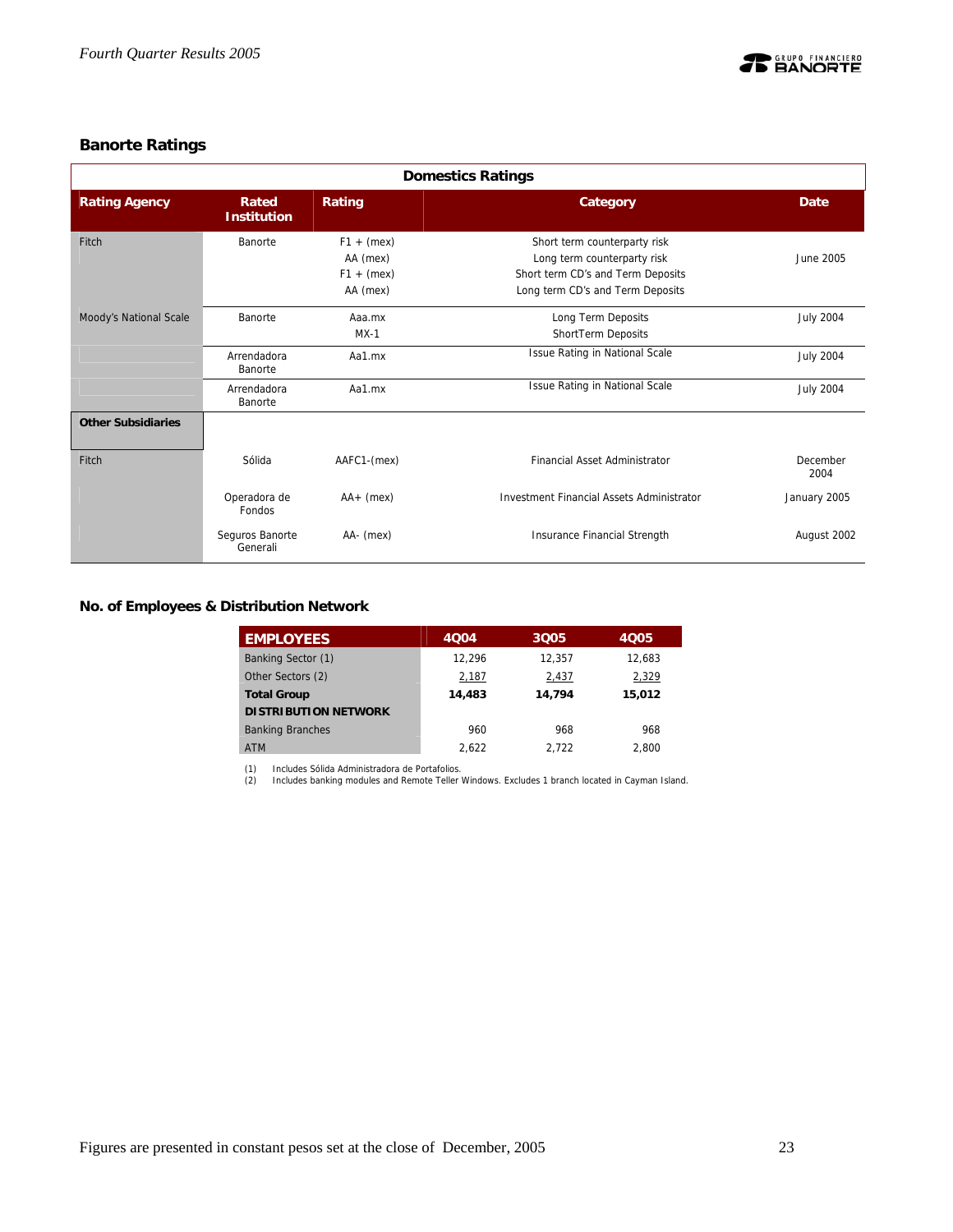

## **Group Officers**

| <b>NAME</b>                  | <b>CURRENT POSITION</b>                           |
|------------------------------|---------------------------------------------------|
| Luis Peña Kegel              | <b>Chief Executive Officer</b>                    |
| <b>LINE</b>                  |                                                   |
| Manuel Sescosse Varela       | Managing Director - Commercial                    |
| Jesús Garza Martínez         | Managing Director - Consumer                      |
| Enrique Catalán Guzmán       | Managing Director - Entrepreneurial               |
| Alejandro Valenzuela del Río | Managing Director - Treasury & Investor Relations |
| Luis Fernando Orozco         | Managing Director - Asset Recovery                |
| Enrique Castillón Vega       | Managing Director - Long Term Savings Sector      |
| Antonio E. Ortiz Cobos       | Managing Director - Development USA               |
| <b>STAFF</b>                 |                                                   |
| Sergio García Robles Gil     | Managing Director - CFO                           |
| Juan M. Quiroga Garza        | Managing Director - Corporate Affairs             |
| Alma Rosa Moreno             | Managing Director - Administration                |
| Prudencio Frigolet Gómez     | Managing Director - Operations and Technology     |
| Aurora Cervantes Martínez    | Managing Director - Legal                         |
| Cecilia Miller Suárez        | Managing Director - Marketing                     |
| Eduardo Sastre de la Riva    | Managing Director - Institutional Relations       |

Román Martínez Méndez **Managing Director - Audit** 

Gerardo Coindreau Farías **Managing Director - Risk Management** 

Figures are presented in constant pesos set at the close of December, 2005 24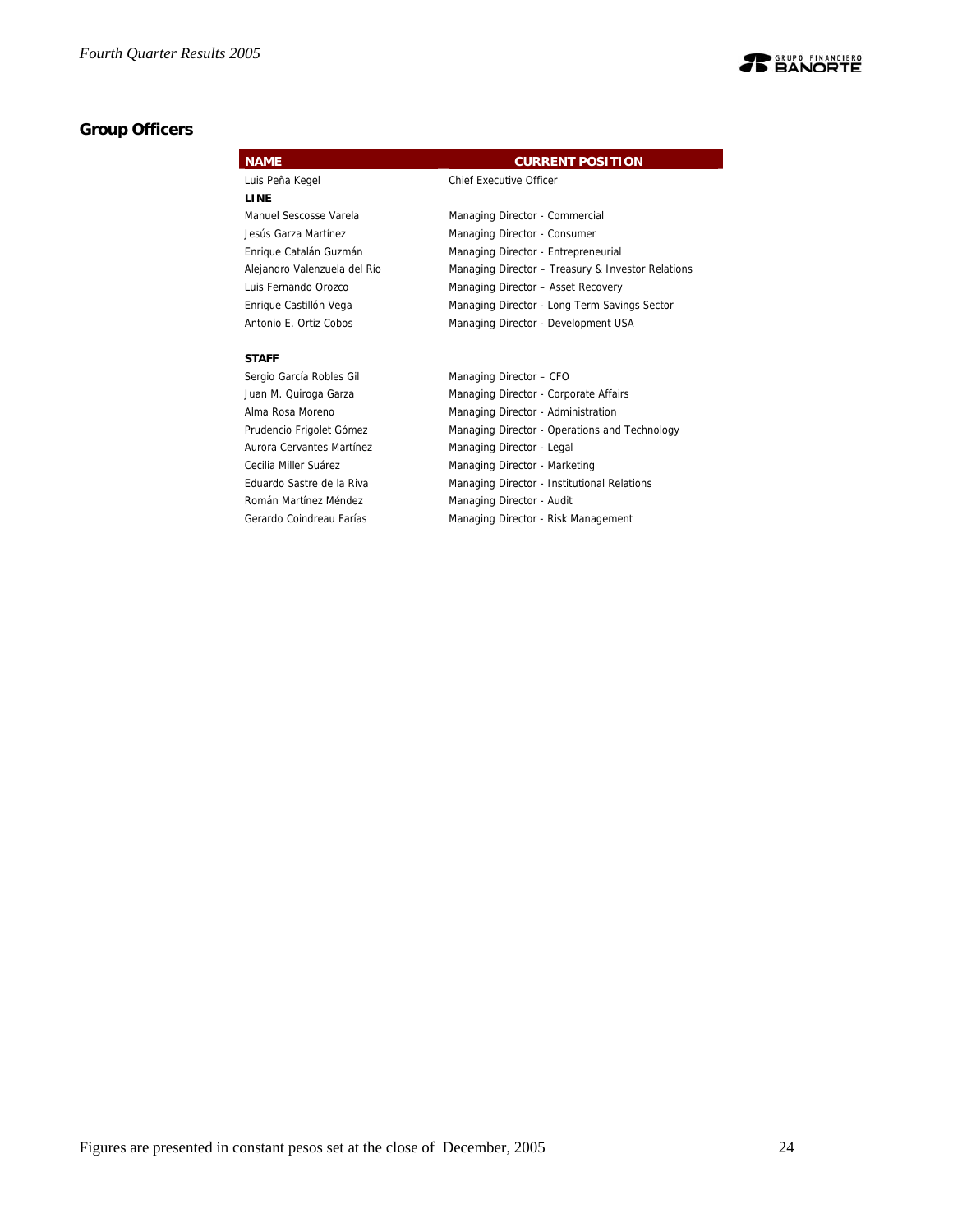

### **ANNEX 3 .-Accounting Changes and Regulations**

**General provisions applicable to the financial information of the regulating agencies of financial institutions subject to CNByV supervision.-** On April 27, 2005, the CNByV issued general provisions applicable to the financial information of the regulating agencies of financial groups. The purpose is to uniform the type of financial information of the financial groups that the regulating agencies make public in order to make the analysis of their solvency and economic stability easier and serve as a basis for informed saving and investment decision-making. GFNorte´s Financial Statements can be find in our website at www.banorte.com/informacion\_financiera

**General provisions that establish the requirements that external auditors and loan institutions must meet regarding External Auditing services.-** Last April 27, 2005, the CNByV issued general provisions applicable to the requirements that external auditors should meet in the work and reports submitted to the CNByV.

**Provisions for implementation of the new Basil Capital Agreement.-** Last October 3, the CNBV (Mexico's National Banking and Securities Commission) published the agreement entered into by the financial authorities and the Mexican Association of Banks for implementation of the new Capital Agreement, which contains the standards and principles known as Basil II . The agreement establishes the principles and guidelines that enable bank capital to more precisely and sensitively reflect credit, market and operational risk.

**General provisions applicable to credit institutions.**- On December 2, 2005, the CNBV issued the Sole Banking System Circular, which includes all circulars, official communiqué-circulars, rules, general provisions and other previously issued administrative standards. The only circulars excluded from the foregoing are those that refer to support for Bank System Debtors and others mentioned specifically to that effect.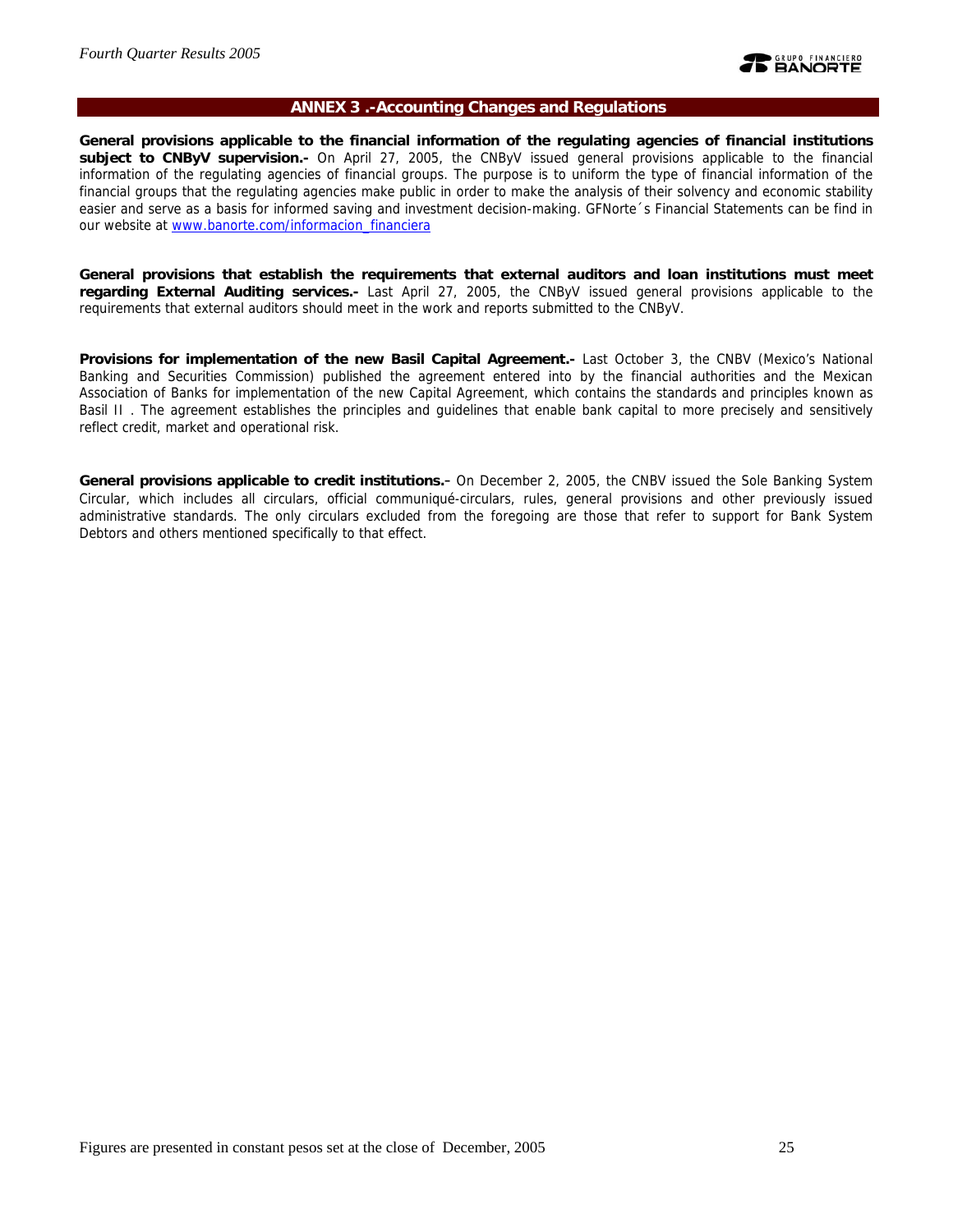### **ANNEX 4 .-Loan Portfolio sales to Sólida Administradora de Portafolios**

Last February, Banorte sold Ps 1.9 billion (Ps 1.861 billion in Past-due loans & Ps 64 million in Performing loans) of its own portfolio (including interests) to its subsidiary Sólida Administradora de Portafolios, S.A. de C.V. for Ps 378 million. As the transaction was based on the August 2002 figures, the final figure that affected the February balance was Ps 1.856 billion, considering collecting since August 2002. Along with the past-due portfolio, Ps 1.577 billion in associated loan reserves were cancelled.

As instructed by the CNBV, we show the integration of the loan portfolio sold in 1Q03 by Banorte to its subsidiary Sólida Administradora de Portafolios, S.A. de C.V. The Purpose of this sale was to concentrate the portfolio in this specialized recovery unit as it had been managing the collections of this loans since before. This was a one time operation and is not a recurrent procedure to transfer loans to Sólida.

|                             |                          | Local Currency (2) |                | <b>Foreign Currency</b>  |        |                          |                 | <b>Total</b> |               |  |
|-----------------------------|--------------------------|--------------------|----------------|--------------------------|--------|--------------------------|-----------------|--------------|---------------|--|
| (Millions of Nominal Pesos) | ug'05                    | iep'05             | Dec'05         | ug'05                    | jep'05 | Dec'05                   | Aug'05          | Sep'05       | <b>Dec'05</b> |  |
| <b>Performing Loans</b>     |                          |                    |                |                          |        |                          |                 |              |               |  |
| Commercial                  | 5                        | 22                 | $\overline{2}$ | 5                        |        |                          | 10 <sup>1</sup> | 22           | 2             |  |
| Consumer                    | $\overline{\phantom{a}}$ |                    |                |                          |        |                          |                 |              |               |  |
| Mortgage                    | 54                       | 90                 | 89             | -                        |        |                          | 54              | 90           | 89            |  |
| <b>Total</b>                | 59                       | 112                | 91             | 5                        |        | -                        | 64              | 112          | 91            |  |
| <b>Non Performing Loans</b> |                          |                    |                |                          |        |                          |                 |              |               |  |
| Commercial                  | 405                      | 400                | 418            | 293                      | 150    | 148                      | 698             | 550          | 566           |  |
| Consumer                    | 81                       | 75                 | 75             | ۰                        |        | $\overline{\phantom{0}}$ | 81              | 75           | 75            |  |
| Mortgage                    | 1,112                    | 620                | 588            | $\overline{\phantom{0}}$ |        |                          | 1,112           | 620          | 588           |  |
| <b>Total</b>                | 1,598                    | 1,095              | 1,081          | 293                      | 150    | 148                      | 1,891           | 1,245        | 1,229         |  |
| <b>TOTAL LOANS</b>          | 1,657                    | 1,207              | 1,172          | 298                      | 150    | 148                      | 1,955           | 1,357        | 1,320         |  |
| Loan Loss Reserves (1)      |                          |                    |                |                          |        |                          |                 |              |               |  |
| Commercial                  | 326                      | 403                | 402            | 246                      | 142    | 140                      | 572             | 545          | 542           |  |
| Consumer                    | 77                       | 75                 | 74             |                          |        |                          | 77              | 75           | 74            |  |
| Mortgage                    | 669                      | 567                | 536            |                          |        |                          | 669             | 567          | 536           |  |
| <b>Total</b>                | 1,072                    | 1,045              | 1,012          | 246                      | 142    | 140                      | 1,318(4)        | 1,187        | 1,152         |  |

(1) Reserve requirements using the same classification method used for the bank.

(3) The dollar portfolio and reserves are re-expressed in pesos.

(4) The original amount of Ps 1,577 million was correct as instructed by CNBV in 1Q04.

Note 1.- The Reserve surplus as of December'05 was Ps 119 million.

Note 2.- Banorte has a 99.99% stake in Sólida.

In 4Q05 the Loan portfolio showed changes due to allocations for Ps 22 million, restructuring for Ps 4 million, and foreclosed for Ps 9 millons and Ps 13 million in write-offs and scale-downs. There were write-offs and scale-downs for Ps 4 million and foreclosed of Ps 9 millions in the Loan Reserves. There were transfers from performing loans to past due loans for Ps 8 million and transfers from past due loans to performing loans for Ps 6 million.

 <sup>(2)</sup> Includes UDIS.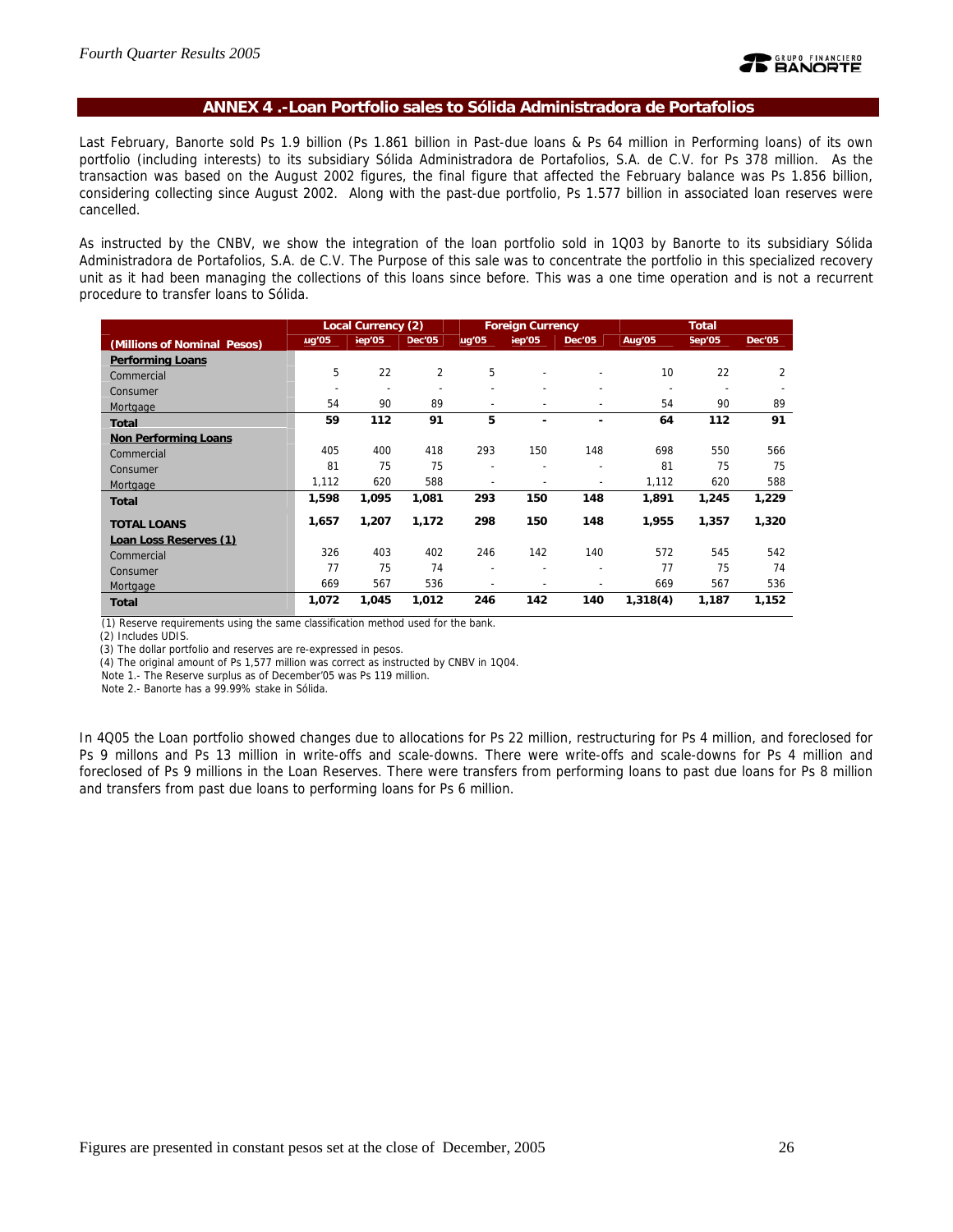

## **BANORTE'S LOAN PORTFOLIO INCLUDING LOANS SOLD TO SÓLIDA**

|                                 | Local Currency (1) |               | Foreign Currency (USD)(2) |               | <b>Total</b> |               |
|---------------------------------|--------------------|---------------|---------------------------|---------------|--------------|---------------|
| (Millions of Nominal Pesos)     | Sep'05             | <b>Dec'05</b> | Sep'05                    | <b>Dec'05</b> | Sep'05       | <b>Dec'05</b> |
| <b>Performing Loans</b>         |                    |               |                           |               |              |               |
| Commercial                      | 38.674             | 43.505        | 6.894                     | 7.387         | 45.568       | 50.892        |
| <b>Financial Intermediaries</b> | 2.949              | 2.849         | 443                       | 803           | 3.392        | 3.652         |
| Consumer                        | 14.306             | 12.891        | 1                         |               | 14,307       | 12,892        |
| Mortgage                        | 21.614             | 23.664        |                           |               | 21.614       | 23,664        |
| <b>Goverment Entities</b>       | 12.673             | 14.645        | 529                       | 522           | 13,202       | 15,167        |
| Fobaproa / IPAB                 | 2,539              | 161           |                           |               | 2,539        | 161           |
| <b>Performing Loans</b>         | 92,755             | 97,715        | 7,867                     | 8,713         | 100,622      | 106,428       |
|                                 |                    |               |                           |               |              |               |
| <b>Non Performing Loans</b>     |                    |               |                           |               |              |               |
| Commercial                      | 835                | 865           | 214                       | 223           | 1.049        | 1.088         |
| Consumer                        | 448                | 472           |                           |               | 448          | 472           |
| Mortgage                        | 1.383              | 1,342         |                           |               | 1,383        | 1,342         |
| <b>Goverment Entities</b>       |                    |               |                           |               |              |               |
| <b>Non Performing Loans</b>     | 2.666              | 2,679         | 214                       | 223           | 2,880        | 2,902         |
|                                 |                    |               |                           |               |              |               |
| <b>TOTAL LOANS</b>              | 95.421             | 100.394       | 8,081                     | 8,936         | 103,502      | 109,330       |
|                                 |                    |               |                           |               |              |               |
| <b>Loan Loss Reserves</b>       | 3.677              | 3.631         | 347                       | 330           | 4.024        | 3.961         |
| <b>Net Loan Portfolio</b>       | 91,744             | 96,763        | 7,734                     | 8,606         | 99,478       | 105,369       |
| <b>Loan Loss Reserves</b>       |                    |               |                           |               | 139.72%      | 136.49%       |
| % Past Due Loans                |                    |               |                           |               | 2.78%        | 2.65%         |

(1) Includes UDIS.

(2) The dollar portfolio and reserves are re-expressed in pesos.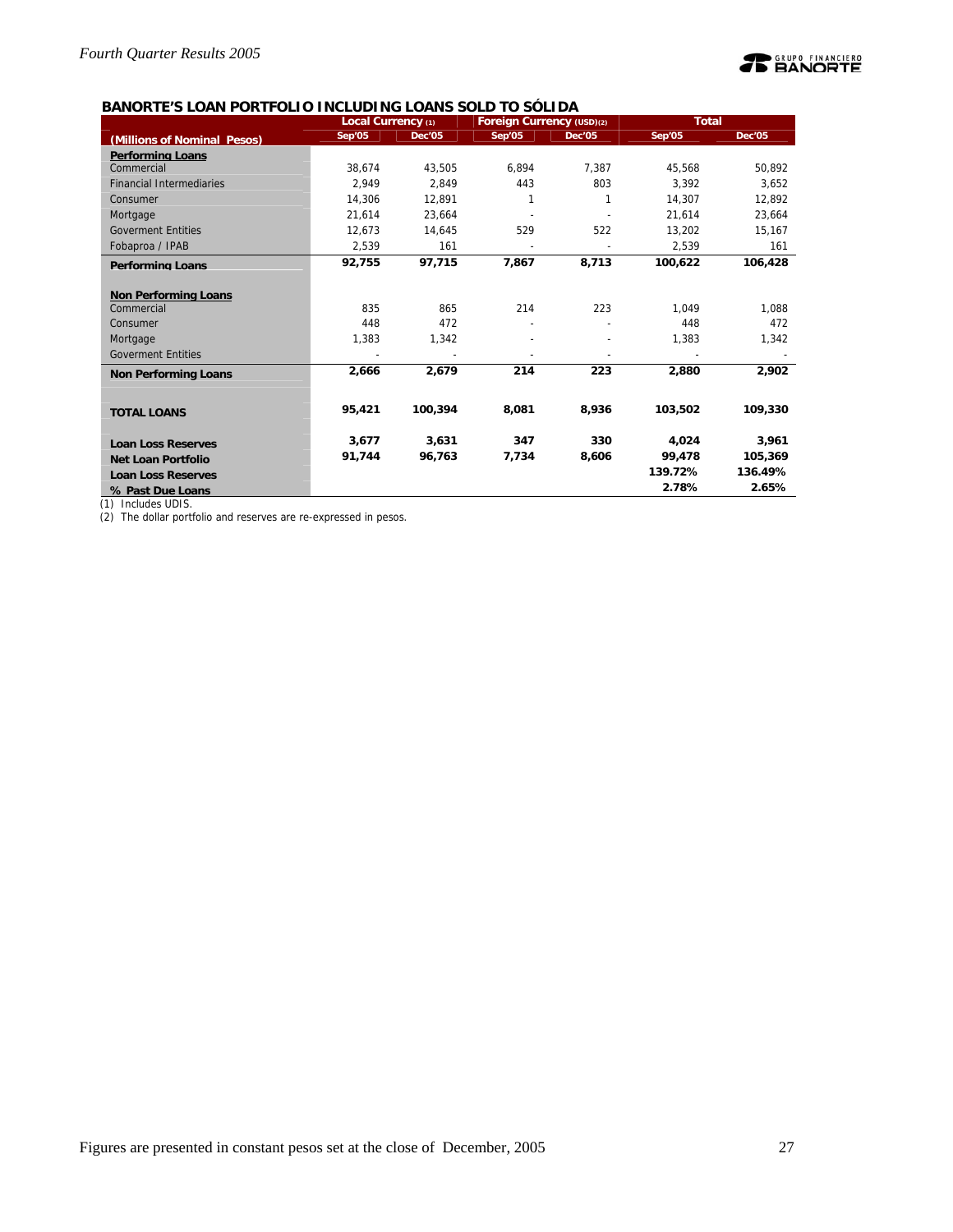## **TE BANORTE**

## **ANNEX 5 .- Financial Statements**

|                                                                                                                       |                |                  |                          |                  | HOLDING -Income Statement (Millions of Pesos) |                  |                     |                          |                  |                  |  |  |
|-----------------------------------------------------------------------------------------------------------------------|----------------|------------------|--------------------------|------------------|-----------------------------------------------|------------------|---------------------|--------------------------|------------------|------------------|--|--|
|                                                                                                                       | 1004           | 2004             | 3Q04                     | 4Q04             | <b>ACUM</b>                                   | 1005             | 2005                | 3Q05                     | <b>4Q05</b>      | <b>ACUM</b>      |  |  |
| Income from Subsidiaries and                                                                                          | 602            | 604              | 565                      | 935              | 2,707                                         | 1,119            | 2,094               | 1,346                    | 1,164            | 5,724            |  |  |
| <b>Interest Expense</b>                                                                                               | ÷.             |                  | $\overline{a}$           |                  |                                               |                  |                     |                          |                  |                  |  |  |
| <b>Trading Income</b>                                                                                                 |                |                  |                          |                  |                                               |                  |                     |                          |                  |                  |  |  |
| Fees & Tarifs                                                                                                         |                |                  |                          |                  |                                               |                  |                     |                          |                  |                  |  |  |
| <b>REPOMO</b>                                                                                                         | (2)            |                  | (1)                      | (3)              | (5)                                           |                  |                     | (1)                      | (1)              | (2)              |  |  |
|                                                                                                                       | 601            | 604              | 564                      | 932              | 2,701                                         | 1,119            | 2,094               | 1,346                    | 1,163            | 5,722            |  |  |
| <b>Total Operating Income</b>                                                                                         |                | 1                | 1                        | 1                |                                               |                  |                     |                          |                  |                  |  |  |
| Operation & Administrative expenses                                                                                   | 1              |                  |                          |                  | 2                                             | 1                |                     |                          |                  |                  |  |  |
| <b>Operating Income</b>                                                                                               | 600            | 604              | 564                      | 931              | 2,699                                         | 1,118            | 2,093               | 1,346                    | 1,163            | 5,721            |  |  |
| Non Operating Income                                                                                                  |                |                  |                          | 15               | 15                                            |                  |                     |                          | 7                | 7                |  |  |
| Non Operating Expense                                                                                                 |                |                  | (1)                      | (1)              | (2)                                           |                  |                     |                          | (1)              | (1)              |  |  |
| Non Operating Income                                                                                                  | ÷,             | ä,               | l,                       | 14               | 13                                            | ä,               | $\overline{a}$      | ä,                       | 6                | 6                |  |  |
| <b>Pre-tax Income</b>                                                                                                 | 600            | 604              | 564                      | 945              | 2,712                                         | 1,118            | 2,093               | 1,346                    | 1,170            | 5,727            |  |  |
| Income Tax & Profit Sharing                                                                                           | 4              | 4                | 4                        | 4                | 15                                            | $\overline{2}$   | $\overline{2}$      | 3                        | 1                | 8                |  |  |
| Tax on Assets                                                                                                         |                |                  |                          |                  | $\overline{a}$                                |                  | $\overline{a}$      |                          |                  |                  |  |  |
| Deferred Inc. Tax and Profit sharing                                                                                  |                |                  |                          |                  |                                               |                  |                     |                          |                  |                  |  |  |
|                                                                                                                       | $\overline{4}$ | $\overline{4}$   | $\overline{4}$           | $\overline{4}$   | 15                                            | $\overline{2}$   | $\overline{2}$      | 3                        | $\overline{2}$   | 8                |  |  |
| Net income from Continuos                                                                                             | 596            | 600              | 560                      | 942              | 2,697                                         | 1,116            | 2,092               | 1,343                    | 1,168            | 5,719            |  |  |
| Extraordinary Items, net                                                                                              |                |                  | $\overline{\phantom{a}}$ | $\overline{a}$   |                                               |                  |                     |                          |                  |                  |  |  |
| <b>Total Net Income</b>                                                                                               | 596            | 600              | 560                      | 942              | 2,697                                         | 1,116            | 2,092               | 1,343                    | 1,168            | 5,719            |  |  |
|                                                                                                                       |                |                  |                          |                  |                                               |                  |                     |                          |                  |                  |  |  |
| <b>HOLDING - BALANCE SHEET</b><br>(Millions of Pesos)<br>1004<br>2004<br>3004<br>4004<br>1005<br>2005<br>3Q05<br>4005 |                |                  |                          |                  |                                               |                  |                     |                          |                  |                  |  |  |
| Cash and due from Banks                                                                                               |                | 68               | 69                       | 74               | 60                                            | 50               |                     | 61                       | 93               | 63               |  |  |
| <b>Financial Instruments:</b>                                                                                         |                |                  |                          |                  |                                               |                  |                     | 10                       |                  |                  |  |  |
| Sundry debtors and other assets, net                                                                                  |                | 4                | 4                        | 57               | 45                                            |                  | 4                   | 4                        |                  | 8                |  |  |
| Real Estate, Furniture & Equipment, net                                                                               |                |                  |                          |                  |                                               |                  |                     |                          |                  |                  |  |  |
| Investments in subsidiaries                                                                                           |                | 14,739           | 15,377                   | 15,896           | 15.799                                        | 17,074           |                     | 18,794                   | 20,123           | 20,386           |  |  |
| Deferred taxes                                                                                                        |                |                  |                          |                  |                                               |                  |                     |                          |                  |                  |  |  |
| Goodwill                                                                                                              |                | 45               | 44                       | 43               | 41                                            | 41               |                     | 40                       | 39               | 38               |  |  |
| Other Assets, Deferred charges, intang                                                                                |                | 1                | 1                        |                  | $\overline{a}$                                |                  | 1                   | 1                        | 1                | 1                |  |  |
| <b>TOTAL ASSETS</b>                                                                                                   |                | 14,857           | 15,495                   | 16,070           | 15,946                                        | 17,170           |                     | 18,910                   | 20,256           | 20,496           |  |  |
| <b>LIABILITIES</b>                                                                                                    |                |                  |                          |                  |                                               |                  |                     |                          |                  |                  |  |  |
| Due to banks and correspondents                                                                                       |                |                  |                          |                  |                                               |                  |                     |                          |                  |                  |  |  |
| Income Tax & Profit Sharing                                                                                           |                | 4                | 8                        | 11               |                                               |                  | 1                   | 3                        | 1                |                  |  |  |
| Other Payable accounts<br>Other payable accounts                                                                      |                | 4                | 8                        | 11               |                                               |                  | $\overline{2}$      | $\overline{a}$<br>3      | 1                | 1                |  |  |
| <b>Deferred taxes</b>                                                                                                 |                |                  |                          |                  |                                               |                  |                     |                          |                  |                  |  |  |
| <b>TOTAL LIABILITIES</b>                                                                                              |                | 4                | 8                        | 11               |                                               |                  | $\overline{2}$      | 3                        | 1                |                  |  |  |
| STOCKHOLDER 'S EQUITY                                                                                                 |                |                  |                          |                  |                                               |                  |                     |                          |                  |                  |  |  |
| Paid-in Capital                                                                                                       |                | 5,784            | 5,784                    | 5,785            | 5,784                                         | 5,784            |                     | 5,784                    | 5,784            | 11,117           |  |  |
| Share subscription premiums                                                                                           |                | 1,719            | 1,719                    | 1,719            | 1.719                                         | 1,719            |                     | 1,719                    | 1,719            | 1,719            |  |  |
| Subordinated Convertible Debentures                                                                                   |                |                  | L,                       | $\overline{a}$   | $\overline{\phantom{a}}$                      |                  |                     | $\overline{\phantom{a}}$ | ÷,               |                  |  |  |
| <b>Subscribed Capital</b>                                                                                             |                | 7,503            | 7,503                    | 7,504            | 7,503                                         | 7,503            |                     | 7,503                    | 7,503            | 12,836           |  |  |
| <b>Capital Reserves</b>                                                                                               |                | 1,432            | 1,550                    | 1,555            | 1,555                                         | 1,555            |                     | 1,675                    | 1,696            | 1,671            |  |  |
| <b>Retained Earnings</b>                                                                                              |                | 14,513           | 14,413                   | 14,413           | 13,886                                        | 16,583           |                     | 16,450                   | 16,450           | 10,480           |  |  |
| Surplus (Deficit) from securities                                                                                     |                |                  |                          |                  |                                               |                  |                     |                          |                  |                  |  |  |
| Results of foreign operations exchange                                                                                |                |                  |                          |                  |                                               |                  |                     |                          |                  |                  |  |  |
| Excess (Insuf.) in capital restatement                                                                                |                | (5,900)          | (5,895)                  | (5, 897)         | (5,901)                                       | (5,903)          |                     | (5,903)                  | (5,901)          | (5,901)          |  |  |
| Non Mon assets results Fixed Assets                                                                                   |                |                  |                          |                  |                                               |                  |                     |                          |                  |                  |  |  |
| Non Mon assets results Investm                                                                                        |                | (3, 290)         | (3, 279)                 | (3,271)          | (3, 794)                                      | (3,687)          |                     | (4,027)                  | (4,043)          | (4,309)          |  |  |
| Adjustment in the employees pension                                                                                   |                |                  |                          |                  |                                               |                  |                     |                          |                  |                  |  |  |
| Accumulated Deferred tax effect                                                                                       |                |                  |                          |                  |                                               |                  |                     |                          |                  |                  |  |  |
| Net Income                                                                                                            |                | 596              | 1,196                    | 1,756            | 2,697                                         | 1,116            |                     | 3,208                    | 4,551            | 5,719            |  |  |
| <b>Earned Capital</b>                                                                                                 |                | 7,351            | 7,985                    | 8,556            | 8,443                                         | 9,665            |                     | 11,404                   | 12,752           | 7,659<br>20,496  |  |  |
| Total Stockholder 's Equity<br><b>TOTAL LIABILITIES &amp;</b>                                                         |                | 14,854<br>14,857 | 15,488<br>15,495         | 16,059<br>16,070 | 15,946<br>15,946                              | 17,168<br>17,170 |                     | 18,907<br>18,910         | 20,255<br>20,256 | 20,496           |  |  |
|                                                                                                                       |                |                  |                          |                  | <b>MEMORANDUM ACCOUNTS OF HOLDING</b>         |                  |                     |                          |                  |                  |  |  |
|                                                                                                                       |                | 1004             | 2004                     | 2004             | AOOA                                          | 100F             | (Millions of Pesos) | 200F                     | 2005             | AO <sub>DE</sub> |  |  |

|                                   | <u>IIILIIIOIMUDUII AVVOUTI JOULI IIOLDI ITO</u> |       |       |       |       |       |       |       |
|-----------------------------------|-------------------------------------------------|-------|-------|-------|-------|-------|-------|-------|
|                                   | 1004                                            | 2004  | 3004  | 4004  | 1005  | 2005  | 3005  | 4Q05  |
| Client securities held in custody | 3.695                                           | 3.909 | 3.856 | 3.773 | 3.801 | 3.793 | 3.769 | 3,716 |
| Other trust account items         | 119                                             | 118   |       | 114   | 114   |       | 113   | 111   |
|                                   | 3,814                                           | 4.028 | 3.973 | 3,887 | 3.915 | 3.906 | 3,882 | 3,827 |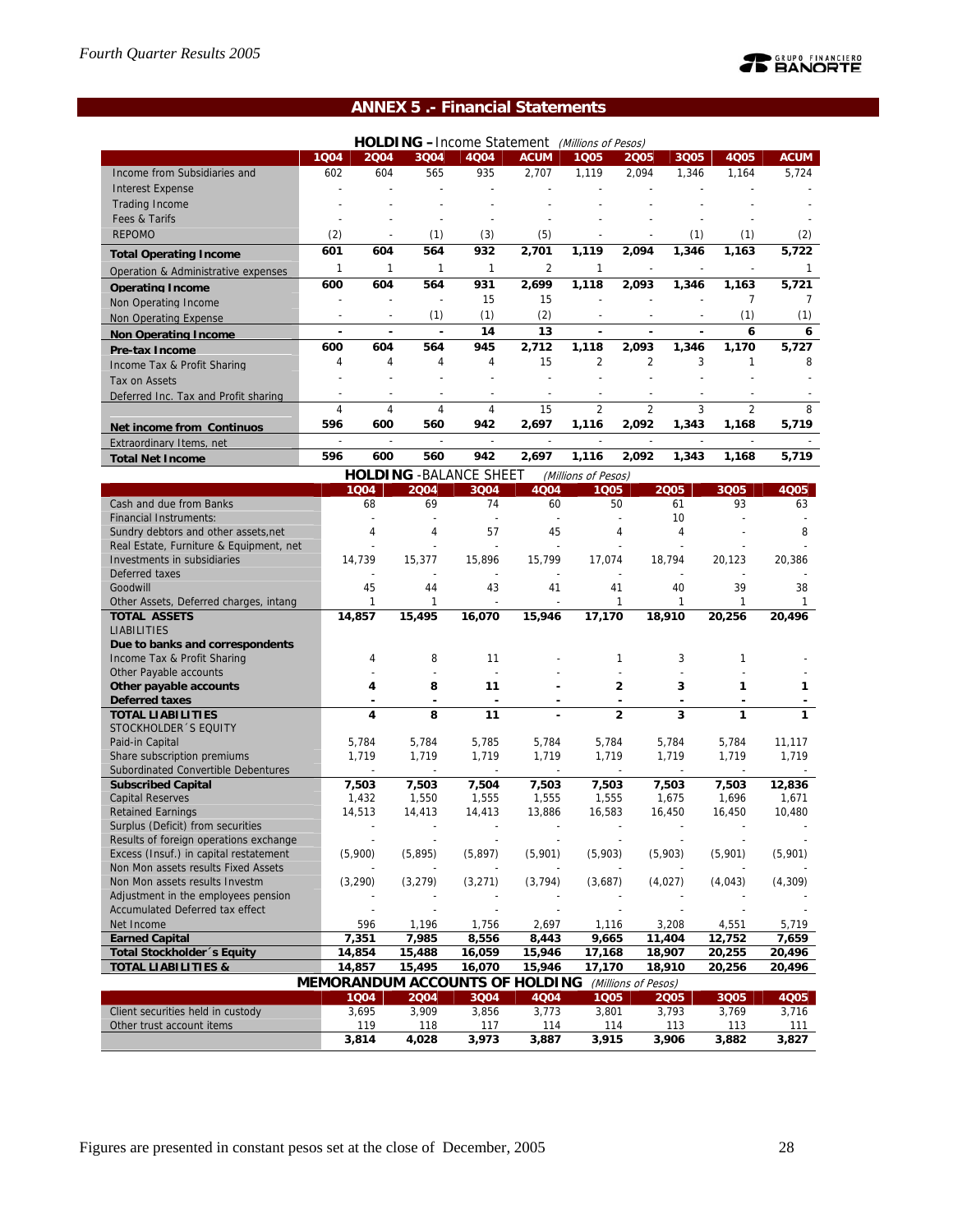

| GRUPO FINANCIERO BANORTE-CONSOLIDATED INCOME STATEMENT (Millions of Pesos) |  |
|----------------------------------------------------------------------------|--|
|----------------------------------------------------------------------------|--|

|                                              | 1Q04               | 2Q04         | 3Q04           | 4Q04         | <b>ACUM</b>      | 1Q05                 | 2005           | 3Q05           | 4Q05           | <b>ACUM</b>      |
|----------------------------------------------|--------------------|--------------|----------------|--------------|------------------|----------------------|----------------|----------------|----------------|------------------|
| Interest Income                              | 5,505              | 5,989        | 6,709          | 7,333        | 25,536           | 7,270                | 8,973          | 9,293          | 9,201          | 34,737           |
| <b>Interest Expense</b>                      | 3,402              | 3,754        | 4,067          | 4,522        | 15.745           | 4,380                | 5,621          | 6,021          | 5,786          | 21,808           |
| Loan Fees                                    | 169                | 120          | 125            | 172          | 586              | 95                   | 134            | 150            | 206            | 585              |
| <b>Fees Paid</b>                             | 21                 | 23           | 23             | 25           | 91               | 25                   | 27             | 34             | 34             | 120              |
| Net Interest Income (NII)                    | 2,252              | 2,332        | 2,744          | 2,958        | 10,286           | 2,960                | 3,459          | 3,388          | 3,586          | 13,394           |
| Repomo-Margin                                | 1                  | 1            | (46)           | (96)         | (142)            | (33)                 | (12)           | (39)           | (62)           | (147)            |
| <b>NII after Repomo</b>                      | 2,253              | 2,332        | 2,698          | 2,861        | 10,144           | 2,927                | 3,447          | 3,350          | 3,524          | 13,248           |
| Loan Loss Provisions                         | 127                | 318          | 333            | 357          | 1,135            | 219                  | 360            | 476            | 312            | 1,367            |
| Loss Sharing Provisions                      | 13                 | 20           | 34             | 25           | 92               | 33                   | 36             | (10)           | 20             | 79               |
| <b>NII after Provisions</b>                  | 2,113              | 1,994        | 2,331          | 2,478        | 8,917            | 2,675                | 3,051          | 2,884          | 3,192          | 11,802           |
| <b>Fund transfers</b>                        | 60                 | 49           | 46             | 42           | 197              | 37                   | 48             | 49             | 54             | 188              |
| Account management                           | 201                | 236          | 289            | 279          | 1,005            | 245                  | 253            | 243            | 241            | 981              |
| Fiduciary                                    | 46                 | 52           | 51             | 48           | 196              | 46                   | 55             | 54             | 64             | 219              |
| Income from Loan Portfolios Acquired         | 181                | 153          | 209            | 162          | 704              | 285                  | 153            | 714            | 256            | 1,409            |
| <b>Electronic Banking Services</b>           | 79                 | 97           | 111            | 149          | 436              | 145                  | 159            | 160            | 178            | 642              |
| <b>Credit Card</b>                           | 293                | 321          | 322            | 274          | 1,210            | 249                  | 261            | 277            | 311            | 1,099            |
| Fees from IPAB                               | 93                 | 102          | 149            | 77           | 422              | 80                   | 62             | (6)            | 55             | 190              |
| Other fees                                   | 578                | 444          | 462            | 447          | 1,930            | 526                  | 405            | 526            | 442            | 1,900            |
| Fees on services,                            | 1,531              | 1,454        | 1,638          | 1,478        | 6,101            | 1,613                | 1,396          | 2,018          | 1,602          | 6,629            |
| <b>Fund transfers</b>                        |                    |              |                |              |                  | $\overline{2}$       | $\overline{2}$ | $\overline{2}$ | 3              | 10               |
| Other fees                                   | 142                | 135          | 119            | 127          | 523              | 124                  | 126            | 135            | 161            | 545              |
| Expenses from Loan Portfolios Acquired       | 122                | 102          | 145            | 103          | 472              | 186                  | 123            | 385            | 249            | 943              |
| Fees paid,                                   | 264                | 237          | 264            | 230          | 994              | 312                  | 251            | 522            | 413            | 1,498            |
| Foreign exchange                             | 133                | 160          | 65             | 43           | 401              | 61                   | 39             | 101            | 101            | 301              |
| Securities - Realized gains                  | 341                | (111)        | 80             | 187          | 497              | 83                   | 517            | 123            | $\overline{2}$ | 725              |
| Securities- Unrealized gains                 | 15                 | 41           | (31)           | (8)          | 17               | 41                   | (43)           | 15             | (1)            | 11               |
| <b>Market-related Income</b>                 | 489                | 90           | 114            | 221          | 914              | 185                  | 513            | 238            | 102            | 1,037            |
| <b>Total Non Interest Income</b>             | 1,756              | 1,307        | 1,488          | 1,469        | 6,021            | 1,486                | 1,658          | 1,734          | 1,291          | 6,169            |
| <b>Total Operating Income</b>                | 3,869              | 3,301        | 3,819          | 3,948        | 14,938           | 4,161                | 4,709          | 4,618          | 4,484          | 17,971           |
| Personnel                                    | 1,218              | 1,138        | 1,377          | 1,101        | 4,835            | 1,078                | 1,099          | 1,117          | 1,071          | 4,365            |
| <b>Professional Fees</b>                     | 125                | 128          | 138            | 136          | 527              | 146                  | 194            | 155            | 158            | 652              |
| Administrative and Promotion Expenses        | 787                | 772          | 797            | 695          | 3,052            | 772                  | 760            | 947            | 919            | 3,398            |
| Rents, depreciation and amortization         | 456                | 443          | 431            | 470          | 1,799            | 427                  | 429            | 404            | 383            | 1643             |
| Taxes, other than income tax                 | 184                | 172          | 134            | 24           | 513              | 122                  | 101            | 123            | 110            | 457              |
| <b>Contributions to IPAB</b>                 | 192                | 194          | 200            | 196          | 782              | 150                  | 150            | 150            | 151            | 600              |
| Corporate expenses Recoveries                |                    |              |                |              |                  |                      |                |                |                |                  |
| <b>Non-Interest Expense</b>                  | $\overline{2,962}$ | 2,846        | 3,079          | 2,622        | 11,509           | 2,694                | 2,734          | 2,896          | 2,791          | 11,116           |
| <b>Operating Income</b>                      | 907                | 455          | 741            | 1,326        | 3,429            | 1,467                | 1,974          | 1,721          | 1,692          | 6,855            |
| <b>Other Revenues</b>                        | 465                | 517<br>÷,    | 473            | 456          | 1,911            | 384                  | 558            | 220            | 385            | 1,548            |
| Foreign exchange                             |                    |              |                | ÷,           |                  |                      |                |                |                |                  |
| Recoveries<br>Repomo-other revenues          | 24<br>8            | 215<br>1     | 30<br>7        | 52<br>13     | 320<br>29        | 36<br>$\overline{2}$ | 1,214<br>4     | 47<br>1        | 44<br>4        | 1,340<br>12      |
|                                              |                    |              |                |              |                  |                      |                |                |                |                  |
| <b>Non Operating Income</b><br>Other Expense | 496<br>(530)       | 733<br>(462) | 510<br>(471)   | 521<br>(435) | 2,261<br>(1,898) | 422<br>(352)         | 1,776<br>(814) | 268<br>(165)   | 434<br>(302)   | 2,900<br>(1,633) |
| Foreign exchange                             |                    |              |                |              |                  |                      |                |                |                |                  |
| Repomo-other Expenses                        | (149)              | (9)          | (96)           | (145)        | (399)            | (32)                 | (13)           | (45)           | (135)          | 225              |
| <b>Non Operating Expense</b>                 | (680)              | (471)        | (567)          | (579)        | (2, 297)         | (385)                | (827)          | (210)          | (437)          | (1, 859)         |
| Non Operating Income (Expense), net          | (183)              | 262          | (57)           | (59)         | (36)             | 38                   | 949            | 58             | (3)            | 1,041            |
| Pre-tax Income                               | 724                | 717          | 684            | 1,268        | 3,393            | 1,504                | 2,923          | 1,779          | 1,689          | 7,896            |
| Income Tax                                   | 87                 | 42           | 79             | 25           | 233              | 175                  | 394            | 396            | 650            | 1,616            |
| Profit sharing                               | 78                 | 57           | 43             | 68           | 246              | 135                  | 277            | 146            | 115            | 672              |
| Tax on Assets                                | 10                 | 10           | $\overline{7}$ | 7            | 33               | 9                    | 8              | 8              | (25)           |                  |
| Deferred Inc. Tax and Profit sharing         | (11)               | 1            | 14             | 219          | 223              | 101                  | 145            | (84)           | (185)          | (23)             |
|                                              | 163                | 110          | 143            | 319          | 735              | 420                  | 824            | 467            | 554            | 2,264            |
| Net Income before subsidiaries               | 560                | 608          | 541            | 948          | 2,658            | 1,085                | 2,099          | 1,312          | 1,135          | 5,631            |
| Subsidiaries 'net income                     | 89                 | 23           | 75             | 42           | 229              | 115                  | 85             | 120            | 82             | 403              |
| Net Income from continuos operations         | 649                | 631          | 616            | 991          | 2,886            | 1,200                | 2,185          | 1,432          | 1,218          | 6,035            |
| Extraodinary items, net                      |                    |              |                |              |                  |                      |                |                |                |                  |
| <b>Minority Interest</b>                     | 53                 | 31           | 56             | 49           | 189              | 84                   | 93             | 90             | 50             | 316              |
| <b>TOTAL NET INCOME</b>                      | 596                | 600          | 560            | 942          | 2,697            | 1,116                | 2,092          | 1,343          | 1,168          | 5,719            |
|                                              |                    |              |                |              |                  |                      |                |                |                |                  |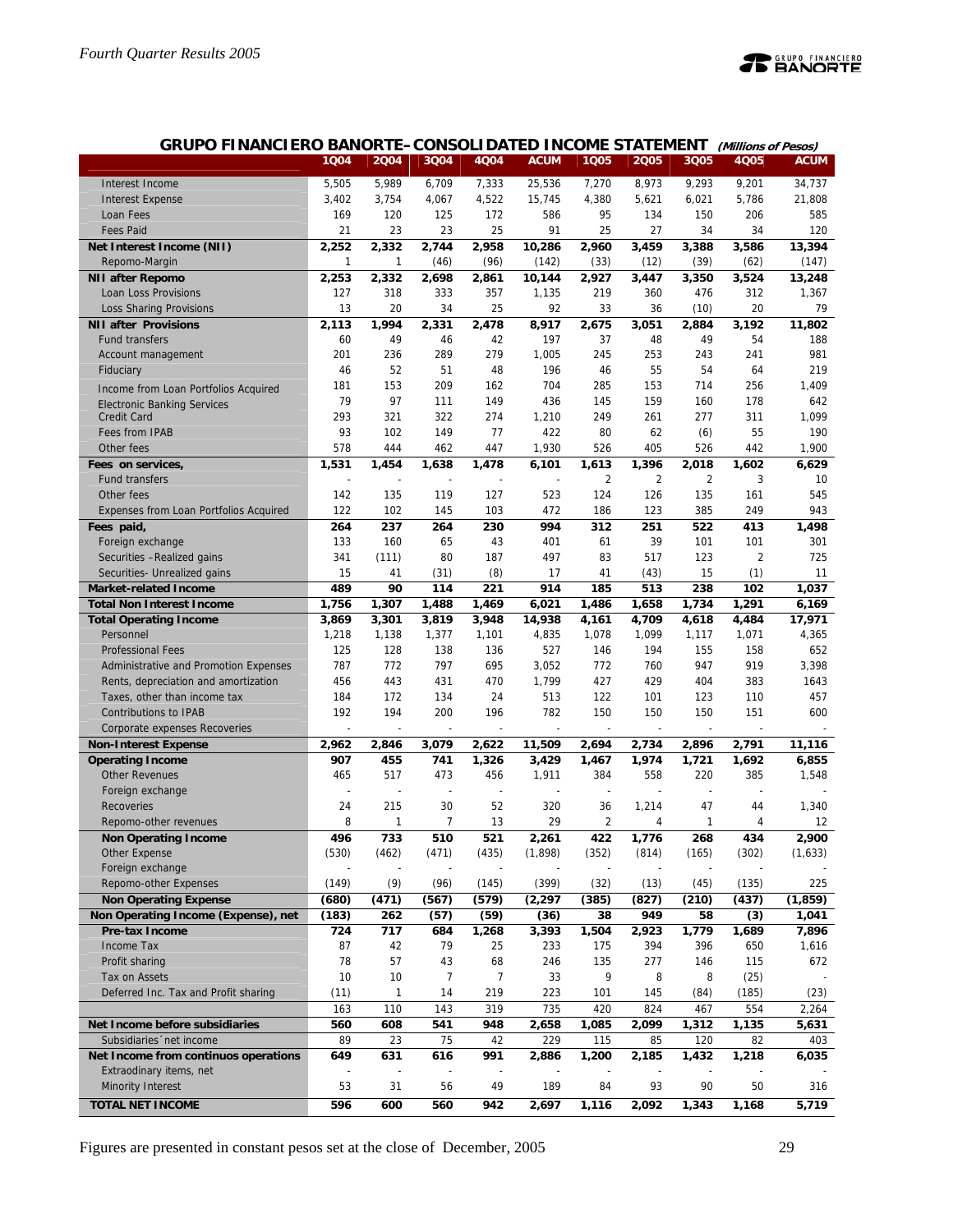|                                            | 1004              | 2004                     | 3004                     | <b>OONOOLIDINIED DIEINVOL ONEL I (MINIMUIS OF I ESUS)</b><br>4004 | 1005              | 2005              | 3Q05                     | 4Q05              |
|--------------------------------------------|-------------------|--------------------------|--------------------------|-------------------------------------------------------------------|-------------------|-------------------|--------------------------|-------------------|
| <b>Cash and due from Banks</b>             | 32,462            | 35,817                   | 34,274                   | 40,510                                                            | 36,043            | 40,042            | 36,368                   | 38,788            |
| Negotiable Instruments                     | 5,868             | 6,365                    | 6,917                    | 10,960                                                            | 5,272             | 6,464             | 4,180                    | 8,995             |
| Securities held for sale                   | 636               | 438                      | 189                      | 249                                                               | 278               | 248               | 252                      | 135               |
| Securities held to maturity                | 11,466            | 10,998                   | 10,632                   | 9,268                                                             | 10,167            | 12,591            | 12,473                   | 12,303            |
| <b>Financial Instruments:</b>              | 17,969            | 17,801                   | 17,738                   | 20,477                                                            | 15,717            | 19,304            | 16,906                   | 21,433            |
| Non-assigned securities to pay             | 7                 | 52                       |                          |                                                                   |                   |                   |                          |                   |
| Repurchase agreements, net                 | 149               | 69                       | 102                      | 52                                                                | 71                | 95                | 66                       | 156               |
| Operations with collateral                 |                   |                          |                          |                                                                   |                   |                   |                          |                   |
| Futures receivable, net                    |                   |                          |                          |                                                                   |                   |                   |                          |                   |
| Options and derivatives, net               | $\overline{7}$    | 26                       | 6                        | 6                                                                 | 38                |                   | 281                      | 468               |
| <b>Repos &amp; Derivatives:</b>            | 163               | 147                      | 109                      | 57                                                                | 109               | 95                | 348                      | 624               |
| Commercial                                 | 40,369            | 42,446                   | 43,841                   | 47,768                                                            | 49,517            | 49,865            | 52,243                   | 57,856            |
| <b>Financial Intermediaries</b>            | 2,490             | 2,553                    | 2,524                    | 411                                                               | 406               | 1,839             | 2,055                    | 1,964             |
| Consumer                                   | 10,164            | 10,902                   | 11,355                   | 11,742                                                            | 12,240            | 13,430            | 14,511                   | 15,511            |
| Mortgage                                   | 16,567            | 17,518                   | 18,312                   | 19,062                                                            | 19,677            | 20,889            | 22,048                   | 23,781            |
| <b>Goverment Entities</b>                  | 82,484            | 79,952                   | 78,964                   | 19,158                                                            | 18,554            | 13,204            | 13,445                   | 15,216            |
| <b>IPAB</b>                                | 7,186             | 7,250                    | 7,234                    | 7,150                                                             | 7,176             | 7,148             | 2,575                    | 161               |
| Fiduciary collection rights                |                   | $\overline{\phantom{a}}$ |                          |                                                                   |                   |                   | $\overline{a}$           |                   |
| <b>Performing Loans</b>                    | 159,259           | 160,622                  | 162,231                  | 105,291                                                           | 107,570           | 106,374           | 106,877                  | 114,491           |
| Commercial                                 | 2,093             | 1,246                    | 1,018                    | 651                                                               | 632               | 668               | 724                      | 671               |
| <b>Financial Intermediaries</b>            |                   |                          | $\overline{\phantom{a}}$ |                                                                   |                   |                   | $\overline{\phantom{a}}$ |                   |
| Consumer                                   | 517               | 449                      | 527                      | 349                                                               | 336               | 370               | 379                      | 412               |
| Mortgage                                   | 1,281             | 1,348                    | 1,392                    | 844                                                               | 831               | 776               | 783                      | 767               |
| <b>Goverment Entities</b>                  | 9                 | 16                       | 15                       | 13                                                                | 9                 |                   |                          |                   |
| <b>Past Due Loans</b>                      | 3,899             | 3,059                    | 2,952                    | 1,857                                                             | 1,808             | 1,815             | 1,886                    | 1,851             |
| <b>Total Loans</b>                         | 163,158           | 163,681                  | 165,183                  | 107,147                                                           | 109,377           | 108,189           | 108,762                  | 116,341           |
| Preventive Ioan loss reserves              | 4,949             | 3,999                    | 3,783                    | 2,832                                                             | 2,786             | 2,914             | 3,116                    | 3,067             |
| <b>Net Loan Portfolio</b>                  | 158,210           | 159,682                  | 161,401                  | 104,315                                                           | 106,591           | 105,275           | 105,646                  | 113,274           |
| <b>Credit Assets Portfolio</b>             | 2,083             | 1,991                    | 1,820                    | 2,212                                                             | 1,946             | 1,815             | 3,036                    | 3,233             |
| Sundry debtors and other assets, net       | 3,533             | 4,210                    | 3,703                    | 2,943                                                             | 5,033             | 7,795             | 8,688                    | 2,785             |
| Foreclosed assets, net                     | 1,107             | 1,105                    | 998                      | 376                                                               | 423               | 418               | 504                      | 446               |
| Real Estate, Furniture & Equipment, net    | 6,075             | 5,919                    | 5,734                    | 6,114                                                             | 5,972             | 5,726             | 5,607                    | 5,682             |
|                                            |                   |                          |                          |                                                                   |                   |                   |                          |                   |
| Investments in subsidiaries                | 1,903             | 1,922                    | 1,940                    | 1,931                                                             | 2,053             | 2,123             | 2,231                    | 2,226             |
| Deferred taxes                             | 1,049             | 1,040                    | 1,022                    | 698                                                               | 677               | 323               | 400                      | 403               |
| Deferred charges & Intangibles             | 1,614             | 1,533                    | 1,453                    | 1,715                                                             | 1,630             | 1,459             | 1,132                    | 1,293             |
| <b>Other Assets</b><br><b>TOTAL ASSETS</b> | 17,364<br>226,168 | 17,720<br>231,167        | 16,670<br>230,192        | 15,988<br>181,348                                                 | 17,734<br>176,194 | 19,659<br>184,375 | 21,598<br>180,865        | 16,068<br>190,186 |

## **GRUPO FINANCIERO BANORTE–** CONSOLIDATED BALANCE SHEET *Millions of Pesos*)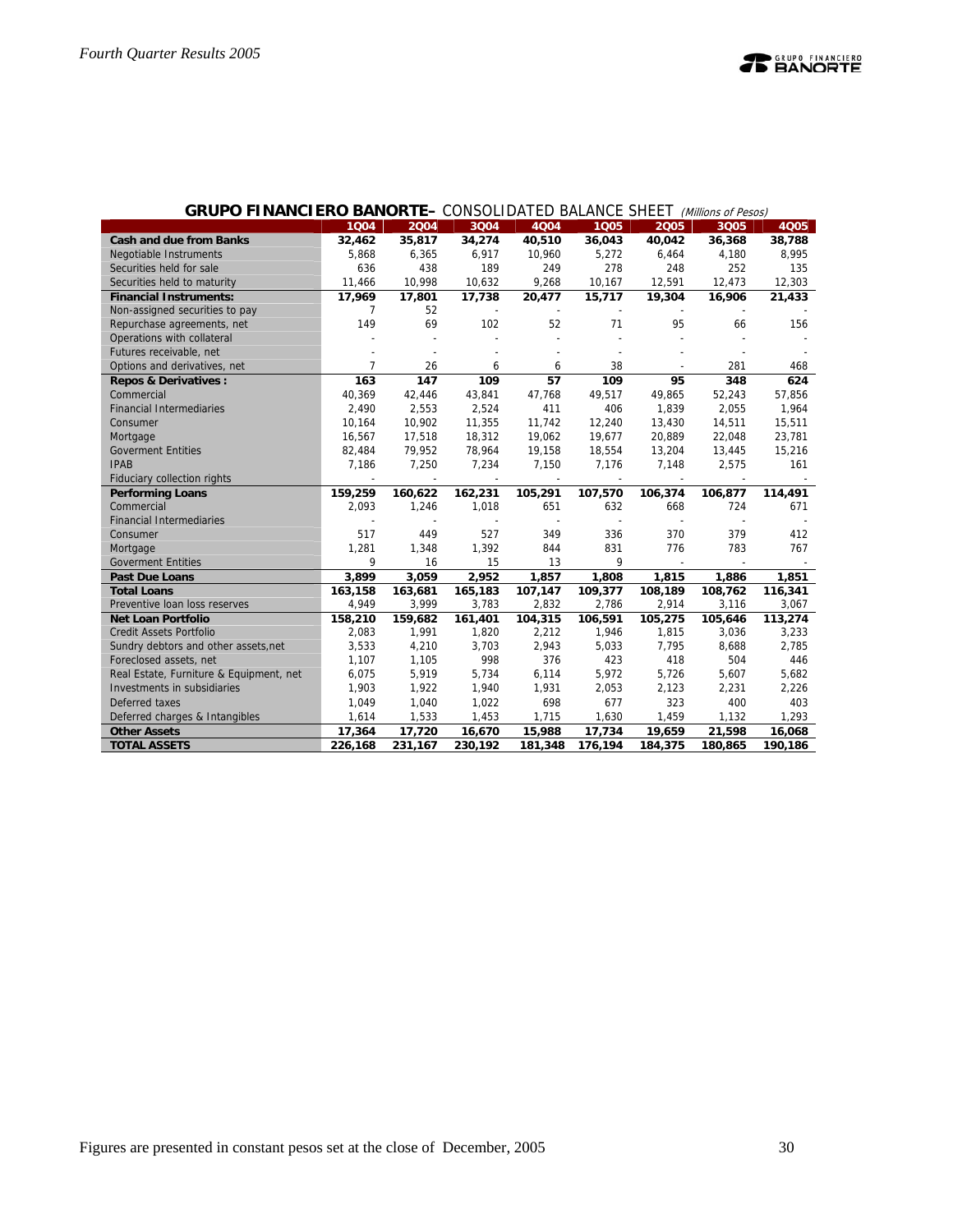| <b>GRUPO FINANCIERO BANORTE - CONSOLIDATED BALANCE SHEET</b><br>(Millions of Pesos) |          |          |         |          |         |         |         |             |  |
|-------------------------------------------------------------------------------------|----------|----------|---------|----------|---------|---------|---------|-------------|--|
|                                                                                     | 1004     | 2004     | 3Q04    | 4Q04     | 1005    | 2005    | 3Q05    | <b>4Q05</b> |  |
| <b>Demand Deposits</b>                                                              | 66,233   | 68,149   | 68,173  | 67,170   | 65,099  | 67,937  | 66,153  | 76,041      |  |
| <b>Time Deposits</b>                                                                | 104,501  | 109,555  | 102,497 | 64,965   | 58,243  | 57,606  | 62,219  | 61,397      |  |
| <b>Bonds</b>                                                                        |          |          |         |          |         |         |         |             |  |
| <b>Deposits</b>                                                                     | 170,734  | 177,704  | 170,669 | 132,134  | 123,343 | 125,543 | 128,372 | 137,438     |  |
| Demand                                                                              | 6,348    | 3,638    | 5,666   | 4,748    | 1,291   | 2,367   | 1,267   | 2,564       |  |
| Short term                                                                          | 9,122    | 11,812   | 11,375  | 7,000    | 8,190   | 9,282   | 4,793   | 5,538       |  |
| Long term                                                                           | 12,006   | 11,643   | 11,279  | 11,955   | 11,498  | 11,694  | 11,741  | 11,468      |  |
| Due to banks and correspondents                                                     | 27,476   | 27,093   | 28,320  | 23,704   | 20,978  | 23,343  | 17,800  | 19,570      |  |
| Non-assigned securities to pay                                                      | 8        | 30       |         |          |         |         |         |             |  |
| Repurchase agreements, net                                                          | 86       | 41       | 110     | 79       | 88      | 159     | 387     | 334         |  |
| Operations with collateral                                                          |          |          |         |          |         |         |         |             |  |
| Futures receivable, net                                                             |          |          |         |          |         |         |         |             |  |
| Options and derivatives, net                                                        | 4        |          | 3       | 9        | 3       | 8       | 271     | 447         |  |
| <b>Repos &amp; Derivatives:</b>                                                     | 98       | 72       | 114     | 88       | 90      | 167     | 659     | 780         |  |
| Income Tax & Profit Sharing                                                         | 284      | 235      | 289     | 297      | 373     | 970     | 1,334   | 1,702       |  |
| Other Payable accounts                                                              | 5,112    | 4,493    | 8,713   | 3,486    | 8,486   | 9,660   | 6,560   | 4,595       |  |
| Other payable accounts                                                              | 5,396    | 4,728    | 9,001   | 3,782    | 8,859   | 10,629  | 7,894   | 6,297       |  |
| Subordinated non Convertible Debenture                                              | 6,548    | 4,979    | 4,877   | 4,744    | 4,718   | 4,672   | 4,637   | 4,554       |  |
| <b>Deferred Taxes</b>                                                               |          |          |         |          |         |         |         |             |  |
| Deferred credits                                                                    | 55       | 64       | 57      | 50       | 50      | 48      | 92      | 72          |  |
| <b>TOTAL LIABILITIES</b>                                                            | 210,307  | 214,640  | 213,038 | 164,502  | 158,038 | 164,402 | 159,454 | 168,711     |  |
| <b>STOCKHOLDER 'S EQUITY</b>                                                        |          |          |         |          |         |         |         |             |  |
| Paid-in Capital                                                                     | 5.784    | 5,784    | 5,785   | 5,784    | 5,784   | 5,784   | 5,784   | 11,117      |  |
| Share subscription premiums                                                         | 1,719    | 1,719    | 1,719   | 1,719    | 1,719   | 1,719   | 1,719   | 1,719       |  |
| Subordinated Convertible Debentures                                                 |          |          |         |          |         |         |         |             |  |
| <b>Subscribed Capital</b>                                                           | 7,503    | 7,503    | 7,504   | 7,503    | 7,503   | 7,503   | 7,503   | 12,836      |  |
| <b>Capital Reserves</b>                                                             | 1,432    | 1,550    | 1,555   | 1,555    | 1,555   | 1,675   | 1,696   | 1,671       |  |
| <b>Retained Earnings</b>                                                            | 14,513   | 14,413   | 14,413  | 13,886   | 16,583  | 16,450  | 16,450  | 10,480      |  |
| Surplus (Deficit) from securities                                                   |          |          |         |          |         |         |         |             |  |
| Results of foreign operations exchange                                              |          |          |         |          |         |         |         |             |  |
| Excess (Insuf.) in capital restatement                                              | (5,900)  | (5895)   | (5,897) | (5,901)  | (5,903) | (5,903) | (5,901) | (5,901)     |  |
| Non Mon assets results Fixed Assets                                                 |          |          |         |          |         |         |         |             |  |
| Non Mon assets results Investm                                                      | (3, 290) | (3, 279) | (3,271) | (3, 794) | (3,687) | (4,027) | (4,043) | (4, 309)    |  |
| Adjustment in the employees pension                                                 |          |          |         |          |         |         |         |             |  |
| Accumulated Deferred tax effect                                                     |          |          |         |          |         |         |         |             |  |
| Net Income                                                                          | 596      | 1,196    | 1,756   | 2,697    | 1,116   | 3,208   | 4,551   | 5,719       |  |
| <b>Earned Capital</b>                                                               | 7,351    | 7,985    | 8,556   | 8,443    | 9,665   | 11,404  | 12,752  | 7,659       |  |
| <b>Minority Holdings</b>                                                            | 1,007    | 1,039    | 1,095   | 899      | 987     | 1,066   | 1,156   | 979         |  |
| Total Stockholder 's Equity                                                         | 15,861   | 16,527   | 17,154  | 16,846   | 18,156  | 19,973  | 21,411  | 21,475      |  |
| <b>TOTAL LIABILITIES &amp;</b>                                                      | 226,168  | 231,167  | 230,192 | 181,348  | 176,194 | 184,375 | 180,865 | 190,186     |  |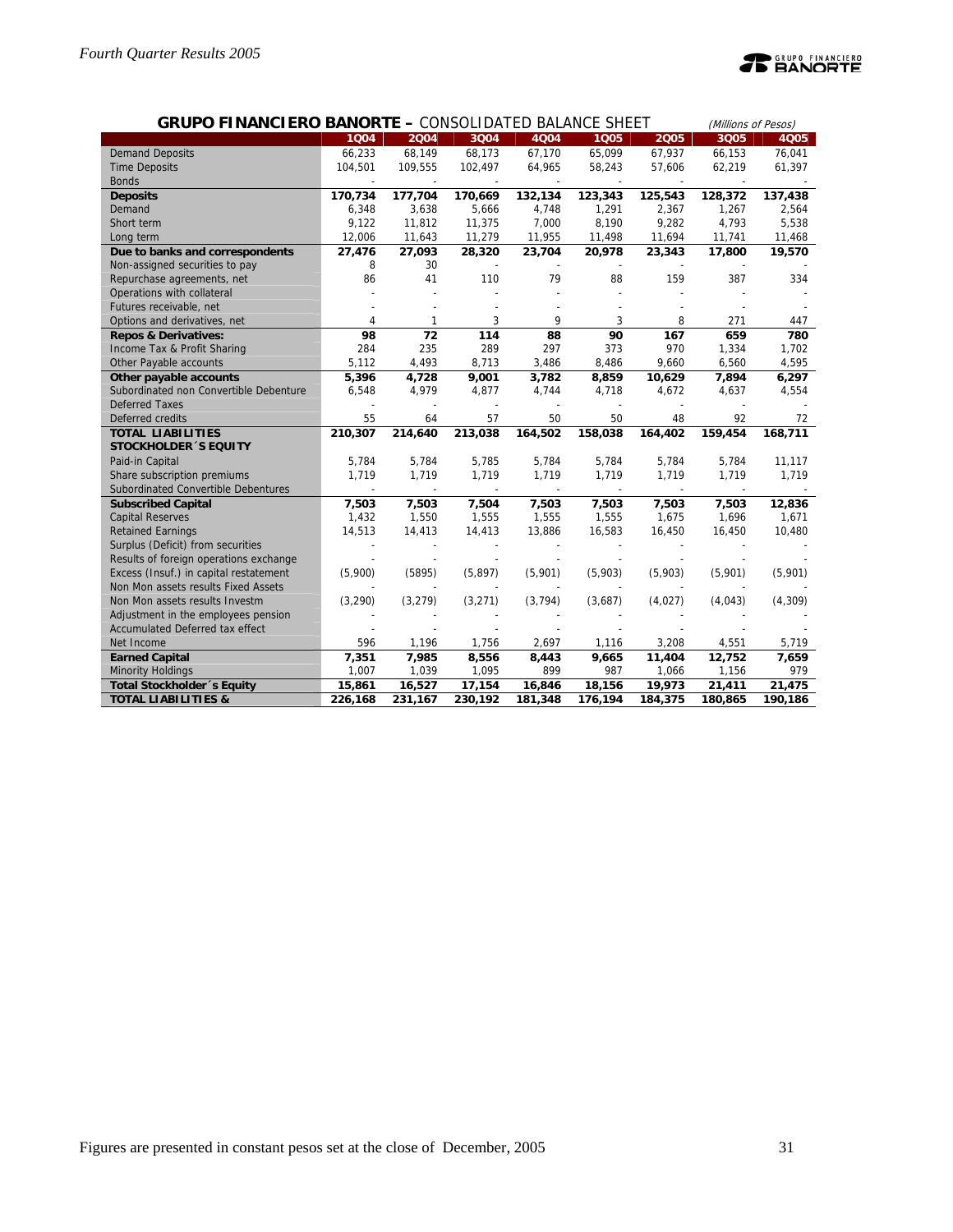| (Millions of Pesos)                                 | 1Q04             | 2004             | 3Q04       | 4Q04       | 1005           | 2005       | 3Q05       | 4Q05       |
|-----------------------------------------------------|------------------|------------------|------------|------------|----------------|------------|------------|------------|
| ONBEHALF OF THIRD PARTY                             |                  |                  |            |            |                |            |            |            |
| Customers' banks                                    | 27               | 9                | 70         | 8          | 9              | 12         | 49         | 14         |
| Dividends receivable from customers                 |                  |                  |            |            |                |            |            |            |
| Interest receivable from customers                  |                  |                  |            |            |                |            |            |            |
| Liquidation of customer transactions                | (19)             | 111              | 52         | 10         | 99             | (186)      | (233)      | (125)      |
| <b>Customer loans</b>                               |                  |                  |            |            |                |            |            |            |
| Liquidation with foreign currencies of              |                  |                  |            |            |                |            |            |            |
| Margin accounts in futures operations               |                  |                  |            |            |                |            |            |            |
| Other current accounts                              |                  |                  |            |            |                |            |            |            |
| <b>CUSTOMERS CURRENT ACCOUNT</b>                    | 8                | 120              | 121        | 18         | 108            | (174)      | (185)      | (111)      |
| Client securities held in custody                   | 174,901          | 164,481          | 107,068    | 109,873    | 114,872        | 113,657    | 116,493    | 118,902    |
| Securities and documents received in                |                  |                  | 5          |            |                |            | 43         |            |
| Client securities abroad                            |                  |                  |            |            |                |            |            |            |
| <b>CLIENT SECURITIES</b>                            | 174,901          | 164,481          | 107,073    | 109,873    | 114,872        | 113,657    | 116,536    | 118,902    |
| Repurchase operations for customers                 | 23,882           | 21,585           | 30,203     | 30,146     | 31,049         | 33,729     | 29,734     | 25,276     |
| Clients securities loans                            |                  |                  |            |            |                |            | 43         |            |
| Purchase of Futures & forward contracts             |                  |                  |            |            |                |            |            |            |
| Sale of futures and forward contracts               |                  |                  |            |            |                |            |            |            |
| Purchasing operations (option price)                | 2                | $\overline{2}$   | 2          |            |                |            | 170        | 157        |
| Sales operations (option price)                     |                  |                  |            |            |                |            |            |            |
| Purchase of derivative packages                     |                  |                  |            |            |                |            |            |            |
| Sale of derivative packages                         |                  |                  |            |            |                |            |            |            |
| <b>Administration trusts</b>                        | 2,684            | 2,365            | 1,809      | 1,750      | 1,872          | 2,791      | 2,379      | 2,771      |
| <b>TRANSACTIONS ON BEHALF CLIENT</b>                | 26,568           | 23,951           | 32,015     | 31,896     | 32,921         | 36,521     | 32,325     | 28,204     |
| TOTAL ON BEHALF OF THIRD PARTY                      | 201,476          | 188,552          | 139,209    | 141,786    | 147,901        | 150,004    | 148,676    | 146,995    |
| Signature guarantees granted                        | 35               | 65               | 64         | 62         | 62             | 61         | 60         | 27         |
| Issuing of irrevocable letters of credit            | 1,434            | 1,485            | 1,801      | 2,360      | 2,192          | 1,913      | 1,731      | 2,170      |
| Property in trust and guardianship                  | 93,193           | 89,357           | 74,700     | 63,234     | 68,011         | 66,663     | 67,837     | 67,776     |
| Assets held in custody or in administration         | 121,868          | 126,788          | 118,063    | 78,810     | 75,665         | 77,892     | 81,541     | 83,348     |
| Amounts committed to operations with                | 7,901            | 8,203            | 4,607      | 431        | 648            | 942        | 786        | 598        |
| In Transit drafts                                   |                  |                  |            |            |                |            |            |            |
| Certificates of Deposit in circulation              | 599              | 667              | 768        | 663        | 620            | 489        | 390        | 735        |
| Secured Credit Cards from the company               |                  |                  |            |            |                |            |            |            |
| Securities given to the company in custody          | 266              | 284              | 160        | 261        | 222            | 274        | 243        | 212        |
| Government securities in custody of the             | 11               | 1                | 91         | 48         | 83             | 1          | 249        | 372        |
| Securities given to the company on                  |                  |                  |            |            |                |            |            |            |
| Securities outside the country                      |                  |                  |            |            |                |            |            |            |
| Liquidations with foreign currencies abroad         |                  |                  |            |            |                |            |            |            |
| Debits to the contingency fund                      |                  |                  |            |            |                |            |            |            |
| Other contingent obligations                        | 16,277           | 13,470           | 13,169     | 8,447      | 3,627          | 1,168      | 1,153      | 1,137      |
| Banking transactions on behalf of third-            | 56,413           | 66,298           | 66,218     | 82,985     | 101,612        | 112,061    | 106,619    | 89,945     |
| Investments in funds for the retirem.saving         |                  |                  |            |            | $\overline{a}$ |            |            |            |
| Integration of the credit portfolio                 |                  |                  |            |            |                |            |            |            |
| Amounts contracted in derivative                    | 11,060           | 18,371           | 26,116     | 27,869     | 247,708        | 40,355     |            |            |
|                                                     |                  |                  |            |            |                |            |            |            |
| Other trust account items<br>OWN ACCOUNT OPERATIONS | 309,057          | 324,990          | 305,757    | 265,169    | 500,451        | 301,817    | 260,608    |            |
| Repurchase agreements                               |                  |                  |            |            |                |            |            | 246,318    |
| Securities to be received                           |                  |                  | 126,099    | 149,820    |                | 203,128    |            | 239,825    |
|                                                     | 126,553          | 109,217          |            |            | 175,653        |            | 234,911    |            |
| (Less) Securities to be delivered                   | (126, 461)<br>92 | (109, 192)<br>25 | (126, 180) | (149, 819) | (175, 700)     | (203, 148) | (235, 203) | (240, 087) |
| <b>REPURCHASE TRANSACTIONS-</b>                     |                  |                  | (81)       | 1          | (47)           | (20)       | (292)      | (262)      |
| Securities to be received                           | 57,794           | 37,576           | 77,255     | 52,496     | 44,014         | 42,415     | 66,672     | 71,091     |
| (Less) securities to be delivered                   | (57, 823)        | (37, 573)        | (77, 182)  | (52, 524)  | (43,984)       | (42, 460)  | (66, 701)  | (71,006)   |
| REPURCHASE TRANSACTIONS- SOLD                       | (29)             | 3                | 73         | (28)       | 30             | (44)       | (29)       | 85         |
| <b>TOTAL ON OWN ACCOUNT</b>                         | 309,119          | 325,018          | 305,749    | 265,142    | 500,434        | 301,753    | 260,287    | 246,141    |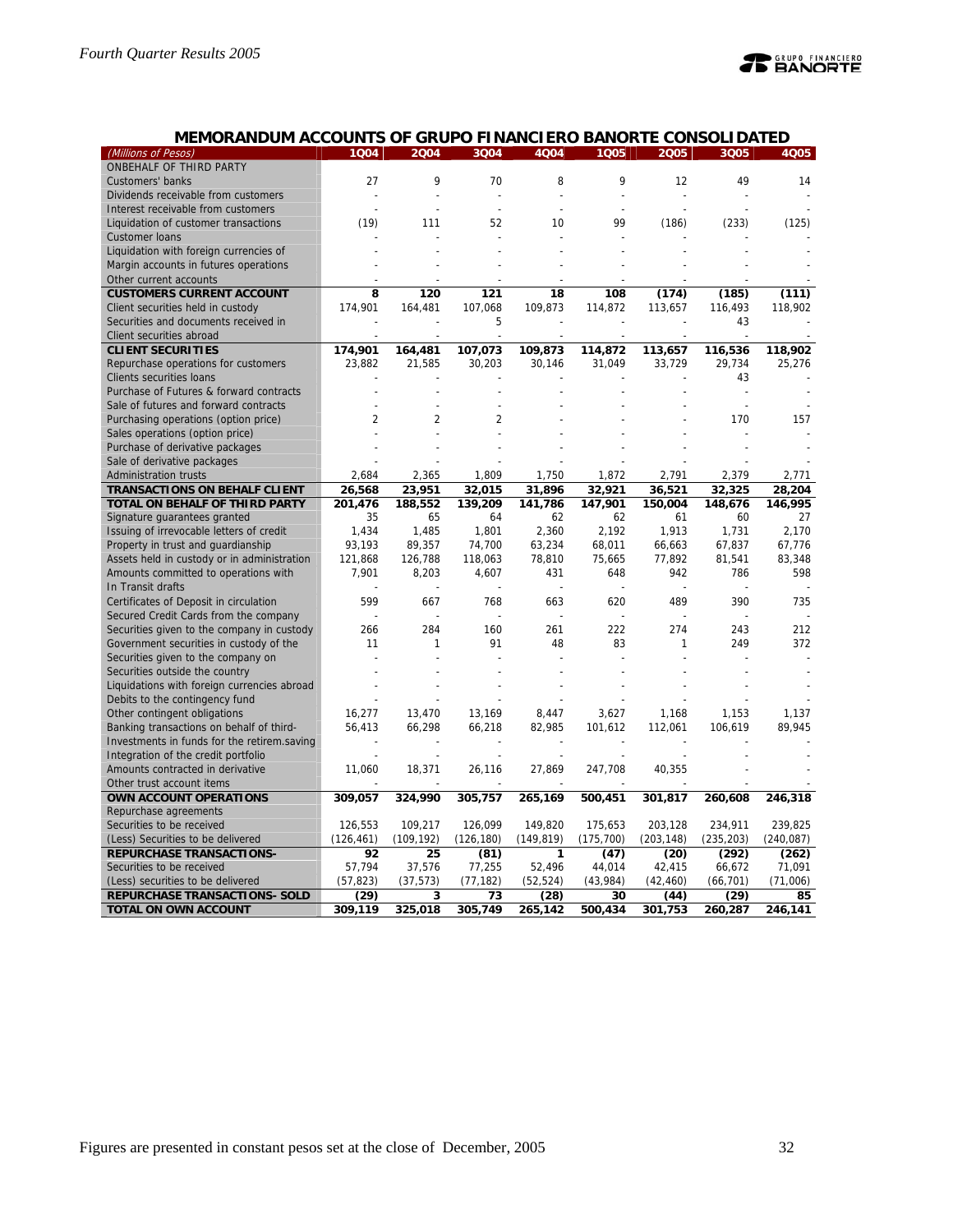

## **GRUPO FINANCIERO BANORTE CONSOLIDATED STATEMENT OF CASH FLOW**

JANUARY 1, 2004 –DECEMBER 31, 2005

(Millions of Pesos)

| <b>CASH FLOW FROM OPERATING ACTIVITIES:</b>                                                               |               |
|-----------------------------------------------------------------------------------------------------------|---------------|
|                                                                                                           |               |
| Net Income<br>Adjustments to Reconcile Net Income to Net Cash by Operating Activities                     | 5,719         |
| Mark to Market Valuation Results                                                                          | (42)          |
| Provisions for loan losses                                                                                | 1,445         |
| Depreciation and amortization                                                                             | 948           |
| <b>Defferred Taxes</b>                                                                                    | (24)          |
| Provisions for Obligations                                                                                | 1,864         |
| Minoritary Interest                                                                                       | 316           |
| <b>Undistribuated Earnings of Subsidiaries</b>                                                            | (403)         |
|                                                                                                           | 4,104         |
| <b>Cash Flows From Investing Activities:</b>                                                              |               |
| <b>Banks Deposits</b>                                                                                     | 5.305         |
| Decrease (Increase) loan portfolio                                                                        | (10, 406)     |
| Decrease (Increase) credit assets portfolio                                                               | (1,020)       |
| Decrease (Increase) treasury operations                                                                   | (913)         |
| Decrease (Increase) financial instruments                                                                 | 126           |
| Loans from banks and other entities                                                                       | (4, 134)      |
| Decrease (Increase) Deferred taxes                                                                        | 318<br>808    |
| Decrease (Increase) in accounts receivable and payable<br>Net Resources provided by operations            | (9,916)       |
|                                                                                                           |               |
|                                                                                                           |               |
| <b>Financial Activities:</b>                                                                              |               |
| Subordinated Debentures Issue and Interest                                                                | (190)         |
| Issuance of stock                                                                                         | (16)          |
| Cash Dividend decreed by the General Ordinary Shareholders Meeting held on October 6 <sup>th</sup> , 2005 | (637)         |
| Net Resources provided by Investing activities                                                            | (843)         |
|                                                                                                           |               |
| <b>CASH FLOW FROM FINANCING ACTIVITIES:</b>                                                               |               |
| <b>Fixed Assets increase</b>                                                                              | (170)         |
| Proceeds from issuance of common stock                                                                    | (644)         |
| Decrease (Increase) Deferred charges or credits                                                           | 99            |
| Decrease (Increase) Foreclosed assets<br>Net Cash provided by financing activities                        | (71)<br>(786) |
|                                                                                                           |               |
| Decrease (increase) in cash and due from banks                                                            | (1, 722)      |
| Cash and due from banks at the beginning of the year                                                      | 40,510        |
| Cash and due from banks at the end of the year                                                            | 38,788        |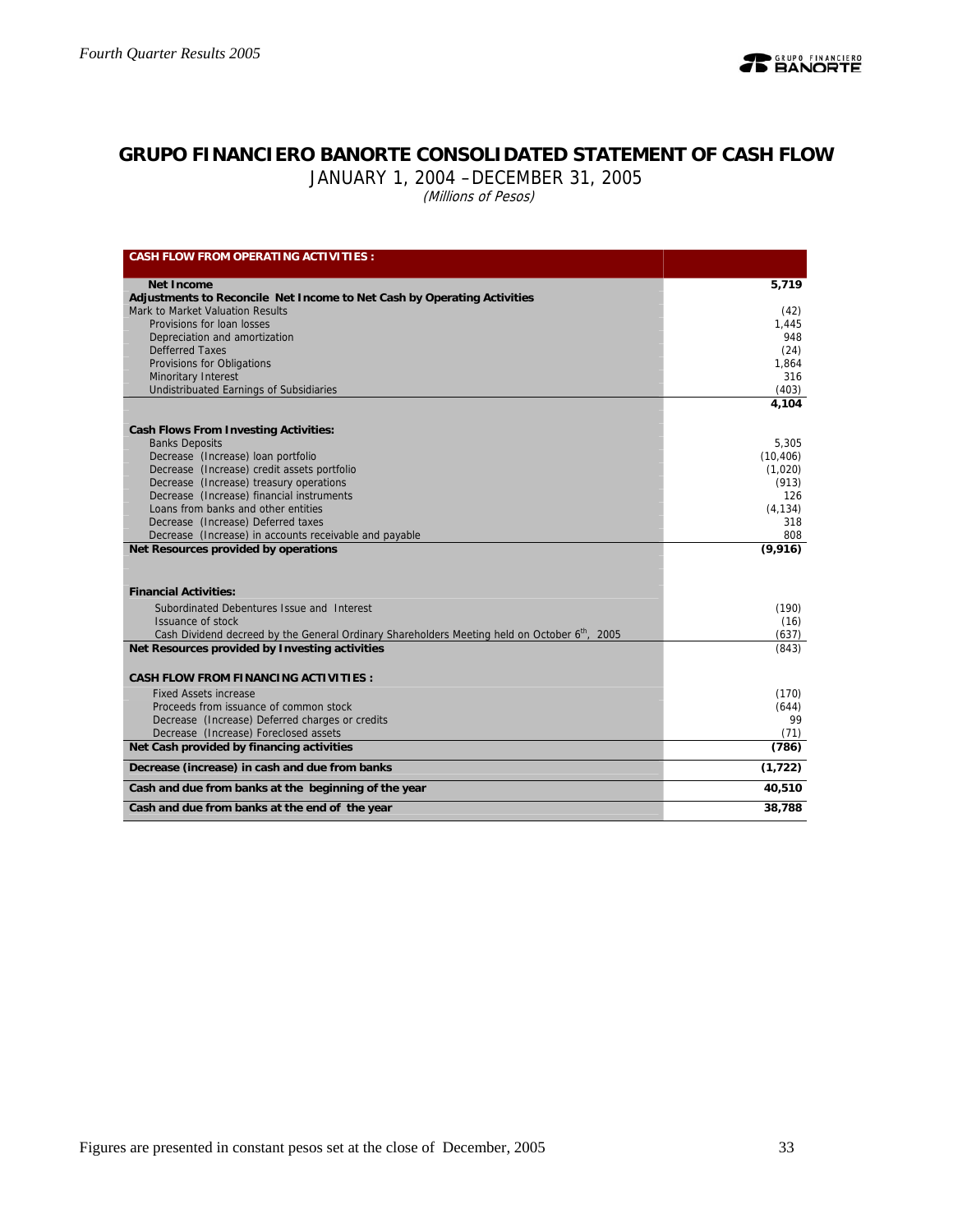

## **GRUPO FINANCIERO BANORTE CONSOLIDATED STATEMENTS OF CHANGES IN STOCKHOLDERS´ EQUITY JANUARY 1, 2005- DECEMBER 31, 2005.**

(Millions of Pesos)

|                                                          |                                          | <b>CONTRIBUATED CAPITAL</b>       |                   |
|----------------------------------------------------------|------------------------------------------|-----------------------------------|-------------------|
|                                                          | <b>Fixed Paid-in Capital</b><br>Variable | Paid-in Capital<br>Premium, Bonds | & oth. Securities |
| Balance as of December 31,2004                           | 3,448                                    | 2.336                             | 1,719             |
| <b>Stock Changes</b>                                     |                                          |                                   |                   |
| <b>Issuance of stock</b>                                 |                                          |                                   |                   |
| <b>Profits Capitalization</b>                            |                                          |                                   |                   |
| <b>Provisions Created</b>                                |                                          |                                   |                   |
| Increment in the Paid-in Capital by the General Ordinary |                                          | 5,332                             |                   |
| Shareholders Meeting held on October 6th, 2005           |                                          |                                   |                   |
| <b>Total</b>                                             |                                          | 5,333                             |                   |
|                                                          |                                          |                                   |                   |
| <b>Total Income</b>                                      |                                          |                                   |                   |
| Total Income:                                            |                                          |                                   |                   |
| Net Income                                               |                                          |                                   |                   |
| Results of assets holdings                               |                                          |                                   |                   |
| Minority Interest                                        |                                          |                                   |                   |
| <b>Total</b>                                             | -                                        |                                   |                   |
| Balance as of December 31,2005                           | 3,448                                    | 7,669                             | 1,719             |

|                                                                                                            |                          |                          |                                                      | <b>EARNED CAPITAL</b>                                 |                                     |                                              |                                                             |
|------------------------------------------------------------------------------------------------------------|--------------------------|--------------------------|------------------------------------------------------|-------------------------------------------------------|-------------------------------------|----------------------------------------------|-------------------------------------------------------------|
|                                                                                                            | Capital<br>Reserve<br>S. | Retained<br>earnings     | <b>Excess if</b><br>Insuf.<br>Capital<br>Restatement | Non Monetary<br><b>Assets Results</b><br>(Investment) | <b>Net</b><br>Income<br>of the year | <b>Minorit</b><br>ary<br>Intere<br><b>ct</b> | <b>Total</b><br><b>Stockholder</b><br>s <sup>2</sup> Equity |
| Balance as of December 31,2004                                                                             | 1,554                    | 13,886                   | (5,901)                                              | (3, 793)                                              | 2,697                               | 899                                          | 16,845                                                      |
| <b>Stock Changes</b>                                                                                       |                          |                          |                                                      |                                                       |                                     |                                              |                                                             |
| <b>Issuance of stock</b>                                                                                   | (17)                     |                          |                                                      |                                                       |                                     |                                              | (16)                                                        |
| <b>Profits Capitalization</b>                                                                              |                          | 2,697                    |                                                      |                                                       | (2,697)                             |                                              |                                                             |
| Provisions created by the General Ordinary Shareholders                                                    | 134                      | (134)                    |                                                      |                                                       |                                     |                                              |                                                             |
| Meeting held on April 28th, 2005                                                                           |                          |                          |                                                      |                                                       |                                     |                                              |                                                             |
| Cash Dividend decreed by the General Ordinary                                                              |                          | (637)                    |                                                      |                                                       |                                     |                                              | (637)                                                       |
| Shareholders Meeting held on October 6th, 2005                                                             |                          |                          |                                                      |                                                       |                                     |                                              |                                                             |
| Increment in the Paid-in Capital by the General Ordinary<br>Shareholders Meeting held on October 6th, 2005 |                          | (5, 332)                 |                                                      |                                                       |                                     |                                              |                                                             |
| <b>Total</b>                                                                                               | 117                      | (3,406)                  |                                                      |                                                       | (2,697)                             |                                              | (653)                                                       |
|                                                                                                            |                          |                          |                                                      |                                                       |                                     |                                              |                                                             |
| <b>Total Income</b>                                                                                        |                          |                          |                                                      |                                                       |                                     |                                              |                                                             |
| Total Income:                                                                                              |                          |                          |                                                      |                                                       |                                     |                                              |                                                             |
| Net Income                                                                                                 |                          |                          |                                                      |                                                       | 5,719                               |                                              | 5,719                                                       |
| Results of assets holdings                                                                                 |                          |                          |                                                      | (516)                                                 |                                     | $\overline{\phantom{a}}$                     | (516)                                                       |
| <b>Total</b>                                                                                               |                          | $\overline{\phantom{a}}$ |                                                      | (516)                                                 | 5,719                               | $\overline{\phantom{a}}$                     | 5,203                                                       |
| <b>Minority Interest</b>                                                                                   |                          |                          |                                                      |                                                       |                                     | 80                                           | 80                                                          |
|                                                                                                            |                          |                          |                                                      |                                                       |                                     |                                              |                                                             |
| Balance as of December 31,2005                                                                             | 1,671                    | 10,480                   | (5,901)                                              | (4,309)                                               | 5,719                               | 979                                          | 21,475                                                      |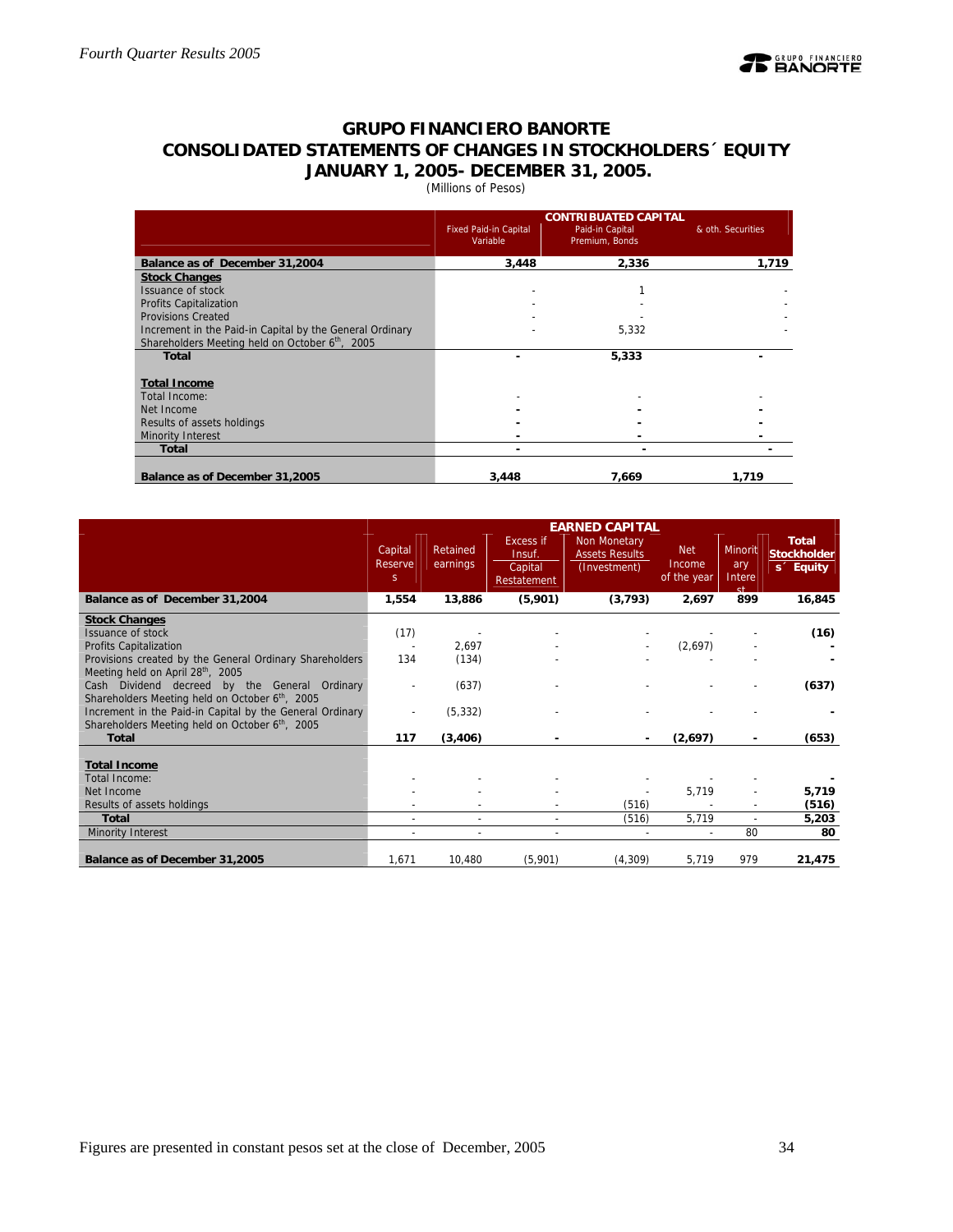

## **BANKING SECTOR- INCOME STATEMENT (\*) (Millions of Pesos)**

| <b>NET INTEREST INCOME</b>                             | 1004           | 2004           | 3Q04         | 4Q04           | <b>ACUM</b>     | 1Q05           | 2005           | 3Q05           | <b>4Q05</b>    | <b>ACUM</b>     | % 4005          |
|--------------------------------------------------------|----------------|----------------|--------------|----------------|-----------------|----------------|----------------|----------------|----------------|-----------------|-----------------|
|                                                        |                |                |              |                |                 |                |                |                |                |                 | <b>VS 3005</b>  |
| Interest Income                                        | 5,281          | 5,771          | 6,432        | 7,019          | 24.502          | 7,196          | 8,584          | 8,862          | 8,857          | 33.498          |                 |
| <b>Interest Expense</b>                                | 3,284          | 3,637          | 3,908        | 4,301          | 15,130          | 4,430          | 5,370          | 5,744          | 5,596          | 21.140          | (3%)            |
| Loan Fees                                              | 169            | 120            | 125          | 172            | 586             | 95             | 131            | 145            | 201            | 572             | 39%             |
| <b>Fees Paid</b>                                       | 21             | 23             | 23           | 25             | 91              | 25             | 27             | 34             | 30             | 116             | (13%)           |
| Net Interest Income (NII)                              | 2,145          | 2,231          | 2,625        | 2,865          | 9.867           | 2,836          | 3,318          | 3,228          | 3,433          | 12,814          | 6%              |
| Repomo-Margin                                          | 4<br>2,149     | 2              | (22)         | (53)           | (69)            | (24)           | (8)            | (26)           | (36)           | (95)            | 38%<br>6%       |
| <b>NII after Repomo</b><br>Loan Loss Provisions        | 112            | 2,233<br>298   | 2,603<br>333 | 2,812<br>355   | 9,798<br>1,098  | 2,811<br>216   | 3,309<br>355   | 3,202<br>458   | 3,397<br>293   | 12,719<br>1,322 | (36%)           |
| Loss Sharing Provisions                                | 13             | 20             | 34           | 25             | 92              | 33             | 36             | (10)           | 20             | 79              | 298%            |
| <b>NII after Provisions</b>                            | 2.024          | 1,914          | 2,237        | 2,432          | 8,607           | 2,563          | 2,918          | 2,754          | 3,084          | 11,319          | 12%             |
| Fund transfers                                         | 60             | 49             | 46           | 42             | 197             | 37             | 48             | 49             | 54             | 188             | 10%             |
| Account management                                     | 201            | 236            | 289          | 279            | 1,005           | 245            | 253            | 243            | 241            | 981             | (1%)            |
| Fiduciary                                              | 46             | 52             | 51           | 48             | 196             | 46             | 55             | 54             | 64             | 219             | 19%             |
| Income from Loan Portfolios Acquired                   | 181            | 153            | 209          | 162            | 704             | 285            | 153            | 714            | 256            | 1,409           | (64%)           |
| Electronic Banking Services                            | 79             | 97             | 111          | 149            | 436             | 145            | 159            | 160            | 178            | 642             | 11%             |
| <b>Credit Card</b>                                     | 293            | 321            | 322          | 274            | 1,210           | 249            | 261            | 277            | 311            | 1,099           | 12%             |
| Fees from IPAB                                         | 93             | 102            | 149          | 77             | 422             | 80             | 62             | (6)            | 55             | 190             | 978%            |
| Other fees                                             | 155            | 126            | 74           | 120            | 474             | 128            | 124            | 115            | 130            | 497             | 13%             |
| Fees on services,                                      | 1,108          | 1,136          | 1,250        | 1,151          | 4,644           | 1,216          | 1,115          | 1,606          | 1,290          | 5,227           | (20%)           |
| Fund transfers                                         |                |                |              |                |                 | 2              | $\overline{2}$ | $\overline{2}$ | 3              | 10              | 17%             |
| Other fees                                             | 134            | 129            | 110          | 119            | 492             | 115            | 119            | 127            | 152            | 513             | 19%             |
| Expenses from Loan Portfolios Acquired                 | 122            | 102            | 145          | 103            | 472             | 186            | 123            | 385            | 249            | 943             | (35%)           |
| Fees paid,                                             | 256<br>133     | 231<br>160     | 255<br>65    | 222<br>43      | 964<br>401      | 304<br>61      | 245<br>39      | 515<br>101     | 404<br>101     | 1.467<br>301    | (22%)           |
| Foreign exchange<br>Securities - Realized gains        | 290            | (138)          | 43           | 149            | 344             | 53             | 488            | 90             | (15)           | 616             | (117%)          |
| Securities- Unrealized gains                           | 14             | 42             | (31)         | (10)           | 15              | 45             | (44)           | 29             | (3)            | 27              | (110%)          |
| <b>Market-related Income</b>                           | 436            | 64             | 77           | 182            | 760             | 158            | 483            | 220            | 83             | 944             | (62%)           |
| <b>Total Non Interest Income</b>                       | 1,289          | 969            | 1,072        | 1,111          | 4,440           | 1,070          | 1,354          | 1,312          | 969            | 4,704           | (26%)           |
| <b>Total Operating Income</b>                          | 3,313          | 2,883          | 3,309        | 3,543          | 13,048          | 3,632          | 4,272          | 4,066          | 4,053          | 16,023          |                 |
| Personnel                                              | 1,101          | 1,039          | 1,281        | 1,009          | 4,430           | 988            | 1,020          | 1,033          | 1,034          | 4,075           |                 |
| <b>Professional Fees</b>                               | 122            | 125            | 135          | 127            | 510             | 140            | 183            | 141            | 137            | 600             | (3%)            |
| Administrative and Promotion Expenses                  | 637            | 620            | 658          | 594            | 2,509           | 646            | 620            | 778            | 738            | 2,783           | (5%)            |
| Rents, depreciation and amortization                   | 400            | 385            | 372          | 406            | 1,563           | 363            | 363            | 337            | 323            | 1,387           | (4%)            |
| Taxes, other than income tax                           | 163            | 151            | 113          | 9              | 436             | 104            | 81             | 99             | 84             | 369             | (16%)           |
| <b>Contributions to IPAB</b>                           | 192            | 194            | 200          | 196            | 782             | 150            | 150            | 150            | 151            | 600             | 1%              |
| Corporate expenses Recoveries                          |                | 2,514          | 2,760        |                |                 |                |                |                |                |                 | (3%)            |
| <b>Non-Interest Expense</b><br><b>Operating Income</b> | 2,616<br>697   | 369            | 549          | 2,341<br>1,203 | 10,230<br>2,817 | 2,392<br>1,241 | 2,418<br>1,854 | 2,539<br>1,527 | 2,466<br>1,587 | 9,814<br>6,209  | 4%              |
| <b>Other Revenues</b>                                  | 70             | 158            | 130          | 150            | 509             | 110            | 60             | 88             | 186            | 443             | 112%            |
| Foreign exchange                                       |                |                |              |                |                 |                |                |                |                |                 |                 |
| Recoveries                                             | 23             | 212            | 29           | 36             | 300             | 35             | 1,207          | 46             | 37             | 1,325           | (20%)           |
| Repomo-other revenues                                  | 8              | $\mathbf{1}$   | 6            | 10             | 25              | 3              | 3              | $\mathbf{1}$   | $\mathbf{1}$   | 7               | 175%            |
| <b>Non Operating Income</b>                            | 100            | 371            | 166          | 196            | 834             | 147            | 1,269          | 134            | 225            | 1,775           | 68%             |
| <b>Other Expense</b>                                   | (122)          | (82)           | (112)        | (108)          | (424)           | (77)           | (309)          | (34)           | (67)           | (487)           | 95%             |
| Foreign exchange                                       |                |                |              |                |                 |                |                |                |                |                 |                 |
| Repomo-other Expenses                                  | (131)          | (8)            | (97)         | (146)          | (383)           | (32)           | (12)           | (45)           | (134)          | (223)           | 199%            |
| <b>Non Operating Expense</b>                           | (253)          | (90)           | (209)        | (255)          | (807)           | (109)          | (321)          | (79)           | (201)          | (710)           | 154%            |
| Non Operating Income (Expense), net                    | (153)          | 282            | (43)         | (59)           | 27              | 38             | 948            | 55             | 24             | 1,065           | (57%)           |
| Pre-tax Income                                         | 544            | 650            | 506          | 1,144          | 2,845           | 1,279          | 2,802          | 1,582          | 1,611          | 7,274           | 2%              |
| Income Tax                                             | 11             | 10             | 9            | 8              | 38              | 99             | 362            | 299            | 661            | 1,420           | 121%            |
| Profit sharing<br>Tax on Assets                        | 78<br>10       | 57<br>10       | 42<br>7      | 65<br>7        | 242<br>33       | 134<br>9       | 277<br>8       | 144<br>8       | 110<br>(25)    | 664             | (24%)<br>(405%) |
| Deferred Inc. Tax and Profit sharing                   | $\overline{2}$ | 15             | 27           | 212            | 255             | 117            | 146            | (40)           | (223)          | (1)             | 461%            |
|                                                        | 100            | 91             | 85           | 292            | 568             | 358            | 792            | 411            | 522            | 2,083           | 27%             |
| Net Income before subsidiaries                         | 444            | 560            | 421          | 852            | 2,277           | 920            | 2,010          | 1,172          | 1,089          | 5,191           | (7%)            |
| Subsidiaries 'net income                               | 74             | 24             | 24           | 60             | 181             | 83             | 12             | 67             | 58             | 220             | (13%)           |
| Net Income from continuos operations                   | 518            | 583            | 445          | 912            | 2,458           | 1,004          | 2,022          | 1,239          | 1,147          | 5,411           | (7%)            |
| Extraodinary items, net                                |                |                |              |                |                 |                |                |                |                |                 |                 |
| <b>Minority Interest</b>                               |                | $\overline{a}$ |              |                |                 |                |                |                |                |                 |                 |
| <b>TOTAL NET INCOME</b>                                | 518            | 583            | 444          | 912            | 2,458           | 1,004          | 2,022          | 1,239          | 1,147          | 5,411           | (7%)            |

(\*)Afore is included in the Subsidiaries' net income.  **N.C.= Not comparable**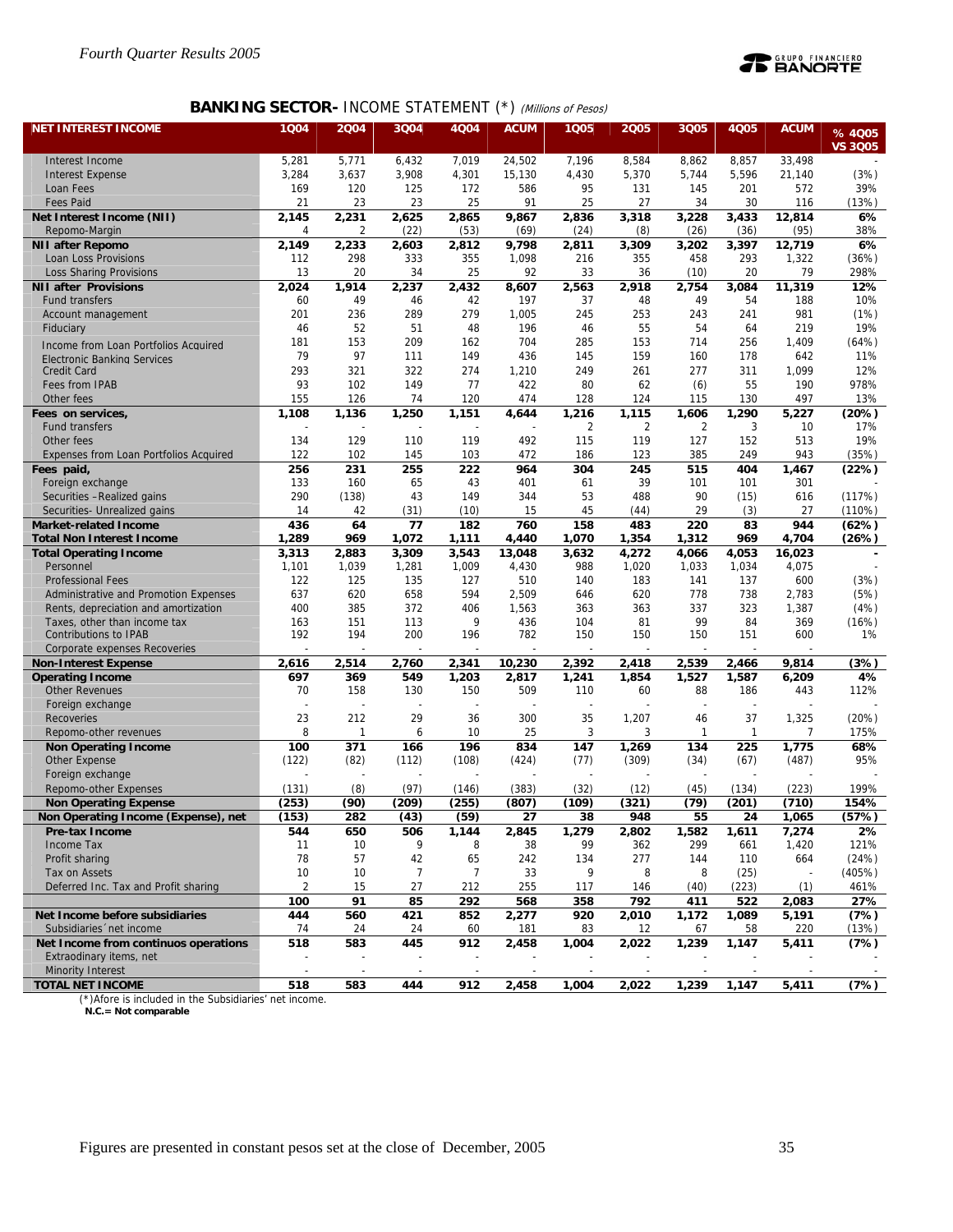

| <b>BANKING SECTOR -BALANCE SHEET</b> (*) (Millions of Pesos) |  |
|--------------------------------------------------------------|--|
|--------------------------------------------------------------|--|

|                                         | 1Q04                     | 2004                     | 3Q04                     | 4Q04                     | 1Q05                     | 2005                     | 3Q05                     | <b>4Q05</b> | % 4005<br><b>VS 3005</b> |
|-----------------------------------------|--------------------------|--------------------------|--------------------------|--------------------------|--------------------------|--------------------------|--------------------------|-------------|--------------------------|
| <b>Cash and due from Banks</b>          | 31,987                   | 35,281                   | 33,526                   | 40,264                   | 35,628                   | 39,493                   | 35,686                   | 38,736      | 9%                       |
| Negotiable Instruments                  | 5,587                    | 6,076                    | 6,662                    | 10,649                   | 4,965                    | 6,186                    | 3,931                    | 8,650       | 120%                     |
| Securities held for sale                | 636                      | 438                      | 189                      | 249                      | 278                      | 248                      | 252                      | 135         | (46%)                    |
| Securities held to maturity             | 11,466                   | 10,998                   | 10,632                   | 9,268                    | 10,167                   | 12,591                   | 12,473                   | 12,303      | (1%)                     |
| <b>Financial Instruments:</b>           | 17,689                   | 17,512                   | 17,484                   | 20,166                   | 15,410                   | 19,025                   | 16,657                   | 21,088      | 27%                      |
| Non-assigned securities to pay          | 7                        | 52                       |                          |                          |                          |                          |                          |             |                          |
| Repurchase agreements, net              | 123                      | 56                       | 80                       | 40                       | 47                       | 66                       | 54                       | 129         | 137%                     |
| Operations with collateral              |                          |                          |                          |                          |                          |                          | $\overline{a}$           |             |                          |
| Futures receivable, net                 |                          |                          |                          |                          |                          |                          |                          |             |                          |
| Options and derivatives, net            | $\overline{7}$           | 26                       | 6                        | 6                        | 38                       |                          | 27                       | 227         | 739%                     |
| <b>Repos &amp; Derivatives:</b>         | 137                      | 133                      | 87                       | 46                       | 85                       | 66                       | 81                       | 355         | 337%                     |
| Commercial                              | 35,651                   | 38,022                   | 38,860                   | 43,146                   | 44,600                   | 44,689                   | 47,121                   | 51,725      | 10%                      |
| <b>Financial Intermediaries</b>         | 3,224                    | 3,383                    | 3,429                    | 1,121                    | 1,609                    | 3,029                    | 3,440                    | 3,652       | 6%                       |
| Consumer                                | 10,161                   | 10,900                   | 11,346                   | 11,741                   | 12,239                   | 13,429                   | 14,510                   | 15,510      | 7%                       |
| Mortgage                                | 16,567                   | 17,518                   | 18,312                   | 19,062                   | 19,677                   | 20,889                   | 22,048                   | 23,781      | 8%                       |
| <b>Goverment Entities</b>               | 82,480                   | 79,949                   | 78,940                   | 19,116                   | 18,506                   | 13,150                   | 13,397                   | 15,177      | 13%                      |
| <b>IPAB</b>                             | 7,186                    | 7,250                    | 7,234                    | 7,150                    | 7,176                    | 7,148                    | 2,575                    | 161         | (94%)                    |
| Fiduciary collection rights             | $\overline{\phantom{a}}$ | $\overline{\phantom{a}}$ | $\overline{\phantom{a}}$ | $\overline{\phantom{a}}$ | $\overline{\phantom{a}}$ | $\overline{\phantom{a}}$ | $\sim$                   |             |                          |
| <b>Performing Loans</b>                 | 155,26                   | 157,02                   | 158,12                   | 101,33                   | 103,80                   | 102,33                   | 103,09                   | 110,00      | 7%                       |
| Commercial                              | 2,048                    | 1,204                    | 976                      | 611                      | 590                      | 613                      | 644                      | 591         | (8%)                     |
| <b>Financial Intermediaries</b>         |                          |                          |                          |                          |                          |                          |                          |             |                          |
| Consumer                                | 507                      | 449                      | 527                      | 349                      | 336                      | 370                      | 379                      | 412         | 9%                       |
| Mortgage                                | 1,281                    | 1,348                    | 1,392                    | 844                      | 831                      | 776                      | 783                      | 767         | (2%)                     |
| <b>Goverment Entities</b>               | 9                        | 16                       | 15                       | 13                       | 9                        |                          | $\overline{\phantom{a}}$ |             |                          |
| <b>Past Due Loans</b>                   | 3,845                    | 3,018                    | 2,910                    | 1,817                    | 1,766                    | 1,760                    | 1,806                    | 1,770       | (2%)                     |
| <b>Total Loans</b>                      | 159,11                   | 160,04                   | 161,03                   | 103,15                   | 105,57                   | 104,09                   | 104,89                   | 111,77      | 7%                       |
| Preventive Ioan loss reserves           | 4,889                    | 3,939                    | 3,723                    | 2,772                    | 2,723                    | 2,846                    | 3,031                    | 2,967       | (2%)                     |
| <b>Net Loan Portfolio</b>               | 154,22                   | 156,10                   | 157,30                   | 100,38                   | 102,85                   | 101,24                   | 101,86                   | 108,80      | 7%                       |
| <b>Credit Assets Portfolio</b>          | 2,083                    | 1,991                    | 1,820                    | 2,212                    | 1,946                    | 1,815                    | 3,036                    | 3,233       | 6%                       |
| Sundry debtors and other assets, net    | 3,262                    | 3,964                    | 3,495                    | 2,730                    | 4,814                    | 7,652                    | 8,457                    | 2,412       | (71%)                    |
| Foreclosed assets, net                  | 1,107                    | 1,105                    | 998                      | 376                      | 423                      | 417                      | 503                      | 446         | (11%)                    |
| Real Estate, Furniture & Equipment, net | 5,424                    | 5,283                    | 5,112                    | 5,464                    | 5,288                    | 5,040                    | 4,951                    | 5,041       | 2%                       |
| Investments in subsidiaries             | 1,607                    | 1,608                    | 1,575                    | 1,407                    | 1,484                    | 1,478                    | 1,522                    | 1,272       | (16%)                    |
| Deferred taxes                          | 1,135                    | 1,112                    | 1,080                    | 759                      | 722                      | 385                      | 422                      | 463         | 10%                      |
| Deferred charges & Intangibles          | 863                      | 810                      | 767                      | 1,113                    | 968                      | 838                      | 694                      | 751         | 8%                       |
| UDIS Mortgage loans reserve coverage    |                          |                          |                          |                          |                          |                          |                          |             |                          |
| <b>Other Assets</b>                     | 15,481                   | 15,873                   | 14,847                   | 14,030                   | 15,646                   | 17,625                   | 19,587                   | 13,618      | (30%)                    |
| <b>TOTAL ASSETS</b>                     | 219,518                  | 224,901                  | 223,253                  | 174,889                  | 169,619                  | 177,458                  | 173,876                  | 182,607     | 5%                       |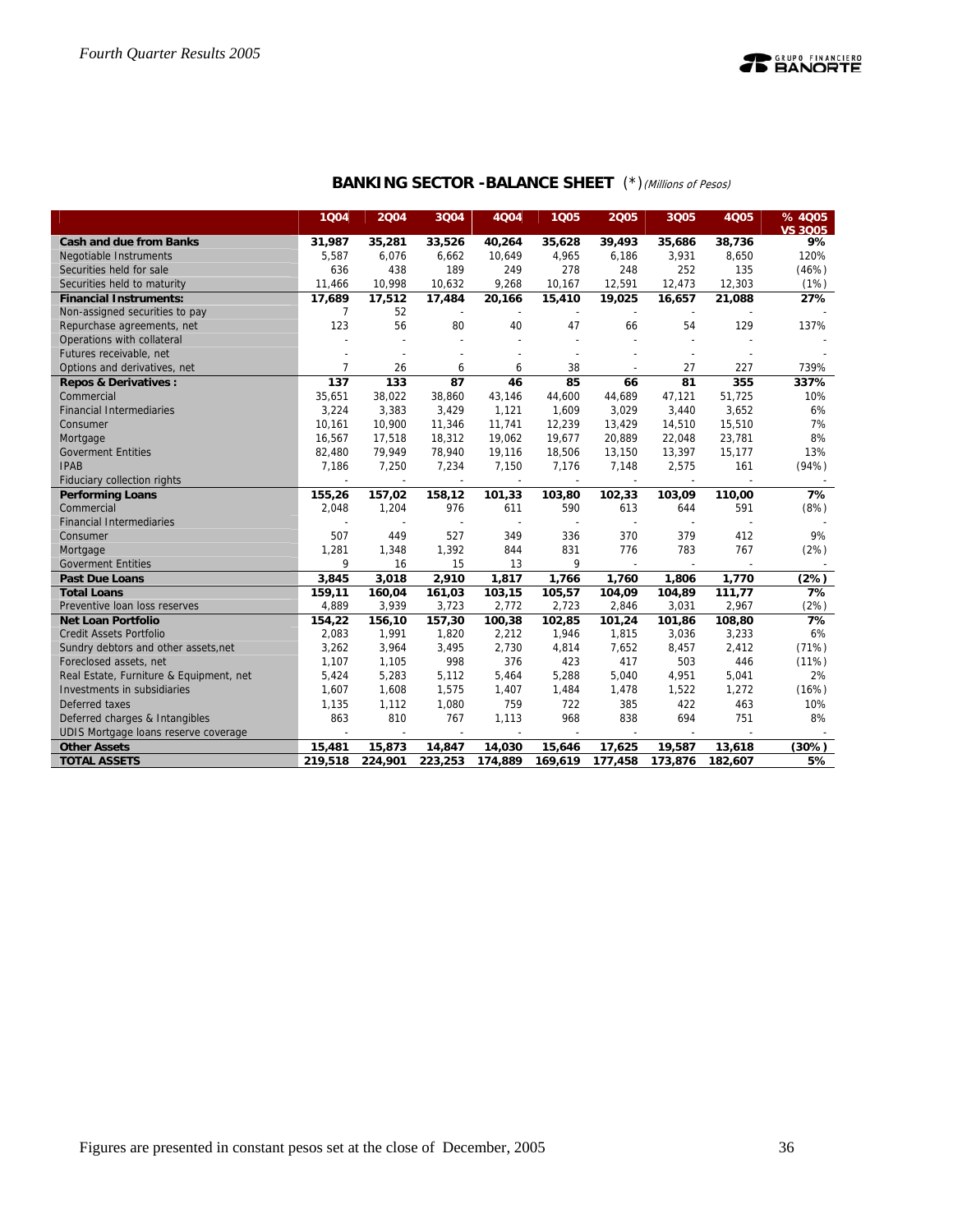

|                                        |                |                |         | <b>BANKING SECTOR-BALANCE SHEET</b> |                          |         | (Millions of Pesos) |         |                         |
|----------------------------------------|----------------|----------------|---------|-------------------------------------|--------------------------|---------|---------------------|---------|-------------------------|
|                                        | 1Q04           | 2004           | 3Q04    | 4Q04                                | 1Q05                     | 2005    | 3Q05                | 4Q05    | %4005<br><b>VS 3Q05</b> |
| <b>Demand Deposits</b>                 | 66,284         | 68,216         | 68,209  | 67,269                              | 65,145                   | 67,977  | 66,195              | 76,086  | 15%                     |
| <b>Time Deposits</b>                   | 104,569        | 109,624        | 102,609 | 65,073                              | 58,382                   | 57,677  | 62,347              | 61,460  | (1%)                    |
| <b>Bonds</b>                           |                |                |         |                                     |                          |         |                     |         |                         |
| <b>Deposits</b>                        | 170,85         | 177,84         | 170,81  | 132,34                              | 123,52                   | 125,65  | 128,54              | 137,54  | 7%                      |
| Demand                                 | 6,348          | 3,638          | 5,666   | 4,748                               | 1,291                    | 2,367   | 1,267               | 2,564   | 102%                    |
| Short term                             | 5,797          | 9,081          | 8,126   | 4,117                               | 5,554                    | 6,593   | 2,717               | 2,560   | (6%)                    |
| Long term                              | 11,139         | 10,647         | 10,296  | 10,784                              | 10,290                   | 10,404  | 10,292              | 9,999   | (3%)                    |
| Due to banks and correspondents        | 23,284         | 23,366         | 24,089  | 19,649                              | 17,134                   | 19,364  | 14,276              | 15,123  | 6%                      |
| Non-assigned securities to pay         | 8              | 30             | $\sim$  | $\overline{\phantom{a}}$            | $\overline{\phantom{a}}$ |         |                     |         |                         |
| Repurchase agreements, net             | 65             | 31             | 92      | 72                                  | 66                       | 134     | 375                 | 305     | (19%)                   |
| Operations with collateral             |                |                |         |                                     |                          |         |                     |         |                         |
| Futures receivable, net                |                |                | L,      |                                     |                          |         |                     |         |                         |
| Options and derivatives, net           | $\overline{4}$ |                | 3       | 8                                   | $\overline{2}$           | 8       | 6                   | 199     | 3,355%                  |
| <b>Repos &amp; Derivatives:</b>        | 77             | 61             | 95      | 80                                  | 69                       | 142     | 381                 | 504     | 32%                     |
| Income Tax & Profit Sharing            | 215            | 144            | 201     | 249                                 | 274                      | 873     | 1,139               | 1,664   | 46%                     |
| Other Payable accounts                 | 4,870          | 4,238          | 8,459   | 3,224                               | 8,180                    | 9,373   | 6,249               | 4,360   | (30%)                   |
| Other payable accounts                 | 5,085          | 4,382          | 8,660   | 3,473                               | 8,455                    | 10,247  | 7,388               | 6,024   | (18%)                   |
| Subordinated non Convertible Debenture | 6,548          | 4,979          | 4,877   | 4,744                               | 4,718                    | 4,672   | 4,637               | 4,554   | (2%)                    |
| <b>Deferred Taxes</b>                  |                |                |         |                                     |                          |         |                     |         |                         |
| Deferred credits                       | 68             | 73             | 62      | 64                                  | 61                       | 54      | 95                  | 86      | (10%)                   |
| <b>TOTAL LIABILITIES</b>               | 205,915        | 210,701        | 208,600 | 160,352                             | 153,963                  | 160,133 | 155,320             | 163,837 | 5%                      |
| STOCKHOLDER 'S EQUITY                  |                |                |         |                                     |                          |         |                     |         |                         |
| Paid-in Capital                        | 6,138          | 6,138          | 6,139   | 6,138                               | 6,138                    | 6,139   | 6,138               | 9,938   | 62%                     |
| Share subscription premiums            | 1,067          | 1,067          | 1,067   | 1,067                               | 1,067                    | 1,067   | 1,067               | 1,067   |                         |
| Subordinated Convertible Debentures    |                |                |         |                                     |                          |         |                     |         |                         |
| <b>Subscribed Capital</b>              | 7,205          | 7,205          | 7,205   | 7,205                               | 7,205                    | 7,205   | 7,205               | 11,005  | 53%                     |
| <b>Capital Reserves</b>                | 2,916          | 3,124          | 3,124   | 3,084                               | 3,084                    | 3,328   | 3,328               | 3,150   | (5%)                    |
| <b>Retained Earnings</b>               | 5,900          | 5,693          | 5,693   | 4,673                               | 7,282                    | 7,039   | 7,038               | 2,587   | (63%)                   |
| Surplus (Deficit) from securities      | 152            | 182            | 240     | 288                                 | 261                      | (96)    | (90)                | (93)    | 3%                      |
| Results of foreign operations exchange | ÷              | $\overline{a}$ |         |                                     | $\overline{a}$           |         |                     |         |                         |
| Excess (Insuf.) in capital restatement | (2, 569)       | (2, 567)       | (2,568) | (2,574)                             | (2,571)                  | (2,571) | (2,570)             | (2,574) |                         |
| Non Mon assets results Fixed Assets    | 12             | 12             | 12      | 12                                  | 12                       | 12      | 12                  | 12      |                         |
| Non Mon assets results Investm         | (233)          | (251)          | (299)   | (310)                               | (321)                    | (317)   | (331)               | (429)   | 30%                     |
| Adjustment in the employees pension    |                |                |         |                                     |                          |         |                     |         |                         |
| Accumulated Deferred tax effect        | (301)          | (301)          | (301)   | (301)                               | (301)                    | (301)   | (301)               | (301)   |                         |
| Net Income                             | 518            | 1,101          | 1,546   | 2,458                               | 1,004                    | 3,025   | 4,264               | 5,411   | 27%                     |
| <b>Earned Capital</b>                  | 6,398          | 6,995          | 7,447   | 7,331                               | 8,450                    | 10,119  | 11,351              | 7,764   | (32%)                   |
| <b>Minority Holdings</b>               | $\mathbf{1}$   | 1              | 1       | 1                                   | 1                        | 1       | 1                   | 1       | 3%                      |
| Total Stockholder 's Equity            | 13,603         | 14,200         | 14,653  | 14,537                              | 15,656                   | 17,325  | 18,556              | 18,770  | 1%                      |
| <b>TOTAL LIABILITIES &amp;</b>         | 219,518        | 224,901        | 223,253 | 174,889                             | 169,619                  | 177,458 | 173,876             | 182,607 | 5%                      |

| <b>MEMORANDUM ACCOUNTS OF BANKING SECTOR</b><br>(Millions of Pesos) |          |           |           |           |          |          |            |           |                          |
|---------------------------------------------------------------------|----------|-----------|-----------|-----------|----------|----------|------------|-----------|--------------------------|
|                                                                     | 1004     | 2004      | 3Q04      | 4004      | 1005     | 2005     | 3Q05       | 4005      | % 4Q05<br><b>VS 3005</b> |
| Signature guarantees granted                                        | 35       | 65        | 64        | 62        | 62       | 61       | 60         | 27        | (56%)                    |
| Other contingent obligations                                        | 16,277   | 13,470    | 13,169    | 8,447     | 3,627    | 1.168    | 1,153      | 1.137     | (1%)                     |
| Irrevocable lines of credit                                         | 1,434    | 1.485     | 1,801     | 2,360     | 2,192    | 1,913    | 1,731      | 2,170     | 25%                      |
| Assets held in trust and mandate                                    | 93.193   | 89,357    | 74,700    | 63,234    | 68,011   | 66,663   | 67,837     | 67,776    |                          |
| Assets held in custody or in administration                         | 118.173  | 122,879   | 114.207   | 75,037    | 71.864   | 74.099   | 77,772     | 79,631    | 2%                       |
| Investment banking transactions for third                           | 56,413   | 66,298    | 66,218    | 82,985    | 101.612  | 112.061  | 106.619    | 89,945    | (16%)                    |
| Engaged amounts in fobaproa operations                              | 7,901    | 8,203     | 4,607     | 431       | 648      | 942      | 786        | 598       | (24%)                    |
| Investment of retirement saving funds                               |          |           |           |           |          |          |            |           |                          |
| Integration of loan portfolio                                       |          |           |           |           |          |          |            |           |                          |
| Received amounts in derivative instruments                          | 11.060   | 18.371    | 26,116    | 27,869    | 247.708  | 40.355   |            |           |                          |
| Fobaproa trusts                                                     |          |           |           |           |          |          |            |           |                          |
| Securities to be received                                           | 102.635  | 85,492    | 95.895    | 119.056   | 141,095  | 167.745  | 204,047    | 209.296   | 3%                       |
| (Less) payable for reversal                                         | (102,563 | (85, 472) | (95, 962) | (119,065) | (141,126 | (167,794 | (204, 344) | (209,535  | 3%                       |
| Receivables for reversal                                            | 38,306   | 18,618    | 55,341    | 27,886    | 18,747   | 16,834   | 44,470     | 49,601    | 12%                      |
| (Less) securities to be delivered                                   | (38,321) | (18,614)  | (55, 265) | (27,909)  | (18,736) | (16,854) | (44, 494)  | (49, 538) | 11%                      |
| Other control accounts                                              |          |           |           |           |          |          |            |           |                          |
|                                                                     | 304,543  | 320.154   | 300,870   | 260,394   | 495,705  | 297.192  | 255,636    | 241.108   | (6%)                     |

## Figures are presented in constant pesos set at the close of December, 2005 37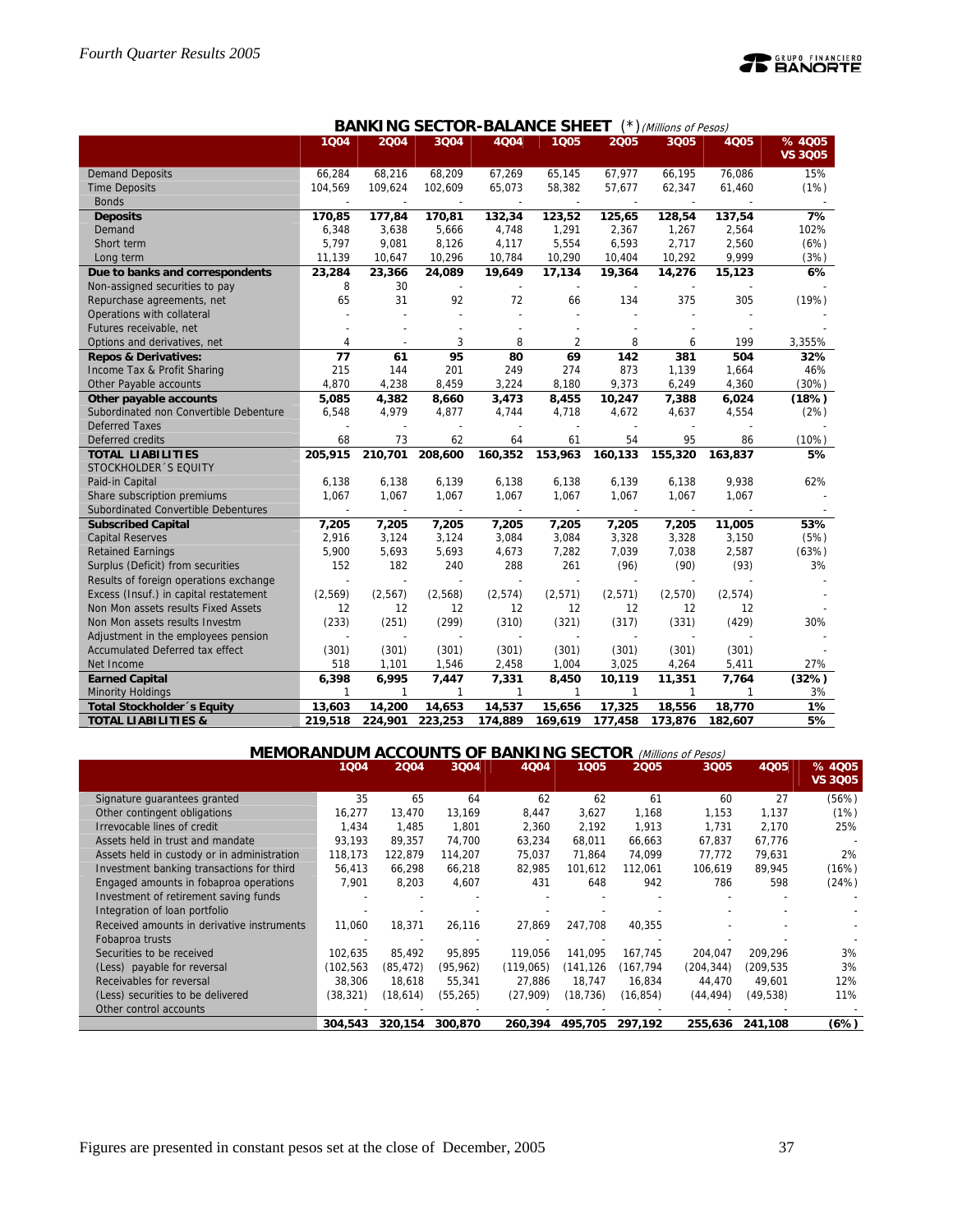## **Annex 6. Notes to Grupo Financiero Banorte Financial Statements**

## **Financial Instruments and Valuation Effects 4Q05**

|                                                     | <b>BOOK</b>  | <b>INTEREST</b> | <b>MARKET</b> | <b>UNREALIZED</b>  |
|-----------------------------------------------------|--------------|-----------------|---------------|--------------------|
| <b>NEGOTIABLE INSTRUMENTS</b>                       | <b>VALUE</b> |                 | <b>VALUE</b>  | <b>GAIN (LOSS)</b> |
| <b>Goverment Securities</b>                         | 999          | 18              | 1,018         | $\mathbf{1}$       |
| <b>Banking Securities</b>                           | 5,626        | 31              | 5,656         | (1)                |
| Private                                             | 308          | 3               | 315           | 3                  |
| <b>Banks</b> paper                                  | 106          |                 | 106           |                    |
| <b>UMS</b>                                          |              |                 |               |                    |
| <b>Commercial Paper</b>                             | 1,861        |                 | 1,864         | 3                  |
| Shares listed in the SIC                            | 7            |                 | 8             | 1                  |
| Guarantee (collateral) for futures                  | 1            |                 | 1             |                    |
| <b>Mutual Funds</b>                                 | 25           |                 | 25            |                    |
| Swap of Coverage purposes                           | 1            |                 | 1             |                    |
| <b>Total</b>                                        | 8,936        | 52              | 8,995         | $\overline{7}$     |
| <b>SECURITIES HELD FOR SALE</b>                     |              |                 |               |                    |
| <b>Goverment Securities</b>                         |              |                 |               |                    |
| Mexican Government Securities (UMS)                 |              |                 |               |                    |
| Bonds public company                                | 19           |                 | 28            | 9                  |
| Eurobonds                                           |              |                 |               |                    |
| Banks paper                                         | 106          | 1               | 107           |                    |
| Structured note                                     |              |                 |               |                    |
| Swap of Coverage purposes                           |              |                 |               |                    |
| <b>Total</b>                                        | 125          | $\blacksquare$  | 135           | 9                  |
| SECURITIES HELD TO MATURITY                         |              |                 |               |                    |
| <b>Special Cetes</b>                                | 570          | 10              | 580           |                    |
| <b>Trust Bonds</b>                                  |              |                 |               |                    |
| <b>Fiduciary Rights</b>                             | 33           |                 | 25            | (8)                |
| <b>Bonds</b>                                        |              |                 |               |                    |
| Mexican Government Securities (UMS) (US<br>Dollars) | 7,658        | 245             | 7,903         |                    |
| Mexican Government Securities (UMS) (Euros)         | 827          | 42              | 869           |                    |
| PEMEX (Euros)                                       | 548          | 13              | 561           |                    |
| PEMEX (dlls)                                        | 3,341        | 24              | 3,365         |                    |
| Eurobonds                                           |              |                 |               |                    |
| <b>Bonos Strip</b>                                  | 121          |                 | 122           |                    |
| Swap of Coverage purposes                           | (871)        | (251)           | (1, 122)      |                    |
| <b>Total</b>                                        | 12,227       | 84              | 12,303        | (8)                |
| <b>TOTAL</b>                                        | 21,288       | 136             | 21,433        | 8                  |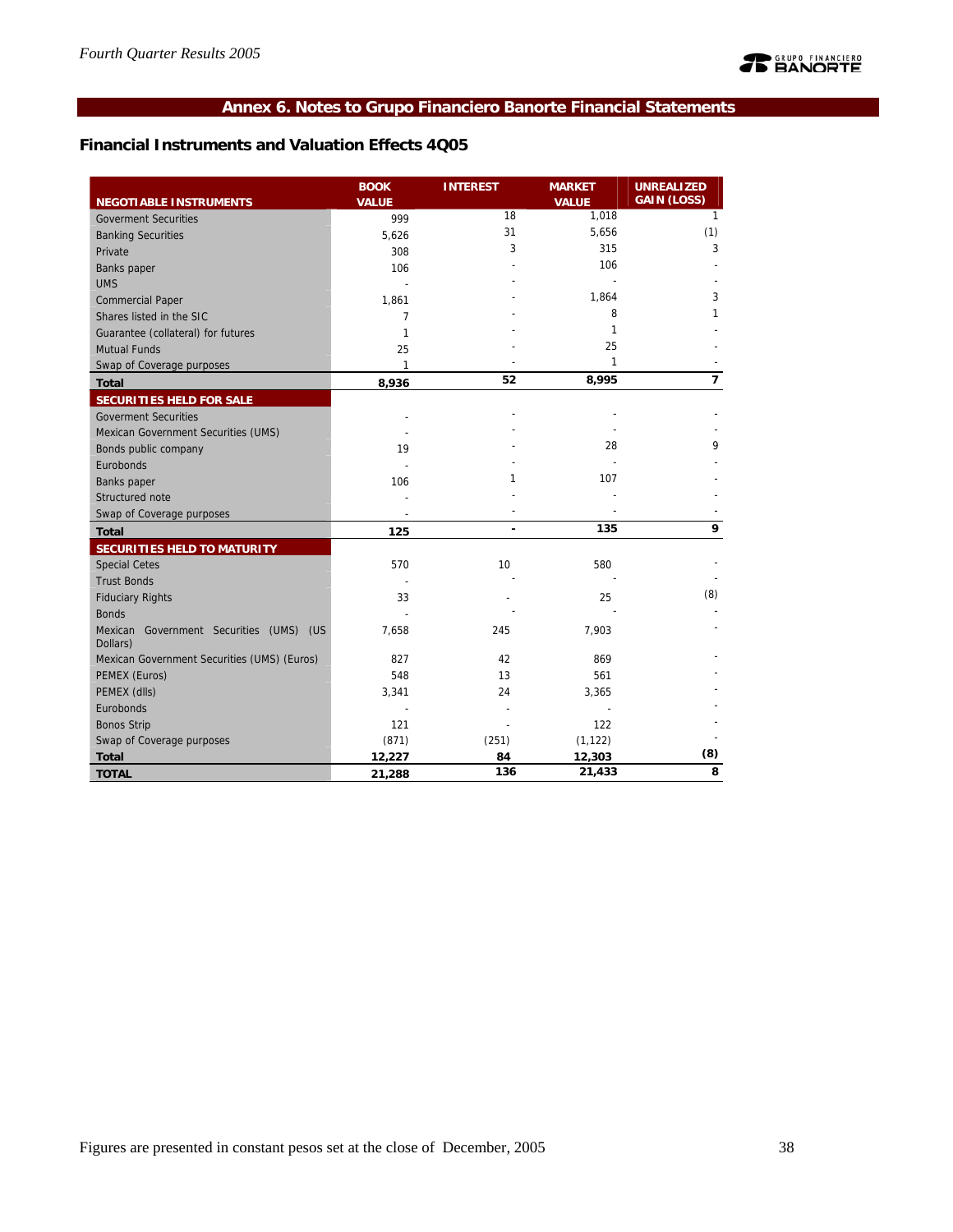

## **Repurchase Agreement Operations 4Q05**

(Millions of Pesos)

|                             |                                                                          |                                                       |                                  |                                          | <b>FINANCIAL STATEMENT</b>         |  |
|-----------------------------|--------------------------------------------------------------------------|-------------------------------------------------------|----------------------------------|------------------------------------------|------------------------------------|--|
| <b>SALES</b>                | <b>MARKET VALUE</b>                                                      |                                                       |                                  | <b>INDIVIDUAL</b><br><b>COMPENSATION</b> |                                    |  |
|                             | <b>RECEIVABLES</b><br><b>ON</b><br><b>REPURCHASE</b><br><b>AGREEMENT</b> | <b>SECURITIES</b><br><b>TO BE</b><br><b>DELIVERED</b> | <b>GLOBAL</b><br><b>POSITION</b> | <b>ASSET</b><br><b>BALANCE</b>           | <b>LIABILITY</b><br><b>BALANCE</b> |  |
| <b>Goverment Securities</b> | 169.603                                                                  | 169.830                                               | (226)                            | 56                                       | 282                                |  |
| <b>Banking Securities</b>   | 17.588                                                                   | 17.595                                                | (7)                              |                                          | 8                                  |  |
| <b>Private Securities</b>   | 52,634                                                                   | 52.663                                                | (29)                             | 3                                        | 32                                 |  |
| Total                       | 239.825                                                                  | 240.087                                               | (262)                            | 61                                       | 323                                |  |
|                             |                                                                          |                                                       |                                  |                                          | <b>FINANCIAL STATEMENT</b>         |  |
|                             | <b>MARKET VALUE</b>                                                      |                                                       |                                  |                                          | <b>INDIVIDUAL</b>                  |  |

| <b>PURCHASE</b>             |                                                      | IVIARREI VALUE                                              |                                  | <b>INDIVIDUAL</b><br><b>COMPENSATION</b> |                                    |  |
|-----------------------------|------------------------------------------------------|-------------------------------------------------------------|----------------------------------|------------------------------------------|------------------------------------|--|
|                             | <b>SECURITIES</b><br><b>TO BE</b><br><b>RECEIVED</b> | <b>PAYABLES ON</b><br><b>REPURCHASE</b><br><b>AGREEMENT</b> | <b>GLOBAL</b><br><b>POSITION</b> | <b>ASSET</b><br><b>BALANCE</b>           | <b>LIABILITY</b><br><b>BALANCE</b> |  |
| <b>Goverment Securities</b> | 41.761                                               | 41,693                                                      | (69)                             | 79                                       | 10                                 |  |
| <b>Banking Securities</b>   | 5.886                                                | 5,884                                                       | (2)                              |                                          |                                    |  |
| <b>Private Securities</b>   | 23.444                                               | 23.429                                                      | (14)                             | 15                                       |                                    |  |
| Total                       | 71.091                                               | 71.006                                                      | (85)                             | 96                                       | 11                                 |  |
|                             |                                                      |                                                             | <b>Balance</b>                   | 156                                      | 334                                |  |

## **Derivative Financial Instruments Operations 4Q05**

(Millions of Pesos)

| <b>INSTRUMENT</b>                                                    |                   |                   |                |
|----------------------------------------------------------------------|-------------------|-------------------|----------------|
|                                                                      | <b>TO RECEIVE</b> | <b>TO DELIVER</b> | <b>NET</b>     |
| <b>FORWARDS</b>                                                      |                   |                   |                |
| Over INC                                                             | 21                | (21)              |                |
| <b>FORWARD CONTRACT WITH</b><br><b>FOREIGN CURRENCIES</b>            |                   |                   |                |
| Market Value                                                         | (11)              | 10                |                |
| <b>Agreed Price</b>                                                  | 34                | (33)              | 1              |
| <b>SWAPS</b>                                                         |                   |                   |                |
| Interest rate                                                        | 73                | (74)              |                |
| Valuation                                                            | 325               | (288)             | 36             |
| <b>OPTIONS</b><br><b>FOREIGN</b><br><b>WITH</b><br><b>CURRENCIES</b> |                   |                   |                |
| <b>Actives</b>                                                       |                   |                   |                |
| Swaptions                                                            | $\mathbf{1}$      |                   | $\overline{2}$ |
| <b>Rate Options</b>                                                  | 188               | 1                 | 189            |
| Index Options (ipc)                                                  | 247               | (6)               | 241            |
| <b>Passives</b>                                                      |                   |                   |                |
| Swaptions                                                            | (10)              | (5)               | (15)           |
| <b>Currency Options</b>                                              |                   |                   |                |
| <b>Rate Options</b>                                                  | (179)             | (4)               | (183)          |
| Index Oprions (ipc)                                                  | (253)             | 5                 | (248)          |
| <b>Debt Balance</b>                                                  |                   |                   | 468            |
| <b>Creditor Balance</b>                                              |                   |                   | (447)          |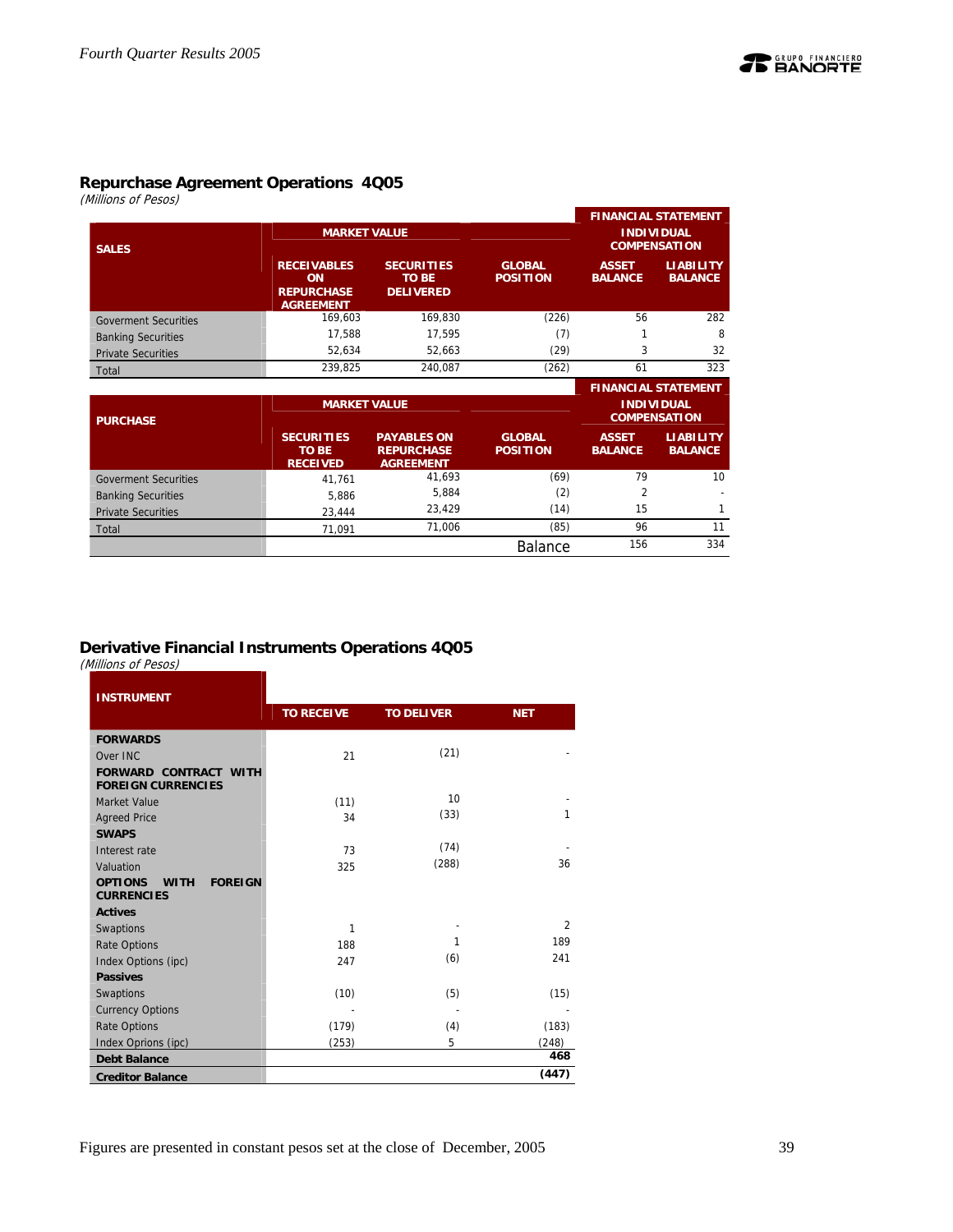## **NOTIONAL PRINCIPAL AMOUNT IN DERIVATIVE OPERATIONS 4Q05**

(Millions of Pesos)

| viiiiuuis ui resus)<br><b>PRODUCT</b> | <b>KIND</b>  | <b>UNDERLYING</b>                          | <b>CURRENCY</b> | <b>POSITION</b> |
|---------------------------------------|--------------|--------------------------------------------|-----------------|-----------------|
| <b>Forwards of Foreign Currency</b>   | Purchases    | <b>Exchange Rate</b><br>(Dolar)            | <b>MXN</b>      | 11              |
| <b>Forwards of Foreign Currency</b>   | <b>Sells</b> | <b>Exchange Rate</b>                       | <b>MXN</b>      | 35              |
|                                       |              | (Dolar)                                    |                 | 46              |
| <b>Options with Foreign Currency</b>  | Purchases    | <b>Exchange Rate</b>                       | <b>MXN</b>      |                 |
| <b>Options with Foreign Currency</b>  | <b>Sells</b> | (Dolar)<br><b>Exchange Rate</b><br>(Dolar) | <b>MXN</b>      | 11              |
|                                       |              |                                            |                 | 11              |
| <b>Rate Options</b>                   | Purchases    | THE                                        | <b>MXN</b>      | 3,915,000       |
| <b>Rate Options</b>                   | <b>Sells</b> | TIIE                                       | <b>MXN</b>      | 3,899,100       |
|                                       |              |                                            |                 | 7,814,100       |
| <b>Swaps with Rate</b>                | USLI/IRS     | TIIE                                       | <b>MXN</b>      | 10,620          |
| <b>Swaps with Rate</b>                | TIIE/IRS     | TIIE                                       | <b>MXN</b>      | 1,000           |
|                                       |              |                                            |                 | 11,620          |
| <b>Swaps with Rate</b>                | USLI/IRS     | <b>LIBOR</b>                               | <b>MXN</b>      | 875             |
| <b>Swaps with Rate</b>                | TIIE/IRS     | TIIE                                       | <b>MXN</b>      | 31,607          |
|                                       |              |                                            |                 | 32,482          |
| <b>Swaps with Foreign Currency</b>    | TIIE-EU/CS   | THE                                        | <b>MXN</b>      | 1,321           |
| <b>Swaps with Foreign Currency</b>    | TIIE-US/BS   | TIIE                                       | <b>MXN</b>      | 2,127           |
| <b>Swaps with Foreign Currency</b>    | TIIE-US/CS   | TIIE                                       | <b>MXN</b>      | 8,480           |
| <b>Swaps with Foreign Currency</b>    | TIIE-US/CS   | TIIE                                       | <b>MXN</b>      | 1,063           |
| <b>Swaps with Foreign Currency</b>    | IMPL-US/CS   | <b>IMPLICITA</b>                           | <b>MXN</b>      | 2,184           |
|                                       |              |                                            |                 | 15,175          |
| <b>Forwards in MEXDER</b>             | Compras      | <b>TASA</b>                                | <b>MXN</b>      | 105,595         |
| <b>Forwards in MEXDER</b>             | Venta        | <b>TASA</b>                                | <b>MXN</b>      |                 |
|                                       |              |                                            |                 | 105,595         |

## **Non-governmental Financial Instruments above by 5% of Net Capital 4Q05**

(Millions of Pesos)

| <b>INDUSTRY</b> | <b>INVESTMENT INSTRUMENT</b> | <b>AMOUNT</b> | % NET<br><b>CAPITAL</b> |
|-----------------|------------------------------|---------------|-------------------------|
| <b>BANSAN</b>   | <b>Term Deposits</b>         | 1.301         | 6%                      |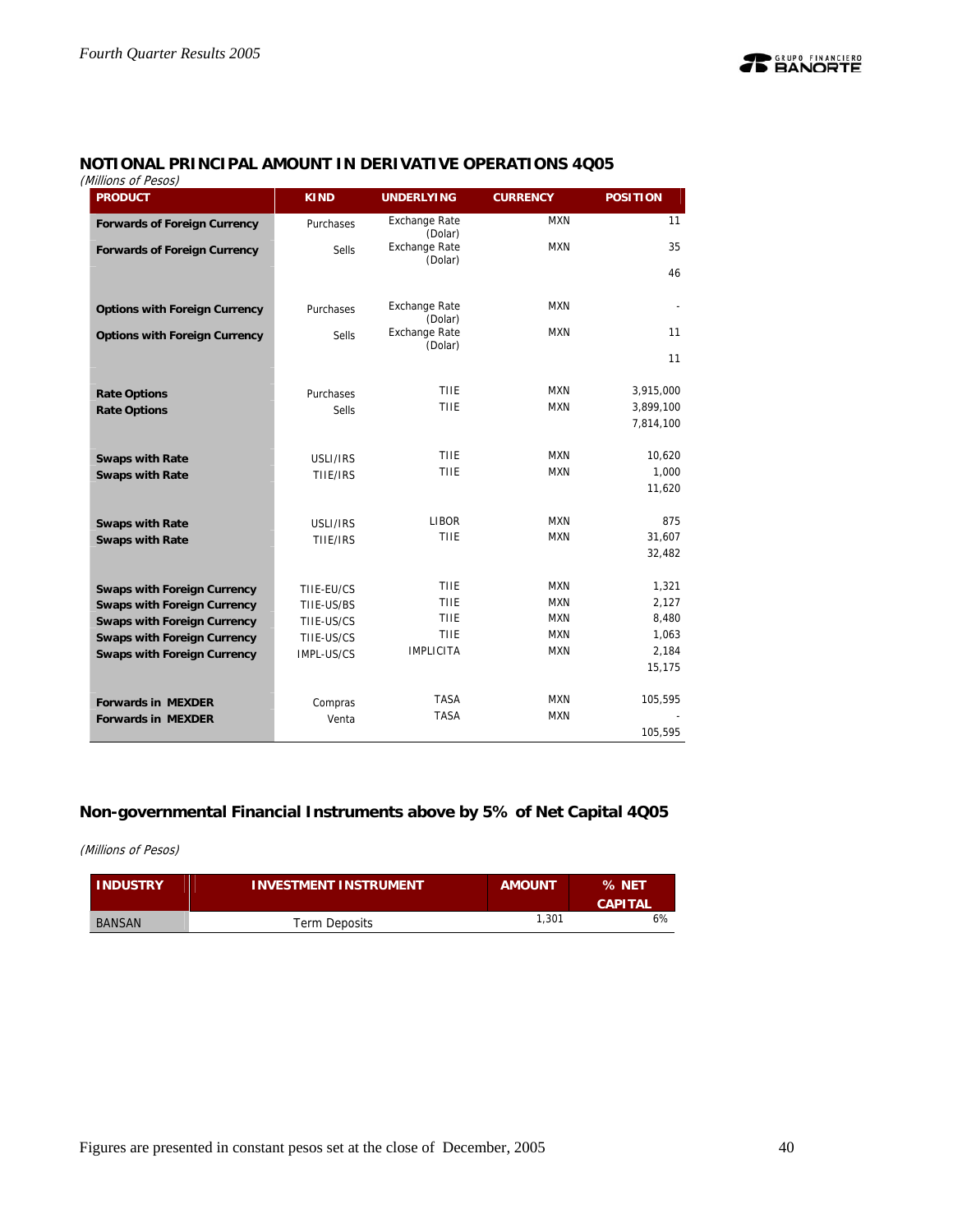

## **Loan Portfolio**

| (Million of Pesos)              | <b>LOCAL CURRENCY(*)</b> |                | <b>FOREIGN CURRENCY</b> |                          | <b>TOTAL</b> |         |  |
|---------------------------------|--------------------------|----------------|-------------------------|--------------------------|--------------|---------|--|
|                                 | 4004                     | 4Q05           | 4Q04                    | 4Q05                     | 4Q04         | 4Q05    |  |
| <b>Performing Loans</b>         |                          |                |                         |                          |              |         |  |
| Commercial                      | 40,041                   | 49,285         | 7,727                   | 8,571                    | 47,768       | 57,856  |  |
| <b>Financial Intermediaries</b> | 173                      | 1,161          | 238                     | 804                      | 411          | 1,964   |  |
| Consumer                        | 11,739                   | 15,510         | 3                       | 1                        | 11,742       | 15,511  |  |
| Mortgages                       | 19,062                   | 23,781         |                         | $\overline{a}$           | 19,062       | 23,781  |  |
| <b>Goverment Entities</b>       | 18,501                   | 14,695         | 657                     | 522                      | 19,158       | 15,216  |  |
| Fobaproa                        | 7,150                    | 161            |                         | $\overline{\phantom{a}}$ | 7,150        | 161     |  |
| <b>Total</b>                    | 96,666                   | 104,594        | 8,624                   | 9,897                    | 105,291      | 114,491 |  |
| <b>Past Due Loans</b>           |                          |                |                         |                          |              |         |  |
| Commercial                      | 578                      | 595            | 73                      | 77                       | 651          | 671     |  |
| <b>Financial Intermediaries</b> |                          |                |                         | $\overline{a}$           |              |         |  |
| Consumer                        | 349                      | 412            |                         | $\overline{\phantom{a}}$ | 349          | 412     |  |
| Mortgages                       | 844                      | 767            |                         | $\overline{\phantom{a}}$ | 844          | 767     |  |
| <b>Goverment Entities</b>       | 13                       | $\overline{a}$ |                         | $\overline{a}$           | 13           |         |  |
| <b>Total</b>                    | 1,783                    | 1,774          | 73                      | 77                       | 1,857        | 1,851   |  |
| <b>Total Propietary Loans</b>   | 98,450                   | 106,368        | 8,697                   | 9,974                    | 107,147      | 116,341 |  |

(\*) Includes valued UDIS

Note: There is no scheme for Mortgage Earnings.

## **Cost and Balances of FINAPE, FOPIME, Mortgage UDIS and Mortgage FOVI loan portfolios as of 4Q05**

|                     | <b>TOTAL</b>                    |                  |  |  |  |
|---------------------|---------------------------------|------------------|--|--|--|
| (Millions of Pesos) | <b>BALANCE</b><br><b>PERIOD</b> |                  |  |  |  |
|                     | <b>COST</b>                     | <b>LOAN</b>      |  |  |  |
|                     |                                 | <b>PORTFOLIO</b> |  |  |  |
| <b>FINAPE</b>       | 1.5                             | 5.1              |  |  |  |
| <b>FOPYME</b>       | 1.7                             | 1.8              |  |  |  |
| Mortgage UDIS       | 58.4                            | 112.6            |  |  |  |
| Mortgage FOVI       | 56.6                            | 68.6             |  |  |  |
|                     | 118.0                           | 188.2            |  |  |  |

The quarter ending with a balance of Ps 188 million pesos in debtors support programs with a cost of the period of Ps 118 million. The 99% of this portfolio are concentrated in Banorte.

## **Troubled Portfolio 4Q05**

The National Banking and Securities Commission (CNByV) accepted the Proposal of the Bankers Association of Mexico (ABM), to consider as a Troubled Portfolio the D and E risk grades of the portfolio classification. The following table shows the troubled portfolio.

| (Millions of Pesos)              | <b>TOTAL</b> |
|----------------------------------|--------------|
| <b>Troubled Portfolio</b>        | 1,260        |
| <b>Total Loans</b>               | 116.341      |
| Troubled Portfolio / Total Loans | 1.1%         |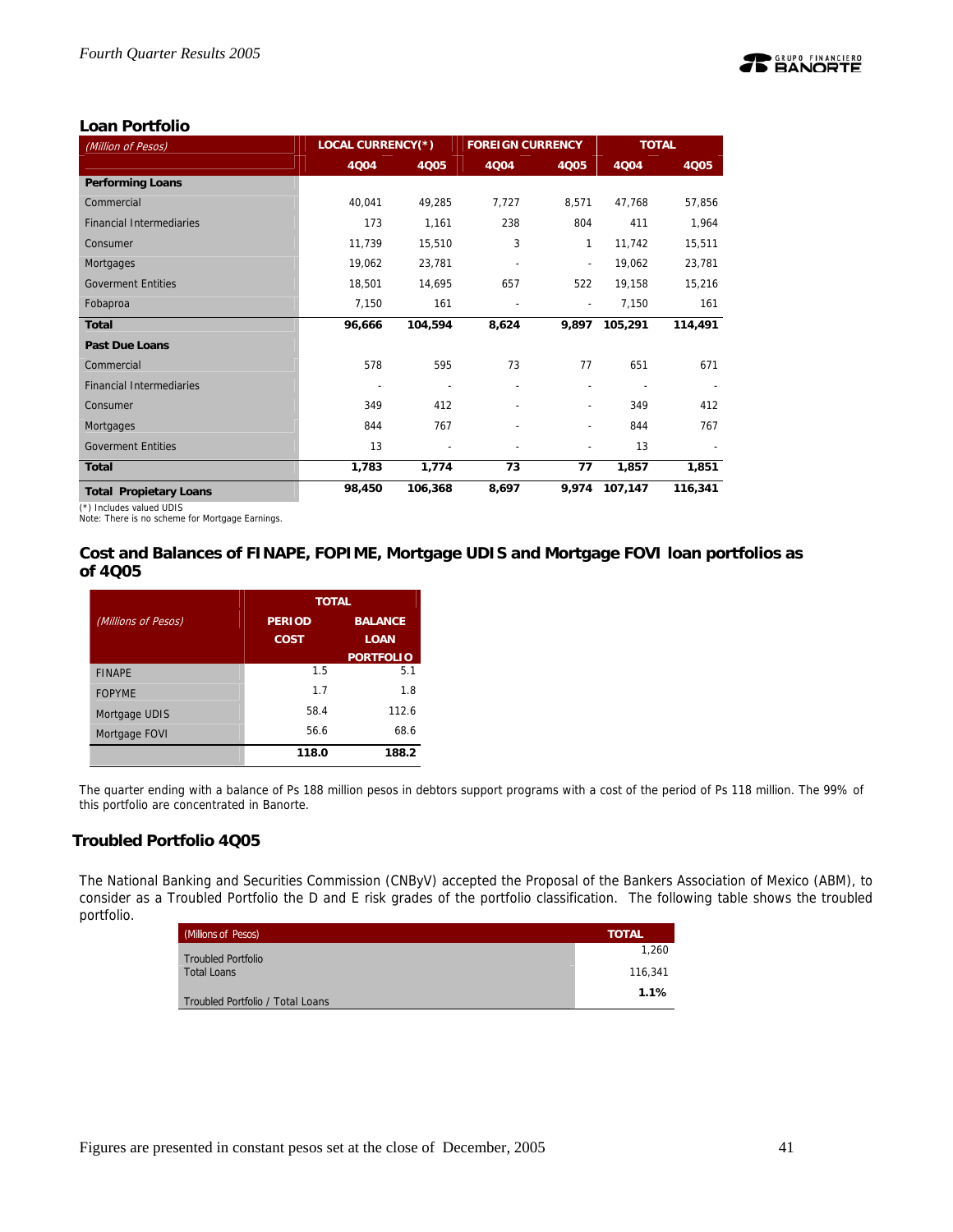

## **Fobaproa**

| (Millions of Pesos)           | LOS(1)<br><b>SHARING</b> | <b>REMAINING CONTINGENCIES</b><br>INCENTIVE(1)<br><b>SCHEME</b> |
|-------------------------------|--------------------------|-----------------------------------------------------------------|
| Gross Fobaproa notes balance  | 1,732                    | $1,732^{(2)}$                                                   |
| - Cash recoveries             | 11                       | $11^{(2)}$                                                      |
| Repossesed assets             | Ξ                        |                                                                 |
| $=$ Balance net of recoveries | 1,721                    | 1,721                                                           |
|                               |                          |                                                                 |
| Contingency before reserves   | 1,212                    | 358                                                             |
| - Reserves                    | 1,212                    | 358                                                             |
| $=$ Remaining contingencies   |                          |                                                                 |

1) Includes only cash recoveries.

2) Included in Loss Sharing program.

Banorte provisioned Ps 20 million through the Income Statement during the quarter to keep 100% provisioned on the FOBAPROA-IPAB Loss Sharing program and Incentive Scheme. Cash recoveries in the Loss Sharing program represented 1% of Banorte's Gross FOBAPROA-IPAB notes balance.

## **IPAB Notes Integration 4Q05**

| (Millions of Pesos)        | <b>BANORTE</b>                                                   |                                                 |                               |                                   | <b>BANCEN</b>                   | <b>BANPAIS</b>                  |                          | <b>BANKING</b><br><b>SECTOR</b> |
|----------------------------|------------------------------------------------------------------|-------------------------------------------------|-------------------------------|-----------------------------------|---------------------------------|---------------------------------|--------------------------|---------------------------------|
|                            | <b>LOSS</b><br><b>SHARING</b><br><b>LOCAL</b><br><b>CURRENCY</b> | <b>LOSS</b><br><b>SHARING</b><br><b>DOLLARS</b> | <b>WITHOUT</b><br><b>RISK</b> | <b>INCENTIVE</b><br><b>SCHEME</b> | <b>LOCAL</b><br><b>CURRENCY</b> | <b>LOCAL</b><br><b>CURRENCY</b> | <b>DOLLARS</b>           | <b>TOTAL</b>                    |
| Gross Balance              | 1,732                                                            | $\overline{\phantom{a}}$                        | 13                            | (1)                               | ۰                               |                                 | $\overline{\phantom{0}}$ | 1.745                           |
| - Checking account balance | 13                                                               |                                                 |                               | (1)                               | $\overline{\phantom{a}}$        | $\overline{\phantom{0}}$        |                          | 13                              |
| - Reserves                 | 1,212                                                            |                                                 | $\overline{\phantom{a}}$      | 358                               | ۰                               | $\overline{\phantom{0}}$        | $\overline{\phantom{a}}$ | 1,570                           |
| $=$ Net Balance            | 507                                                              |                                                 | 13                            | (358)                             |                                 | ۰                               | 507                      | 161                             |
| <b>Interest Rate</b>       | CETES 91-1.35                                                    | $\overline{\phantom{0}}$                        | CETES 91                      | N.A.                              | N.A.                            | $\overline{\phantom{0}}$        | $\overline{\phantom{0}}$ |                                 |
| Maturity                   | 2005/2006                                                        |                                                 | 2006                          | 2006                              | N.A.                            | $\overline{\phantom{a}}$        | $\overline{\phantom{a}}$ |                                 |
| Remaining Contingencies    | -0-                                                              | ٠                                               | No exist                      | -0-                               | No exist                        |                                 |                          |                                 |

1) Ps 1,732 and Ps 11, Gross Balance and Checking account balance of Incentive Scheme are included in Loss Sharing. N.A.- Not Applicable

## **ORIGIN OF THE NOTES**

The source of the Fobaproa-IPAB notes is different as each was given for different objectives, according to the following list:

| <b>FOBAPROA NOTES</b> | <b>YEAR</b> | ORIGIN                               |
|-----------------------|-------------|--------------------------------------|
| <b>BANORTE</b>        |             |                                      |
| <b>LOSS SHARING</b>   | 1995-1996   | Sale of Loans to Fobaproa            |
| <b>WITHOUT RISK</b>   | 1996        | Sale of Loans to Fobaproa            |
| <b>BANPAIS</b>        | 1996-1997   | Reorganization                       |
| SIMPLE<br>CREDIT      | 2000        | Reorganization                       |
| <b>BANCRECER</b>      | 1999        | Reorganization (Securitized in 4Q04) |

## **SIGNIFICANCE IN BANORTE BALANCE**

|                | 1997  | 1998  | 1999  | 2000  | 2001  | 2002      | 2003  | 2004  | 2005  |
|----------------|-------|-------|-------|-------|-------|-----------|-------|-------|-------|
| % Total Loans  | 70.9% | 64.6% | 53.5% | 58.7% | 55.5% | 7%<br>55. | 50.8% | 12.4% | $0\%$ |
| % Total Assets | 60.6% | 53.5% | 7%    | 46.7% | 44.5% | 3.5%      | 36.5% | .3%   | 0%    |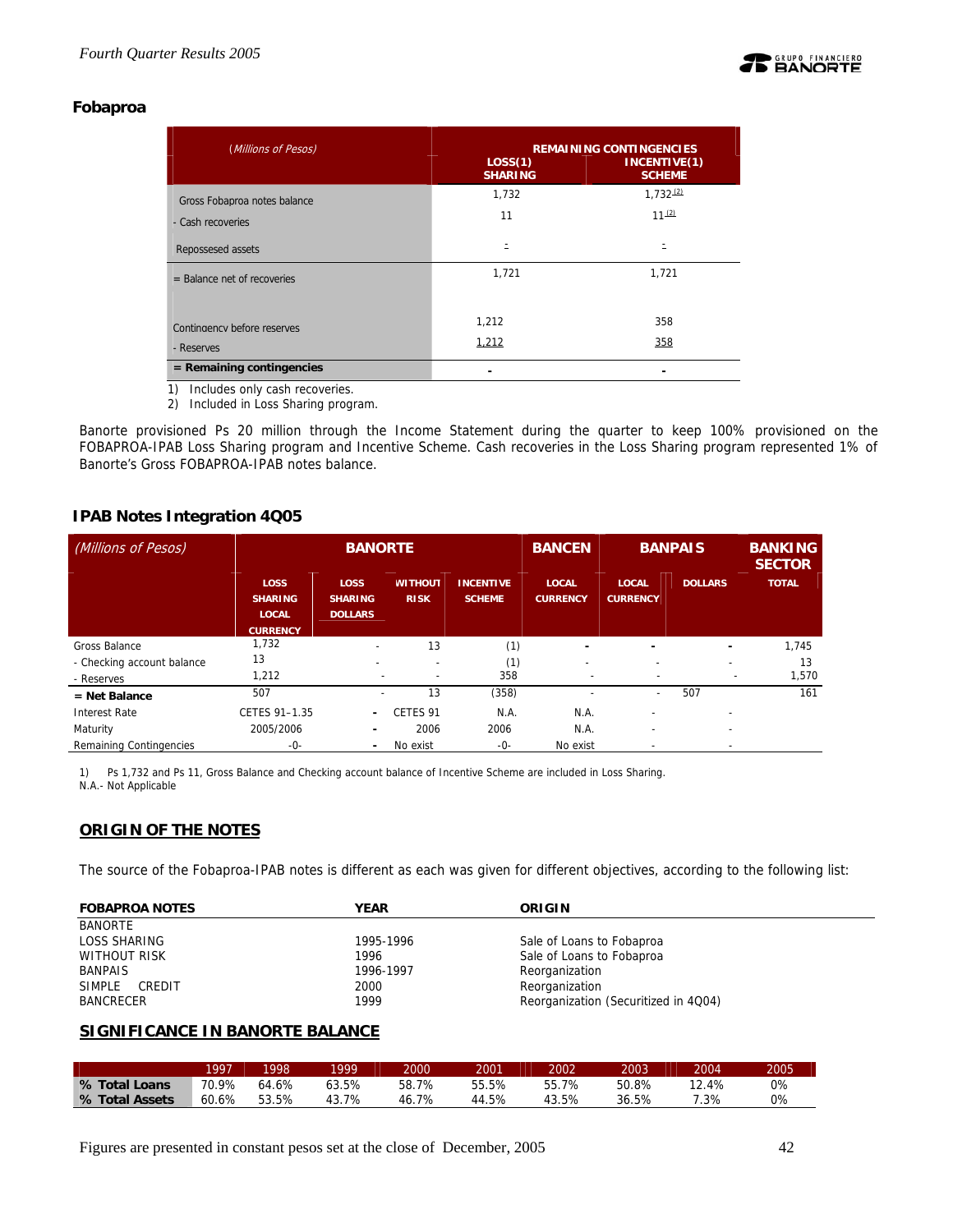## **Deferred Taxes 4Q05**

| (Millions of Pesos)                                                                             |            |                |            |
|-------------------------------------------------------------------------------------------------|------------|----------------|------------|
| <b>ASSETS</b>                                                                                   | <b>ISR</b> | <b>PTU</b>     | <b>NET</b> |
| Tax loss carryforwards                                                                          | 117        | $\overline{a}$ | 117        |
| Non deductible provisions and accumulative income                                               | 152        | 50             | 202        |
| Obligations FOBAPROA, Net                                                                       | 455        |                | 455        |
| Excess of accunting value over fiscal value on Reposessed Assets                                | 237        | 83             | 320        |
| Diminishable profit sharing                                                                     | 187        |                | 187        |
| Past-due loan reserves                                                                          | 16         |                | 16         |
| Share dealing loss 2000, 2001, 2002 and 2003                                                    |            |                |            |
| Tax on Assets to recover                                                                        |            |                |            |
| Installation expenses                                                                           | 9          |                | 9          |
| Effects of financial instrument appreciation                                                    |            |                |            |
| Taxes on Assets to recover                                                                      | 2          |                | 2          |
| <b>Total Assets</b>                                                                             | 1,175      | 133            | 1,308      |
| <b>LIABILITIES</b>                                                                              |            |                |            |
| Accrued interest and inflationary component of Fixed Assets,<br>Foreclosed, Intangible & Others | (153)      |                | (153)      |
| Loan Portfolio Acquisitions                                                                     | (393)      | (136)          | (528)      |
| Capitalizable projects                                                                          | (75)       | (26)           | (101)      |
| Income tax to pay on UDIS Trust funds                                                           | (26)       |                | (26)       |
| Expenses paid in advance                                                                        | (6)        |                | (6)        |
| Effects of other accounts                                                                       | (4)        | (1)            | (5)        |
| Sale Cost Revers                                                                                | (18)       |                | (18)       |
| Organization and Recording Expenses & Installation Expenses                                     | (44)       |                | (44)       |
| Unrealized capital gain from investments in siefore                                             | (26)       |                | (26)       |
| <b>Total liabilities</b>                                                                        | (743)      | (163)          | (905)      |
|                                                                                                 |            |                |            |

## **Long term debt as of 4Q05**

| <b>TYPE OF DEBT</b>                               | <b>CURRE</b><br><b>NCY</b> | <b>DATE</b><br><b>OF</b><br><b>ISSUE</b> | <b>AMOUNT</b><br>(Ps) | <b>ORIGINAL</b><br><b>AMOUNT</b><br>(Millons Ps,<br><b>DIS o UDIS)</b> | <b>TERM</b> | <b>INTEREST</b><br><b>RATE</b> | <b>MATURITY</b> | <b>INTEREST</b><br><b>PAYMENT</b> |
|---------------------------------------------------|----------------------------|------------------------------------------|-----------------------|------------------------------------------------------------------------|-------------|--------------------------------|-----------------|-----------------------------------|
| <b>BANORTE</b>                                    |                            |                                          |                       |                                                                        |             |                                |                 |                                   |
| CD's-Banorte U01001                               | <b>UDIS</b>                | 11-Ene-01                                | 329                   | 90                                                                     | 10 years    | 8.13%                          | 30-Dic-10       | $E/182$ days                      |
| Non Convertible Subordinate Bonds<br>OBanorte 02D | Ps                         | 28-Nov-02                                | 1.190                 | 1.136                                                                  | 10 years    | 8.00%                          | 28-Nov-12       | $E/182$ days                      |
| Certificados - Banorte 03004                      | Ps                         | 27-Ene-03                                | 100                   | 100                                                                    | 3 years     | TIIE-0.45%                     | 10-Jul-06       | $E/28$ days                       |
| Certificados - Banorte 05006                      | Ps                         | $7-Sep-05$                               | 55                    | 55                                                                     | l year      | TIIE-0.16%                     | $6-Sep.06$      | $E/28$ days                       |
| Step-Up Subordinated Callable<br>Notes Due 2014   | Dls                        | 17-Feb-04                                | 3,283                 | 300                                                                    | 10 years    | 5.875 %                        | 17-Feb-14       | $E/180$ days                      |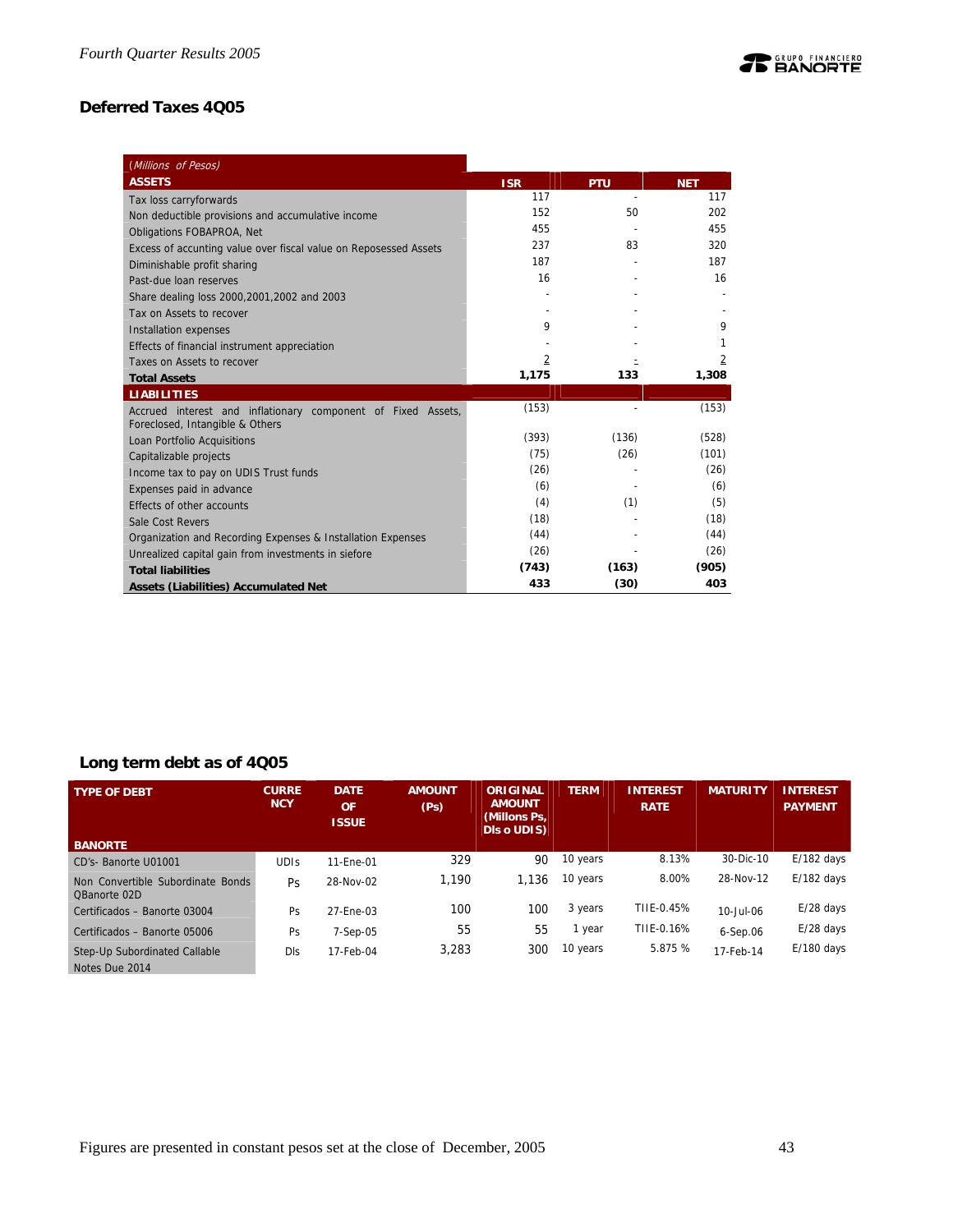## **Bank and Other entities loans as of 4Q05**

| (Millions of Pesos)                                     | <b>LOCAL</b><br><b>CURRENCY</b> | <b>INTERE</b><br><b>ST RATE</b> | <b>TERM</b><br>(DAYS) | <b>FOREIGN</b><br><b>CURRENCY</b> | <b>INTEREST</b><br><b>RATE</b> | <b>TERM</b><br>(DAYS)    | <b>TOTAL</b> |
|---------------------------------------------------------|---------------------------------|---------------------------------|-----------------------|-----------------------------------|--------------------------------|--------------------------|--------------|
| <b>LOANS FROM LOCAL BANKS</b>                           |                                 |                                 |                       | 1,196                             | $L+6$                          | 544                      | 1,196        |
| LOANS FROM FOREIGN BANK CONCERTED FROM<br>THE COUNTRY   |                                 |                                 |                       | 614                               | $L + 1.2$                      | 1,288                    | 614          |
| LOANS FROM FOREIGN BANK CONCERTED FROM<br><b>CAYMAN</b> |                                 |                                 |                       | 320                               | 4.87                           | 487                      | 320          |
| LOANS FROM DEVELOPING BANKS                             | 2.855                           | 9.71%                           | 725                   | 216                               | 8.97%                          | 1369                     | 3,071        |
| LOANS FROM PUBLIC FUNDS                                 | 9.076                           | 7.94%                           | 692                   | 201                               | 5.39%                          | 509                      | 9,277        |
| <b>LOANS FROM BANKS</b>                                 | 457                             | 8.66                            | 10                    |                                   |                                |                          | 457          |
| <b>CALL MONEY</b>                                       | 1,471                           | 8.24                            | 3                     | $\overline{\phantom{0}}$          |                                | ۰                        | 1,471        |
| LOANS FROM FIDUCIARY FUNDS                              | 3.076                           | 9.77%                           | 5643                  | $\overline{\phantom{0}}$          |                                | $\overline{\phantom{0}}$ | 3.076        |
| PROVISIONS FOR INTEREST                                 | 86                              | N.A                             | N.A                   | $\overline{\phantom{a}}$          | $\sim$                         | $\overline{\phantom{a}}$ | 86           |
|                                                         | 17,021                          |                                 |                       | 2,547                             |                                |                          | 19,570       |

## **Trading Income 4Q05**

(MillIons of Pesos)

| <b>VALUATION EFFECTS</b>                       | <b>NET</b>     |
|------------------------------------------------|----------------|
| <b>Negotiable Instruments</b>                  | 8              |
| Repurchase                                     | (4)            |
| Derived instruments                            | 8              |
| <b>Futures</b>                                 | 1              |
| Securities Ioans                               |                |
| Range                                          |                |
| <b>Inflation Adjustment</b>                    | 1              |
| <b>Total</b>                                   | 14             |
| <b>RESULTS FROM BUYING AND SELLING</b>         |                |
| Negotiable Instruments                         | 360            |
| Securities Held for Sell                       | 316            |
| Derived for coverage purposes                  | 61             |
| <b>Inflation Adjustment</b>                    |                |
| <b>Total of Buying and Selling Instruments</b> | 738            |
| <b>FX Spot</b>                                 | 265            |
| <b>FX Forwards</b>                             | 4              |
| <b>FX Futures</b>                              |                |
| <b>FX Futures TIIE</b>                         |                |
| <b>Forwards</b>                                | 1              |
| Trading currencies securitization              | (5)            |
| Gain from metal intermediation                 | $\overline{2}$ |
| <b>Metals Valuation</b>                        | 3              |
| <b>Total of Foreign Exchange</b>               | 270            |
| <b>Inflation Adjustment</b>                    | 15             |
| <b>Total of Buying and Selling</b>             | 1,023          |
| <b>TOTAL TRADING INCOME</b>                    | 1,037          |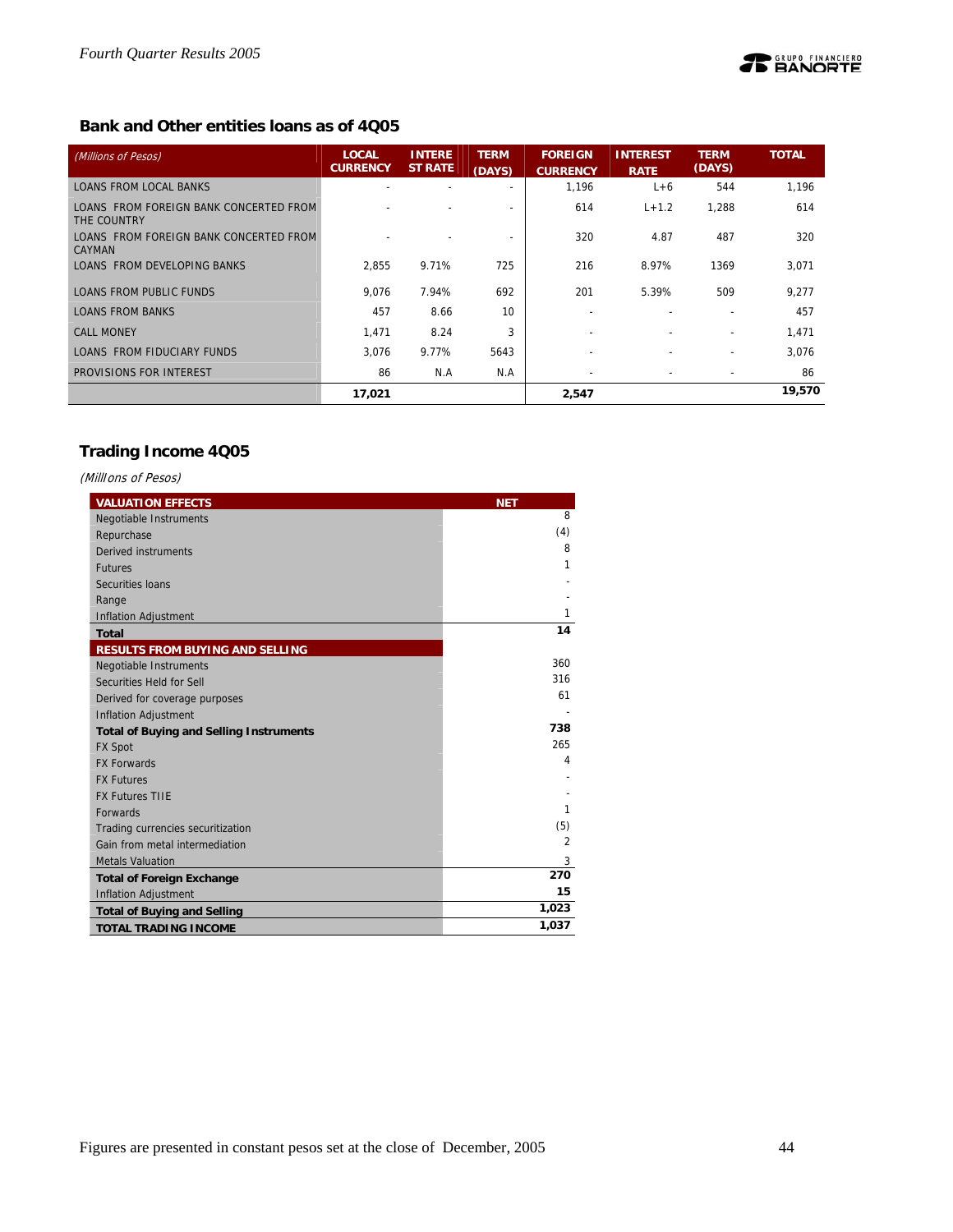

## **Risk Management**

## **Credit risk**

Credit risk is the risk of clients failing to meet their payments. Therefore, it is essential to correctly manage such a risk in order to maintain a quality loan portfolio.

The objectives of credit risk management at GFNorte are:

- To develop and carry out credit risk policies that are compatible with the strategic objectives of the institution.
- To support strategic decision-making, maximizing the creation of value for the stockholders and guaranteeing security for our clients.
- To set specific policies and procedures to identify the level of risk of the debtor, using said procedures as a basis for granting loans as well as for their follow-up.
- To calculate the exposure of credit risk in time, considering and evaluating the concentration of exposure by qualifying risk, geographical regions, economic activities, currency and type of product.
- To create diversification strategies of the loan portfolio, setting down its limits.
- To implement a global credit risk management supervising all the operations and aspects related to credit risk.

## **Individual Credit risk**

The Banks of the Group separate the loan portfolio into two large groups: consumer loans and company loans.

The individual loan risk for consumer loans is identified, measured and controlled by a parametric system (scoring) that includes origination and behavior models for each of the consumer products: mortgage, car, payroll loans and credit cards.

The individual risk for company loans is identified, measures and controlled by the Target Markets, Risk Acceptance Criteria and Banorte's Internal Risk Qualification (CIR).

The Target Markets and Risk Acceptance Criteria are tools that, along with the Internal Risk Qualification, are part of GFNorte's Loan Strategy and give support to loan risk level estimation.

The Target Markets are activities selected by region and economic activity – backed by economic research and loan behavior analysis – where Banorte is interested in placing loans.

The Risk Acceptance Criteria are parameters that describe the risk identified by the industry, which makes it possible to estimate the risk involved for the bank when granting a loan to customer on the bases of their economic activity. The types of risk contemplated in the Risk Acceptance Criteria are financial risk, operation risk, market risk, company life cycle, legal, regulatory, loan experience and management quality.

Banorte's CIR aligns with the "general PROVISIONS applicable to the loan qualification method of loan institution" issued by the CNByV on August 20, 2004. Banorte's CIR was certified by the CNBV and by an international external auditor in 2001.

Banorte's CIR is applied to commercial loans equal to or greater than an amount in Mexican pesos equivalent to nine hundred thousand investment units on the qualification date.

### **Portfolio Credit risk**

GFNorte has designed a portfolio credit risk method that, besides contemplating the major and latest international practices in identification, measurement, control and follow-up, has been adapted to work within the context of the Mexican Financial System.

This credit risk methodology makes it possible to know the current value of the portfolio loans of the Banks (including Banco Mercantil del Norte and Banco del Centro), that is, *the loan exposure*, allowing surveillance of the risk concentration levels per risk qualification, geographical regions, economic activities, currency and type of product in order to know the portfolio's profile and take action to direct it toward a diversification which will maximize profitability with the lowest risk.

Calculating loan exposure implies generating a cash flow of each one of the loans, of both capital and interest to discount it later. This exposure is sensible to changes in the market, thereby facilitating calculations under different economic scenarios.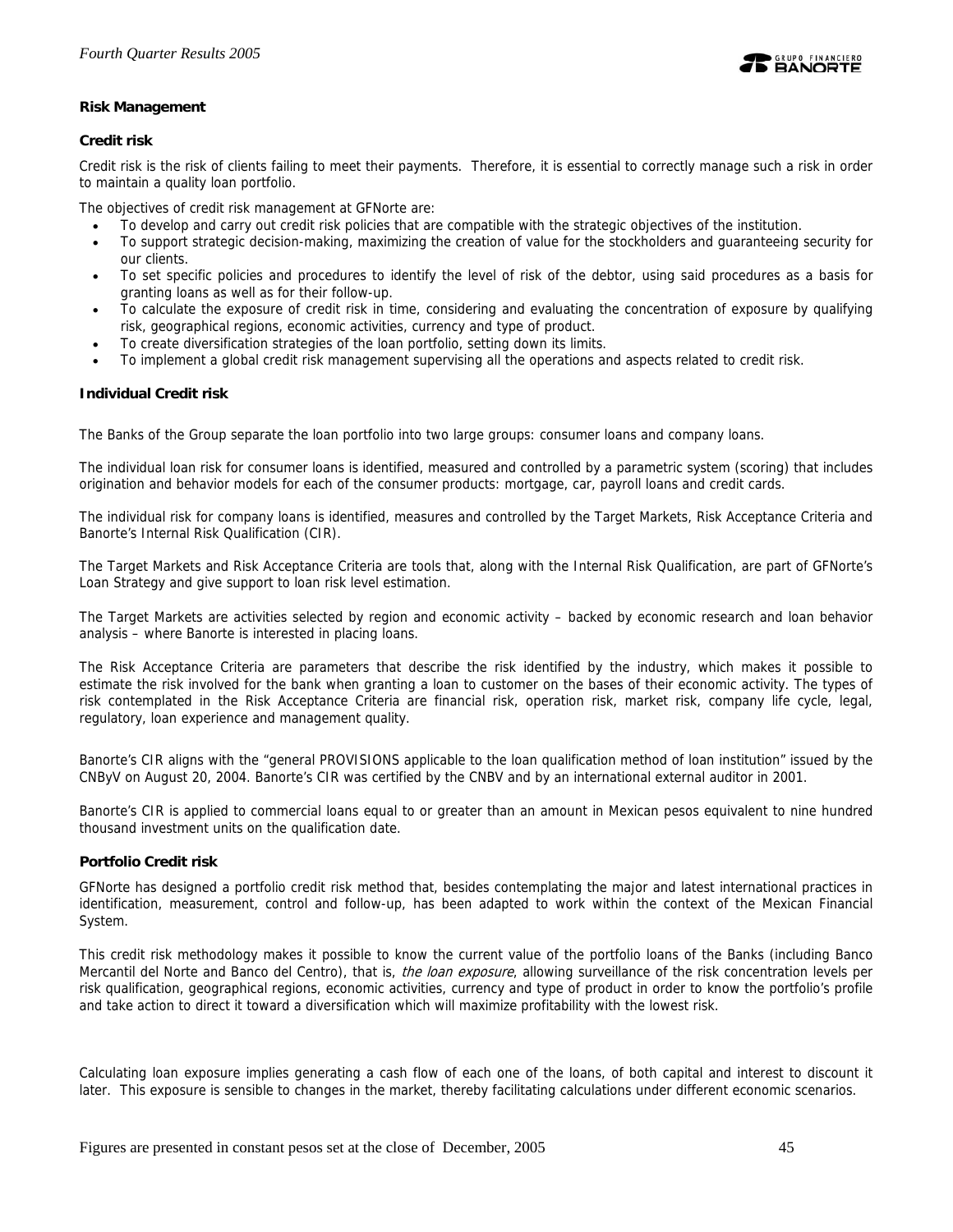The method, in addition to contemplating loan exposure, takes into consideration the probability of non-compliance, the recovery level associated to each client and the classification of the debtor based on the Merton model. The *probability of non*compliance is the probability that the debtor will not meet his/her debt obligation with the bank according to the originally agreed terms and conditions. The probability of non-compliance is based on the transition matrixes that the Banks calculate from the migration of the debtors through different risk qualification levels. The recovery ratio is the percentage of total exposure that is estimated to be recovered if the debtor fails to comply. The *classification of the debtor*, based on the Merton model, associates the debtor's future behavior to loan and market factors on which his "credit health" depends, as determined by statistical techniques.

The results are risk measures such as the expected and unexpected loss at a one-year horizon. The expected loss is the credit portfolio's loss distribution average, which is used to measure the following year's expected loss due to non-compliance or variations in debtors' credit quality. This unexpected loss is an indicator of the loss that could be expected in extreme scenarios and is measured as the difference between the maximum loss given the distribution of losses, at a specific reliability level that in the case of the Banking Sector is 95%, and the expected loss.

The results obtained are used as a tool for better decision-making in granting loans and in the diversification of the portfolio, according to the Banks' global strategy. The individual risk identification tools and the portfolio credit risk methodology are periodically checked and updated to allow the application of new techniques that may support or strengthen them.

By December 31, 2005, the Banking Sector's total portfolio was Ps 111,458 million. The expected loss represents 1.9% and the unexpected loss is 4.0% with respect to the total portfolio. The average expected loss is 2.0% during the period between October and December 2005.

### **General rules for risk diversification in asset and liability operations applicable to loan institutions**

In March 2003, the COMMISSION issued the "General Rules for Risk Diversification in asset and liability operations applicable to loan institutions". Such rules are mandatory as of the business year of 2003.

According to these provisions, the Banks shall make an analysis of the debtors and/or financings they have to determine the amount of their "Common Risk". Additionally, the Banks should have the necessary information and documentation to prove that a person or group of persons represents a common risk as per the cases referred to in the aforementioned Rules.

Upon granting financings to the same person or group of persons that represent a "Common Risk", the banks shall adjust to the maximum Financing limit that is the result of applying to the basic capital a factor that is associated with the Banks' capitalization level.

On the other hand, regarding public deposits, the Banking Sector shall diversify its risks, trying to make a proper integration of its liabilities in terms of the placement of the deposited funds.

In compliance with the risk diversification rules in asset and liability operations, Banco Mercantil del Norte submits the following information:

|    | Basic capital by September 30, 2005                                                  |          |
|----|--------------------------------------------------------------------------------------|----------|
| I. | Financings whose individual amount represents<br>more than 10% of the basic capital: |          |
|    | Credit operations                                                                    |          |
|    | Number of financings                                                                 | 3        |
|    | Total amount of financings<br>$\overline{\phantom{m}}$                               | \$3,863  |
|    | % vs. basic capital                                                                  | 28%      |
|    | Money Market operations                                                              |          |
|    | Number of financings<br>$\qquad \qquad -$                                            | 9        |
|    | Total amount of financings<br>$\overline{\phantom{m}}$                               | \$18,059 |
|    | % vs. basic capital                                                                  | 131%     |
|    |                                                                                      |          |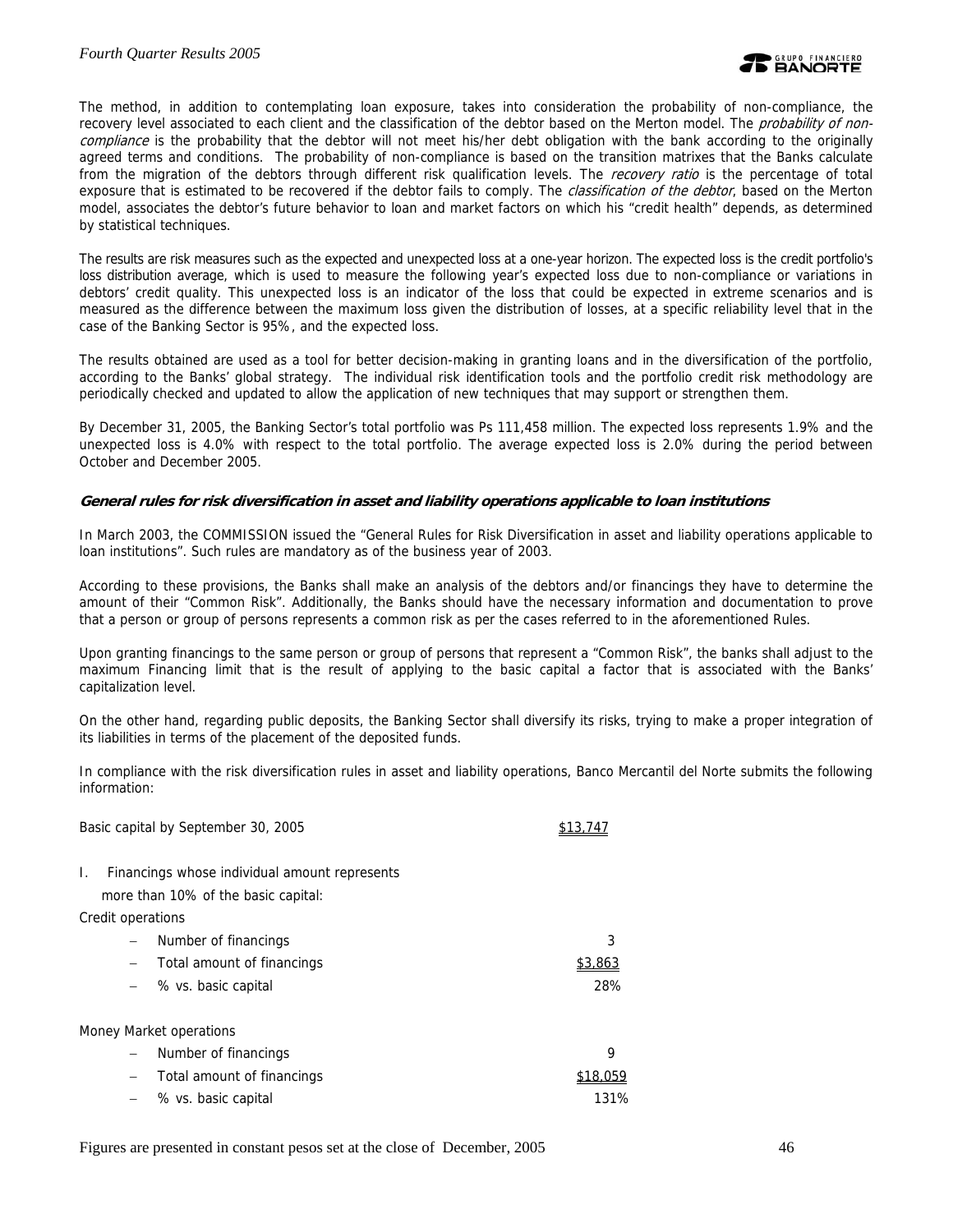| II. Maximum amount of financing with the 3 major<br>Common Risk debtors and groups         | \$8,812    |
|--------------------------------------------------------------------------------------------|------------|
| Banco del Centro submits the following information:<br>Basic capital by September 30, 2005 | \$3,794    |
| Financings whose individual amount represents<br>I.                                        |            |
| more than 10% of the basic capital:                                                        |            |
| Credit operations                                                                          |            |
| Number of financings                                                                       | 0          |
| Total amount of financings (i)                                                             | <u>\$0</u> |
| % vs. basic capital                                                                        | $0\%$      |
| Money Market operations                                                                    |            |
| Number of financings                                                                       | 2          |
| Total amount of financings (i)                                                             | \$1,104    |
| % vs. basic capital                                                                        | 29%        |
| Maximum amount of financing with the 3 major<br>Н.                                         |            |
| Common Risk debtors and groups                                                             | \$2,059    |

## **Market Risk**

### **Value at Risk**

The exposure to market risk is determined by calculating Value at Risk (VaR). VaR, in this method, is defined as the potential loss for one day that could affect the loan portfolio valuation at a certain date. This method is used for calculating the market risk as well as for setting and controlling the internal limits.

The Banking Sector of Grupo Financiero Banorte, S.A. and the Brokerage House applies the non-parametric historical simulation method to estimate the Value at Risk (VaR), considering a two-tail 99% reliability level, using the 500 immediate historical scenarios, multiplying the result by a safety factor that insures covering the unexpected volatility in the main risk factors that affect such portfolios and which is established according to the their behavior.

This method is applied to the financial instrument portfolio in and outside the balance, including money market and treasury operations, capital, foreign exchange and derived instruments for negotiation and coverage purposes, that are exposed to variations in risk factors that can have a direct effect on their market valuation (domestic interest rates, foreign interest rates, exchange rates, among others).

The average VaR for the October-December 2005 quarter for the portfolio is Ps 333 million.

| <b>Millions of Pesos</b> | 4Q04   | <b>1Q05</b> | <b>2Q05</b> | <b>3Q05</b> | 4Q05   |
|--------------------------|--------|-------------|-------------|-------------|--------|
| Total VaR*               | 250    | 273         | 298         | 372         | 333    |
| Net Capital **           | 18.108 | 19.150      | 20.331      | 21.763      | 22.411 |
| VaR / Net Capital        | 1.38%  | 1.43%       | 1.47%       | 1.71%       | 1.49%  |

Quarter Average of Banking Sector and Brokerage House

Net capital at the close of the corresponding quarter

\*\*\*\* Net capital of the Banking Sector is the arithmetic sum of the net capitals of Banking Sector and Brokerage House.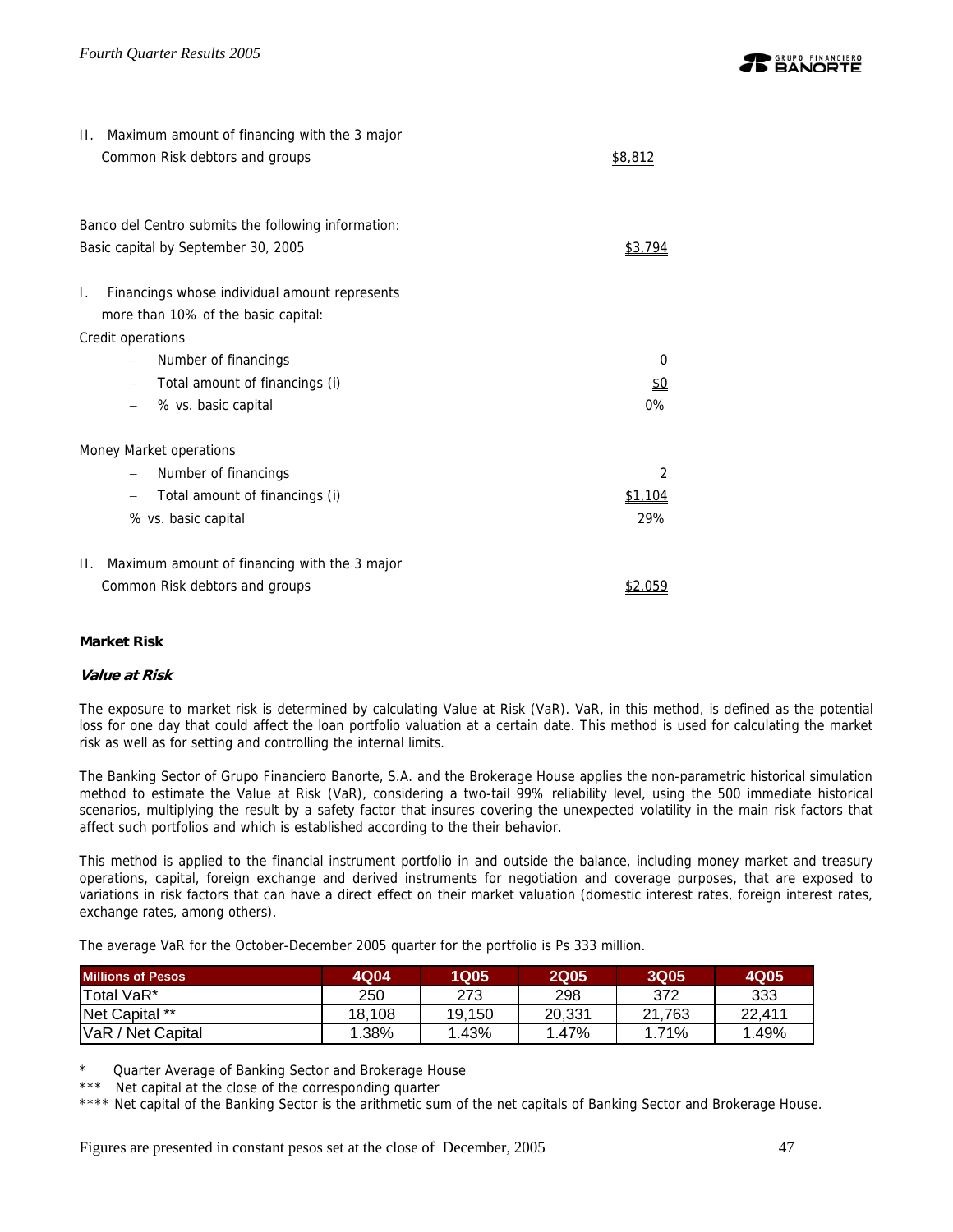

Moreover, the average Value at Risk per risk factor of the portfolio of instruments described for the Banking Sector and Brokerage House, during the fourth quarter of 2005 is shown below:

| <b>Millions of Pesos</b>                  |            |
|-------------------------------------------|------------|
| <b>Risk Factor</b>                        | <b>VaR</b> |
| Domestic interest rate                    | 273        |
| Foreign interest rate                     | 233        |
| Exchange rate                             | 187        |
| Capitals                                  | 4          |
| Prices of Bonds in Foreign Currency       | 162        |
| Total VaR of Banking Sector and Brokerage | 332        |
| House                                     |            |

The VaR for each of the risk factors shown is determined by simulating 500 historical scenarios of the variables that make up each of such factors, maintaining constant the variables that affect the other risk factors mentioned above. Similarly, the consolidated Value at Risk for the Banking Sector and Brokerage House considers the correlations of all the risk factors that affect portfolio valuation. That is why the arithmetic sum of the Value at Risk per Risk Factor does not match.

### **Backtesting Analysis**

In order to validate the daily VaR calculation measurement effectiveness, as a measure of market risk, the Backtesting analysis is updated weekly. This analysis makes it possible to compare the results estimated by VaR with the actual results.

### **Sensitivity and Testing Analysis under Extreme Conditions**

In order to enhance the analysis and get the impact that the risk factor movements had on positions, a sensitivity-and-testing analysis under extreme conditions is made periodically. These analyses make it possible to prevent situations in which the Institution could suffer extraordinary losses in the valuation of the financial instruments in place.

### **Liquidity Risk and Balance**

In response to the Banking Sector's need to measure Liquidity Risk and to have consistent follow-up, the Banks us financial ratios, such as the Liquidity Ratios (Liquid Assets / Liquid Liabilities). Liquid Assets include availabilities, securities to negotiate and securities available for sale. Liquid Liabilities include demand deposits, demand interbanking loans and short-term interbanking loans.

For liquidity risk quantification and follow-up, the Banking Sector uses for the dollar portfolios, the criteria that the Bank of Mexico established for developing the Liquidity Coefficient, which makes it possible to evaluate the differentials between asset and liability flows in different periods of time. This promotes a healthier distribution of terms for these assets.

Moreover, to prevent the risk of concentrating terms and re-appreciation date for each of the Banks in the Banking Sector, a Gap Analysis is made to face the resources with sources of funding, detecting any concentration in advance. These analyses are made separately per currency (domestic, foreign, and udis).

Additionally a balance simulation analysis is made for each of the Banks in the Banking Sector. It is used to evaluate the future behavior of the Balance Sheet in a statistic and dynamic manner. An analysis of sensitivity to changes in domestic, foreign and actual rates is made on the base scenario. Tests are also made under extreme condition to evaluate the result of extreme changes in rates, funding and the exchange rate.

As a measure of the evaluation effectiveness of the simulation model, projections are periodically compared with actual data. These tests make it possible to evaluate the assumptions and the method used, and to make any necessary adjustments.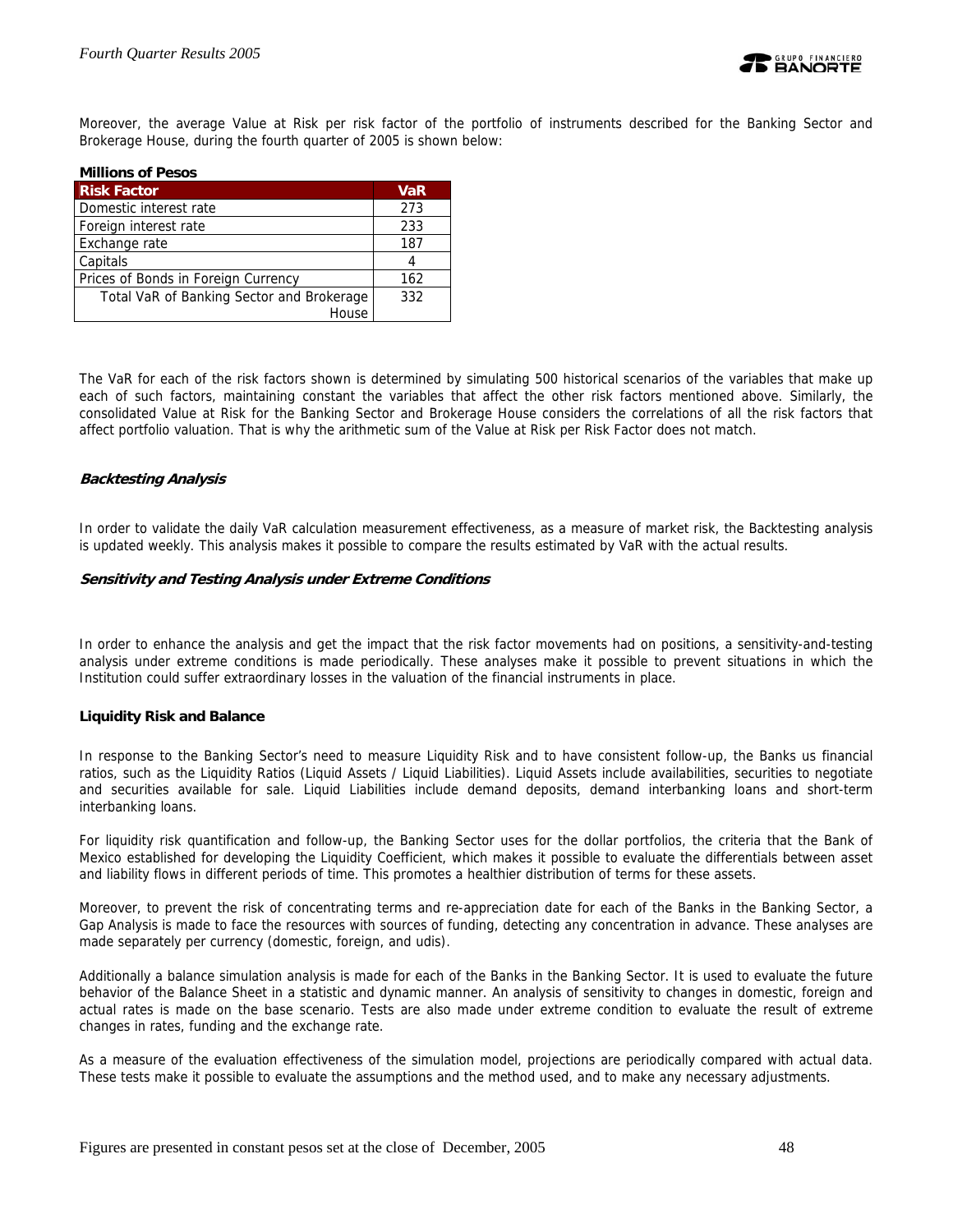

## **Operational Risk**

In January 2003, the Bank Sector of Grupo Financiero Banorte created a formal Operational Risk Department, known as Operational Risk Management Office (ARO for its acronym in Spanish), as part of the Risk Management Office. The latter department developed a master implementation plan (2004 – 2007) pursuant to local authority requirements, and the plan was approved by the Risk Policy Committee (CPR for its acronym in Spanish). In general, the plan covers institutional management of Operational Risk, records dealing with losses and calculation of Operational Risk capital requirements.

The master plan consists of the following phases:

- a. Close coordination with Comptrollership, Internal Audit and Risk generating areas,
- b. Identification of main sources of information,
- c. Creation of database,
- d. Definition of the type of software for Operational Risk Management and for calculating Op VaR,
- e. Acquisition or development of software,
- f. Implementation of software and testing, and
- g. Development of reports through the Managerial Information System.

As the cornerstone of Operational Risk Management, and considering the II Agreement of Basel, events that imply an actual or potential economic loss are being recorded in order to have the bases to calculate the Op VaR according to the Advanced Method (AMA) recommended in Basel II.

The Operational Risk Office works together with the Internal Audit and Comptrollership Offices in order to promote and provide assistance on achieving the goals of the former two, to wit: having effective Internal Controls that establish process procedures and ensure process compliance, and ongoing Audit oversight. Moreover, the ARO works closely with the Business, Systems and Operations Departments to develop strategies that mitigate operational risk.

## **Management Model**

The banks of Grupo Financiero Banorte have well-defined objectives that are reached through different plans, programs and projects. Reaching these objectives may be affected by operating risks. Therefore it is necessary to have a methodology to manage them within the organization and the operational risk management is now a definite institution policy that has top management backing.

To carry out Operational Risk Management, it is essential to identify each of the operating risks in the processes in order to analyze them properly. Thus, the identified risks are managed in order to eliminate or mitigate them (trying to reduce their severity or frequency) and defining the corresponding tolerance levels. At present, the development of an Institutional Operational Risk Management Model is underway. The first step is to record operational risk events.

### **Record of Events**

Given the nature of Operational Risk, it is necessary to have an historical Database that contains operating events in which the institution has incurred to be able to determine the trends, frequency, impact and distribution.

To record operating loss events, an in-house system was developed. It is called the "Operating Loss Events Recording System" (SCERO). This system enables the central information supplying areas to record these events directly and on-line. The events are classified per Type of Event according to the following categories (in keeping with those proposed by Basel II):

| Types of Events       | Description                                                                                                                                                                           |
|-----------------------|---------------------------------------------------------------------------------------------------------------------------------------------------------------------------------------|
| <b>Internal Fraud</b> | Acts intended to defraud, usurp the property or avoid the regulation, law or policies<br>of the Institution that involve at least one internal party.                                 |
| <b>External Fraud</b> | Acts, by a third party, Acts intended to defraud, usurp the property or avoid the<br>law.                                                                                             |
| Labor Relations       | Acts that inconsistent with the laws or agreements of employment, health or<br>safety, or that result in payment of claims for personal damage or regarding<br>discrimination issues. |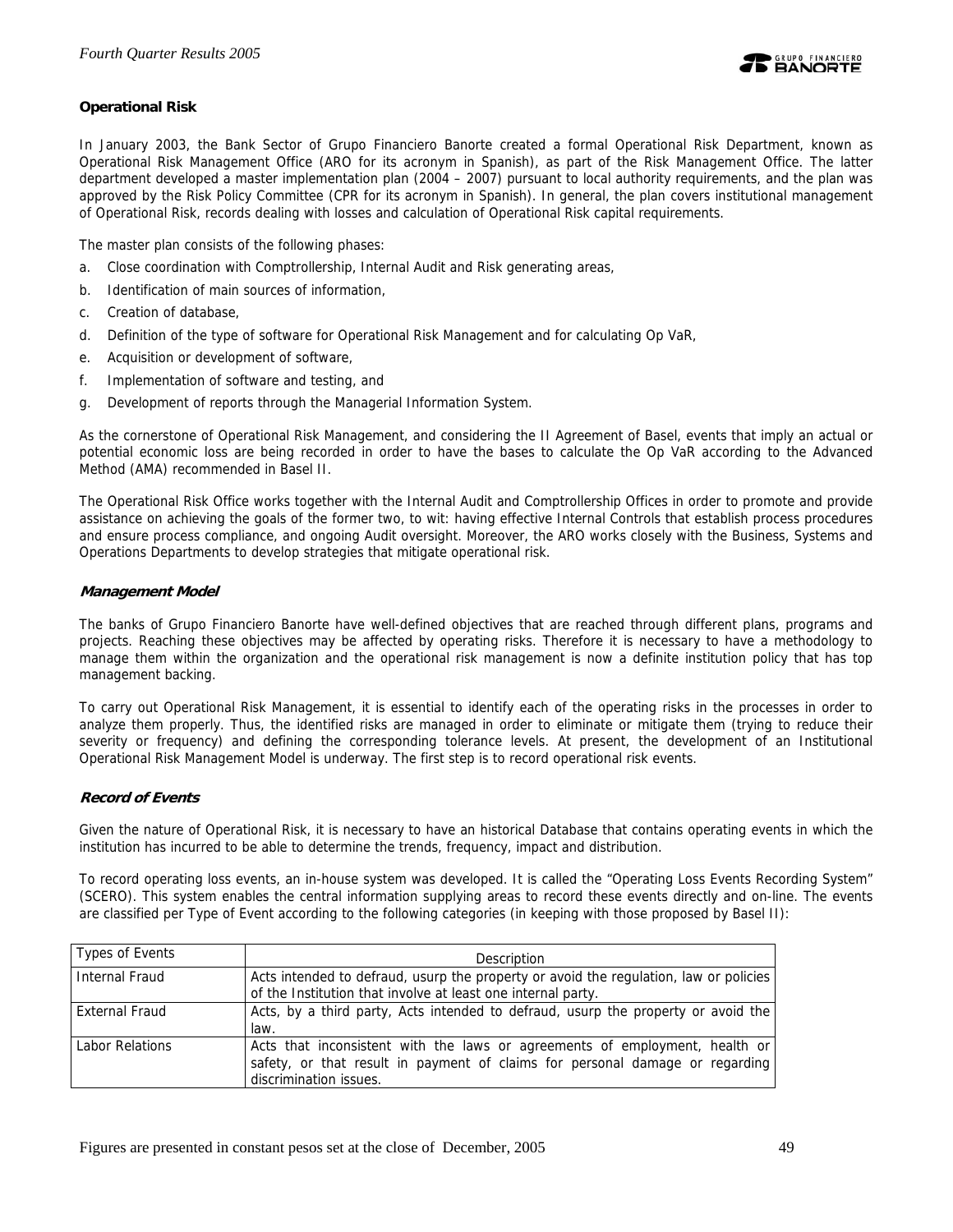

| Practices with Clients | Negligent or unintentional faults that hinder compliance with the professional<br>obligations with clients, or faults derived from the nature or design of a product or<br>service. |
|------------------------|-------------------------------------------------------------------------------------------------------------------------------------------------------------------------------------|
| Damage to Assets       | Loss or damage to physical assets due to natural disasters or other events.                                                                                                         |
| <b>System Failures</b> | Interruption of business activities because of information system failures.                                                                                                         |
| Execution, Delivery    | & Failures in processing transactions or in process management and in relationships                                                                                                 |
| Processes              | with counterparts and suppliers.                                                                                                                                                    |

### **Technological Risk**

As Technological Risk is an inherent part of Operational Risk, they are managed together. The area of Technology and Operations performs the functions established by the CNBV for Technological Risk Management issues associated with the establishment of controls, vulnerability evaluation and contingency plans.

To face Operational Risk caused by high-impact external events, the banks of Grupo Financiero Banorte are working on a project to enhance their Business Continuity Plan (BCP) and their Business Recovery Plan (BRP). The project leader is the Executive Directorship of Comptrollership because of its relationship with processes, procedures and compliance. However, other fundamental areas participate: Technology and Operations, Business, and the ARO Directorship. Despite the above, we still have the services of an outside provider, of international renown, to backup the business' critical systems, guaranteeing operation continuity in the event of contingency or disaster.

### **Legal Risk**

As part of the Leal Risk management, a detailed record is kept on judicial, administrative and fiscal issues (in favor of or against) the Institution. This record includes the attorneys' estimation of the contingencies based on their knowledge of each case. This makes it possible to create the necessary accounting reserves to face such contingencies.

It is essential to measure the Legal Risk as part of Operational Risk in order to understand and estimate its impact. Therefore, the legal issues that result in actual operating losses are recorded in the SCERO, according to a predefined taxonomy.

Based on the statistics of the legal issues underway and the actual loss events, it is possible to identify specific legal or operating risks, which are analyzed to eliminate them or mitigate (reduce or limit future occurrence) their impact.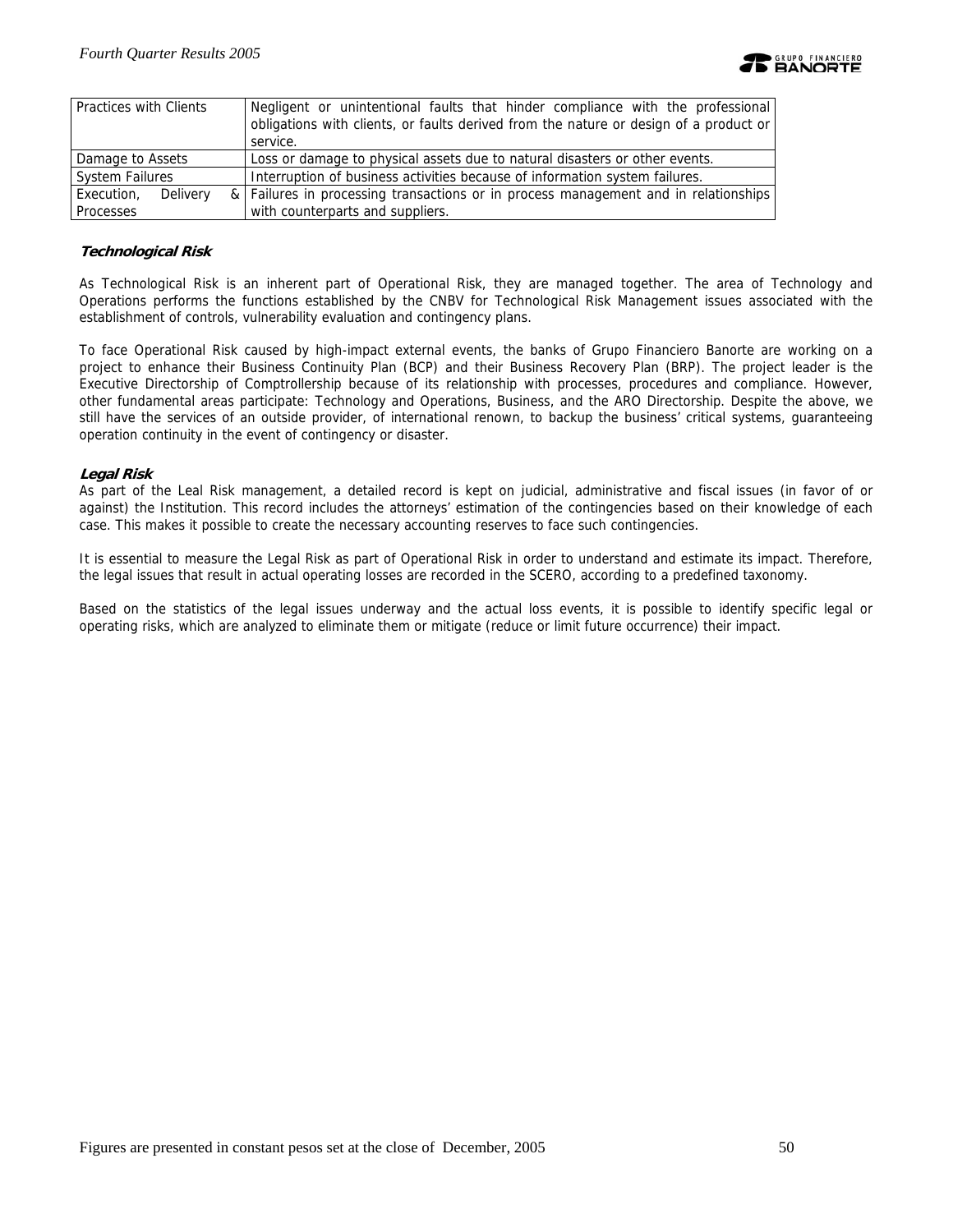## **Information by Segments**

## **GFNORTE –INCOME STATEMENT AS OF 2005 (Millions of Pesos)**

|                                     | Holding        | Banorte | Bancen         | okerag                   | Leasing                  | actorin                  | Vareho                   | <sup>2</sup> ronego      | <b>Total</b> | Eliminatio               | Final          |
|-------------------------------------|----------------|---------|----------------|--------------------------|--------------------------|--------------------------|--------------------------|--------------------------|--------------|--------------------------|----------------|
|                                     |                |         |                |                          |                          |                          | sing                     | cio                      |              | ns                       | <b>Balance</b> |
| Interest Income                     | 7              | 33,205  | 1.848          | 3.138                    | 416                      | 339                      | 5                        | 69                       | 39.027       | (4, 268)                 | 34,758         |
| <b>Interest Expense</b>             |                | 21,269  | 1,369          | 2,992                    | 195                      | 210                      | 3                        | 10                       | 26,047       | (4, 237)                 | 21,810         |
| Loan Fees                           |                | 564     |                |                          | $\overline{\phantom{a}}$ |                          |                          | $\overline{\phantom{a}}$ | 564          |                          | 564            |
| <b>Fees Paid</b>                    |                | 114     | $\overline{a}$ | $\overline{\phantom{a}}$ | $\overline{a}$           | $\overline{a}$           |                          | 4                        | 118          | L,                       | 118            |
| Net Interest Income (NII)           | $\overline{7}$ | 12,38   | 479            | 146                      | 221                      | 129                      | $\overline{2}$           | 55                       | 13,42        | (31)                     | 13,394         |
| Repomo-Margin                       | (2)            | (7)     | (110)          | (10)                     | (9)                      | (9)                      | 2                        | (1)                      | (147)        | $\overline{\phantom{a}}$ | (147)          |
| <b>NII after Repomo</b>             | 5              | 12,37   | 369            | 136                      | 212                      | 120                      | 4                        | 54                       | 13,27        | (31)                     | 13,248         |
| Loan Loss & Loss Sharing Provisions | $\sim$         | 1,365   | 35             | $\overline{\phantom{a}}$ | 22                       | 14                       |                          | 9                        | 1,446        | $\overline{\phantom{a}}$ | 1,446          |
| <b>NII after Provisions</b>         | 5              | 11,01   | 334            | 136                      | 189                      | 106                      | 4                        | 45                       | 11,83        | (31)                     | 11,802         |
| Fees on services,                   |                | 4,420   | 1,823          | 346                      | 10                       | 11                       | 20                       | $\overline{\phantom{a}}$ | 6,631        | (1)                      | 6,629          |
| Fees paid.                          |                | 985     | 505            | ÷                        | 1                        | 10                       |                          | $\overline{\phantom{a}}$ | 1,500        | (1)                      | 1,498          |
| Market-related Income               |                | 922     | 22             | 93                       |                          | $\overline{a}$           |                          | $\overline{\phantom{a}}$ | 1,037        | $\overline{a}$           | 1,037          |
| <b>Total Non Interest Income</b>    | ٠              | 4,357   | 1,341          | 439                      | 10                       | $\mathbf{1}$             | 20                       | ٠                        | 6,169        | $\blacksquare$           | 6,169          |
| <b>Total Operating Income</b>       | 5              | 15,37   | 1,675          | 576                      | 199                      | 107                      | 24                       | 45                       | 18,00        | (31)                     | 17,971         |
| <b>Non-Interest Expense</b>         | 1              | 9,690   | 803            | 475                      | 141                      | 24                       | 13                       | 68                       | 11,21        | (100)                    | 11,116         |
| <b>Operating Income</b>             | 4              | 5,681   | 872            | 100                      | 58                       | 83                       | 11                       | (23)                     | 6,785        | 69                       | 6,855          |
| Non Operating Income                | 7              | 1,734   | 41             | 5                        | 24                       | 10                       | 1.150                    |                          | 2,971        | (71)                     | 2,900          |
| Non Operating Expense               | 1              | 688     | 22             | 1                        | 3                        | $\sim$                   | 1,145                    | 1                        | 1,861        | 2                        | 1,859          |
| Non Operating Income (Expense) NET  | 6              | 1,047   | 19             | 4                        | 22                       | 10                       | 5                        | (1)                      | 1,110        | (69)                     | 1,041          |
| Pre-tax Income                      | 10             | 6.728   | 891            | 104                      | 79                       | 93                       | 16                       | (24)                     | 7.896        | $\blacksquare$           | 7,896          |
| <b>Tax and Profit sharing</b>       | 8              | 2,066   | 134            | 34                       | ٠                        | 26                       | 3                        | (6)                      | 2,264        | $\blacksquare$           | 2,264          |
| Net Income before subsidiaries      | $\overline{2}$ | 4,662   | 757            | 70                       | 79                       | 67                       | 13                       | (18)                     | 5,631        | ٠                        | 5,631          |
| Subsidiaries 'net income            | 5,717          | 82      | 43             | 5                        | $\overline{a}$           | $\overline{\phantom{a}}$ | $\overline{\phantom{a}}$ | $\overline{\phantom{a}}$ | 5,846        | (5, 443)                 | 403            |
| Net Inc. from continuos operations  | 5,719          | 4,743   | 800            | 74                       | 79                       | 67                       | 13                       | (18)                     | 11,47        | (5, 443)                 | 6,035          |
| Extraodinary items, net             |                |         |                |                          |                          |                          |                          |                          |              |                          |                |
| <b>Minority Interest</b>            |                |         | (132)          |                          |                          |                          |                          |                          | (132)        | (184)                    | (316)          |
| <b>TOTAL NET INCOME</b>             | 5,719          | 4,743   | 668            | 74                       | 79                       | 67                       | 13                       | (18)                     | 11,346       | (5,627)                  | 5,719          |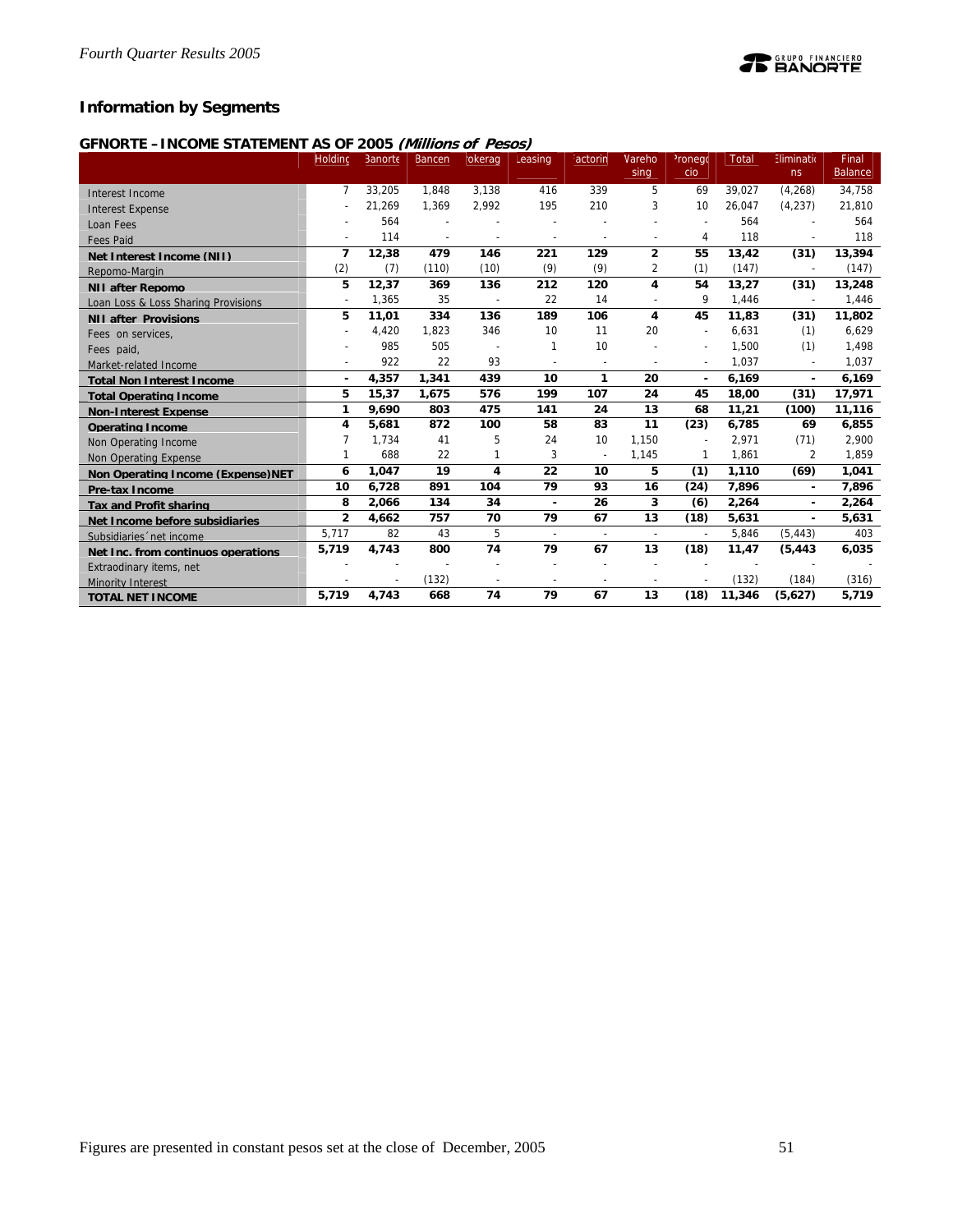

## **GFNORTE - BALANCE SHEET AS OF 2005 (Millions of Pesos)**

|                                 | Holding        | <b>Banorte</b> | <b>Bancen</b>            | rokerage                 | easing         | Factorin     | Varehou        | Pronego                  | <b>Total</b>         | <b>Eliminati</b>         | Final          |
|---------------------------------|----------------|----------------|--------------------------|--------------------------|----------------|--------------|----------------|--------------------------|----------------------|--------------------------|----------------|
|                                 |                |                |                          |                          |                |              | ing            | cio                      |                      | ns                       | <b>Balance</b> |
| <b>Cash and due from Banks</b>  | 63             | 38,386         | 1,011                    | $\mathbf{1}$             | 5              | 5            | 6              | 1                        | 39,477               | (689)                    | 38,788         |
| Negotiable Instruments          |                | 9,463          | 1,113                    | 344                      |                |              |                |                          | 10,921               | (1,926)                  | 8,995          |
| Securities held for sale        |                | 135            |                          |                          |                |              |                |                          | 135                  |                          | 135            |
| Securities held to maturity     |                | 12,303         |                          | $\overline{a}$           |                |              |                |                          | 12,303               |                          | 12,303         |
| <b>Financial Instruments:</b>   | $\blacksquare$ | 21,901         | 1,113                    | 344                      |                |              | $\overline{a}$ | ٠                        | 23,359               | (1,926)                  | 21,433         |
| Non-assigned securities to pay  |                |                |                          |                          |                |              |                |                          |                      |                          |                |
| Futures receivable, net         |                | 128            | 1                        | 28                       |                |              |                |                          | 156                  |                          | 156            |
| Options and derivatives, net    | $\overline{a}$ | 227            | $\overline{\phantom{a}}$ | 241                      |                |              |                | $\overline{\phantom{a}}$ | 468                  | $\overline{\phantom{a}}$ | 468            |
| <b>Repos &amp; Derivatives:</b> | $\blacksquare$ | 354            | 1                        | 269                      | $\blacksquare$ |              | ä,             | ÷,                       | 624                  | ä,                       | 624            |
| Commercial                      |                | 50.890         | 835                      | L,                       | 2.003          | 3.805        |                | 323                      | 57,856               | $\overline{a}$           | 57,856         |
| <b>Financial Intermediaries</b> |                | 3,652          |                          |                          | 263            |              |                | $\overline{a}$           | 3,915                | (1,950)                  | 1,964          |
| Consumer                        |                | 12.892         | 2,618                    |                          | 1              |              |                |                          | 15,511               | $\overline{a}$           | 15,511         |
| Mortgage                        |                | 23,574         | 207                      |                          |                |              |                |                          | 23,781               |                          | 23,781         |
| <b>Goverment Entities</b>       |                | 15,167         | 10                       |                          | 39             |              |                |                          | 15,216               |                          | 15,216         |
| Fobaproa                        |                | 161            |                          |                          |                |              |                |                          | 161                  | $\overline{\phantom{a}}$ | 161            |
| <b>Performing Loans</b>         |                | 106,337        | 3,670                    | $\blacksquare$           | 2,306          | 3,805        | ä,             | 323                      | 116,441              | (1,950)                  | 114,491        |
| Commercial                      |                | 522            | 69                       |                          | 32             | 34           |                | 15                       | 671                  |                          | 671            |
| <b>Financial Intermediaries</b> |                |                |                          |                          |                |              |                |                          |                      |                          |                |
| Consumer                        |                | 397            | 15                       |                          |                |              |                |                          | 412                  |                          | 412            |
| Mortgage                        |                | 754            | 13                       |                          |                |              |                |                          | 767                  |                          | 767            |
| <b>Goverment Entities</b>       |                |                |                          |                          |                |              |                |                          |                      |                          |                |
| <b>Past Due Loans</b>           |                | 1,673          | 97                       | $\blacksquare$           | 32             | 34           | $\blacksquare$ | 15                       | 1,851                | $\blacksquare$           | 1,851          |
| <b>Total Loans</b>              |                | 108,010        | 3,767                    | $\blacksquare$           | 2,337          | 3,839        |                | 339                      | 118,292              | (1,950)                  | 116,341        |
| Preventive loan loss reserves   |                | 2.809          | 158                      | $\overline{\phantom{a}}$ | 41             | 52           | $\overline{a}$ | 6                        | 3,067                |                          | 3,067          |
| <b>Net Loan Portfolio</b>       |                | 105,201        | 3,609                    | $\blacksquare$           | 2,296          | 3,787        |                | 332                      | 115,224              | (1,950)                  | 113,274        |
| <b>Credit Assets Portfolio</b>  |                | 3,019          | 214                      |                          |                |              |                |                          | 3,233                |                          | 3,233          |
| Sundry debtors and other        | 8              | 2,389          | 162                      | 42                       | 29             | $\mathbf{1}$ | 149            | 4                        | 2,785                |                          | 2,785          |
| Foreclosed assets, net          |                | 436            | 11                       | $\overline{\phantom{a}}$ |                |              |                |                          | 446                  |                          | 446            |
| Real Estate, Furniture &        |                | 5,041          | 120                      | 34                       | 429            | 1            | 49             | 8                        | 5.682                |                          | 5,682          |
| Investments in subsidiaries     | 20,386         | 826            | 486                      | 44                       |                |              |                | $\overline{a}$           | 21,742               | (19, 516)                | 2,226          |
| Deferred taxes                  |                | 347            | 63                       |                          |                | 10           |                | 6                        | 427                  | (24)                     | 403            |
| Deferred charges & Intangibles  | 39             | 751            | 156                      | 164                      |                | 15           | 180            |                          | 1,306                | (13)                     | 1,293          |
| <b>Total Other Assets</b>       | 20,433         | 12,808         | 1,213                    | 284                      | 458            | 27           | 379            | 19                       | 35,621               | (19, 553)                | 16,068         |
| <b>TOTAL ASSETS</b>             |                | 20,496 178,650 | 6,946                    | 899                      | 2,759          | 3,818        | 385            |                          | 352 214,305 (24,118) |                          | 190,186        |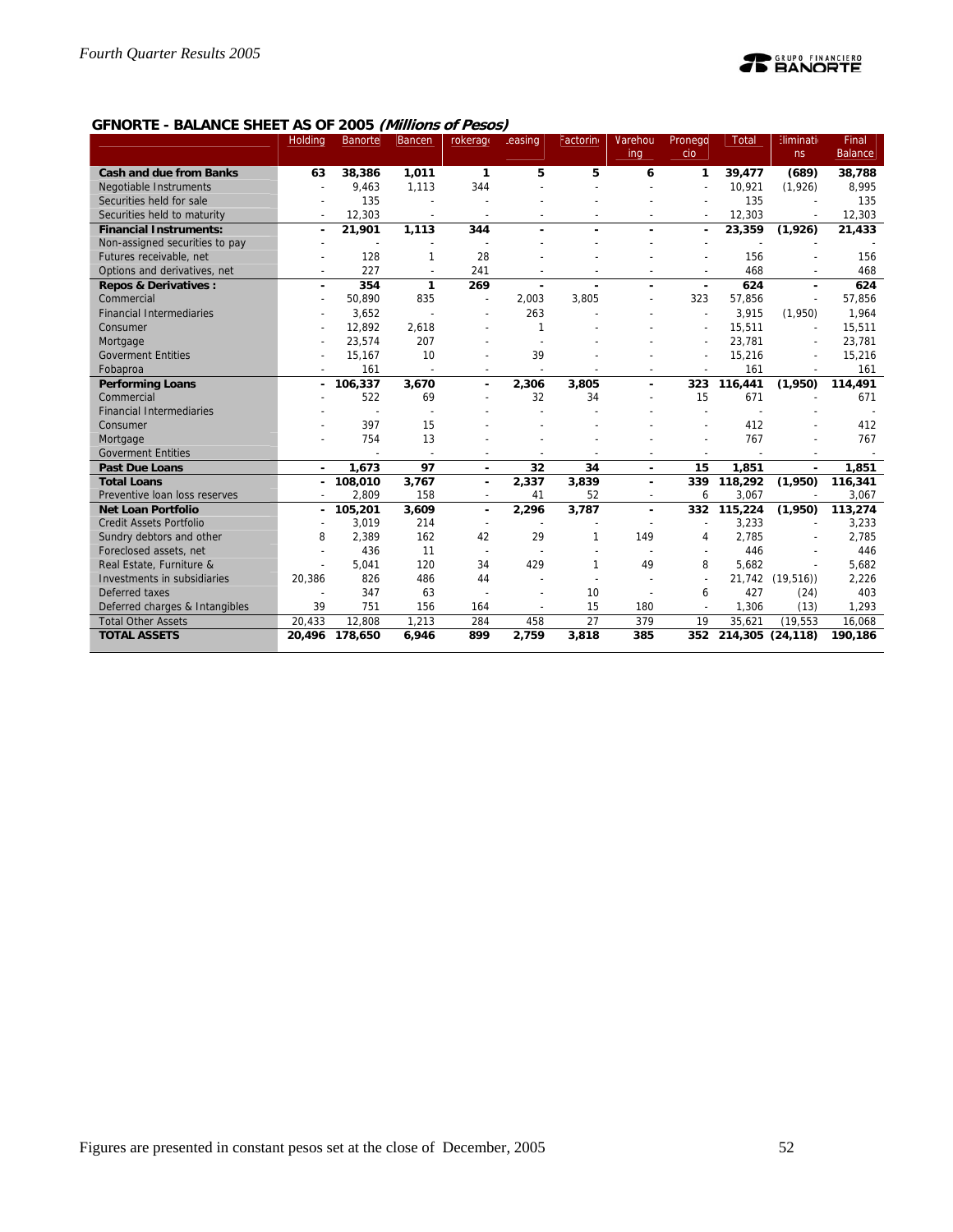## **PEANORTE**

## **GFNORTE -BALANCE SHEET AS OF 2005 (Millions of Pesos)**

|                                            | <b>Holding</b> | Banorte                  | <b>Bancen</b>            | rokerage                 | .easing        | Factorin                 | Varehou                  | Pronego                  | Total                    | <b>Eliminati</b>         | Final          |
|--------------------------------------------|----------------|--------------------------|--------------------------|--------------------------|----------------|--------------------------|--------------------------|--------------------------|--------------------------|--------------------------|----------------|
|                                            |                |                          |                          |                          |                |                          | ing                      | cio                      |                          | ns                       | <b>Balance</b> |
| <b>Demand Deposits</b>                     |                | 76.472                   | $\sim$                   |                          |                |                          |                          | ÷                        | 76.472                   | (430)                    | 76.041         |
| <b>Time Deposits</b>                       |                | 61,460                   | 1,926                    |                          |                |                          |                          |                          | 63,386                   | (1,989)                  | 61,397         |
| <b>Bonds</b>                               |                |                          |                          |                          |                |                          |                          |                          |                          |                          |                |
| <b>Deposits</b>                            |                | 137,931                  | 1,926                    |                          |                |                          |                          |                          | 139,857                  | (2, 419)                 | 137,438        |
| Demand                                     |                | 2,563                    | 228                      |                          |                |                          |                          |                          | 2,792                    | (228)                    | 2,564          |
| Short term                                 |                | 2,553                    | 8                        |                          | 896            | 3.485                    | 248                      | 290                      | 7,479                    | (1, 941)                 | 5,538          |
| Long term                                  |                | 9,939                    | 61                       |                          | 1,469          | ÷,                       | $\overline{\phantom{a}}$ | $\overline{\phantom{a}}$ | 11,468                   |                          | 11,468         |
| Due to banks & corresp.                    |                | 15,054                   | 297                      |                          | 2,365          | 3,485                    | 248                      | 290                      | 21,738                   | (2, 419)                 | 19,570         |
| Non-assigned securities to pay             |                | $\overline{\phantom{a}}$ | $\overline{\phantom{a}}$ | $\overline{\phantom{a}}$ |                |                          |                          | $\overline{\phantom{a}}$ | $\overline{\phantom{a}}$ | $\overline{\phantom{a}}$ |                |
| Futures receivable, net                    |                | 287                      | 18                       | 29                       |                |                          |                          |                          | 334                      |                          | 334            |
| Options and derivatives, net               |                | 199                      | $\overline{a}$           | 248                      |                |                          |                          |                          | 447                      |                          | 447            |
| <b>Repos &amp; Derivatives:</b>            | $\blacksquare$ | 486                      | 18                       | 277                      |                |                          | $\blacksquare$           |                          | 780                      | ۰                        | 780            |
| Income Tax & Profit Sharing                |                | 1.664                    | $\overline{4}$           | 33                       | $\overline{a}$ | 1                        |                          | $\overline{a}$           | 1.702                    | $\overline{\phantom{a}}$ | 1.702          |
| Other Payable accounts                     | 1              | 4,340                    | 54                       | 35                       | 118            | 5                        | 13                       | 8                        | 4,573                    | 22                       | 4,595          |
| Other payable accounts                     | 1              | 6,004                    | 57                       | 69                       | 118            | 6                        | 13                       | 8                        | 6,275                    | 22                       | 6,297          |
| Subordinated<br>Convertible<br>non         |                | 4,554                    |                          |                          |                |                          |                          |                          | 4,554                    | $\overline{\phantom{a}}$ | 4,554          |
| <b>Deferred Taxes</b>                      |                |                          |                          | 4                        |                |                          | 20                       |                          | 24                       | (24)                     |                |
| Deferred credits                           |                | 83                       | 3                        |                          |                |                          |                          |                          | 86                       | (13)                     | 72             |
| <b>TOTAL LIABILITIES</b>                   | 1              | 164,113                  | 2,300                    | 349                      | 2,482          | 3,491                    | 280                      | 298                      | 173,314                  | (4,602)                  | 168,711        |
| <b>STOCKHOLDER 'S EQUITY</b>               |                |                          |                          |                          |                |                          |                          |                          |                          |                          |                |
| Paid-in Capital                            | 11.117         | 6,768                    | 3,170                    | 499                      | 152            | 128                      | 81                       | 72                       | 21,989                   | (10, 871)                | 11,117         |
| Share subscription premiums                | 1,719          | 1,067                    |                          | $\overline{a}$           |                |                          |                          | $\overline{a}$           | 2,785                    | (1,067)                  | 1,719          |
| Convertible<br>Subordinated                |                |                          |                          | $\overline{\phantom{a}}$ |                |                          |                          |                          |                          |                          |                |
| <b>Subscribed Capital</b>                  | 12,836         | 7,835                    | 3,170                    | 499                      | 152            | 128                      | 81                       | 72                       |                          | 24,774 (11,938)          | 12,836         |
| <b>Capital Reserves</b>                    | 1,671          | 2,766                    | 384                      | 41                       | 54             | 40                       | 10                       | $\overline{\phantom{a}}$ | 4,967                    | (3, 295)                 | 1,671          |
| <b>Retained Earnings</b>                   | 10,480         | 2,496                    | 91                       | 434                      | 178            | 173                      | 57                       | (1)                      | 13,909                   | (3, 430)                 | 10,480         |
| Surplus (Deficit) from securities          |                | (79)                     | (14)                     | $\overline{\phantom{a}}$ |                |                          |                          |                          | (93)                     | 93                       |                |
| <b>Results</b><br>of foreign<br>operations |                |                          |                          |                          |                |                          |                          |                          |                          |                          |                |
| (Insuf.)<br><b>Excess</b><br>in<br>capital | (5,901)        | (2,574)                  |                          | (490)                    | (188)          | (81)                     | (3)                      |                          | (9, 236)                 | 3,335                    | (5,901)        |
| Fixed<br>Mon assets<br>results<br>Non      |                | 12                       | $\overline{a}$           |                          |                |                          |                          |                          | 13                       | (13)                     |                |
| Non Mon assets results Investm             | (4,309)        | (363)                    | (67)                     | (10)                     |                |                          | (54)                     |                          | (4,803)                  | 493                      | (4,309)        |
| Adjustment<br>the<br>in<br>employees       |                | (301)                    |                          | $\overline{\phantom{a}}$ |                | $\overline{\phantom{a}}$ |                          |                          | (301)                    | 301                      |                |
| Net Income                                 | 5,719          | 4,743                    | 668                      | 74                       | 79             | 67                       | 13                       | (18)                     | 11,346                   | (5,627)                  | 5,719          |
| <b>Earned Capital</b>                      | 7,659          | 6,702                    | 1,063                    | 50                       | 124            | 199                      | 25                       | (19)                     | 15,803                   | (8, 143)                 | 7,659          |
| <b>Minority Holdings</b>                   |                |                          | 413                      | $\overline{\phantom{a}}$ | $\overline{a}$ |                          | $\overline{\phantom{a}}$ |                          | 414                      | 565                      | 979            |
| Total Stockholder's Equity                 | 20,496         | 14,537                   | 4,646                    | 549                      | 277            | 327                      | 105                      | 54                       | 40,991                   | (19,516)                 | 21,475         |
| TOT. LIAB. & STOCKHOLD.                    | 20.496         | 178.650                  | 6.946                    | 899                      | 2.759          | 3,818                    | 385                      | 352                      | 214,305 (24,118)         |                          | 190.186        |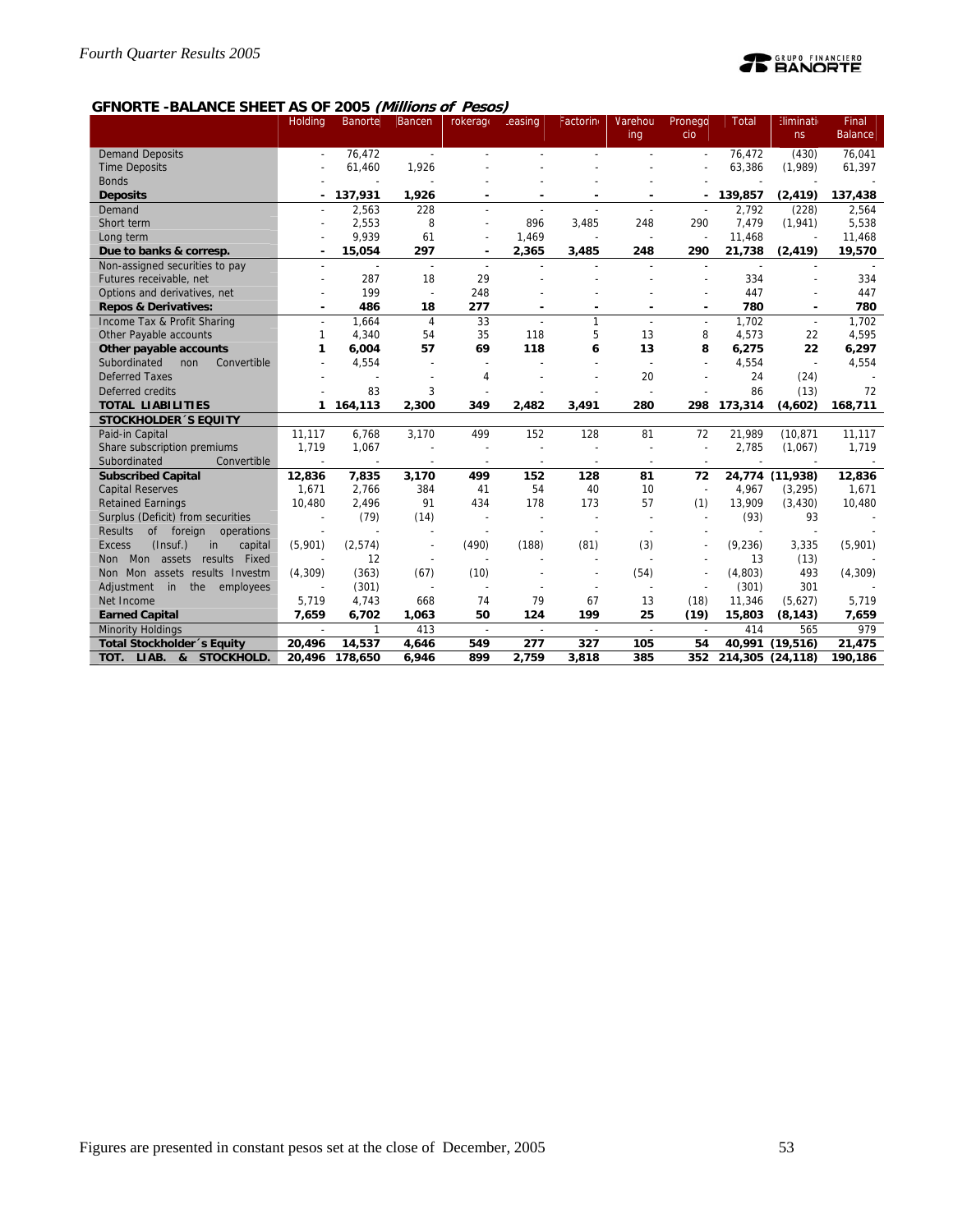

## **Internal Control**

The companies that make up GFNorte have an Internal Control System (SCI) that complies with the guidelines established by both the Board of Directors and the regulatory authorities.

The mission of the Internal Control structure is to help ensure the proper working order of adequate internal control of its operations. Said structure is made up of several components:

- A. The Board of Directors with the support of the Risk Policy Committee and the Audit Committee.
- B. General Management and its support areas, to wit the Comprehensive Risk Management Unit (UAIR), and the Legal and Comptrollership Departments, which are in charge of ensuring that adequate control and risk levels are maintained in the Group's operations.
- C. Internal Audit, External Audit and the Statutory Accountant, as structures of additional support to watch over the proper working order of the Internal Control System and to provide reasonable certainty as to the reliability of the information generated.
- D. Documents that specify the general control criteria which must be followed to operate and register transactions; to put our human, material and technological resources to good use; to ensure proper usage, security, timeliness and reliability of information; due compliance with external and internal rules and regulations; and a Code of Ethics that regulates the conduct of all Group directors, officers and employees during the performance of their activities.
- E. Manuals of policies and procedures that regulate the operations undertaken by the institution and that establish the points of control to be observed and the parties responsible for compliance thereof.

During the fourth quarter of 2005 the Board of Directors reviewed and approved the Internal Control Objectives and General Guidelines for subsequent implementation.

### **Treasury Policy**

GFNorte's Banking Sector Treasury is the central unit in charge of balancing its resource needs, monitoring and managing the regulatory levels, eliminating the rate risk of fixed-rate placement operations by using coverage and implementing arbitrage strategies.

The cash currencies and investment in securities are in Mexican pesos and U.S. dollars.

### **Internal and External Liquidity Sources**

The internal liquidity sources, in local as well as foreign currency, come from the various deposit products that the institution offers its customers, that is checking accounts and term deposits. Another source is the sales of the institution's assets.

External liquidity sources include various mechanisms to access the debt and capital markets. For instance, issuing credit titles, loans from other institution including the Central Bank and international agencies, as well as issuing subordinate debts. This concept also considers the liquidity that the bank obtains by reporting the securities the institution has that are feasible for this type of operation.

Another alternative for getting resources is by issuing capital shares.

### **Dividend Policy**

During the April 30, 2003 session, the Board of Directors approved a dividend payment policy in which it will propose to the General Ordinary Stockholders' Meeting a dividend payment consisting of at leas 15% of the Partnership's net recurring profit, providing that there is no legal impediment and that market conditions and the Partnership's financial situation allow it.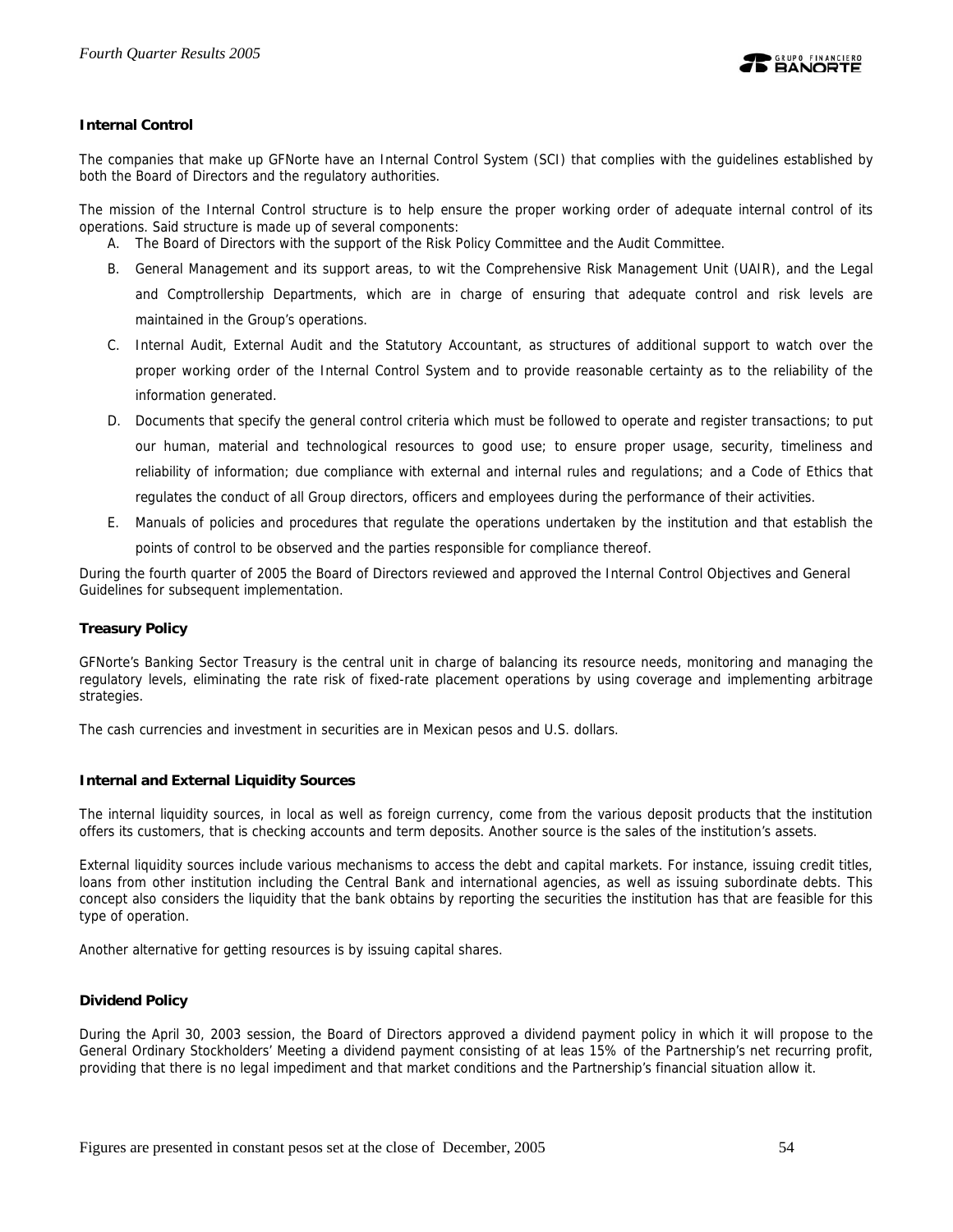## **Associated loans**

At GFNorte, the amount of the loans performed with associated individuals and companies, does not exceed the established limit of 75% of the basic part of net capital.

By December 31, 2005 and 2004, the loans granted to associated parties total Ps 6,082 million and Ps. 3,888 million, respectively.

### **Persons In Charge**

The undersigned represent under oath that, within the scope of our respective functions, we have drawn up the information relative to Grupo Financiero Banorte contained in this report, which, to the best of our knowledge, reasonably reflects its situation.

Ing. Luis Peña Kegel Chief Executive Officer of Grupo Financiero Banorte, S. A. de C. V.

Ing. Sergio García Robles Gil Chief Financial Officer

C.P. Román Martínez Méndez Managing Director Audit

Lic. Jorge Eduardo Vega Camargo Executive Director Comptrollership

C.P. Nora Elia Cantú Suárez Executive Director Accounting